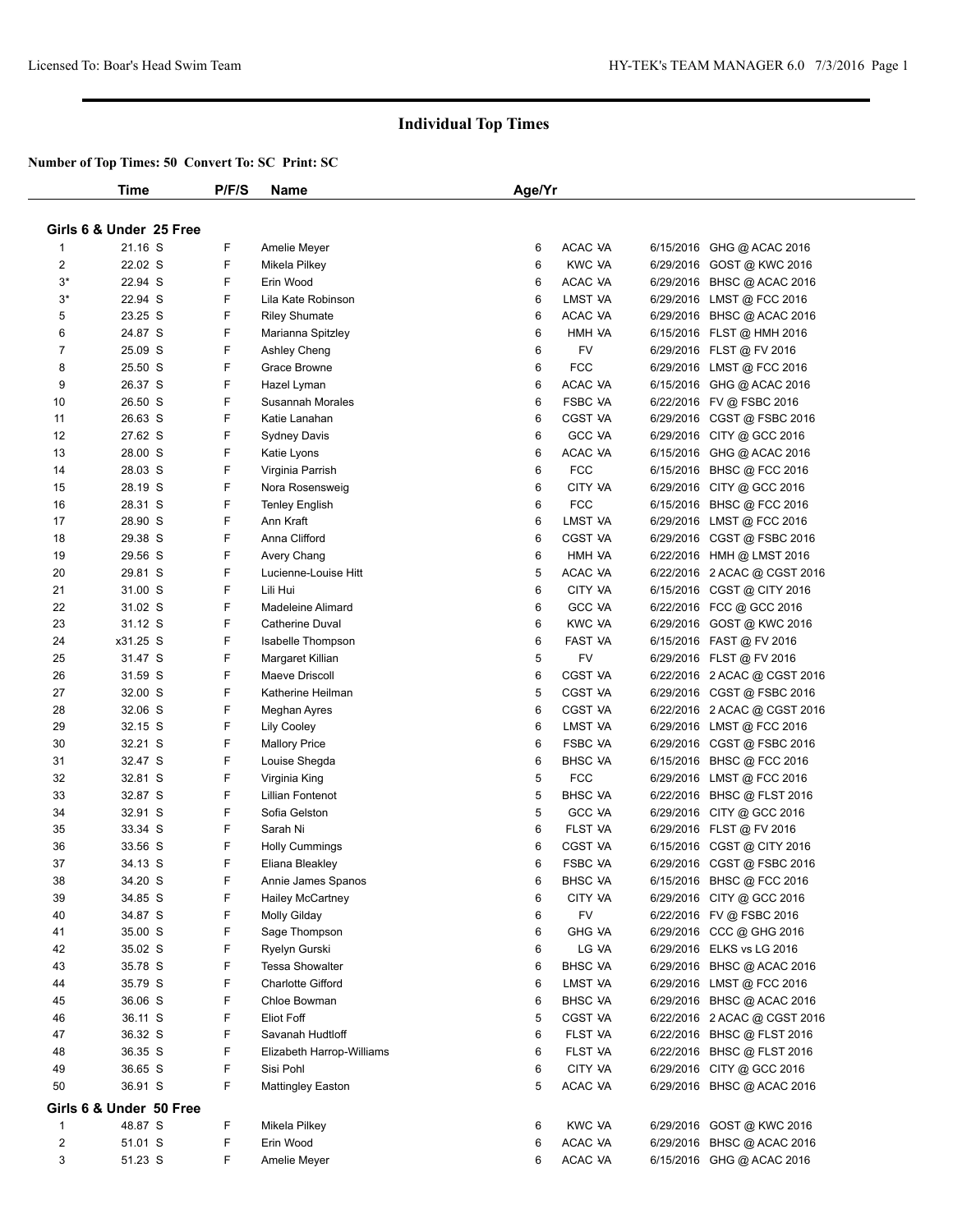|                | Time                    | P/F/S  | Name                                                 | Age/Yr |                     |                                                         |  |
|----------------|-------------------------|--------|------------------------------------------------------|--------|---------------------|---------------------------------------------------------|--|
|                |                         |        |                                                      |        |                     |                                                         |  |
| 4              | 59.07 S                 | F      | Grace Browne                                         | 6      | <b>FCC</b>          | 6/29/2016 LMST @ FCC 2016                               |  |
| 5              | 1:05.83 S               | F      | Lucienne-Louise Hitt                                 | 5      | ACAC VA             | 6/29/2016 BHSC @ ACAC 2016                              |  |
| 6              | $1:15.22$ S             | F      | Madeleine Alimard                                    | 6      | <b>GCC VA</b>       | 6/14/2016 GCC @ ELKS 2016                               |  |
| $\overline{7}$ | $1:18.18$ S             | F      | <b>Sydney Davis</b>                                  | 6      | <b>GCC VA</b>       | 6/29/2016 CITY @ GCC 2016                               |  |
| 8              | 1:31.81 S               | F      | Peyton Smith                                         | 6      | <b>GOST VA</b>      | 6/15/2016 GOST @ CCC 06.15.16                           |  |
| 9              | 1:31.85 S               | F      | Sofia Gelston                                        | 5      | <b>GCC VA</b>       | 6/29/2016 CITY @ GCC 2016                               |  |
| 10             | 1:36.95 S               | F      | Ryelyn Gurski                                        | 6      | LG VA               | 6/29/2016 ELKS vs LG 2016                               |  |
| 11             | 2:36.81 S               | F      | Ryan Byrne                                           | 5      | <b>GCC VA</b>       | 6/29/2016 CITY @ GCC 2016                               |  |
|                | Girls 6 & Under 25 Back |        |                                                      |        |                     |                                                         |  |
| $\mathbf 1$    | 24.85 S                 | F      | Erin Wood                                            | 6      | ACAC VA             | 6/22/2016 2 ACAC @ CGST 2016                            |  |
| 2              | 25.12 S                 | F      | Mikela Pilkey                                        | 6      | <b>KWC VA</b>       | 6/22/2016 KWC @ CCC 06.22.2016                          |  |
| 3              | 25.60 S                 | F      | Amelie Meyer                                         | 6      | ACAC VA             | 6/22/2016 2 ACAC @ CGST 2016                            |  |
| 4              | 26.03 S                 | F      | Marianna Spitzley                                    | 6      | HMH VA              | 6/29/2016 Fast @ HMH 2016                               |  |
| 5              | 28.59 S                 | F      | <b>Riley Shumate</b>                                 | 6      | ACAC VA             | 6/29/2016 BHSC @ ACAC 2016                              |  |
| 6              | 28.99 S                 | F      | Lila Kate Robinson                                   | 6      | LMST VA             | 6/29/2016 LMST @ FCC 2016                               |  |
| 7              | 29.03 S                 | F      | Ann Kraft                                            | 6      | LMST VA             | 6/15/2016 LG @ LMST 2016                                |  |
| 8              | 29.44 S                 | F      | Grace Browne                                         | 6      | <b>FCC</b>          | 6/29/2016 LMST @ FCC 2016                               |  |
| 9              | 30.81 S                 | F      | Hazel Lyman                                          | 6      | ACAC VA             | 6/29/2016 BHSC @ ACAC 2016                              |  |
| 10             | 30.84 S                 | F      | Elizabeth Harrop-Williams                            | 6      | FLST VA             | 6/22/2016 BHSC @ FLST 2016                              |  |
| 11             | 31.06 S                 | F      | Lucienne-Louise Hitt                                 | 5      | ACAC VA             | 6/15/2016 GHG @ ACAC 2016                               |  |
| 12             | 31.31 S                 | F      | Isabelle Thompson                                    | 6      | FAST VA             | 6/15/2016 FAST @ FV 2016                                |  |
| 13             | 32.13 S                 | F      | Savanah Hudtloff                                     | 6      | <b>FLST VA</b>      | 6/29/2016 FLST @ FV 2016                                |  |
| 14             | 32.53 S                 | F      | Sarah Ni                                             | 6      | FLST VA             | 6/22/2016 BHSC @ FLST 2016                              |  |
| 15             | 32.63 S                 | F      | Katie Lyons                                          | 6      | ACAC VA             | 6/15/2016 GHG @ ACAC 2016                               |  |
| 16             | 32.69 S                 | F      | Virginia Parrish                                     | 6      | <b>FCC</b>          | 6/22/2016 FCC @ GCC 2016                                |  |
| 17             | 32.75 S                 | F      |                                                      | 6      | <b>GCC VA</b>       | 6/29/2016 CITY @ GCC 2016                               |  |
| $18*$          | 33.06 S                 | F      | Sydney Davis<br>Ashley Cheng                         | 6      | FV                  | 6/22/2016 FV @ FSBC 2016                                |  |
| $18*$          | 33.06 S                 | F      | Susannah Morales                                     | 6      | <b>FSBC VA</b>      | 6/22/2016 FV @ FSBC 2016                                |  |
| 20             | 33.09 S                 | F      | <b>Molly Gilday</b>                                  | 6      | FV                  | 6/22/2016 FV @ FSBC 2016                                |  |
| 21             | 33.24 S                 | F      | Madeleine Alimard                                    | 6      | <b>GCC VA</b>       | 6/14/2016 GCC @ ELKS 2016                               |  |
| 22             | 33.28 S                 | F      | Nora Rosensweig                                      | 6      | CITY VA             | 6/22/2016 CITY @ FAST 2016                              |  |
| 23             | 33.72 S                 | F      |                                                      | 5      | ACAC VA             |                                                         |  |
| 24             | 34.94 S                 | F      | <b>Mattingley Easton</b><br><b>Charlotte Gifford</b> | 6      | LMST VA             | 6/29/2016 BHSC @ ACAC 2016<br>6/29/2016 LMST @ FCC 2016 |  |
| 25             | 35.25 S                 | F      | Gianna Hines                                         | 5      | ACAC VA             | 6/29/2016 BHSC @ ACAC 2016                              |  |
| 26             | 35.31 S                 | F      | Katherine Heilman                                    | 5      | <b>CGST VA</b>      | 6/22/2016 2 ACAC @ CGST 2016                            |  |
| 27             | 35.40 S                 | F      | Lili Hui                                             | 6      | CITY VA             | 6/22/2016 CITY @ FAST 2016                              |  |
| 28             | 36.00 S                 | F      | Tenley English                                       | 6      | <b>FCC</b>          | 6/29/2016 LMST @ FCC 2016                               |  |
| 29             | 36.17 S                 | F      |                                                      | 6      | LG VA               | 6/29/2016 ELKS vs LG 2016                               |  |
| 30             |                         | F      | Ryelyn Gurski                                        | 6      | CITY VA             |                                                         |  |
| 31             | 36.65 S<br>36.84 S      | F      | Sisi Pohl<br>Liv Cordano                             | 6      | <b>KWC VA</b>       | 6/29/2016 CITY @ GCC 2016                               |  |
| 32             | 37.15 S                 | F      |                                                      | 6      | CGST VA             | 6/29/2016 GOST @ KWC 2016                               |  |
| 33             | 37.16 S                 | F      | Meghan Ayres                                         | 5      | FV                  | 6/29/2016 CGST @ FSBC 2016                              |  |
| 34             |                         | F      | Margaret Killian                                     | 6      | HMH VA              | 6/22/2016 FV @ FSBC 2016                                |  |
|                | 37.35 S                 |        | Avery Chang                                          |        |                     | 6/29/2016 Fast @ HMH 2016                               |  |
| 35             | 37.50 S                 | F<br>F | <b>Tessa Showalter</b>                               | 6      | <b>BHSC VA</b>      | 6/29/2016 BHSC @ ACAC 2016                              |  |
| 36             | 37.56 S<br>37.75 S      | F      | Louise Shegda                                        | 6      | <b>BHSC VA</b>      | 6/15/2016 BHSC @ FCC 2016<br>6/29/2016 Fast @ HMH 2016  |  |
| 37             |                         |        | Lillian Avery                                        | 6      | HMH VA              |                                                         |  |
| 38             | 38.09 S                 | F      | Virginia King<br>Sofia Gelston                       | 5      | <b>FCC</b>          | 6/22/2016 FCC @ GCC 2016                                |  |
| 39             | 38.50 S                 | F      |                                                      | 5      | <b>GCC VA</b>       | 6/29/2016 CITY @ GCC 2016                               |  |
| 40             | 38.92 S                 | F      | <b>Catherine Duval</b>                               | 6      | <b>KWC VA</b>       | 6/29/2016 GOST @ KWC 2016                               |  |
| 41             | 39.06 S                 | F      | Katie Lanahan                                        | 6      | CGST VA             | 6/15/2016 CGST @ CITY 2016                              |  |
| 42             | 39.40 S                 | F      | Eliot Foff                                           | 5      | <b>CGST VA</b>      | 6/29/2016 CGST @ FSBC 2016                              |  |
| 43             | 39.44 S                 | F      | Lauren Butterfield                                   | 5      | CCC <sub>fl</sub> 2 | 6/29/2016 CCC @ GHG 2016                                |  |
| 44             | 39.50 S                 | F      | Annie James Spanos                                   | 6      | <b>BHSC VA</b>      | 6/15/2016 BHSC @ FCC 2016                               |  |
| 45             | 39.56 S                 | F      | Maeve Driscoll                                       | 6      | CGST VA             | 6/15/2016 CGST @ CITY 2016                              |  |
| 46             | 39.63 S                 | F      | Sedona King                                          | 5      | FLST VA             | 6/15/2016 FLST @ HMH 2016                               |  |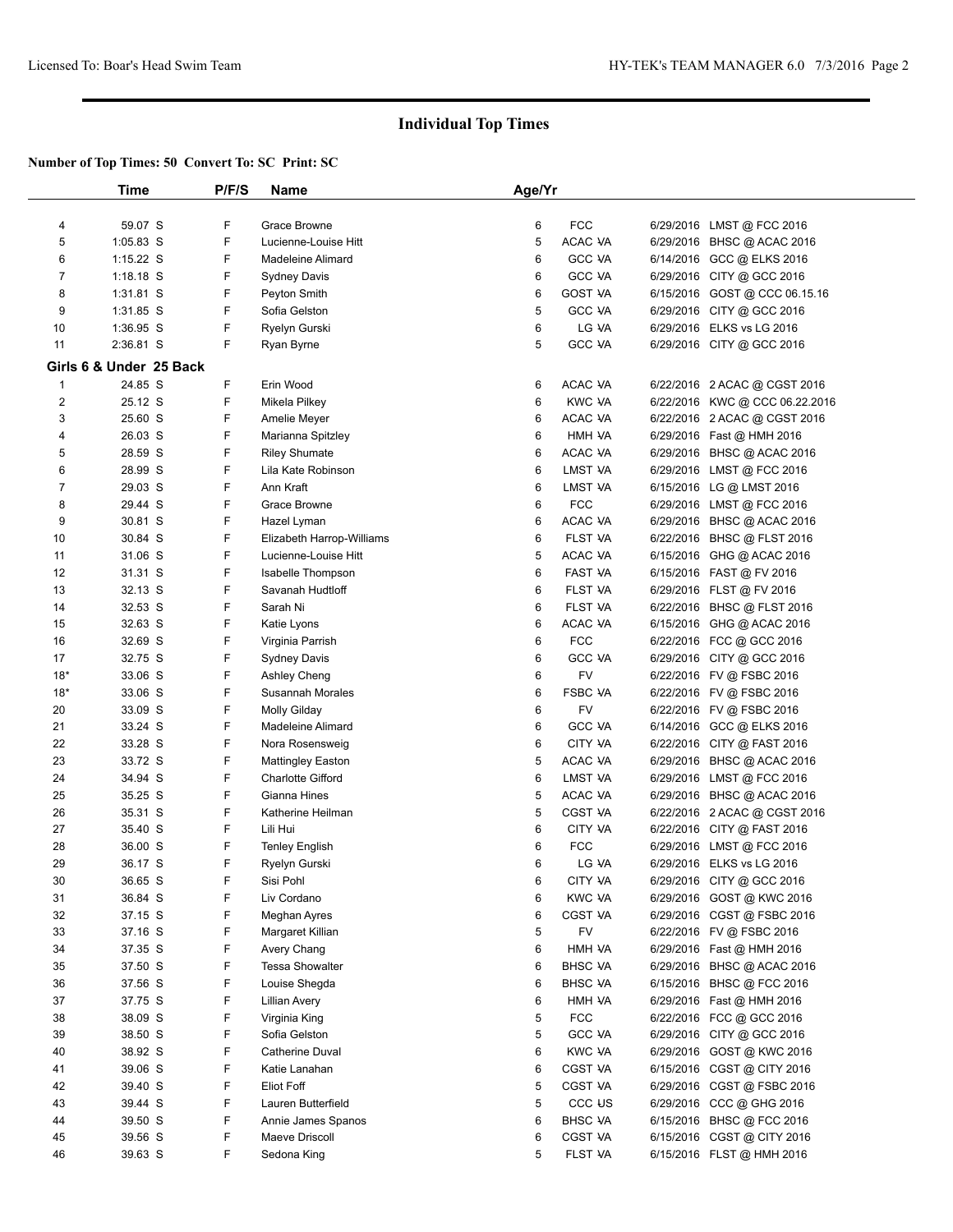|                | Time                      | P/F/S | Name                    | Age/Yr         |                |                                |  |
|----------------|---------------------------|-------|-------------------------|----------------|----------------|--------------------------------|--|
|                |                           |       |                         |                |                |                                |  |
| 47             | 39.68 S                   | F     | Juliana Pierce          | 6              | <b>KWC VA</b>  | 6/29/2016 GOST @ KWC 2016      |  |
| 48             | 40.00 S                   | F     | <b>Lillian Fontenot</b> | 5              | <b>BHSC VA</b> | 6/29/2016 BHSC @ ACAC 2016     |  |
| 49             | 40.15 S                   | F     | Sage Thompson           | 6              | <b>GHG VA</b>  | 6/29/2016 CCC @ GHG 2016       |  |
| 50             | 40.31 S                   | F     | Anna Clifford           | 6              | CGST VA        | 6/22/2016 2 ACAC @ CGST 2016   |  |
|                |                           |       |                         |                |                |                                |  |
|                | Girls 6 & Under 25 Breast |       |                         |                |                |                                |  |
| 1              | 32.28 S                   | F     | Marianna Spitzley       | 6              | HMH VA         | 6/29/2016 Fast @ HMH 2016      |  |
| $\overline{2}$ | 33.06 S                   | F     | Lila Kate Robinson      | 6              | LMST VA        | 6/22/2016 HMH @ LMST 2016      |  |
| 3              | 33.91 S                   | F     | Ashley Cheng            | 6              | FV             | 6/29/2016 FLST @ FV 2016       |  |
| 4              | 42.10 S                   | F     | Mikela Pilkey           | 6              | <b>KWC VA</b>  | 6/29/2016 GOST @ KWC 2016      |  |
| 5              | 43.56 S                   | F     | Lili Hui                | 6              | CITY VA        | 6/22/2016 CITY @ FAST 2016     |  |
| 6              | 43.60 S                   | F     | Madeleine Alimard       | 6              | <b>GCC VA</b>  | 6/22/2016 FCC @ GCC 2016       |  |
|                |                           |       |                         |                |                |                                |  |
|                | Girls 6 & Under 25 Fly    |       |                         |                |                |                                |  |
| 1              | 25.31 S                   | F     | Amelie Meyer            | 6              | ACAC VA        | 6/22/2016 2 ACAC @ CGST 2016   |  |
| $\overline{2}$ | 29.90 S                   | F     | Marianna Spitzley       | 6              | HMH VA         | 6/29/2016 Fast @ HMH 2016      |  |
| 3              | 30.19 S                   | F     | Susannah Morales        | 6              | <b>FSBC VA</b> | 6/22/2016 FV @ FSBC 2016       |  |
| 4              | 30.56 S                   | F     | Erin Wood               | 6              | ACAC VA        | 6/15/2016 GHG @ ACAC 2016      |  |
| 5              | x31.75 S                  | F     | Lila Kate Robinson      | 6              | LMST VA        | 6/29/2016 LMST @ FCC 2016      |  |
| 6              | 34.19 S                   | F     | Mikela Pilkey           | 6              | <b>KWC VA</b>  | 6/22/2016 KWC @ CCC 06.22.2016 |  |
| $\overline{7}$ | 37.91 S                   | F     | Ashley Cheng            | 6              | FV             | 6/22/2016 FV @ FSBC 2016       |  |
| 8              | 45.56 S                   | F     | Isabelle Thompson       | 6              | FAST VA        | 6/22/2016 CITY @ FAST 2016     |  |
|                |                           |       |                         |                |                |                                |  |
|                | Girls 8 & Under 25 Free   |       |                         |                |                |                                |  |
| $\mathbf 1$    | 17.65 S                   | F     | Diana Ismailova         | 8              | FV             | 6/29/2016 FLST @ FV 2016       |  |
| $\overline{2}$ | 17.78 S                   | F     | Sara Wells              | 8              | FV             | 6/22/2016 FV @ FSBC 2016       |  |
| 3              | 17.97 S                   | F     | <b>Hunter Scherer</b>   | 8              | <b>BHSC VA</b> | 6/29/2016 BHSC @ ACAC 2016     |  |
| 4              | 18.21 S                   | F     | Sara Czirjak            | 8              | FLST VA        | 6/29/2016 FLST @ FV 2016       |  |
| 5              | 18.43 S                   | F     | <b>Elinor Smith</b>     | 8              | ACAC VA        | 6/29/2016 BHSC @ ACAC 2016     |  |
| 6*             | 19.12 S                   | F     | Ruby Kulak              | 8              | ACAC VA        | 6/29/2016 BHSC @ ACAC 2016     |  |
| 6*             | 19.12 S                   | F     | <b>Miller Grimes</b>    | 7              | <b>CGST VA</b> | 6/29/2016 CGST @ FSBC 2016     |  |
| $8*$           | 19.50 S                   | F     | Nadia Mithgal           | 7              | ACAC VA        | 6/22/2016 2 ACAC @ CGST 2016   |  |
| $8*$           | 19.50 S                   | F     | Katie Steeper           | 7              | ACAC VA        | 6/15/2016 GHG @ ACAC 2016      |  |
| 10             | 19.57 S                   | F     | Katherine Shaps         | 8              | <b>BHSC VA</b> | 6/29/2016 BHSC @ ACAC 2016     |  |
| 11             |                           | F     |                         | 8              | <b>GCC VA</b>  |                                |  |
|                | 19.84 S                   |       | Ryan Davidson           |                |                | 6/22/2016 FCC @ GCC 2016       |  |
| 12             | 19.94 S                   | F     | Sarina He               | $\overline{7}$ | <b>CGST VA</b> | 6/29/2016 CGST @ FSBC 2016     |  |
| 13             | 20.06 S                   | F     | Elizabeth Haslam        | 8              | <b>CGST VA</b> | 6/15/2016 CGST @ CITY 2016     |  |
| 14             | 20.10 S                   | F     | Samantha Nicholson      | 7              | ACAC VA        | 6/29/2016 BHSC @ ACAC 2016     |  |
| 15             | 20.16 S                   | F     | Kylin Gahlmann          | 8              | FLST VA        | 6/22/2016 BHSC @ FLST 2016     |  |
| 16             | 20.22 S                   | F     | <b>Hadley Booth</b>     | 8              | <b>KWC VA</b>  | 6/29/2016 GOST @ KWC 2016      |  |
| 17             | 20.25 S                   | F     | Anne Scherer            | 8              | <b>BHSC VA</b> | 6/22/2016 BHSC @ FLST 2016     |  |
| 18             | x20.31 S                  | F     | Rowyn Wood              | $\overline{7}$ | FV             | 6/29/2016 FLST @ FV 2016       |  |
| 19             | 20.34 S                   | F     | <b>Ryleigh Fix</b>      | 8              | HMH VA         | 6/29/2016 Fast @ HMH 2016      |  |
| 20             | 20.37 S                   | F     | <b>Allison Fontaine</b> | 8              | CGST VA        | 6/29/2016 CGST @ FSBC 2016     |  |
| 21             | 20.41 S                   | F     | Emily Zhu               | 8              | ACAC VA        | 6/22/2016 2 ACAC @ CGST 2016   |  |
| 22             | 20.47 S                   | F     | Durland Hathaway        | 8              | <b>FCC</b>     | 6/22/2016 FCC @ GCC 2016       |  |
| 23             | 20.50 S                   | F     | <b>Audrey Harlow</b>    | 8              | FAST VA        | 6/29/2016 Fast @ HMH 2016      |  |
| 24             | 20.62 S                   | F     | Anya Hudock             | 8              | CITY VA        | 6/22/2016 CITY @ FAST 2016     |  |
| 25             | 20.93 S                   | F     | Veronica Vitko          | 8              | HMH VA         | 6/15/2016 FLST @ HMH 2016      |  |
| $26*$          | 20.94 S                   | F     | Maya Ratliff            | 8              | <b>KWC VA</b>  | 6/15/2016 KWC @ FSBC 2016      |  |
|                |                           |       |                         |                |                |                                |  |
| $26*$          | 20.94 S                   | F     | <b>Taylor Florin</b>    | 8              | <b>FCC</b>     | 6/15/2016 BHSC @ FCC 2016      |  |
| 28             | 21.06 S                   | F     | Emma Bingler            | 8              | HMH VA         | 6/29/2016 Fast @ HMH 2016      |  |
| 29             | 21.09 S                   | F     | Abigail Stiffler        | 8              | ACAC VA        | 6/29/2016 BHSC @ ACAC 2016     |  |
| 30             | 21.12 S                   | F     | Elizabeth Osada         | 8              | <b>BHSC VA</b> | 6/29/2016 BHSC @ ACAC 2016     |  |
| 31             | 21.27 S                   | F     | Astrid Cordano          | 8              | <b>KWC VA</b>  | 6/29/2016 GOST @ KWC 2016      |  |
| 32             | 21.53 S                   | F     | <b>Ashton Kilfoil</b>   | 7              | <b>FCC</b>     | 6/29/2016 LMST @ FCC 2016      |  |
| 33             | 21.56 S                   | F     | Evy Pham                | 8              | ACAC VA        | 6/22/2016 2 ACAC @ CGST 2016   |  |
| 34             | 21.63 S                   | F     | Anna Wilkins            | 8              | ACAC VA        | 6/29/2016 BHSC @ ACAC 2016     |  |
|                |                           |       |                         |                |                |                                |  |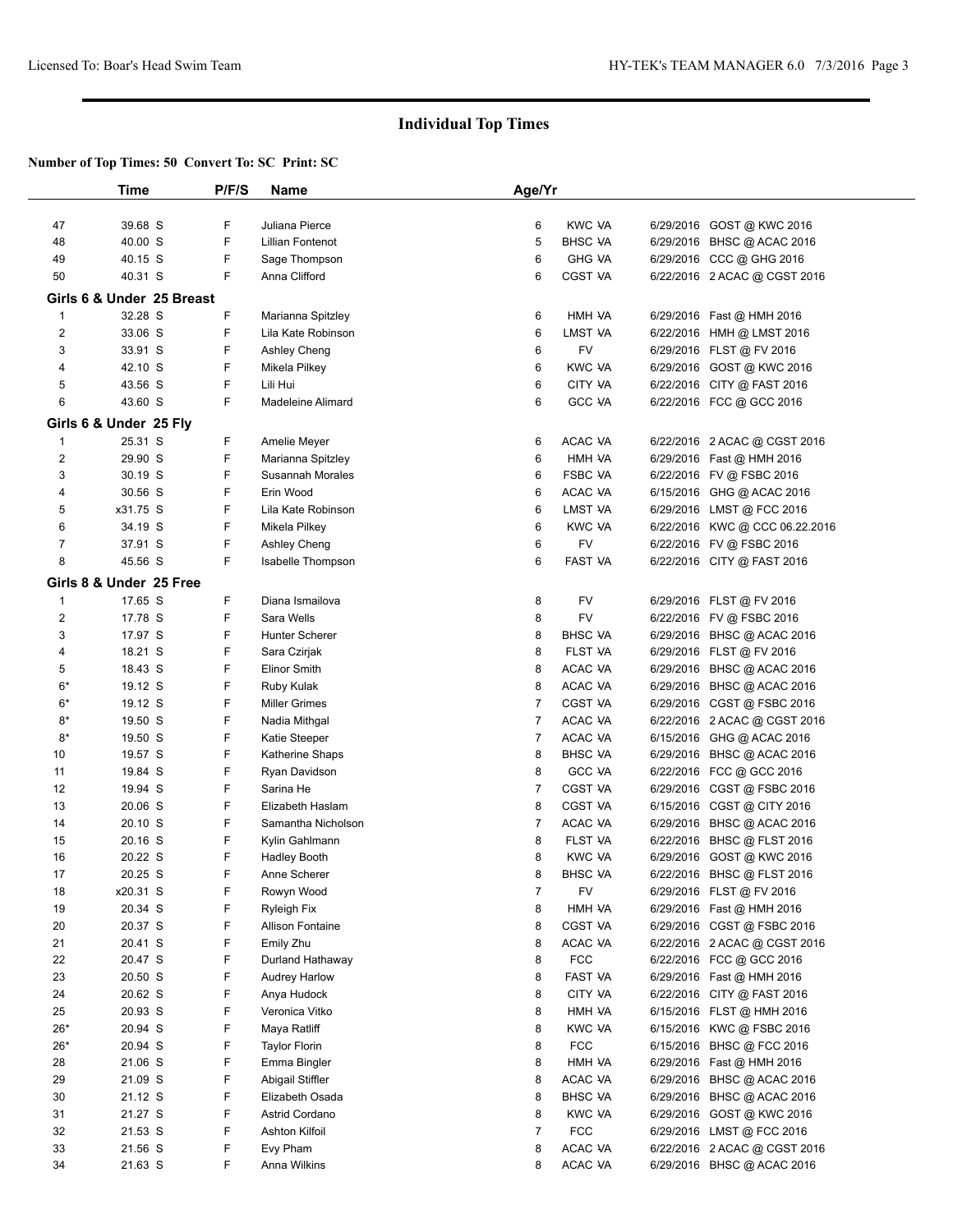|                         | Time     | P/F/S | Name                  | Age/Yr         |                    |           |                                                       |
|-------------------------|----------|-------|-----------------------|----------------|--------------------|-----------|-------------------------------------------------------|
|                         |          |       |                       |                |                    |           |                                                       |
| 35                      | 21.72 S  | F     | <b>Lily Phillips</b>  | 8              | CGST VA            |           | 6/22/2016 2 ACAC @ CGST 2016                          |
| 36                      | 21.85 S  | F     | Sophie Avery          | 8              | <b>CGST VA</b>     |           | 6/29/2016 CGST @ FSBC 2016                            |
| 37                      | 21.99 S  | F     | ElsaBelle Coffey      | 8              | <b>FSBC VA</b>     |           | 6/29/2016 CGST @ FSBC 2016                            |
| 38                      | 22.03 S  | F     | Sophie Hicks          | $\overline{7}$ | <b>GCC VA</b>      |           | 6/22/2016 FCC @ GCC 2016                              |
| 39                      | 22.10 S  | F     | <b>Madison Hiter</b>  | 8              | LG VA              | 6/29/2016 | ELKS vs LG 2016                                       |
| 40                      | 22.24 S  | F     | Penelope Stacy        | $\overline{7}$ | ACAC VA            |           | 6/29/2016 BHSC @ ACAC 2016                            |
| 41                      | 22.35 S  | F     | Lily Dofflemyer       | $\overline{7}$ | FV                 |           | 6/22/2016 FV @ FSBC 2016                              |
| 42                      | 22.37 S  | F     | Latane Wise           | 8              | <b>FCC</b>         | 6/29/2016 | LMST @ FCC 2016                                       |
| 43                      | 22.39 S  | F     | Reese McCardle        | 8              | <b>BHSC VA</b>     | 6/29/2016 | BHSC @ ACAC 2016                                      |
| 44                      | 22.44 S  | F     | <b>Blythe Sturman</b> | $\overline{7}$ | <b>FCC</b>         |           | 6/22/2016 FCC @ GCC 2016                              |
| 45                      | 22.53 S  | F     | Sylvie Semmelhack     | 8              | CITY VA            | 6/15/2016 | CGST @ CITY 2016                                      |
| 46*                     | 22.56 S  | F     | Elizabeth Jamison     | $\overline{7}$ | <b>BHSC VA</b>     |           | 6/15/2016 BHSC @ FCC 2016                             |
| 46*                     | 22.56 S  | F     | Sofie Yoder           | 8              | CITY VA            |           | 6/15/2016 CGST @ CITY 2016                            |
| 48                      | 22.57 S  | F     | Delfin Baker          | 8              | CGST VA            |           | 6/29/2016 CGST @ FSBC 2016                            |
| 49                      | 22.63 S  | F     |                       | $\overline{7}$ | <b>BHSC VA</b>     |           |                                                       |
|                         |          | F     | <b>Ellie Kupcis</b>   | 8              |                    |           | 6/29/2016 BHSC @ ACAC 2016                            |
| 50                      | 22.66 S  |       | Sophia Jia            |                | CITY VA            |           | 6/29/2016 CITY @ GCC 2016                             |
| Girls 8 & Under 50 Free |          |       |                       |                |                    |           |                                                       |
| $\mathbf{1}$            | 39.01 S  | F     | Sofie Vanyo           | 7              | ACAC VA            |           | 6/29/2016 BHSC @ ACAC 2016                            |
| $\boldsymbol{2}$        | x41.09 S | F     | Diana Ismailova       | 8              | <b>FV</b>          |           | 6/15/2016 FAST @ FV 2016                              |
| 3                       | 42.45 S  | F     | Anne Scherer          | 8              | <b>BHSC VA</b>     |           | 6/29/2016 BHSC @ ACAC 2016                            |
| 4                       | 42.48 S  | F     | Sara Wells            | 8              | FV                 |           | 6/22/2016 FV @ FSBC 2016                              |
| 5                       | 43.42 S  | F     | Sara Czirjak          | 8              | FLST VA            |           | 6/15/2016 FLST @ HMH 2016                             |
| 6                       | 43.63 S  | F     | Miller Grimes         | $\overline{7}$ | CGST VA            |           | 6/15/2016 CGST @ CITY 2016                            |
| $\overline{7}$          | 44.02 S  | F     | Ruby Kulak            | 8              | ACAC VA            | 6/15/2016 | GHG @ ACAC 2016                                       |
| 8                       | 44.26 S  | F     | Emily Zhu             | 8              | ACAC VA            | 6/15/2016 | GHG @ ACAC 2016                                       |
| 9                       | 44.92 S  | F     | <b>Elinor Smith</b>   | 8              | ACAC VA            | 6/15/2016 | GHG @ ACAC 2016                                       |
| 10                      | x45.10 S | F     | Hunter Scherer        | 8              | <b>BHSC VA</b>     | 6/15/2016 | BHSC @ FCC 2016                                       |
| 11                      | 45.68 S  | F     | Rowyn Wood            | $\overline{7}$ | FV                 |           | 6/29/2016 FLST @ FV 2016                              |
| 12                      | 45.70 S  | F     | Nadia Mithgal         | $\overline{7}$ | ACAC VA            | 6/29/2016 | BHSC @ ACAC 2016                                      |
| 13                      | 46.02 S  | F     | Sarina He             | $\overline{7}$ | <b>CGST VA</b>     | 6/29/2016 | CGST @ FSBC 2016                                      |
| 14                      | 46.58 S  | F     | Elizabeth Haslam      | 8              | <b>CGST VA</b>     | 6/29/2016 | CGST @ FSBC 2016                                      |
| 15                      | 46.69 S  | F     | Kylin Gahlmann        | 8              | FLST VA            |           | 6/29/2016 FLST @ FV 2016                              |
| 16                      | 46.91 S  | F     | Ryan Davidson         | 8              | <b>GCC VA</b>      | 6/29/2016 | CITY @ GCC 2016                                       |
| 17                      | x46.94 S | F     | Katherine Shaps       | 8              | <b>BHSC VA</b>     |           | 6/15/2016 BHSC @ FCC 2016                             |
| $18*$                   | 46.97 S  | F     | Amanda Dale           | 8              | CCC <sub>U</sub> S |           |                                                       |
| $18*$                   | 46.97 S  | F     |                       | 8              | HMH VA             |           | 6/29/2016 CCC @ GHG 2016<br>6/15/2016 FLST @ HMH 2016 |
|                         |          | F     | <b>Ryleigh Fix</b>    |                |                    |           |                                                       |
| 20                      | 47.91 S  |       | Samantha Nicholson    | $\overline{7}$ | ACAC VA            | 6/15/2016 | GHG @ ACAC 2016                                       |
| 21                      | 48.53 S  | F     | Durland Hathaway      | 8              | <b>FCC</b>         |           | 6/29/2016 LMST @ FCC 2016                             |
| 22                      | 48.95 S  | F     | <b>Lily Phillips</b>  | 8              | CGST VA            |           | 6/29/2016 CGST @ FSBC 2016                            |
| 23                      | 49.08 S  | F     | Hadley Booth          | 8              | KWC VA             |           | 6/29/2016 GOST @ KWC 2016                             |
| 24                      | x49.10 S | F     | Anya Hudock           | 8              | CITY VA            |           | 6/15/2016 CGST @ CITY 2016                            |
| 25                      | x49.94 S | F     | Elizabeth Osada       | 8              | <b>BHSC VA</b>     |           | 6/15/2016 BHSC @ FCC 2016                             |
| 26                      | 49.98 S  | F     | Abigail Stiffler      | 8              | ACAC VA            |           | 6/29/2016 BHSC @ ACAC 2016                            |
| 27                      | 50.60 S  | F     | Penelope Stacy        | $\overline{7}$ | ACAC VA            |           | 6/29/2016 BHSC @ ACAC 2016                            |
| 28                      | 50.73 S  | F     | Evy Pham              | 8              | ACAC VA            |           | 6/29/2016 BHSC @ ACAC 2016                            |
| 29                      | 51.06 S  | F     | Maya Ratliff          | 8              | <b>KWC VA</b>      |           | 6/15/2016 KWC @ FSBC 2016                             |
| 30                      | 51.26 S  | F     | Ellie Robertson       | 8              | <b>KWC VA</b>      | 6/29/2016 | GOST @ KWC 2016                                       |
| 31                      | 51.29 S  | F     | ElsaBelle Coffey      | 8              | <b>FSBC VA</b>     | 6/15/2016 | KWC @ FSBC 2016                                       |
| 32                      | 51.36 S  | F     | Veronica Vitko        | 8              | HMH VA             |           | 6/29/2016 Fast @ HMH 2016                             |
| 33                      | 51.47 S  | F     | <b>Blythe Sturman</b> | $\overline{7}$ | <b>FCC</b>         |           | 6/29/2016 LMST @ FCC 2016                             |
| 34                      | 52.30 S  | F     | Anna Wilkins          | 8              | ACAC VA            |           | 6/29/2016 BHSC @ ACAC 2016                            |
| 35                      | 52.37 S  | F     | Meredith Bouch        | 8              | <b>KWC VA</b>      |           | 6/29/2016 GOST @ KWC 2016                             |
| 36                      | 53.42 S  | F     | Astrid Cordano        | 8              | <b>KWC VA</b>      |           | 6/15/2016 KWC @ FSBC 2016                             |
| 37                      | 53.45 S  | F     | Delfin Baker          | 8              | CGST VA            |           | 6/29/2016 CGST @ FSBC 2016                            |
| 38                      | 53.87 S  | F     | Sylvie Semmelhack     | 8              | CITY VA            |           | 6/29/2016 CITY @ GCC 2016                             |
|                         |          |       |                       |                |                    |           |                                                       |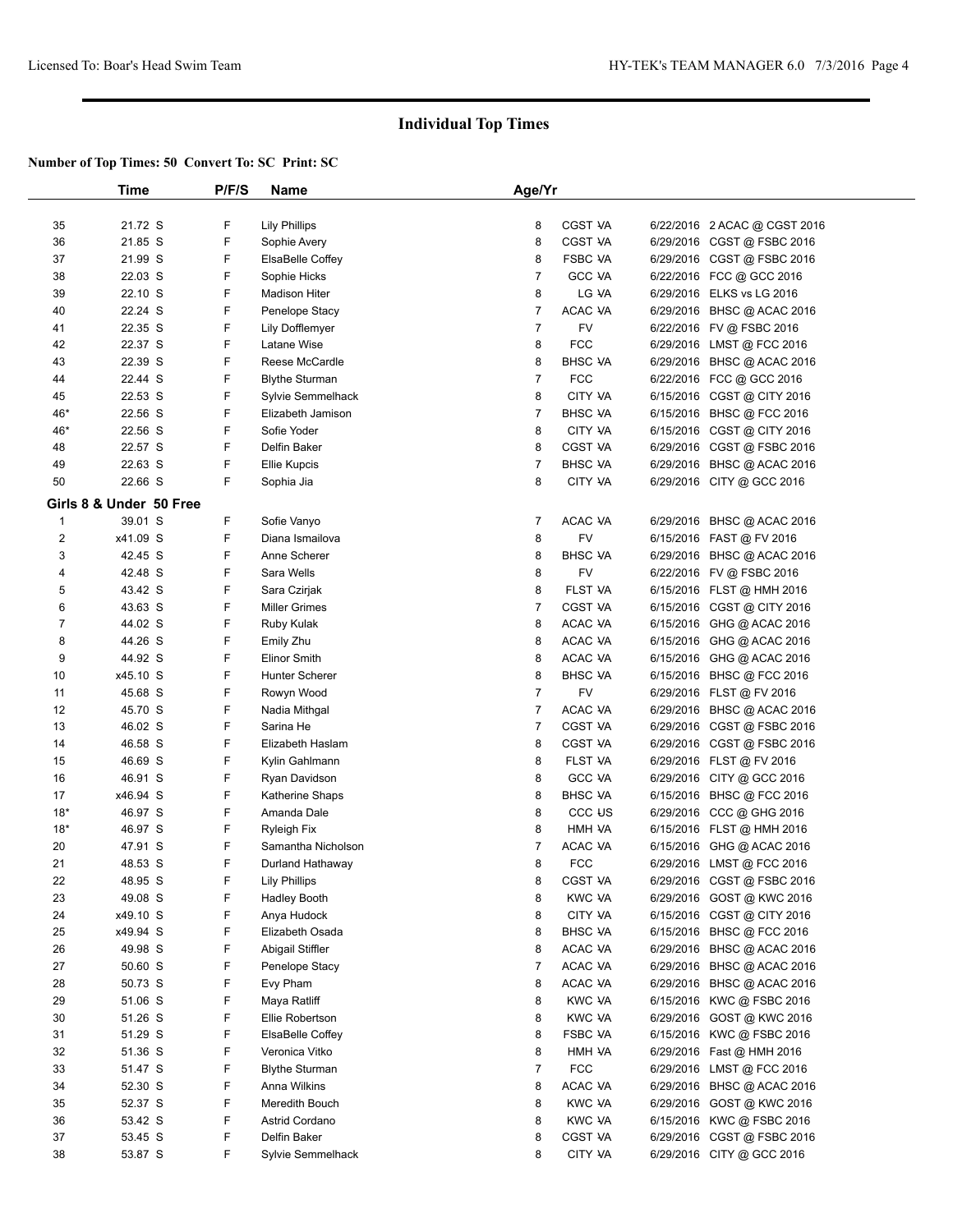|                         | Time                    | P/F/S  | Name                                | Age/Yr         |                       |                                                           |  |
|-------------------------|-------------------------|--------|-------------------------------------|----------------|-----------------------|-----------------------------------------------------------|--|
| 39                      | 53.97 S                 | F      | Sophia Jia                          | 8              | CITY VA               | 6/29/2016 CITY @ GCC 2016                                 |  |
| 40                      | 54.06 S                 | F      | <b>Emily Uthlaut</b>                | 8              | <b>FV</b>             | 6/29/2016 FLST @ FV 2016                                  |  |
| 41                      | 54.09 S                 | F      | Vera Vesuna                         | 8              | CCC US                | 6/15/2016 GOST @ CCC 06.15.16                             |  |
| 42                      | 54.36 S                 | F      | Mia Craytor                         | $\overline{7}$ | ACAC VA               | 6/15/2016 GHG @ ACAC 2016                                 |  |
| 43                      | 54.41 S                 | F      | Latane Wise                         | 8              | <b>FCC</b>            | 6/29/2016 LMST @ FCC 2016                                 |  |
| 44                      | 54.63 S                 | F      | Fiona Henry                         | $\overline{7}$ | <b>FV</b>             | 6/22/2016 FV @ FSBC 2016                                  |  |
| 45                      | 55.04 S                 | F      | Sophie Hicks                        | $\overline{7}$ | <b>GCC VA</b>         | 6/14/2016 GCC @ ELKS 2016                                 |  |
| 46                      | 55.17 S                 | F      | Reese McCardle                      | 8              | <b>BHSC VA</b>        | 6/29/2016 BHSC @ ACAC 2016                                |  |
| 47                      | 55.35 S                 | F      | <b>Berkeley Chambers</b>            | $\overline{7}$ | CGST VA               | 6/15/2016 CGST @ CITY 2016                                |  |
| 48                      | 55.41 S                 | F      | Ada Laugelli                        | 8              | FSBC VA               | 6/29/2016 CGST @ FSBC 2016                                |  |
| 49                      | 55.42 S                 | F      | Ashlyn Zarzyski                     | 7              | ACAC VA               | 6/29/2016 BHSC @ ACAC 2016                                |  |
| 50                      | 55.47 S                 | F      | Virginia Rowe                       | 8              | <b>FCC</b>            | 6/29/2016 LMST@FCC 2016                                   |  |
|                         |                         |        |                                     |                |                       |                                                           |  |
|                         | Girls 8 & Under 25 Back |        |                                     |                |                       |                                                           |  |
| $\mathbf 1$             | 21.07 S                 | F      | <b>Hunter Scherer</b>               | 8              | <b>BHSC VA</b>        | 6/29/2016 BHSC @ ACAC 2016                                |  |
| $\overline{\mathbf{c}}$ | 21.96 S                 | F      | Emily Zhu                           | 8              | ACAC VA               | 6/29/2016 BHSC @ ACAC 2016                                |  |
| 3                       | 21.97 S                 | F      | Anne Scherer                        | 8              | <b>BHSC VA</b>        | 6/29/2016 BHSC @ ACAC 2016                                |  |
| 4                       | 22.28 S                 | F      | Rowyn Wood                          | $\overline{7}$ | <b>FV</b>             | 6/15/2016 FAST @ FV 2016                                  |  |
| 5                       | 22.35 S                 | F      | Sara Wells                          | 8              | <b>FV</b>             | 6/22/2016 FV @ FSBC 2016                                  |  |
| 6                       | 22.41 S                 | F      | Sofie Vanyo                         | 7              | ACAC VA               | 6/22/2016 2 ACAC @ CGST 2016                              |  |
| 7                       | x22.57 S                | F      | Sara Czirjak                        | 8              | FLST VA               | 6/29/2016 FLST @ FV 2016                                  |  |
| 8                       | 23.12 S                 | F      | Diana Ismailova                     | 8              | <b>FV</b>             | 6/22/2016 FV @ FSBC 2016                                  |  |
| 9                       | 23.34 S                 | F      | <b>Lily Phillips</b>                | 8              | <b>CGST VA</b>        | 6/29/2016 CGST @ FSBC 2016                                |  |
| 10                      | 23.43 S                 | F      | Katherine Shaps                     | 8              | <b>BHSC VA</b>        | 6/29/2016 BHSC @ ACAC 2016                                |  |
| $11*$                   | 23.59 S                 | F      | Ruby Kulak                          | 8              | ACAC VA               | 6/29/2016 BHSC @ ACAC 2016                                |  |
| $11*$                   | 23.59 S                 | F      | Anya Hudock                         | 8              | CITY VA               | 6/22/2016 CITY @ FAST 2016                                |  |
| 13                      | 23.78 S                 | F      | <b>Hadley Booth</b>                 | 8              | <b>KWC VA</b>         | 6/15/2016 KWC @ FSBC 2016                                 |  |
| 14                      | x24.00 S                | F      | Ryleigh Fix                         | 8              | HMH VA                | 6/29/2016 Fast @ HMH 2016                                 |  |
| 15                      | 24.25 S                 | F      | Ashton Kilfoil                      | $\overline{7}$ | <b>FCC</b>            | 6/15/2016 BHSC @ FCC 2016                                 |  |
| 16                      | 24.40 S                 | F      | <b>Audrey Harlow</b>                | 8              | <b>FAST VA</b>        | 6/29/2016 Fast @ HMH 2016                                 |  |
| 17                      | 24.46 S                 | F      | <b>Miller Grimes</b>                | 7              | CGST VA               | 6/29/2016 CGST @ FSBC 2016                                |  |
| 18                      | 24.47 S                 | F      | Zaharra Colla                       | 7              | <b>FSBC VA</b>        | 6/15/2016 KWC @ FSBC 2016                                 |  |
| 19                      | x24.50 S                | F      | Kylin Gahlmann                      | 8              | FLST VA               | 6/15/2016 FLST @ HMH 2016                                 |  |
| 20                      | 24.82 S                 | F      | Evy Pham                            | 8              | ACAC VA               | 6/29/2016 BHSC @ ACAC 2016                                |  |
| 21                      | 24.90 S                 | F      | <b>Allison Fontaine</b>             | 8              | CGST VA               | 6/29/2016 CGST @ FSBC 2016                                |  |
| 22                      | 24.91 S                 | F      | Katie Steeper                       | $\overline{7}$ | ACAC VA               | 6/22/2016 2 ACAC @ CGST 2016                              |  |
| $23*$                   | 24.97 S                 | F      | Meredith Bouch                      | 8              | <b>KWC VA</b>         | 6/15/2016 KWC @ FSBC 2016                                 |  |
| $23*$                   | 24.97 S                 | F      | Mia Craytor                         | 7              | ACAC VA               | 6/29/2016 BHSC @ ACAC 2016                                |  |
| 25                      | 25.12 S                 | F<br>F | Chloe Baylin<br><b>Elinor Smith</b> | 8              | <b>BHSC VA</b>        | 6/29/2016 BHSC @ ACAC 2016                                |  |
| 26                      | 25.35 S                 | F      |                                     | 8              | ACAC VA               | 6/29/2016 BHSC @ ACAC 2016                                |  |
| 27                      | 25.47 S                 | F      | Elizabeth Haslam                    | 8              | CGST VA<br><b>FCC</b> | 6/29/2016 CGST @ FSBC 2016<br>6/15/2016 BHSC @ FCC 2016   |  |
| 28                      | 25.60 S                 | F      | <b>Taylor Florin</b>                | 8<br>8         | <b>GCC VA</b>         |                                                           |  |
| 29<br>30                | 25.78 S<br>25.96 S      | F      | Ella Gelston<br>Sarina He           | 7              | CGST VA               | 6/14/2016 GCC @ ELKS 2016                                 |  |
| 31                      | 25.97 S                 | F      | Durland Hathaway                    | 8              | <b>FCC</b>            | 6/22/2016 2 ACAC @ CGST 2016                              |  |
| 32                      | 26.03 S                 | F      | <b>Stuart King</b>                  | 8              | <b>FCC</b>            | 6/29/2016 LMST @ FCC 2016<br>6/22/2016 FCC @ GCC 2016     |  |
| 33                      | 26.04 S                 | F      | Jorja Carpenter                     | 7              | ACAC VA               | 6/29/2016 BHSC @ ACAC 2016                                |  |
| $34*$                   | 26.13 S                 | F      | Elizabeth Wirasaputra               | 7              | HMH VA                |                                                           |  |
| $34*$                   | 26.13 S                 | F      | Elizabeth Osada                     | 8              | <b>BHSC VA</b>        | 6/29/2016 Fast @ HMH 2016                                 |  |
| 36                      | 26.37 S                 | F      | Samantha Nicholson                  | 7              | ACAC VA               | 6/15/2016 BHSC @ FCC 2016<br>6/22/2016 2 ACAC @ CGST 2016 |  |
| $37*$                   | 26.38 S                 | F      | Fiona Henry                         | $\overline{7}$ | <b>FV</b>             | 6/22/2016 FV @ FSBC 2016                                  |  |
| $37*$                   | 26.38 S                 | F      | Delfin Baker                        | 8              | CGST VA               | 6/29/2016 CGST @ FSBC 2016                                |  |
| 39                      | 26.40 S                 | F      | Elizabeth Jamison                   | 7              | <b>BHSC VA</b>        | 6/29/2016 BHSC @ ACAC 2016                                |  |
| 40                      | 26.60 S                 | F      | <b>Ellie Kupcis</b>                 | $\overline{7}$ | <b>BHSC VA</b>        | 6/29/2016 BHSC @ ACAC 2016                                |  |
| 41                      | 26.62 S                 | F      | Madison Hiter                       | 8              | LG VA                 | 6/15/2016 LG @ LMST 2016                                  |  |
| 42                      | 26.66 S                 | F      | ElsaBelle Coffey                    | 8              | <b>FSBC VA</b>        | 6/15/2016 KWC @ FSBC 2016                                 |  |
|                         |                         |        |                                     |                |                       |                                                           |  |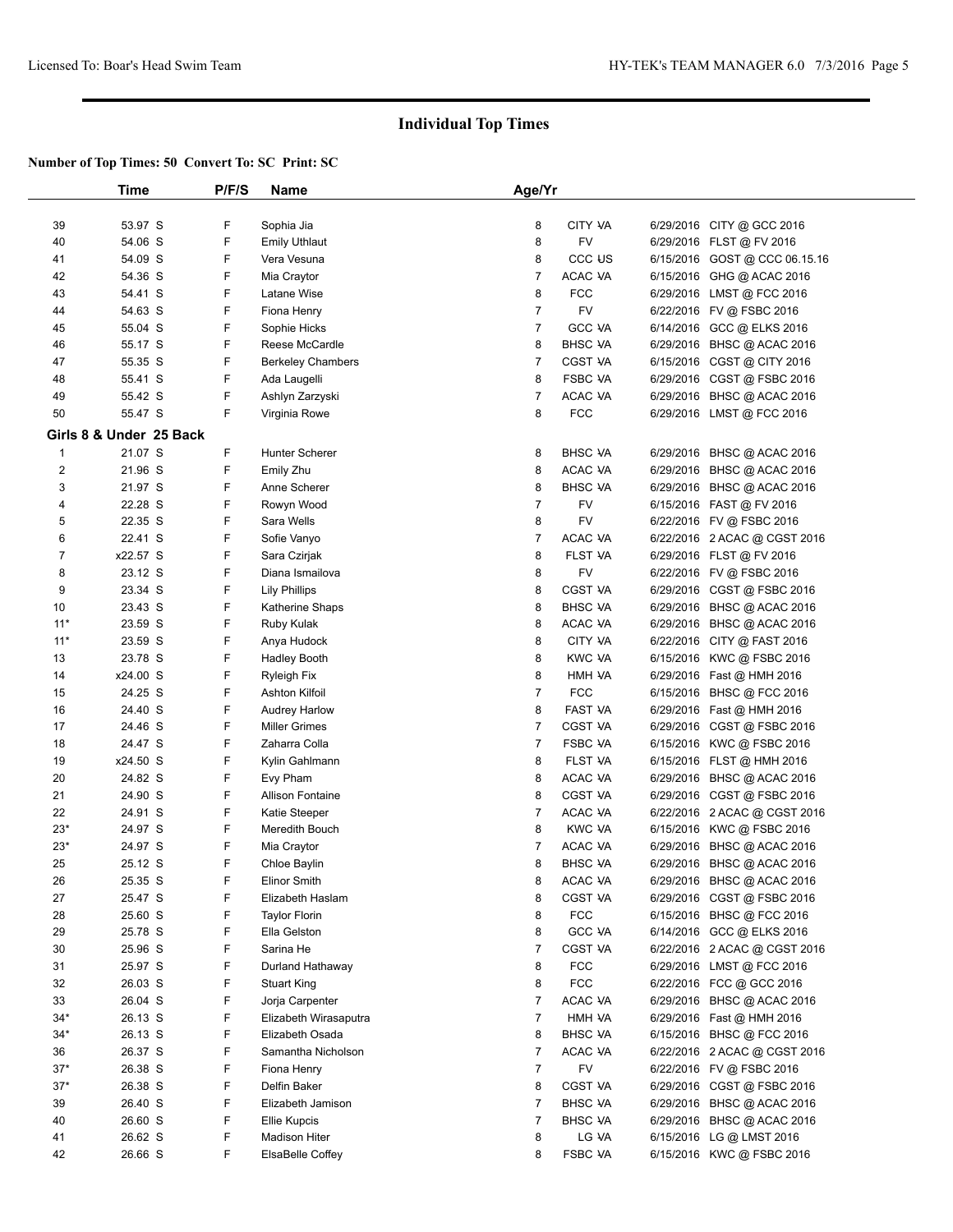|                | Time                      | P/F/S | Name                     | Age/Yr         |                |                                |  |
|----------------|---------------------------|-------|--------------------------|----------------|----------------|--------------------------------|--|
|                |                           |       |                          |                |                |                                |  |
| 43             | 26.93 S                   | F     | Maya Ratliff             | 8              | <b>KWC VA</b>  | 6/22/2016 KWC @ CCC 06.22.2016 |  |
| 44             | 27.00 S                   | F     | Penelope Stacy           | 7              | ACAC VA        | 6/29/2016 BHSC @ ACAC 2016     |  |
| $45*$          | 27.13 S                   | F     | Tilda Rajagopalan        | 7              | <b>BHSC VA</b> | 6/22/2016 BHSC @ FLST 2016     |  |
| $45*$          | 27.13 S                   | F     | Astrid Cordano           | 8              | <b>KWC VA</b>  | 6/29/2016 GOST @ KWC 2016      |  |
| 47             | 27.22 S                   | F     | Sophie Avery             | 8              | CGST VA        | 6/22/2016 2 ACAC @ CGST 2016   |  |
| 48             | x27.28 S                  | F     | Emma Bingler             | 8              | HMH VA         | 6/29/2016 Fast @ HMH 2016      |  |
| 49             | 27.31 S                   | F     | Angelina Hoang           | 8              | FLST VA        | 6/29/2016 FLST @ FV 2016       |  |
| 50             | 27.37 S                   | F     | <b>Esther Keppel</b>     | $\overline{7}$ | FLST VA        | 6/15/2016 FLST @ HMH 2016      |  |
|                | Girls 8 & Under 25 Breast |       |                          |                |                |                                |  |
| $\mathbf 1$    | 21.60 S                   | F     | Sara Czirjak             | 8              | FLST VA        | 6/29/2016 FLST @ FV 2016       |  |
| $\overline{c}$ | 22.03 S                   | F     | Diana Ismailova          | 8              | <b>FV</b>      | 6/29/2016 FLST @ FV 2016       |  |
| 3              | 23.19 S                   | F     | Sofie Vanyo              | 7              | ACAC VA        | 6/22/2016 2 ACAC @ CGST 2016   |  |
| 4              | 23.37 S                   | F     | Ryan Davidson            | 8              | <b>GCC VA</b>  | 6/22/2016 FCC @ GCC 2016       |  |
| 5              | x23.63 S                  | F     | Sara Wells               | 8              | <b>FV</b>      | 6/15/2016 FAST @ FV 2016       |  |
| 6              | 24.47 S                   | F     | Anne Scherer             | 8              | <b>BHSC VA</b> | 6/29/2016 BHSC @ ACAC 2016     |  |
| $\overline{7}$ | x25.47 S                  | F     | <b>Miller Grimes</b>     | 7              | <b>CGST VA</b> | 6/15/2016 CGST @ CITY 2016     |  |
| 8              | 26.07 S                   | F     | Rowyn Wood               | $\overline{7}$ | FV             | 6/22/2016 FV @ FSBC 2016       |  |
| 9              | 26.12 S                   | F     | Samantha Nicholson       | 7              | ACAC VA        | 6/29/2016 BHSC @ ACAC 2016     |  |
| 10             | 26.50 S                   | F     | Elizabeth Haslam         | 8              | <b>CGST VA</b> | 6/29/2016 CGST @ FSBC 2016     |  |
| 11             | 26.78 S                   | F     | Evy Pham                 | 8              | ACAC VA        | 6/15/2016 GHG @ ACAC 2016      |  |
| 12             | 26.90 S                   | F     | <b>Elinor Smith</b>      | 8              | ACAC VA        | 6/29/2016 BHSC @ ACAC 2016     |  |
| 13             | 27.00 S                   | F     | Hunter Scherer           | 8              | <b>BHSC VA</b> | 6/29/2016 BHSC @ ACAC 2016     |  |
| $14*$          | 27.50 S                   | F     | Kylin Gahlmann           | 8              | FLST VA        | 6/22/2016 BHSC @ FLST 2016     |  |
| $14*$          | 27.50 S                   | F     | Emily Zhu                | 8              | ACAC VA        | 6/15/2016 GHG @ ACAC 2016      |  |
| 16             | 27.66 S                   | F     | <b>Allison Fontaine</b>  | 8              | <b>CGST VA</b> | 6/29/2016 CGST @ FSBC 2016     |  |
| 17             | 27.72 S                   | F     | Ruby Kulak               | 8              | ACAC VA        | 6/15/2016 GHG @ ACAC 2016      |  |
| 18             | 28.22 S                   | F     | Durland Hathaway         | 8              | <b>FCC</b>     | 6/22/2016 FCC @ GCC 2016       |  |
| 19             | 28.90 S                   | F     | Nadia Mithgal            | 7              | ACAC VA        | 6/22/2016 2 ACAC @ CGST 2016   |  |
| 20             | 29.18 S                   | F     | Fiona Henry              | $\overline{7}$ | <b>FV</b>      | 6/22/2016 FV @ FSBC 2016       |  |
| 21             | 29.19 S                   | F     | Ada Laugelli             | 8              | <b>FSBC VA</b> | 6/22/2016 FV @ FSBC 2016       |  |
| 22             | 29.46 S                   | F     | Sophie Hicks             | 7              | <b>GCC VA</b>  | 6/22/2016 FCC @ GCC 2016       |  |
| 23             | 29.78 S                   | F     | Ryleigh Fix              | 8              | HMH VA         | 6/15/2016 FLST @ HMH 2016      |  |
| 24             | 29.87 S                   | F     | <b>Ellery Long</b>       | 8              | <b>FSBC VA</b> | 6/15/2016 KWC @ FSBC 2016      |  |
| 25             | x29.90 S                  | F     | <b>Whitney Spanos</b>    | 7              | <b>BHSC VA</b> | 6/15/2016 BHSC @ FCC 2016      |  |
| 26             | 29.90 S                   | F     | <b>Carrington Kincel</b> | $\overline{7}$ | <b>BHSC VA</b> | 6/29/2016 BHSC @ ACAC 2016     |  |
| 27             | 30.16 S                   | F     | <b>Taylor Florin</b>     | 8              | <b>FCC</b>     | 6/29/2016 LMST @ FCC 2016      |  |
| 28             | 30.25 S                   | F     | Cecilia Corbey           | 8              | ACAC VA        | 6/29/2016 BHSC @ ACAC 2016     |  |
| 29             | 30.28 S                   | F     | Katie Steeper            | 7              | ACAC VA        | 6/15/2016 GHG @ ACAC 2016      |  |
| 30             | 30.31 S                   | F     | Hadley Booth             | 8              | <b>KWC VA</b>  | 6/15/2016 KWC @ FSBC 2016      |  |
| 31             | 30.34 S                   | F     | Morgan Kelly             | 8              | FV             | 6/22/2016 FV @ FSBC 2016       |  |
| 32             | 30.35 S                   | F     | Katherine Shaps          | 8              | BHSC VA        | 6/22/2016 BHSC @ FLST 2016     |  |
| 33             | 30.43 S                   | F     | Sarina He                | 7              | CGST VA        | 6/29/2016 CGST @ FSBC 2016     |  |
| 34             | 30.44 S                   | F     | ElsaBelle Coffey         | 8              | <b>FSBC VA</b> | 6/22/2016 FV @ FSBC 2016       |  |
| 35             | 30.56 S                   | F     | Nora Little              | 8              | <b>BHSC VA</b> | 6/15/2016 BHSC @ FCC 2016      |  |
| 36             | 30.58 S                   | F     | Astrid Cordano           | 8              | <b>KWC VA</b>  | 6/29/2016 GOST @ KWC 2016      |  |
| $37*$          | 31.03 S                   | F     | <b>Emily Uthlaut</b>     | 8              | FV             | 6/15/2016 FAST @ FV 2016       |  |
| $37*$          | 31.03 S                   | F     | Kara Kweon               | 8              | CITY VA        | 6/22/2016 CITY @ FAST 2016     |  |
| 39             | 31.16 S                   | F     | Ella Gelston             | 8              | <b>GCC VA</b>  | 6/22/2016 FCC @ GCC 2016       |  |
| 40             | 31.32 S                   | F     | Allison Behm             | 8              | <b>KWC VA</b>  | 6/15/2016 KWC @ FSBC 2016      |  |
| 41             | 31.43 S                   | F     | Abigail Stiffler         | 8              | ACAC VA        | 6/22/2016 2 ACAC @ CGST 2016   |  |
| 42             | 31.44 S                   | F     | <b>Emerson Ritter</b>    | 8              | <b>BHSC VA</b> | 6/29/2016 BHSC @ ACAC 2016     |  |
| 43             | 31.57 S                   | F     | Abigail Rowe             | 7              | BHSC VA        | 6/22/2016 BHSC @ FLST 2016     |  |
| 44             | x31.69 S                  | F     | Elizabeth Wirasaputra    | 7              | HMH VA         | 6/15/2016 FLST @ HMH 2016      |  |
| 45             | 31.71 S                   | F     | <b>Blythe Sturman</b>    | 7              | <b>FCC</b>     | 6/22/2016 FCC @ GCC 2016       |  |
| 46             | 31.84 S                   | F     | Anna Wilkins             | 8              | ACAC VA        | 6/29/2016 BHSC @ ACAC 2016     |  |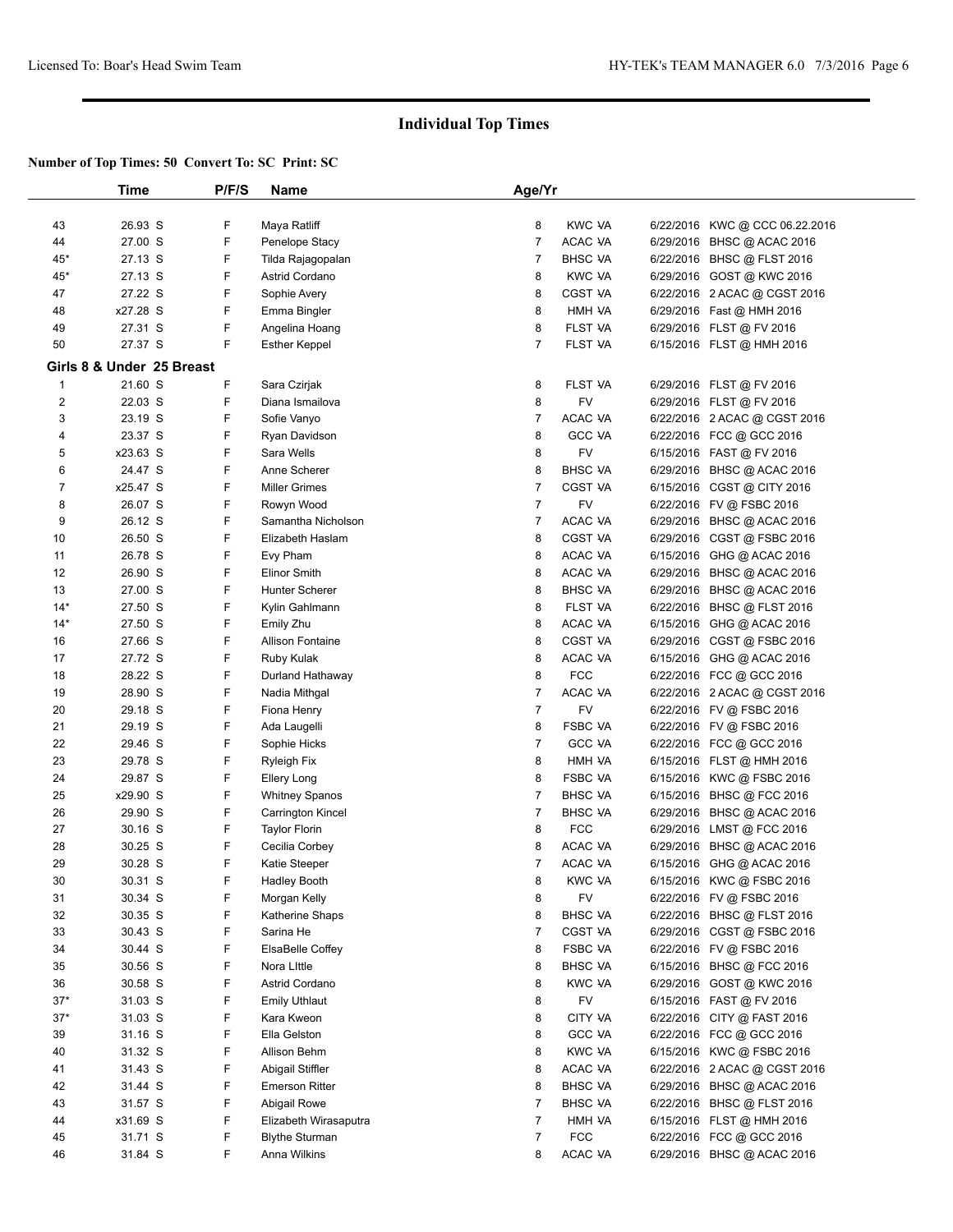|          | <b>Time</b>            | P/F/S  | Name                             | Age/Yr              |                             |           |                                                            |  |
|----------|------------------------|--------|----------------------------------|---------------------|-----------------------------|-----------|------------------------------------------------------------|--|
| 47       | 32.06 S                | F.     | Addi Jumper                      | 8                   | CITY VA                     |           | 6/29/2016 CITY @ GCC 2016                                  |  |
| 48       | 32.22 S                | F      | <b>Lillian Showalter</b>         | 8                   | <b>BHSC VA</b>              |           | 6/22/2016 BHSC @ FLST 2016                                 |  |
| 49       | 32.25 S                | F      | Emilia Jones                     | 8                   | HMH VA                      |           | 6/22/2016 HMH @ LMST 2016                                  |  |
| 50       | 32.61 S                | F      | Lily Colle                       | 8                   | <b>KWC VA</b>               |           | 6/29/2016 GOST @ KWC 2016                                  |  |
|          | Girls 8 & Under 25 Fly |        |                                  |                     |                             |           |                                                            |  |
|          |                        |        |                                  |                     |                             |           |                                                            |  |
| 1<br>2   | 18.44 S<br>19.63 S     | F<br>F | Sara Wells<br>Sofie Vanyo        | 8<br>7              | FV<br>ACAC VA               |           | 6/15/2016 FAST @ FV 2016                                   |  |
|          |                        | F      | Diana Ismailova                  |                     | <b>FV</b>                   |           | 6/22/2016 2 ACAC @ CGST 2016                               |  |
| 3        | x19.80 S               | F      |                                  | 8                   |                             |           | 6/29/2016 FLST @ FV 2016                                   |  |
| 4<br>5   | 21.25 S                | F      | Hunter Scherer                   | 8<br>$\overline{7}$ | <b>BHSC VA</b><br><b>FV</b> |           | 6/29/2016 BHSC @ ACAC 2016                                 |  |
|          | 21.28 S                | F      | Rowyn Wood                       | 8                   |                             |           | 6/15/2016 FAST @ FV 2016                                   |  |
| 6<br>7   | 21.40 S<br>21.50 S     | F      | Ruby Kulak                       | 8                   | ACAC VA<br>ACAC VA          |           | 6/15/2016 GHG @ ACAC 2016                                  |  |
| 8        | 21.56 S                | F      | Emily Zhu<br>Sara Czirjak        | 8                   | FLST VA                     |           | 6/29/2016 BHSC @ ACAC 2016<br>6/22/2016 BHSC @ FLST 2016   |  |
| 9        |                        | F      |                                  | 8                   | FLST VA                     |           |                                                            |  |
| 10       | 21.65 S<br>22.01 S     | F      | Kylin Gahlmann                   | 8                   | <b>GCC VA</b>               |           | 6/22/2016 BHSC @ FLST 2016                                 |  |
| $11*$    | 22.75 S                | F      | Ryan Davidson<br>Katherine Shaps | 8                   | <b>BHSC VA</b>              |           | 6/14/2016 GCC @ ELKS 2016<br>6/22/2016 BHSC @ FLST 2016    |  |
| $11*$    | 22.75 S                | F      | <b>Miller Grimes</b>             | 7                   | CGST VA                     |           | 6/15/2016 CGST @ CITY 2016                                 |  |
| 13       | 23.22 S                | F      | Katie Steeper                    | 7                   | ACAC VA                     |           |                                                            |  |
| 14       | 23.53 S                | F      | Elizabeth Haslam                 | 8                   | CGST VA                     |           | 6/22/2016 2 ACAC @ CGST 2016                               |  |
|          | 23.62 S                | F      | <b>Elinor Smith</b>              | 8                   | ACAC VA                     |           | 6/29/2016 CGST @ FSBC 2016<br>6/22/2016 2 ACAC @ CGST 2016 |  |
| 15<br>16 | x24.06 S               | F      | Anne Scherer                     | 8                   | <b>BHSC VA</b>              |           |                                                            |  |
| 17       | 24.57 S                | F      | <b>Allison Fontaine</b>          | 8                   | <b>CGST VA</b>              |           | 6/15/2016 BHSC @ FCC 2016<br>6/29/2016 CGST @ FSBC 2016    |  |
|          |                        | F      |                                  | 8                   |                             |           |                                                            |  |
| 18       | 25.06 S<br>25.18 S     | F      | <b>Hadley Booth</b>              | 8                   | <b>KWC VA</b><br>ACAC VA    |           | 6/15/2016 KWC @ FSBC 2016                                  |  |
| 19<br>20 | x25.72 S               | F      | Evy Pham                         | 7                   | FV                          |           | 6/15/2016 GHG @ ACAC 2016                                  |  |
|          |                        | F      | Fiona Henry                      | 7                   |                             |           | 6/15/2016 FAST @ FV 2016                                   |  |
| 21       | 25.94 S<br>26.16 S     | F      | Nadia Mithgal                    | 7                   | ACAC VA                     |           | 6/22/2016 2 ACAC @ CGST 2016                               |  |
| 22<br>23 | 26.19 S                | F      | Samantha Nicholson               | 8                   | ACAC VA<br>HMH VA           |           | 6/29/2016 BHSC @ ACAC 2016                                 |  |
|          |                        | F      | Ryleigh Fix                      | 8                   | <b>KWC VA</b>               |           | 6/29/2016 Fast @ HMH 2016                                  |  |
| 24<br>25 | 26.37 S<br>26.81 S     | F      | Maya Ratliff<br>ElsaBelle Coffey | 8                   | <b>FSBC VA</b>              |           | 6/15/2016 KWC @ FSBC 2016<br>6/22/2016 FV @ FSBC 2016      |  |
| $26*$    | 26.84 S                | F      | Mia Craytor                      | 7                   | ACAC VA                     |           | 6/15/2016 GHG @ ACAC 2016                                  |  |
| $26*$    | 26.84 S                | F      | Meredith Bouch                   | 8                   | <b>KWC VA</b>               |           | 6/29/2016 GOST @ KWC 2016                                  |  |
| 28       | x26.94 S               | F      | Sophia Jia                       | 8                   | <b>CITY VA</b>              |           | 6/29/2016 CITY @ GCC 2016                                  |  |
| 29       | 27.18 S                | F      | Sarina He                        | 7                   | CGST VA                     |           | 6/22/2016 2 ACAC @ CGST 2016                               |  |
| 30       | 27.50 S                | F      | <b>Audrey Harlow</b>             | 8                   | FAST VA                     |           | 6/29/2016 Fast @ HMH 2016                                  |  |
| 31       | 27.62 S                | F      | Elizabeth Jamison                | 7                   | <b>BHSC VA</b>              |           | 6/29/2016 BHSC @ ACAC 2016                                 |  |
| 32       | 27.71 S                | F      | Abigail Stiffler                 | 8                   | ACAC VA                     |           | 6/29/2016 BHSC @ ACAC 2016                                 |  |
| 33       | 27.73 S                | F      | <b>Blythe Sturman</b>            | $\overline{7}$      | <b>FCC</b>                  |           | 6/22/2016 FCC @ GCC 2016                                   |  |
| 34       | 27.75 S                | F      | Ann Alhusen                      | 8                   | CGST VA                     |           | 6/15/2016 CGST @ CITY 2016                                 |  |
| 35       | 28.00 S                | F      | Tilda Rajagopalan                | 7                   | <b>BHSC VA</b>              |           | 6/22/2016 BHSC @ FLST 2016                                 |  |
| 36       | 28.29 S                | F      | <b>Berkeley Chambers</b>         | 7                   | <b>CGST VA</b>              |           | 6/22/2016 2 ACAC @ CGST 2016                               |  |
| 37       | 28.99 S                | F      | Lily Colle                       | 8                   | <b>KWC VA</b>               |           | 6/29/2016 GOST @ KWC 2016                                  |  |
| $38*$    | 29.04 S                | F      | Penelope Stacy                   | 7                   | ACAC VA                     | 6/15/2016 | GHG @ ACAC 2016                                            |  |
| $38*$    | 29.04 S                | F      | Allison Behm                     | 8                   | <b>KWC VA</b>               | 6/15/2016 | KWC @ FSBC 2016                                            |  |
| 40       | 29.19 S                | F      | Emma Bingler                     | 8                   | HMH VA                      |           | 6/29/2016 Fast @ HMH 2016                                  |  |
| 41       | 29.30 S                | F      | Addi Jumper                      | 8                   | CITY VA                     |           | 6/29/2016 CITY @ GCC 2016                                  |  |
| 42*      | 29.66 S                | F      | Elizabeth Wirasaputra            | 7                   | HMH VA                      |           | 6/29/2016 Fast @ HMH 2016                                  |  |
| 42*      | 29.66 S                | F      | Angelina Hoang                   | 8                   | FLST VA                     |           | 6/29/2016 FLST @ FV 2016                                   |  |
| 44       | 29.81 S                | F      | Kara Kweon                       | 8                   | CITY VA                     |           | 6/15/2016 CGST @ CITY 2016                                 |  |
| 45       | 29.85 S                | F      | Astrid Cordano                   | 8                   | <b>KWC VA</b>               | 6/29/2016 | GOST @ KWC 2016                                            |  |
| 46       | 30.38 S                | F      | Veronica Vitko                   | 8                   | HMH VA                      |           | 6/29/2016 Fast @ HMH 2016                                  |  |
| 47       | 30.63 S                | F      | Delana Taylor                    | 7                   | <b>GHG VA</b>               | 6/15/2016 | GHG @ ACAC 2016                                            |  |
| 48       | 30.72 S                | F      | <b>Bailey Brown</b>              | 8                   | <b>GHG VA</b>               |           | 6/22/2016 ELKS @ GHG 2016                                  |  |
| 49       | 30.75 S                | F      | Addy Buckner                     | 8                   | CITY VA                     | 6/15/2016 | CGST @ CITY 2016                                           |  |
| 50       | 30.84 S                | F      | Lillian Showalter                | 8                   | <b>BHSC VA</b>              |           | 6/29/2016 BHSC @ ACAC 2016                                 |  |
|          |                        |        |                                  |                     |                             |           |                                                            |  |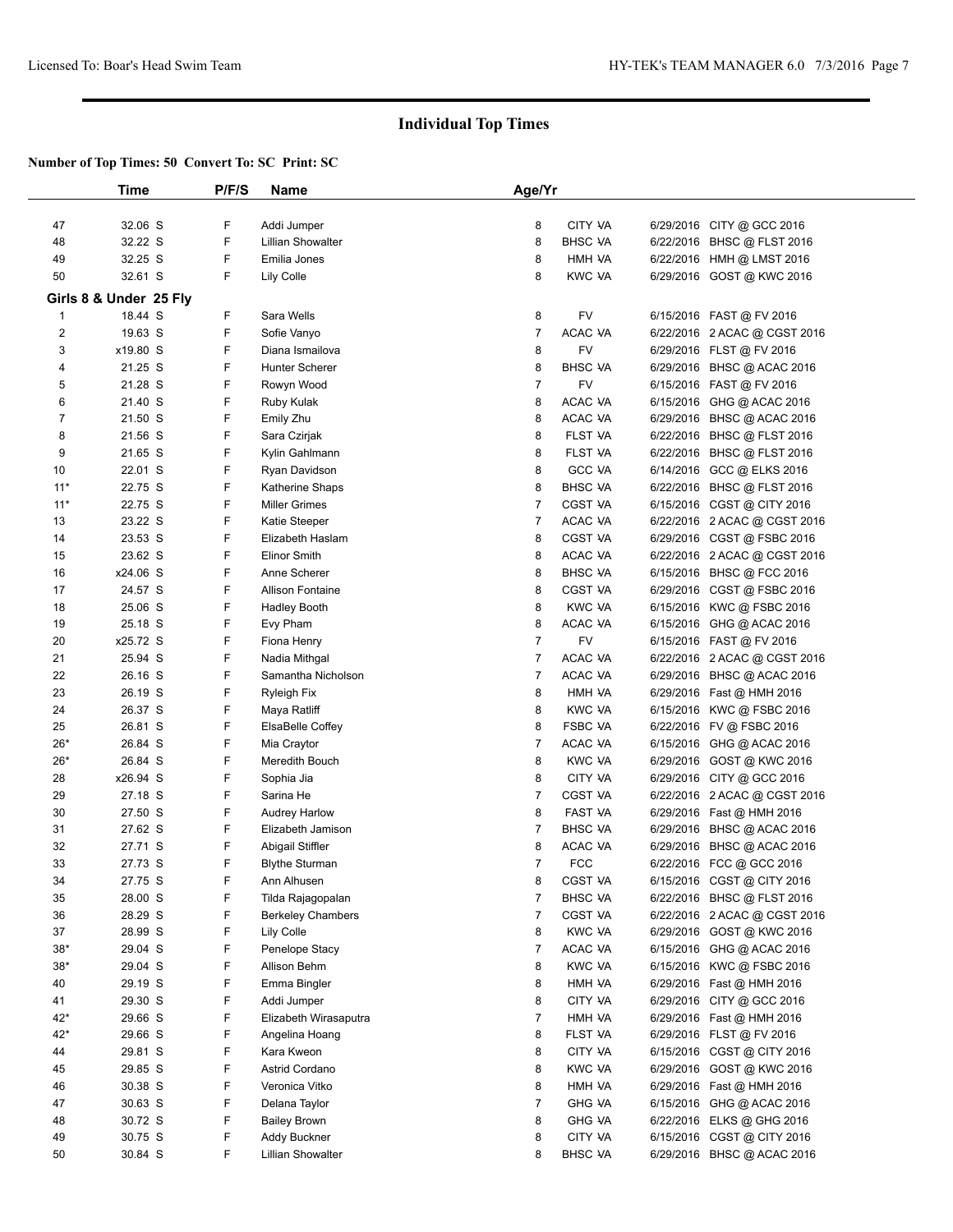|                         | Time                      | P/F/S | <b>Name</b>               | Age/Yr |                    |                                |  |
|-------------------------|---------------------------|-------|---------------------------|--------|--------------------|--------------------------------|--|
|                         |                           |       |                           |        |                    |                                |  |
|                         | <b>Girls 9-10 50 Free</b> |       |                           |        |                    |                                |  |
| 1                       | 31.69 S                   | F     | <b>Grey Davis</b>         | 10     | <b>FCC</b>         | 6/15/2016 BHSC @ FCC 2016      |  |
| $\overline{\mathbf{c}}$ | 32.95 S                   | F     | Melissa Alms              | 10     | FV                 | 6/22/2016 FV @ FSBC 2016       |  |
| 3                       | x33.66 S                  | F     | Cameron Smith             | 10     | FV                 | 6/29/2016 FLST @ FV 2016       |  |
| 4                       | 34.77 S                   | F     | <b>Reese Mattern</b>      | 9      | <b>FCC</b>         | 6/22/2016 FCC @ GCC 2016       |  |
| 5                       | 35.01 S                   | F     | Luciana Kerner-Matos      | 10     | ACAC VA            | 6/29/2016 BHSC @ ACAC 2016     |  |
| 6                       | 35.33 S                   | F     | Elizabeth Schundler       | 10     | <b>BHSC VA</b>     | 6/29/2016 BHSC @ ACAC 2016     |  |
| 7                       | 35.96 S                   | F     | <b>Emily Farist</b>       | 10     | <b>FAST VA</b>     | 6/29/2016 Fast @ HMH 2016      |  |
| 8                       | 36.40 S                   | F     | Lucille Nicholson         | 9      | ACAC VA            | 6/22/2016 2 ACAC @ CGST 2016   |  |
| 9                       | 36.45 S                   | F     | Devon Higginbottom        | 10     | FV                 | 6/22/2016 FV @ FSBC 2016       |  |
| 10                      | 36.50 S                   | F     | Martha Oakey              | 10     | <b>FCC</b>         | 6/29/2016 LMST @ FCC 2016      |  |
| 11                      | x36.72 S                  | F     | Mariam Mithgal            | 9      | ACAC VA            | 6/22/2016 2 ACAC @ CGST 2016   |  |
| 12                      | 36.86 S                   | F     | Noa Steven                | 10     | <b>CGST VA</b>     | 6/29/2016 CGST @ FSBC 2016     |  |
| 13                      | 36.97 S                   | F     | Layla Welsch              | 9      | <b>FCC</b>         | 6/15/2016 BHSC @ FCC 2016      |  |
| 14                      | 37.13 S                   | F     | Maggie Teweles            | 10     | FV                 | 6/15/2016 FAST @ FV 2016       |  |
| 15                      | 37.16 S                   | F     | Georgie Simpson           | 10     | CCC <sub>US</sub>  | 6/29/2016 CCC @ GHG 2016       |  |
| 16                      | 37.28 S                   | F     | Marissa Trader            | 10     | FLST VA            | 6/29/2016 FLST @ FV 2016       |  |
| 17                      | 37.35 S                   | F     | Jaya Vaidhyanathan        | 10     | <b>FSBC VA</b>     | 6/29/2016 CGST @ FSBC 2016     |  |
| 18                      | 37.52 S                   | F     | <b>Eloise Weary</b>       | 10     | <b>FSBC VA</b>     | 6/29/2016 CGST @ FSBC 2016     |  |
| 19                      | 37.63 S                   | F     | Kaia Pritchett            | 10     | FLST VA            | 6/22/2016 BHSC @ FLST 2016     |  |
| 20                      | 37.83 S                   | F     | Isabella Reiner           | 10     | ACAC VA            | 6/29/2016 BHSC @ ACAC 2016     |  |
| 21                      | 37.85 S                   | F     | Madisyn Carter            | 10     | CCC <sub>U</sub> S | 6/22/2016 KWC @ CCC 06.22.2016 |  |
| 22                      | 38.41 S                   | F     | Ava Ward                  | 10     | CITY VA            | 6/29/2016 CITY @ GCC 2016      |  |
| 23                      | x38.44 S                  | F     | Yena Barna                | 10     | FLST VA            | 6/29/2016 FLST @ FV 2016       |  |
| 24                      | 38.44 S                   | F     | Emma Niehaus              | 10     | <b>FLST VA</b>     | 6/22/2016 BHSC @ FLST 2016     |  |
| 25                      | 38.45 S                   | F     | Lee Kestner               | 9      | <b>FSBC VA</b>     | 6/22/2016 FV @ FSBC 2016       |  |
| 26                      | x38.85 S                  | F     | Meghan Murray             | 10     | HMH VA             | 6/22/2016 HMH @ LMST 2016      |  |
| 27                      | 39.22 S                   | F     | Gabrielle Harrop-Williams | 10     | <b>FLST VA</b>     | 6/22/2016 BHSC @ FLST 2016     |  |
| 28                      | x39.38 S                  | F     | Rachael Elhart            | 10     | FV                 | 6/15/2016 FAST @ FV 2016       |  |
| 29                      | 39.69 S                   | F     | Lellie King               | 10     | <b>FCC</b>         | 6/29/2016 LMST @ FCC 2016      |  |
| 30                      | 39.75 S                   | F     | Grace McCardle            | 10     | <b>BHSC VA</b>     | 6/15/2016 BHSC @ FCC 2016      |  |
| 31                      | x39.87 S                  | F     | Alexis Alms               | 10     | FV                 | 6/15/2016 FAST @ FV 2016       |  |
| 32                      | 40.06 S                   | F     | Carter Hathaway           | 9      | <b>FCC</b>         | 6/22/2016 FCC @ GCC 2016       |  |
| 33                      | 40.26 S                   | F     | Suah Kwon                 | 9      | FV                 | 6/22/2016 FV @ FSBC 2016       |  |
| 34                      | 40.29 S                   | F     | Rubee Anderson            | 10     | <b>CGST VA</b>     | 6/29/2016 CGST @ FSBC 2016     |  |
| 35                      | 40.34 S                   | F     | Hannah Shannon            | 10     | CGST VA            | 6/15/2016 CGST @ CITY 2016     |  |
| $36*$                   | 40.50 S                   | F     | <b>Lyndsey Stemland</b>   | 10     | <b>GCC VA</b>      | 6/29/2016 CITY @ GCC 2016      |  |
| $36*$                   | 40.50 S                   | F     | Elena Jia                 | 10     | <b>CITY VA</b>     | 6/29/2016 CITY @ GCC 2016      |  |
| 38                      | 40.54 S                   | F     | Maggie Craytor            | 10     | ACAC VA            | 6/15/2016 GHG @ ACAC 2016      |  |
| 39                      | 40.64 S                   | F     | Kiara Bullard             | 9      | <b>FSBC VA</b>     | 6/15/2016 KWC @ FSBC 2016      |  |
| 40                      | 40.75 S                   | F     | Julia Tomaras             | 10     | LMST VA            | 6/15/2016 LG @ LMST 2016       |  |
| 41                      | 40.94 S                   | F     | Lorelei Henry             | 10     | FV                 | 6/15/2016 FAST @ FV 2016       |  |
| 42                      | 41.15 S                   | F     | Allison Dugger            | 10     | CITY VA            | 6/29/2016 CITY @ GCC 2016      |  |
| 43                      | 41.17 S                   | F     | Olivia Provencio          | 9      | <b>FSBC VA</b>     | 6/29/2016 CGST @ FSBC 2016     |  |
| 44                      | 41.22 S                   | F     | Katherine Alhusen         | 10     | CGST VA            | 6/15/2016 CGST @ CITY 2016     |  |
| 45                      | 41.31 S                   | F     | Alex Fuller               | 9      | ELKS VA            | 6/29/2016 ELKS vs LG 2016      |  |
| 46                      | 41.58 S                   | F     | Sohie Ryang               | 10     | FSBC VA            | 6/22/2016 FV @ FSBC 2016       |  |
| 47                      | 41.60 S                   | F     | Cara Hamil                | 9      | <b>FSBC VA</b>     | 6/29/2016 CGST @ FSBC 2016     |  |
| 48                      | 41.61 S                   | F     | Leah Bambrick             | 10     | ACAC VA            | 6/29/2016 BHSC @ ACAC 2016     |  |
| 49                      | x41.63 S                  | F     | Izzy Reed                 | 10     | CITY VA            | 6/22/2016 CITY @ FAST 2016     |  |
| 50                      | 41.80 S                   | F.    | Sophie Brissett           | 9      | <b>FSBC VA</b>     | 6/29/2016 CGST @ FSBC 2016     |  |
|                         | Girls 9-10 100 Free       |       |                           |        |                    |                                |  |
| $\mathbf{1}$            | $1:15.58$ S               | F     | Cameron Smith             | 10     | <b>FV</b>          | 6/15/2016 FAST @ FV 2016       |  |
| $2^*$                   | 1:18.55 S                 | F     | Luciana Kerner-Matos      | 10     | ACAC VA            | 6/29/2016 BHSC @ ACAC 2016     |  |
| $2^*$                   | $1:18.55$ S               | F.    | Elizabeth Schundler       | 10     | <b>BHSC VA</b>     | 6/29/2016 BHSC @ ACAC 2016     |  |
|                         |                           |       |                           |        |                    |                                |  |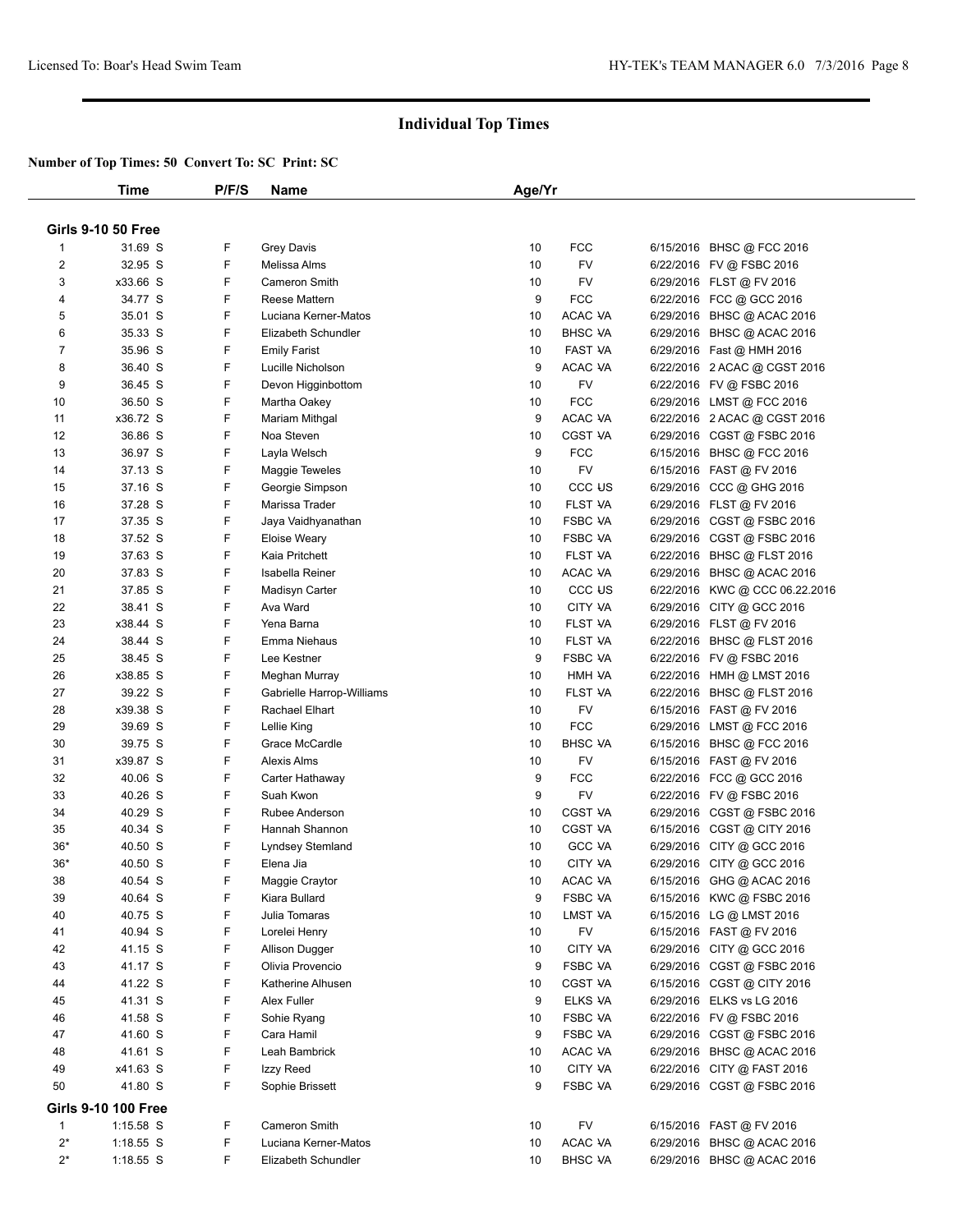|                | Time               | P/F/S | Name                      | Age/Yr |                    |                                |  |
|----------------|--------------------|-------|---------------------------|--------|--------------------|--------------------------------|--|
|                |                    |       |                           |        |                    |                                |  |
| 4              | x1:19.56 S         | F     | Melissa Alms              | 10     | FV                 | 6/15/2016 FAST @ FV 2016       |  |
| 5              | 1:19.75 S          | F     | Madisyn Carter            | 9      | CCC US             | 6/29/2016 CCC @ GHG 2016       |  |
| 6              | x1:20.57 S         | F     | Maggie Teweles            | 10     | FV                 | 6/15/2016 FAST @ FV 2016       |  |
| $\overline{7}$ | 1:21.27 S          | F     | Lucille Nicholson         | 9      | ACAC VA            | 6/15/2016 GHG @ ACAC 2016      |  |
| 8              | 1:21.41 S          | F     | <b>Reese Mattern</b>      | 9      | <b>FCC</b>         | 6/29/2016 LMST@FCC 2016        |  |
| 9              | 1:21.85 S          | F     | Emily Zhu                 | 10     | HMH VA             | 6/29/2016 Fast @ HMH 2016      |  |
| 10             | $1:22.16$ S        | F     | Mariam Mithgal            | 9      | ACAC VA            | 6/15/2016 GHG @ ACAC 2016      |  |
| 11             | 1:22.35 S          | F     | Martha Oakey              | 10     | <b>FCC</b>         | 6/29/2016 LMST @ FCC 2016      |  |
| 12             | 1:23.00 S          | F     | Jaya Vaidhyanathan        | 10     | FSBC VA            | 6/29/2016 CGST @ FSBC 2016     |  |
| 13             | 1:23.03 S          | F     | Noa Steven                | 10     | CGST VA            | 6/15/2016 CGST @ CITY 2016     |  |
| 14             | 1:23.96 S          | F     | Eliah Dojack              | 10     | <b>GHG VA</b>      | 6/15/2016 GHG @ ACAC 2016      |  |
| 15             | 1:24.84 S          | F     | Marissa Trader            | 10     | FLST VA            | 6/15/2016 FLST @ HMH 2016      |  |
| 16             | $1:25.60$ S        | F     | Yena Barna                | 10     | FLST VA            | 6/29/2016 FLST@FV 2016         |  |
| 17             | $1:25.64$ S        | F     | Devon Higginbottom        | 10     | FV                 | 6/29/2016 FLST @ FV 2016       |  |
| 18             | $1:28.19$ S        | F     | <b>Emily Farist</b>       | 10     | FAST VA            | 6/15/2016 FAST @ FV 2016       |  |
| 19             | 1:29.62 S          | F     | Rachael Elhart            | 10     | FV                 | 6/15/2016 FAST @ FV 2016       |  |
| 20             | 1:29.71 S          | F     | Hannah Shannon            | 10     | CGST VA            | 6/29/2016 CGST @ FSBC 2016     |  |
| 21             | 1:30.06 S          | F     | Lee Kestner               | 9      | <b>FSBC VA</b>     | 6/29/2016 CGST@FSBC 2016       |  |
| 22             | $1:30.12$ S        | F     | Isabella Reiner           | 10     | ACAC VA            | 6/29/2016 BHSC @ ACAC 2016     |  |
| 23             | $1:30.15$ S        | F     | <b>Eloise Weary</b>       | 10     | <b>FSBC VA</b>     | 6/22/2016 FV @ FSBC 2016       |  |
| 24             | $1:30.31$ S        | F     | Kaia Pritchett            | 10     | FLST VA            | 6/29/2016 FLST @ FV 2016       |  |
| 25             | 1:31.53 S          | F     | Meghan Murray             | 10     | HMH VA             | 6/15/2016 FLST @ HMH 2016      |  |
| 26             | $1:32.18$ S        | F     | Maggie Craytor            | 10     | ACAC VA            | 6/29/2016 BHSC @ ACAC 2016     |  |
| 27             | 1:32.65 S          | F     | Izzy Reed                 | 10     | CITY VA            | 6/15/2016 CGST @ CITY 2016     |  |
| 28             | $1:33.06$ S        | F     | Kiara Bullard             | 9      | FSBC VA            | 6/29/2016 CGST @ FSBC 2016     |  |
| 29             | $1:33.41$ S        | F     | Allison Dugger            | 10     | CITY VA            | 6/29/2016 CITY @ GCC 2016      |  |
| $30*$          | 1:33.59 S          | F     | Layla Welsch              | 9      | <b>FCC</b>         | 6/29/2016 LMST @ FCC 2016      |  |
| $30*$          | 1:33.59 S          | F     | Carter Hathaway           | 9      | <b>FCC</b>         | 6/29/2016 LMST @ FCC 2016      |  |
| 32             | 1:33.73 S          | F     | Alex Fuller               | 9      | ELKS VA            | 6/29/2016 ELKS vs LG 2016      |  |
| 33             | 1:34.78 S          | F     | Gabrielle Harrop-Williams | 10     | FLST VA            | 6/29/2016 FLST @ FV 2016       |  |
| 34             | $1:35.53$ S        | F     | Lyndsey Stemland          | 10     | <b>GCC VA</b>      | 6/29/2016 CITY @ GCC 2016      |  |
| 35             | 1:35.58 S          | F     | Loreley Kincel            | 10     | <b>BHSC VA</b>     | 6/29/2016 BHSC @ ACAC 2016     |  |
| 36             | 1:35.71 S          | F     | Margaret Shifflett        | 9      | <b>GHG VA</b>      | 6/15/2016 GHG @ ACAC 2016      |  |
| 37             | 1:35.81 S          | F     | Lorelei Henry             | 10     | FV                 | 6/22/2016 FV @ FSBC 2016       |  |
| 38             | 1:36.22 S          | F     | Maddie Blank              | 9      | <b>FSBC VA</b>     | 6/29/2016 CGST @ FSBC 2016     |  |
| 39             | $1:36.30$ S        | F     | Alexis Alms               | 10     | FV                 | 6/22/2016 FV @ FSBC 2016       |  |
| 40             | $1:36.40$ S        | F     | Julia Tomaras             | 10     | LMST VA            | 6/15/2016 LG @ LMST 2016       |  |
| 41             | $1:36.43$ S        | F     | Willa Simmons             | 9      | CGST VA            | 6/15/2016 CGST @ CITY 2016     |  |
| 42             | x1:36.78 S         | F     | Emma Niehaus              | 10     | <b>FLST VA</b>     | 6/29/2016 FLST @ FV 2016       |  |
| 43             | 1:36.78 S          | F     | Rubee Anderson            | 10     | CGST VA            | 6/29/2016 CGST @ FSBC 2016     |  |
| 44             | 1:36.93 S          | F     | Leah Bambrick             | 10     | ACAC VA            | 6/29/2016 BHSC @ ACAC 2016     |  |
| 45             | 1:38.34 S          | F     | Madelyn Hall              | 10     | CITY VA            | 6/29/2016 CITY @ GCC 2016      |  |
| 46             | 1:38.84 S          | F     | Samantha Rome             | 10     | <b>BHSC VA</b>     | 6/15/2016 BHSC @ FCC 2016      |  |
| 47             | $1:39.31$ S        | F     | lvy Lyman                 | 9      | ACAC VA            | 6/15/2016 GHG @ ACAC 2016      |  |
| 48             | 1:39.47 S          | F     | Sophie Brissett           | 9      | <b>FSBC VA</b>     | 6/29/2016 CGST @ FSBC 2016     |  |
| 49             | 1:39.84 S          | F     | Sarah Jordan              | 9      | CGST VA            |                                |  |
| 50             | 1:40.46 S          | F     | Anna Rude                 |        | <b>FSBC VA</b>     | 6/29/2016 CGST @ FSBC 2016     |  |
|                |                    |       |                           | 10     |                    | 6/22/2016 FV @ FSBC 2016       |  |
|                | Girls 9-10 50 Back |       |                           |        |                    |                                |  |
| $\mathbf{1}$   | 31.69 S            | F     | Alana Durica              | 10     | CCC <sub>US</sub>  | 6/15/2016 GOST @ CCC 06.15.16  |  |
| $\overline{2}$ | 41.03 S            | F     | Luciana Kerner-Matos      | 10     | ACAC VA            | 6/29/2016 BHSC @ ACAC 2016     |  |
| 3              | x41.18 S           | F     | Emily Zhu                 | 10     | HMH VA             | 6/29/2016 Fast @ HMH 2016      |  |
| 4              | 41.45 S            | F     | <b>Emily Farist</b>       | 10     | FAST VA            | 6/29/2016  Fast @ HMH 2016     |  |
| 5              | 41.78 S            | F     | Mariam Mithgal            | 9      | ACAC VA            | 6/22/2016 2 ACAC @ CGST 2016   |  |
| 6              | 42.06 S            | F     | Madisyn Carter            | 10     | CCC <sub>U</sub> S | 6/22/2016 KWC @ CCC 06.22.2016 |  |
| 7              | 42.08 S            | F     | Lucille Nicholson         | 9      | ACAC VA            | 6/15/2016 GHG @ ACAC 2016      |  |
|                |                    |       |                           |        |                    |                                |  |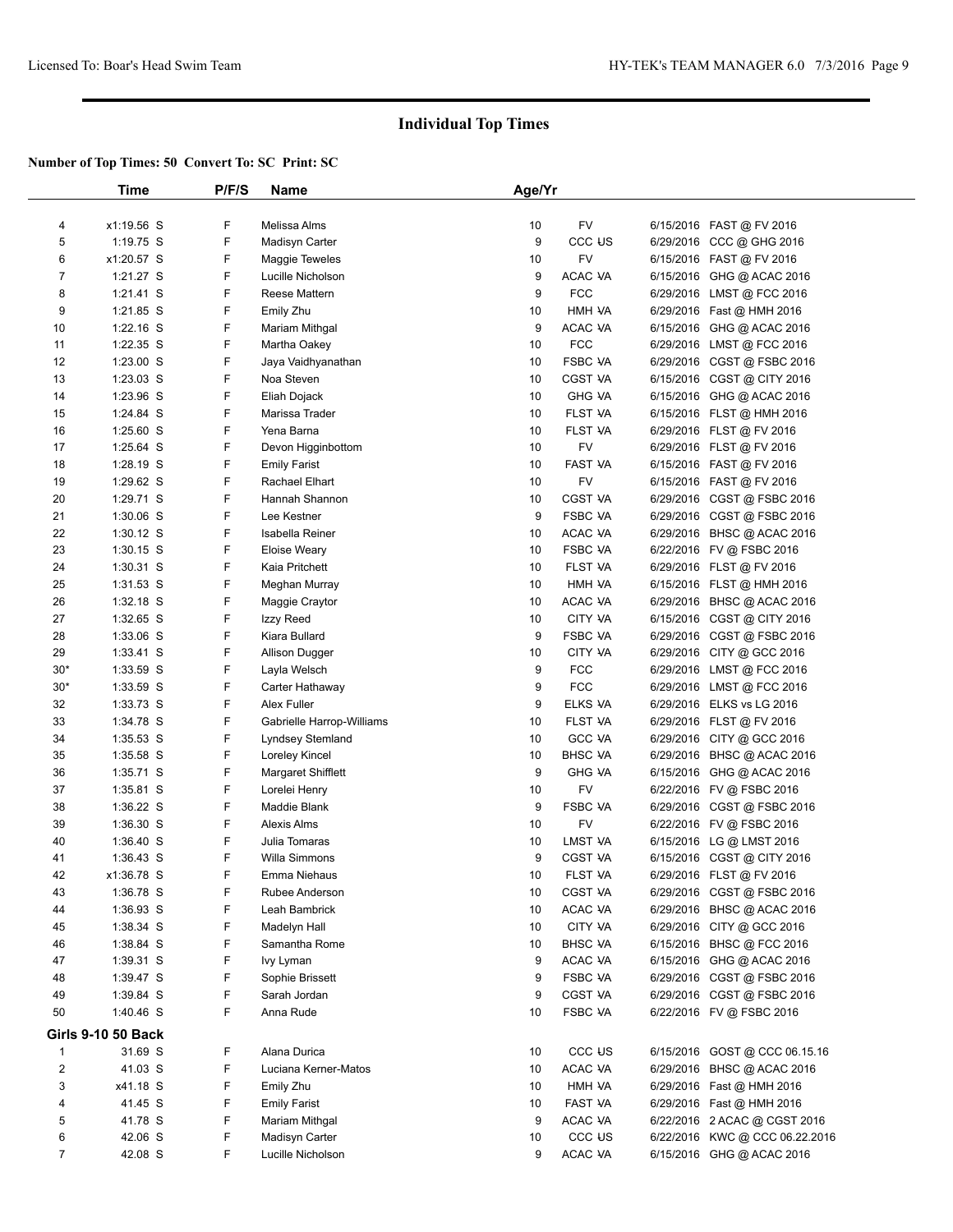|                | Time                 | P/F/S | Name                                         | Age/Yr |                    |           |                                              |  |
|----------------|----------------------|-------|----------------------------------------------|--------|--------------------|-----------|----------------------------------------------|--|
|                |                      |       |                                              |        |                    |           |                                              |  |
| 8              | 42.19 S              | F     | Elizabeth Schundler                          | 10     | <b>BHSC VA</b>     |           | 6/15/2016 BHSC @ FCC 2016                    |  |
| 9              | 42.62 S              | F     | <b>Maggie Teweles</b>                        | 10     | FV                 |           | 6/15/2016 FAST @ FV 2016                     |  |
| 10             | 42.78 S              | F     | Melissa Alms                                 | 10     | FV                 |           | 6/22/2016 FV @ FSBC 2016                     |  |
| 11             | 43.31 S              | F     | Noa Steven                                   | 10     | <b>CGST VA</b>     |           | 6/29/2016 CGST @ FSBC 2016                   |  |
| 12             | 43.37 S              | F     | Jaya Vaidhyanathan                           | 10     | <b>FSBC VA</b>     |           | 6/29/2016 CGST @ FSBC 2016                   |  |
| 13             | 43.65 S              | F     | Kaia Pritchett                               | 10     | <b>FLST VA</b>     |           | 6/29/2016 FLST @ FV 2016                     |  |
| 14             | 43.69 S              | F     | Meghan Murray                                | 10     | HMH VA             |           | 6/29/2016 Fast @ HMH 2016                    |  |
| 15             | x43.84 S             | F     | Reese Mattern                                | 9      | <b>FCC</b>         |           | 6/29/2016 LMST @ FCC 2016                    |  |
| 16             | 44.03 S              | F     | Rachael Elhart                               | 10     | <b>FV</b>          |           | 6/15/2016 FAST @ FV 2016                     |  |
| 17             | 44.19 S              | F     | <b>Cameron Smith</b>                         | 10     | FV                 |           | 6/22/2016 FV @ FSBC 2016                     |  |
| 18             | 45.07 S              | F     | Emma Niehaus                                 | 10     | FLST VA            |           | 6/22/2016 BHSC @ FLST 2016                   |  |
| 19             | 45.62 S              | F     | <b>Alexis Alms</b>                           | 10     | FV                 |           | 6/15/2016 FAST @ FV 2016                     |  |
| 20             | 46.25 S              | F     | Hannah Shannon                               | 10     | CGST VA            |           | 6/22/2016 2 ACAC @ CGST 2016                 |  |
| 21             | 46.28 S              | F     | Lorelei Henry                                | 10     | FV                 |           | 6/29/2016 FLST@FV 2016                       |  |
| 22             | 46.53 S              | F     | Martha Oakey                                 | 10     | <b>FCC</b>         |           | 6/22/2016 FCC @ GCC 2016                     |  |
| 23             | 46.56 S              | F     | Maddie Blank                                 | 9      | <b>FSBC VA</b>     |           | 6/29/2016 CGST @ FSBC 2016                   |  |
| 24             | 46.72 S              | F     | Lellie King                                  | 10     | <b>FCC</b>         |           | 6/22/2016 FCC @ GCC 2016                     |  |
| 25             | 46.83 S              | F     | Maggie Craytor                               | 10     | ACAC VA            |           | 6/29/2016 BHSC @ ACAC 2016                   |  |
| 26             | 46.87 S              | F     | Loreley Kincel                               | 10     | <b>BHSC VA</b>     |           | 6/29/2016 BHSC @ ACAC 2016                   |  |
| 27             | 47.25 S              | F     | Devon Higginbottom                           | 10     | FV                 |           | 6/15/2016 FAST @ FV 2016                     |  |
| 28             | 47.69 S              | F     | Georgie Simpson                              | 10     | CCC <sub>U</sub> S |           | 6/29/2016 CCC @ GHG 2016                     |  |
| 29             | 48.19 S              | F     | Gabrielle Harrop-Williams                    | 10     | <b>FLST VA</b>     |           | 6/22/2016 BHSC @ FLST 2016                   |  |
| 30             | 48.32 S              | F     | Marissa Trader                               | 10     | FLST VA            |           | 6/15/2016 FLST @ HMH 2016                    |  |
| 31             | 48.53 S              | F     | Carter Hathaway                              | 9      | <b>FCC</b>         |           | 6/22/2016 FCC @ GCC 2016                     |  |
| 32             | 48.71 S              | F     | Samantha Rome                                | 10     | <b>BHSC VA</b>     |           | 6/22/2016 BHSC @ FLST 2016                   |  |
| 33             | 48.75 S              | F     | Isabella Reiner                              | 10     | ACAC VA            |           | 6/22/2016 2 ACAC @ CGST 2016                 |  |
| 34             | 48.97 S              | F     | Sofia Kunkel                                 | 10     | <b>CGST VA</b>     |           | 6/15/2016 CGST @ CITY 2016                   |  |
| 35             | x49.35 S             | F     | Macy Moody                                   | 9      | FV                 |           | 6/15/2016 FAST @ FV 2016                     |  |
| 36             | 50.05 S              | F     | Natalie Rocco                                | 10     | <b>CGST VA</b>     |           | 6/29/2016 CGST @ FSBC 2016                   |  |
| 37             | 50.06 S              | F     | Leah Bambrick                                | 10     | ACAC VA            |           | 6/15/2016 GHG @ ACAC 2016                    |  |
| 38             | 50.12 S              | F     | <b>Lyndsey Stemland</b>                      | 10     | <b>GCC VA</b>      |           | 6/22/2016 FCC @ GCC 2016                     |  |
| 39             | 50.50 S              | F     | Rubee Anderson                               | 10     | CGST VA            |           | 6/15/2016 CGST @ CITY 2016                   |  |
| 40             | x50.59 S             | F     |                                              | 10     | CITY VA            | 6/15/2016 |                                              |  |
| 41             | 50.62 S              | F     | Izzy Reed<br>Margaret Shifflett              | 9      | <b>GHG VA</b>      |           | CGST @ CITY 2016<br>6/29/2016 CCC @ GHG 2016 |  |
| 42             | 50.81 S              | F     |                                              | 9      | <b>FV</b>          |           |                                              |  |
| 43             | 50.98 S              | F     | Amelia Lynch                                 | 10     | <b>GOST VA</b>     |           | 6/29/2016 FLST @ FV 2016                     |  |
| 44             | 51.13 S              | F     | <b>Emily Lee</b>                             | 10     | CITY VA            |           | 6/29/2016 GOST @ KWC 2016                    |  |
| 45             | 51.21 S              | F     | <b>Allison Dugger</b><br><b>Eloise Weary</b> | 10     | <b>FSBC VA</b>     | 6/29/2016 | 6/22/2016 CITY @ FAST 2016                   |  |
| 46             |                      | F     |                                              | 10     | FV                 |           | CGST @ FSBC 2016                             |  |
|                | 51.31 S              | F     | Susannah Thorndike                           |        |                    |           | 6/22/2016 FV @ FSBC 2016                     |  |
| 47             | 51.77 S              | F     | Sarah Moore<br>Grace McCardle                | 10     | <b>CGST VA</b>     |           | 6/29/2016 CGST @ FSBC 2016                   |  |
| 48             | 51.99 S              |       |                                              | 10     | <b>BHSC VA</b>     |           | 6/29/2016 BHSC @ ACAC 2016                   |  |
| 49             | 52.04 S              | F     | Layla Welsch                                 | 9      | <b>FCC</b>         |           | 6/22/2016 FCC @ GCC 2016                     |  |
| 50             | 52.06 S              | F     | Ava Ward                                     | 10     | CITY VA            |           | 6/15/2016 CGST @ CITY 2016                   |  |
|                | Girls 9-10 50 Breast |       |                                              |        |                    |           |                                              |  |
| $\mathbf{1}$   | 41.84 S              | F     | Cameron Smith                                | 10     | FV                 |           | 6/29/2016 FLST @ FV 2016                     |  |
| $\overline{2}$ | 45.47 S              | F     | Emily Zhu                                    | 10     | HMH VA             |           | 6/29/2016 Fast @ HMH 2016                    |  |
| 3              | 46.03 S              | F     | Lucille Nicholson                            | 9      | ACAC VA            |           | 6/29/2016 BHSC @ ACAC 2016                   |  |
| 4              | 47.47 S              | F     | Layla Welsch                                 | 9      | <b>FCC</b>         |           | 6/29/2016 LMST @ FCC 2016                    |  |
| 5              | 47.50 S              | F     | Melissa Alms                                 | 10     | <b>FV</b>          |           | 6/22/2016 FV @ FSBC 2016                     |  |
| 6              | 47.75 S              | F     | Yena Barna                                   | 10     | <b>FLST VA</b>     |           | 6/29/2016 FLST @ FV 2016                     |  |
| $\overline{7}$ | x47.97 S             | F     | <b>Emily Farist</b>                          | 10     | FAST VA            |           | 6/15/2016 FAST @ FV 2016                     |  |
| 8              | 48.19 S              | F     | Mariam Mithgal                               | 9      | ACAC VA            |           | 6/15/2016 GHG @ ACAC 2016                    |  |
| 9              | 48.62 S              | F     | Lellie King                                  | 10     | <b>FCC</b>         |           | 6/22/2016 FCC @ GCC 2016                     |  |
| 10             | 50.09 S              | F     | Reeve Goldstein                              | 10     | <b>BHSC VA</b>     |           | 6/15/2016 BHSC @ FCC 2016                    |  |
| 11             | 50.28 S              | F     | Reese Mattern                                | 9      | FCC                |           | 6/22/2016 FCC @ GCC 2016                     |  |
|                |                      |       |                                              |        |                    |           |                                              |  |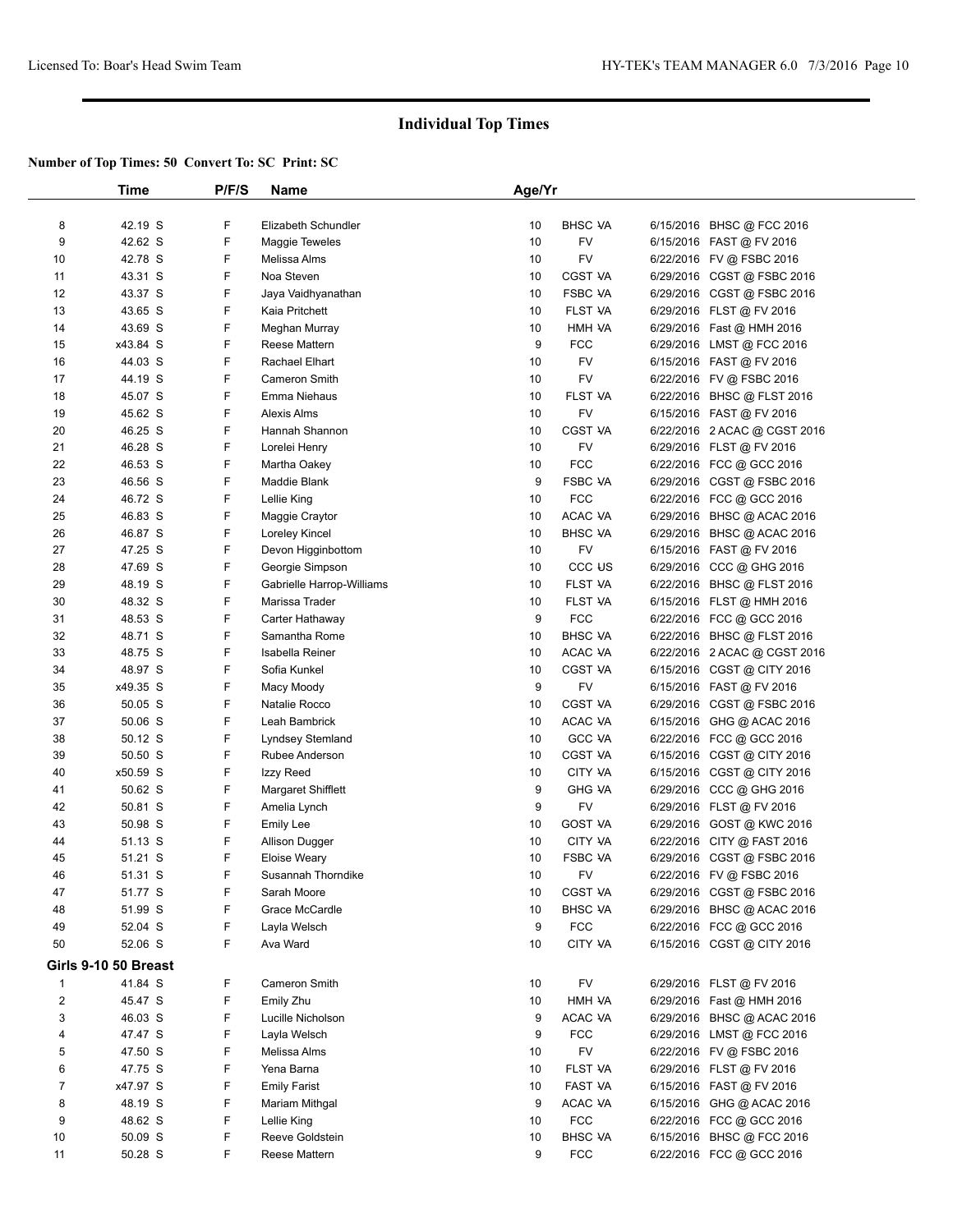|                         | Time                     | P/F/S | Name                    | Age/Yr |                    |           |                               |  |
|-------------------------|--------------------------|-------|-------------------------|--------|--------------------|-----------|-------------------------------|--|
|                         |                          |       |                         |        |                    |           |                               |  |
| 12                      | 50.56 S                  | F     | <b>Maggie Teweles</b>   | 10     | FV                 |           | 6/22/2016 FV @ FSBC 2016      |  |
| $13*$                   | 51.22 S                  | F     | Devon Higginbottom      | 10     | <b>FV</b>          |           | 6/22/2016 FV @ FSBC 2016      |  |
| $13*$                   | 51.22 S                  | F     | Julia Tomaras           | 10     | LMST VA            |           | 6/15/2016 LG @ LMST 2016      |  |
| 15                      | 51.75 S                  | F     | Loreley Kincel          | 10     | <b>BHSC VA</b>     |           | 6/29/2016 BHSC @ ACAC 2016    |  |
| 16                      | 51.94 S                  | F     | Susannah Thorndike      | 10     | FV                 |           | 6/15/2016 FAST @ FV 2016      |  |
| 17                      | 52.16 S                  | F     | Alexis Alms             | 10     | FV                 |           | 6/15/2016 FAST @ FV 2016      |  |
| 18                      | 52.47 S                  | F     | Madisyn Carter          | 10     | CCC <sub>U</sub> S |           | 6/15/2016 GOST @ CCC 06.15.16 |  |
| 19                      | 52.56 S                  | F     | <b>Emily Schmitz</b>    | 10     | <b>FCC</b>         |           | 6/29/2016 LMST @ FCC 2016     |  |
| 20                      | 52.57 S                  | F     | Lee Kestner             | 9      | <b>FSBC VA</b>     |           | 6/15/2016 KWC @ FSBC 2016     |  |
| 21                      | 53.31 S                  | F     | Rachael Elhart          | 10     | <b>FV</b>          |           | 6/22/2016 FV @ FSBC 2016      |  |
| 22                      | x53.44 S                 | F     | Meghan Murray           | 10     | HMH VA             |           | 6/15/2016 FLST @ HMH 2016     |  |
| 23                      | 53.50 S                  | F     | <b>Carter Stokes</b>    | 9      | <b>FCC</b>         |           |                               |  |
| 24                      | 53.63 S                  | F     |                         | 9      | <b>BHSC VA</b>     |           | 6/22/2016 FCC @ GCC 2016      |  |
|                         |                          | F     | Genevieve Hathaway      |        |                    |           | 6/22/2016 BHSC @ FLST 2016    |  |
| 25                      | x53.63 S                 |       | <b>Avery Powell</b>     | 9      | <b>BHSC VA</b>     |           | 6/22/2016 BHSC @ FLST 2016    |  |
| 26                      | 53.66 S                  | F     | Anna Rude               | 10     | <b>FSBC VA</b>     |           | 6/15/2016 KWC @ FSBC 2016     |  |
| 27                      | 53.69 S                  | F     | Hannah Shannon          | 10     | <b>CGST VA</b>     |           | 6/29/2016 CGST @ FSBC 2016    |  |
| 28                      | 53.72 S                  | F     | <b>Juliettte Gunter</b> | 10     | CITY VA            |           | 6/29/2016 CITY @ GCC 2016     |  |
| 29                      | 54.37 S                  | F     | Lauren Stackpole        | 10     | <b>FSBC VA</b>     |           | 6/15/2016 KWC @ FSBC 2016     |  |
| 30                      | x54.69 S                 | F     | Marissa Trader          | 10     | FLST VA            |           | 6/29/2016 FLST @ FV 2016      |  |
| 31                      | x55.06 S                 | F     | Sarah Moore             | 10     | <b>CGST VA</b>     |           | 6/15/2016 CGST @ CITY 2016    |  |
| 32                      | 55.12 S                  | F     | Madelyn Hall            | 10     | <b>CITY VA</b>     |           | 6/29/2016 CITY @ GCC 2016     |  |
| 33                      | 55.22 S                  | F     | Lyndsey Stemland        | 10     | <b>GCC VA</b>      |           | 6/22/2016 FCC @ GCC 2016      |  |
| 34                      | 55.28 S                  | F     | <b>Emily Mandell</b>    | 10     | <b>BHSC VA</b>     |           | 6/22/2016 BHSC @ FLST 2016    |  |
| 35                      | 55.47 S                  | F     | Sophia Garono           | 9      | <b>CGST VA</b>     |           | 6/22/2016 2 ACAC @ CGST 2016  |  |
| 36                      | 55.59 S                  | F     | Ava Peters              | 9      | ACAC VA            |           | 6/29/2016 BHSC @ ACAC 2016    |  |
| 37                      | 55.63 S                  | F     | Georgie Simpson         | 10     | CCC <sub>U</sub> S |           | 6/29/2016 CCC @ GHG 2016      |  |
| $38*$                   | 55.78 S                  | F     | Izzy Reed               | 10     | <b>CITY VA</b>     |           | 6/15/2016 CGST @ CITY 2016    |  |
| $38*$                   | 55.78 S                  | F     | Annabelle Gaskin        | 10     | <b>GCC VA</b>      |           | 6/29/2016 CITY @ GCC 2016     |  |
| 40                      | 55.82 S                  | F     | Cara Hamil              | 9      | <b>FSBC VA</b>     |           | 6/22/2016 FV @ FSBC 2016      |  |
| 41                      | 55.85 S                  | F     | Suah Kwon               | 9      | FV                 |           | 6/15/2016 FAST @ FV 2016      |  |
| 42                      | 55.87 S                  | F     | <b>Eloise Weary</b>     | 10     | <b>FSBC VA</b>     |           | 6/22/2016 FV @ FSBC 2016      |  |
| 43                      | 56.09 S                  | F     | Elena Jia               | 10     | <b>CITY VA</b>     |           | 6/29/2016 CITY @ GCC 2016     |  |
| 44                      | 56.19 S                  | F     | Kiara Bullard           | 9      | <b>FSBC VA</b>     |           | 6/29/2016 CGST @ FSBC 2016    |  |
| 45                      | 56.41 S                  | F     | Carter Hathaway         | 9      | <b>FCC</b>         | 6/15/2016 | BHSC @ FCC 2016               |  |
| 46                      | 56.62 S                  | F     | Avery Bruen             | 9      | HMH VA             |           | 6/29/2016 Fast @ HMH 2016     |  |
| 47                      | 56.78 S                  | F     | lvy Lyman               | 9      | ACAC VA            |           | 6/22/2016 2 ACAC @ CGST 2016  |  |
|                         |                          | F     | Rubee Anderson          |        | <b>CGST VA</b>     |           |                               |  |
| 48                      | 56.81 S                  | F     |                         | 10     | <b>ACAC VA</b>     |           | 6/22/2016 2 ACAC @ CGST 2016  |  |
| 49                      | 57.07 S                  |       | Leah Bambrick           | 10     |                    |           | 6/15/2016 GHG @ ACAC 2016     |  |
| 50                      | 57.19 S                  | F     | Cierra Halloran         | 10     | <b>BHSC VA</b>     |           | 6/15/2016 BHSC @ FCC 2016     |  |
|                         | <b>Girls 9-10 50 Fly</b> |       |                         |        |                    |           |                               |  |
| 1                       | 35.69 S                  | F     | <b>Grey Davis</b>       | 10     | <b>FCC</b>         |           | 6/15/2016 BHSC @ FCC 2016     |  |
| $\overline{\mathbf{c}}$ | 37.13 S                  | F     | Madisyn Carter          | 9      | CCC <sub>US</sub>  |           | 6/29/2016 CCC @ GHG 2016      |  |
| 3                       | 38.81 S                  | F     | Melissa Alms            | 10     | <b>FV</b>          |           | 6/29/2016 FLST @ FV 2016      |  |
| 4                       | 39.23 S                  | F     | Elizabeth Schundler     | 10     | <b>BHSC VA</b>     |           | 6/29/2016 BHSC @ ACAC 2016    |  |
| 5                       | 39.53 S                  | F     | Marissa Trader          | 10     | FLST VA            |           | 6/29/2016 FLST @ FV 2016      |  |
| 6                       | 39.64 S                  | F     | Lucille Nicholson       | 9      | ACAC VA            |           | 6/29/2016 BHSC @ ACAC 2016    |  |
| $\overline{7}$          | 40.32 S                  | F     | Emily Zhu               | 10     | HMH VA             |           | 6/29/2016 Fast @ HMH 2016     |  |
| 8                       | 40.69 S                  | F     | Cameron Smith           | 10     | <b>FV</b>          |           | 6/29/2016 FLST @ FV 2016      |  |
| 9                       | 41.06 S                  | F     | <b>Emily Farist</b>     | 10     | FAST VA            |           | 6/29/2016 Fast @ HMH 2016     |  |
| 10                      | 41.78 S                  | F     | Martha Oakey            | 10     | <b>FCC</b>         |           | 6/29/2016 LMST @ FCC 2016     |  |
| 11                      | 41.84 S                  | F     | Mariam Mithgal          | 9      | ACAC VA            |           | 6/15/2016 GHG @ ACAC 2016     |  |
| 12                      | 42.13 S                  | F     | Noa Steven              | 10     | <b>CGST VA</b>     |           | 6/15/2016 CGST @ CITY 2016    |  |
| 13                      | 42.30 S                  | F     | Eliah Dojack            | 10     | <b>GHG VA</b>      |           |                               |  |
|                         |                          | F     |                         |        |                    |           | 6/15/2016 GHG @ ACAC 2016     |  |
| 14                      | 42.41 S                  |       | Hannah Shannon          | 10     | <b>CGST VA</b>     |           | 6/15/2016 CGST @ CITY 2016    |  |
| 15                      | 43.34 S                  | F     | Yena Barna              | 10     | FLST VA            |           | 6/29/2016 FLST @ FV 2016      |  |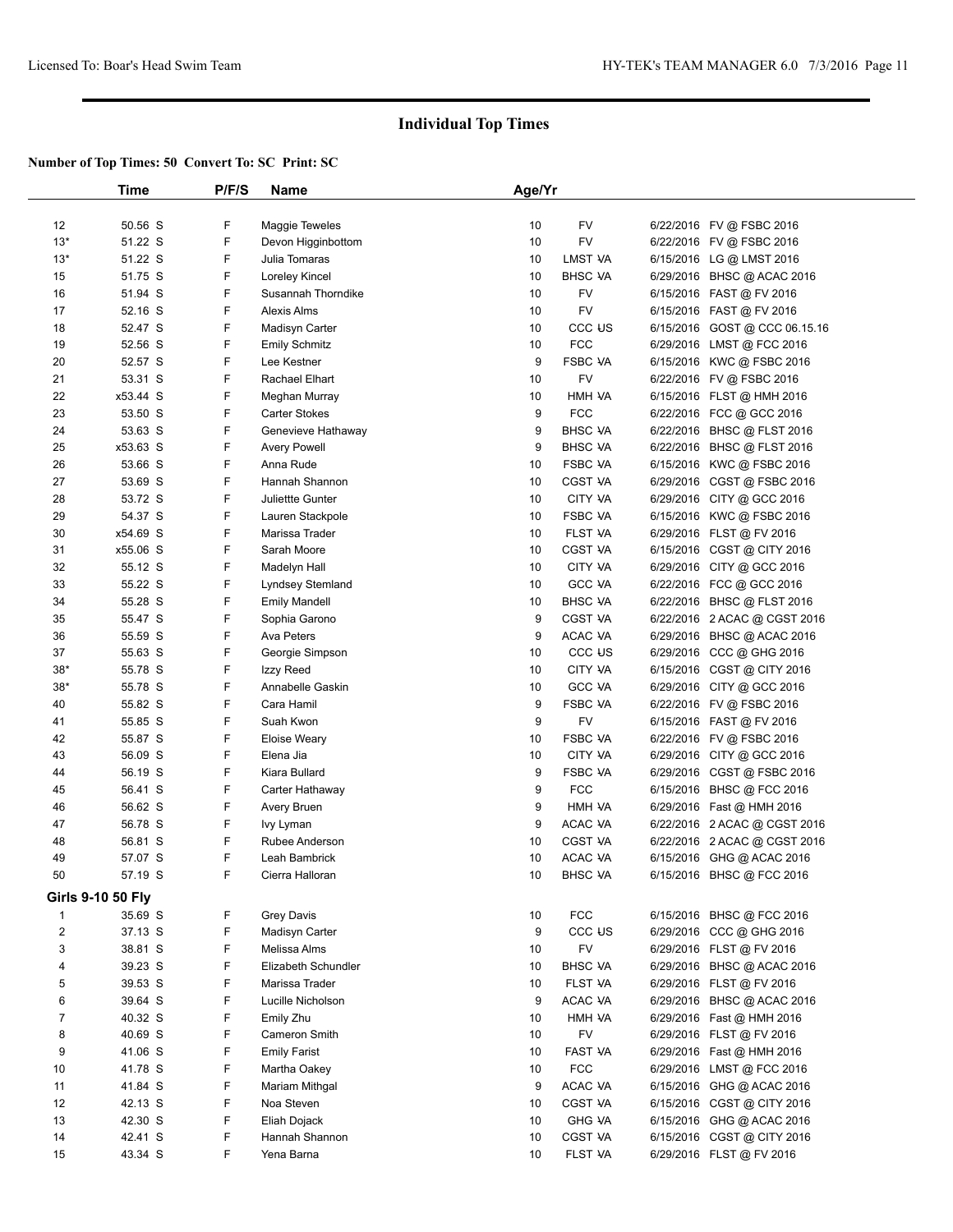|                | Time              | P/F/S | <b>Name</b>               | Age/Yr |                    |                                |  |
|----------------|-------------------|-------|---------------------------|--------|--------------------|--------------------------------|--|
|                |                   |       |                           |        |                    |                                |  |
| 16             | 43.42 S           | F     | Leah Bambrick             | 10     | ACAC VA            | 6/29/2016 BHSC @ ACAC 2016     |  |
| 17             | 43.64 S           | F     | <b>Maggie Teweles</b>     | 10     | FV                 | 6/22/2016 FV @ FSBC 2016       |  |
| 18             | 44.63 S           | F     | Ava Ward                  | 10     | <b>CITY VA</b>     | 6/29/2016 CITY @ GCC 2016      |  |
| 19             | 44.74 S           | F     | Lee Kestner               | 9      | <b>FSBC VA</b>     | 6/15/2016 KWC @ FSBC 2016      |  |
| 20             | 45.18 S           | F     | Maddie Blank              | 9      | <b>FSBC VA</b>     | 6/29/2016 CGST @ FSBC 2016     |  |
| 21             | 45.31 S           | F     | Allison Dugger            | 10     | CITY VA            | 6/29/2016 CITY @ GCC 2016      |  |
| 22             | 45.35 S           | F     | Devon Higginbottom        | 10     | FV                 | 6/29/2016 FLST @ FV 2016       |  |
| 23             | 45.94 S           | F     | Sophia Garono             | 9      | <b>CGST VA</b>     | 6/15/2016 CGST @ CITY 2016     |  |
| 24             | 46.13 S           | F     | Carter Hathaway           | 9      | <b>FCC</b>         | 6/22/2016 FCC @ GCC 2016       |  |
| 25             | 46.28 S           | F     | Alex Fuller               | 9      | ELKS VA            | 6/29/2016 ELKS vs LG 2016      |  |
| 26             | 46.39 S           | F     | <b>Isabella Reiner</b>    | 10     | ACAC VA            | 6/29/2016 BHSC @ ACAC 2016     |  |
| 27             | 47.08 S           | F     | Maggie Craytor            | 10     | ACAC VA            | 6/29/2016 BHSC @ ACAC 2016     |  |
| 28             | 47.53 S           | F     | Lorelei Henry             | 10     | FV                 | 6/15/2016 FAST @ FV 2016       |  |
| 29             | 47.75 S           | F     | Lyndsey Stemland          | 10     | <b>GCC VA</b>      | 6/14/2016 GCC @ ELKS 2016      |  |
| 30             | 48.02 S           | F     | Sohie Ryang               | 10     | <b>FSBC VA</b>     | 6/29/2016 CGST @ FSBC 2016     |  |
| 31             | 49.05 S           | F     | <b>Willa Simmons</b>      | 9      | <b>CGST VA</b>     | 6/29/2016 CGST @ FSBC 2016     |  |
| 32             | 49.22 S           | F     | Margaret Shifflett        | 9      | <b>GHG VA</b>      | 6/29/2016 CCC @ GHG 2016       |  |
| 33             | 49.29 S           | F     | Ariana Alimard            | 10     | <b>GCC VA</b>      | 6/14/2016 GCC @ ELKS 2016      |  |
| 34             | 49.89 S           | F     | <b>Alexis Alms</b>        | 10     | FV                 | 6/22/2016 FV @ FSBC 2016       |  |
| 35             | 50.36 S           | F     | Grace McCardle            | 10     | <b>BHSC VA</b>     | 6/29/2016 BHSC @ ACAC 2016     |  |
| 36             | 50.43 S           | F     | Suah Kwon                 | 9      | FV                 | 6/15/2016 FAST @ FV 2016       |  |
| 37             | 50.83 S           | F     | Macy Moody                | 9      | <b>FV</b>          | 6/22/2016 FV @ FSBC 2016       |  |
| 38             | 50.84 S           | F     | Jaya Vaidhyanathan        | 10     | <b>FSBC VA</b>     | 6/15/2016 KWC @ FSBC 2016      |  |
| 39             | 51.43 S           | F     | Keen Davies               | 10     | <b>FSBC VA</b>     | 6/29/2016 CGST @ FSBC 2016     |  |
| 40             | 51.88 S           | F     | Amelia Lynch              | 9      | FV                 | 6/29/2016 FLST @ FV 2016       |  |
| 41             | 52.14 S           | F     | Sophie Brissett           | 9      | <b>FSBC VA</b>     | 6/29/2016 CGST @ FSBC 2016     |  |
| 42             | 52.16 S           | F     | <b>Emily Mandell</b>      | 10     | <b>BHSC VA</b>     | 6/22/2016 BHSC @ FLST 2016     |  |
| 43             | 52.43 S           | F     | Susannah Thorndike        | 10     | FV                 | 6/15/2016 FAST @ FV 2016       |  |
| 44             | 52.75 S           | F     | Rebekah Kraft             | 10     | LMST VA            | 6/15/2016 LG @ LMST 2016       |  |
| 45             | 52.89 S           | F     | <b>Kelsey Drumheller</b>  | 10     | <b>KWC VA</b>      | 6/15/2016 KWC @ FSBC 2016      |  |
| 46             | 53.24 S           | F     | Katherine Alhusen         | 10     | <b>CGST VA</b>     | 6/29/2016 CGST @ FSBC 2016     |  |
| 47             | 53.28 S           | F     | Elena Jia                 | 10     | CITY VA            | 6/29/2016 CITY @ GCC 2016      |  |
| 48             | 53.34 S           | F     | Emma Niehaus              | 10     | FLST VA            | 6/29/2016 FLST @ FV 2016       |  |
| 49             | 54.05 S           | F     | Kiara Bullard             | 9      | <b>FSBC VA</b>     | 6/15/2016 KWC @ FSBC 2016      |  |
| 50             | 54.98 S           | F     | Sierra Irving             | 10     | ACAC VA            | 6/29/2016 BHSC @ ACAC 2016     |  |
|                | Girls 9-10 100 IM |       |                           |        |                    |                                |  |
| $1^*$          | $1:30.44$ S       | F     | Mariam Mithgal            | 9      | ACAC VA            | 6/22/2016 2 ACAC @ CGST 2016   |  |
| $1^*$          | $1:30.44$ S       | F     | Madisyn Carter            | 10     | CCC <sub>U</sub> S | 6/22/2016 KWC @ CCC 06.22.2016 |  |
| 3              | 1:30.75 S         | F     | Emily Zhu                 | 10     | HMH VA             | 6/22/2016 HMH @ LMST 2016      |  |
| 4              | 1:30.87 S         | F     | Lucille Nicholson         | 9      | ACAC VA            | 6/22/2016 2 ACAC @ CGST 2016   |  |
| 5              | $1:32.65$ S       | F     | Elizabeth Schundler       | 10     | <b>BHSC VA</b>     | 6/22/2016 BHSC @ FLST 2016     |  |
| 6              | 1:33.47 S         | F     | <b>Emily Farist</b>       | 10     | FAST VA            | 6/22/2016 CITY @ FAST 2016     |  |
| $\overline{7}$ | $1:33.50$ S       | F     | Marissa Trader            | 10     | FLST VA            | 6/22/2016 BHSC @ FLST 2016     |  |
| 8              | 1:35.44 S         | F     | Martha Oakey              | 10     | <b>FCC</b>         | 6/22/2016 FCC @ GCC 2016       |  |
| 9              | 1:35.72 S         | F     | Noa Steven                | 10     | <b>CGST VA</b>     | 6/22/2016 2 ACAC @ CGST 2016   |  |
| 10             | 1:39.56 S         | F     | Layla Welsch              | 9      | <b>FCC</b>         | 6/22/2016 FCC @ GCC 2016       |  |
| 11             | 1:39.97 S         | F     | Sophia Garono             | 9      | CGST VA            | 6/22/2016 2 ACAC @ CGST 2016   |  |
| 12             | $1:40.12$ S       | F     | Gabrielle Harrop-Williams | 10     | FLST VA            | 6/22/2016 BHSC @ FLST 2016     |  |
| 13             | 1:41.47 S         | F     | Meghan Murray             | 10     | HMH VA             | 6/22/2016 HMH @ LMST 2016      |  |
| 14             | 1:44.47 S         | F     | Julia Tomaras             | 10     | LMST VA            | 6/22/2016 HMH @ LMST 2016      |  |
| 15             | 1:45.16 S         | F     | Allison Dugger            | 10     | CITY VA            | 6/22/2016 CITY @ FAST 2016     |  |
| 16             | 1:45.35 S         | F     | Loreley Kincel            | 10     | <b>BHSC VA</b>     | 6/22/2016 BHSC @ FLST 2016     |  |
| 17             | 1:47.50 S         | F     | Lyndsey Stemland          | 10     | <b>GCC VA</b>      | 6/22/2016 FCC @ GCC 2016       |  |
| 18             | 1:47.78 S         | F     | lvy Lyman                 | 9      | ACAC VA            | 6/22/2016 2 ACAC @ CGST 2016   |  |
| 19             | 1:48.29 S         | F     | Leah Bambrick             | 10     | ACAC VA            | 6/22/2016 2 ACAC @ CGST 2016   |  |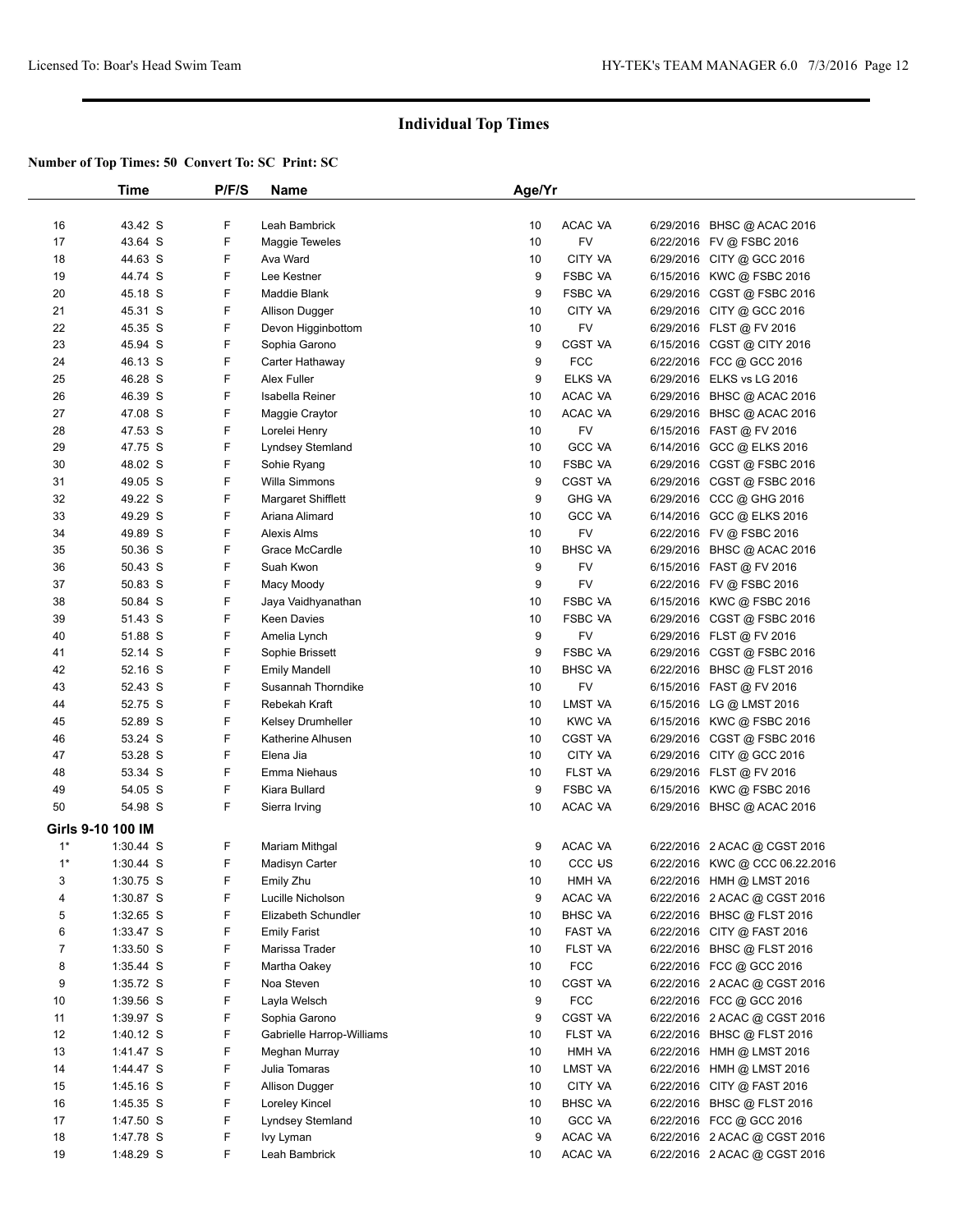|                | Time                       | P/F/S | Name                    | Age/Yr |                |                                |  |
|----------------|----------------------------|-------|-------------------------|--------|----------------|--------------------------------|--|
|                |                            |       |                         |        |                |                                |  |
| 20             | 1:48.50 S                  | F     | Izzy Reed               | 10     | CITY VA        | 6/22/2016 CITY @ FAST 2016     |  |
| 21             | 1:48.81 S                  | F     | Rubee Anderson          | 10     | <b>CGST VA</b> | 6/22/2016 2 ACAC @ CGST 2016   |  |
| 22             | 1:49.75 S                  | F     | Grace McCardle          | 10     | <b>BHSC VA</b> | 6/22/2016 BHSC @ FLST 2016     |  |
| 23             | $1:50.00$ S                | F     | Madelyn Hall            | 10     | CITY VA        | 6/22/2016 CITY @ FAST 2016     |  |
| 24             | $1:51.41$ S                | F     | Rebekah Kraft           | 10     | LMST VA        | 6/22/2016 HMH @ LMST 2016      |  |
| 25             | 1:52.75 S                  | F     | Margaret Shifflett      | 9      | <b>GHG VA</b>  | 6/22/2016 ELKS @ GHG 2016      |  |
| $26*$          | 1:53.32 S                  | F     | Kelsey Drumheller       | 10     | <b>KWC VA</b>  | 6/22/2016 KWC @ CCC 06.22.2016 |  |
| $26*$          | 1:53.32 S                  | F     | Sofia Kunkel            | 10     | <b>CGST VA</b> | 6/22/2016 2 ACAC @ CGST 2016   |  |
| 28             | 1:53.56 S                  | F     | Genevieve Hathaway      | 9      | <b>BHSC VA</b> | 6/22/2016 BHSC @ FLST 2016     |  |
| 29             | 1:53.66 S                  | F     | <b>Emily Mandell</b>    | 10     | <b>BHSC VA</b> | 6/22/2016 BHSC @ FLST 2016     |  |
| 30             | 1:54.34 S                  | F     | Ariana Alimard          | 10     | <b>GCC VA</b>  | 6/22/2016 FCC @ GCC 2016       |  |
| 31             | 1:55.03 S                  | F     | Alex Fuller             | 9      | ELKS VA        | 6/22/2016 ELKS @ GHG 2016      |  |
| 32             | 1:55.65 S                  | F     | Annabelle Gaskin        | 10     | <b>GCC VA</b>  | 6/22/2016 FCC @ GCC 2016       |  |
| 33             | 1:55.88 S                  | F     | Ella Wagner             | 9      | CGST VA        | 6/22/2016 2 ACAC @ CGST 2016   |  |
| 34             | $1:56.06$ S                | F     | Cambria Jones           | 10     | HMH VA         | 6/22/2016 HMH @ LMST 2016      |  |
| 35             | 1:56.97 S                  | F     | Ava Ward                | 10     | CITY VA        | 6/22/2016 CITY @ FAST 2016     |  |
| 36             | 1:57.50 S                  | F     | Samantha Rome           | 10     | <b>BHSC VA</b> | 6/22/2016 BHSC @ FLST 2016     |  |
| 37             | 1:58.78 S                  | F     | Caroline Turner         | 10     | CGST VA        | 6/22/2016 2 ACAC @ CGST 2016   |  |
| 38             | x1:59.03 S                 | F     | Anna Pohl               | 10     | CITY VA        | 6/22/2016 CITY @ FAST 2016     |  |
| 39             | $1:59.15$ S                | F     | Sarah Moore             | 10     | CGST VA        | 6/22/2016 2 ACAC @ CGST 2016   |  |
| 40             | 1:59.38 S                  | F     | Ava Peters              | 9      | ACAC VA        | 6/22/2016 2 ACAC @ CGST 2016   |  |
| 41             | 1:59.47 S                  | F     | Ella Kunze              | 10     | FLST VA        | 6/22/2016 BHSC @ FLST 2016     |  |
| 42             | 2:00.07 S                  | F     | <b>Audrey Miracle</b>   | 9      | CGST VA        | 6/22/2016 2 ACAC @ CGST 2016   |  |
| 43             |                            | F     | Anna Amato              | 9      | LMST VA        |                                |  |
|                | 2:00.75 S                  | F     | <b>Frances Reynolds</b> | 9      | CITY VA        | 6/22/2016 HMH @ LMST 2016      |  |
| 44             | 2:00.87 S                  | F     |                         |        |                | 6/22/2016 CITY @ FAST 2016     |  |
| 45             | 2:01.57 S                  |       | Lauren Lowery           | 9      | FLST VA        | 6/22/2016 BHSC @ FLST 2016     |  |
| 46*            | $2:03.03$ S                | F     | Hannah Elder            | 10     | CITY VA        | 6/22/2016 CITY @ FAST 2016     |  |
| 46*            | $2:03.03$ S                | F     | Claire Engler           | 10     | <b>KWC VA</b>  | 6/22/2016 KWC @ CCC 06.22.2016 |  |
| 48             | 2:03.68 S                  | F     | Julia Stacy             | 9      | ACAC VA        | 6/22/2016 2 ACAC @ CGST 2016   |  |
| 49             | 2:04.09 S                  | F     | Jena Peters             | 9      | ACAC VA        | 6/22/2016 2 ACAC @ CGST 2016   |  |
| 50             | 2:05.50 S                  | F     | Taylor Slinkman         | 10     | ELKS VA        | 6/22/2016 ELKS @ GHG 2016      |  |
|                | <b>Girls 11-12 50 Free</b> |       |                         |        |                |                                |  |
| $\mathbf{1}$   | 28.67 S                    | F     | Athena Vanyo            | 12     | ACAC VA        | 6/29/2016 BHSC @ ACAC 2016     |  |
| $\overline{c}$ | x29.06 S                   | F     | Izzy Bradley            | 12     | CITY VA        | 6/15/2016 CGST @ CITY 2016     |  |
| 3              | 29.13 S                    | F     | Avery Huang             | 11     | CITY VA        | 6/29/2016 CITY @ GCC 2016      |  |
| 4              | 30.45 S                    | F     | Zoe DeGuzman            | 12     | ACAC VA        | 6/29/2016 BHSC @ ACAC 2016     |  |
| 5              | 30.50 S                    | F     | Ella Reed               | 12     | CITY VA        | 6/29/2016 CITY @ GCC 2016      |  |
| 6              | 30.81 S                    | F     | Sophia Yu               | 12     | FLST VA        | 6/29/2016 FLST @ FV 2016       |  |
| 7              | 31.10 S                    | F     | Lara Sikman             | 11     | <b>FV</b>      | 6/15/2016 FAST @ FV 2016       |  |
| 8              | 31.20 S                    | F     | Madelyn Wells           | 11     | FV             | 6/22/2016 FV @ FSBC 2016       |  |
| 9              | 31.44 S                    | F     | Allyson Lounsbury       | 12     | FAST VA        | 6/29/2016 Fast @ HMH 2016      |  |
| 10             | 31.57 S                    | F     | Libby Addison           | 12     | CGST VA        | 6/22/2016 2 ACAC @ CGST 2016   |  |
| 11             | 31.61 S                    | F     | Leigh Young             | 12     | <b>GCC VA</b>  | 6/22/2016 FCC @ GCC 2016       |  |
| 12             | 31.67 S                    | F     | Abigail Fuller          | 12     | ELKS VA        | 6/29/2016 ELKS vs LG 2016      |  |
| 13             | 31.76 S                    | F     | Julie Addison           | 11     | CGST VA        | 6/29/2016 CGST @ FSBC 2016     |  |
| 14             | 31.80 S                    | F     | Sydney Alexander        | 12     | FV             | 6/22/2016 FV @ FSBC 2016       |  |
| 15             | 31.87 S                    | F     | Katie Scheivert         | 12     | CGST VA        | 6/15/2016 CGST @ CITY 2016     |  |
| 16             | 32.17 S                    | F     | Virginia Smith          | 12     | <b>BHSC VA</b> | 6/29/2016 BHSC @ ACAC 2016     |  |
| 17             | 32.51 S                    | F     | Audrey Ragsdale         | 12     | FSBC VA        | 6/29/2016 CGST @ FSBC 2016     |  |
| 18             | 32.68 S                    | F     | Cayden Fix              | 11     | HMH VA         | 6/22/2016 HMH @ LMST 2016      |  |
| 19             | 32.72 S                    | F     | Mae Frank               | 12     | <b>BHSC VA</b> | 6/22/2016 BHSC @ FLST 2016     |  |
| 20             | 32.76 S                    | F     | <b>Emily Sposato</b>    | 12     | CGST VA        | 6/29/2016 CGST@FSBC 2016       |  |
| 21             | 32.85 S                    | F     | Jennifer Little         | 12     | <b>BHSC VA</b> | 6/15/2016 BHSC @ FCC 2016      |  |
| 22             | 32.87 S                    | F     | Arianna Tosi            | 12     | <b>FV</b>      | 6/29/2016 FLST @ FV 2016       |  |
| $23*$          | 32.88 S                    | F     | Kathryn Jordan          | 12     | CGST VA        | 6/29/2016 CGST @ FSBC 2016     |  |
|                |                            |       |                         |        |                |                                |  |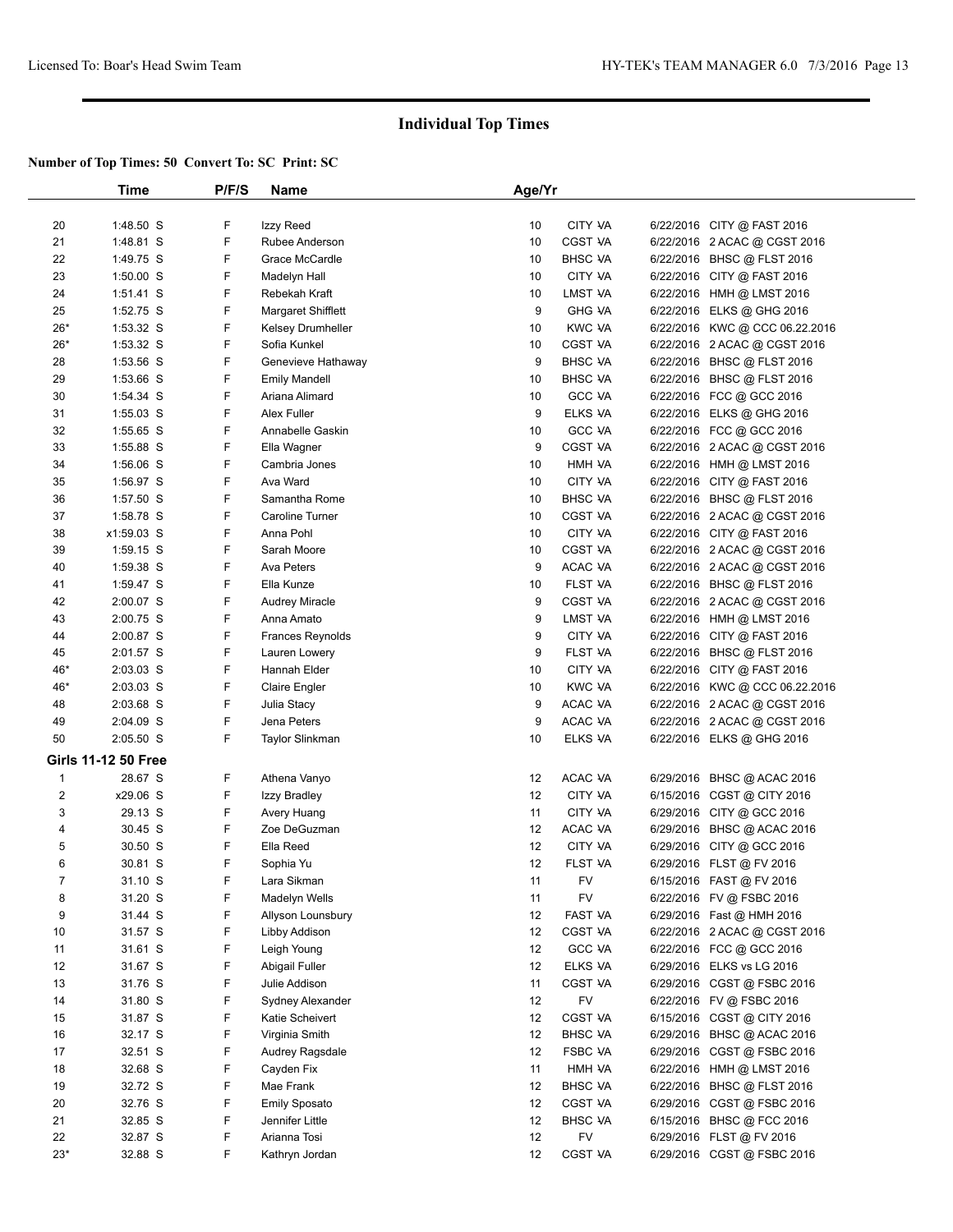|                  | Time                        | P/F/S | Name                     | Age/Yr |                |                              |  |
|------------------|-----------------------------|-------|--------------------------|--------|----------------|------------------------------|--|
|                  |                             |       |                          |        |                |                              |  |
| $23*$            | 32.88 S                     | F     | <b>Weining Ding</b>      | 11     | FLST VA        | 6/22/2016 BHSC @ FLST 2016   |  |
| 25               | 32.89 S                     | F     | Emma Johnston            | 12     | <b>BHSC VA</b> | 6/29/2016 BHSC @ ACAC 2016   |  |
| 26               | 33.38 S                     | F     | Jenna Velasquez          | 12     | HMH VA         | 6/29/2016 Fast @ HMH 2016    |  |
| 27               | 33.43 S                     | F     | Aj Hudock                | 12     | CITY VA        | 6/15/2016 CGST @ CITY 2016   |  |
| 28               | 33.44 S                     | F     | Rachel Murray            | 12     | HMH VA         | 6/29/2016 Fast @ HMH 2016    |  |
| 29               | x33.47 S                    | F     | Jo Jo Lucas              | 11     | CITY VA        | 6/15/2016 CGST @ CITY 2016   |  |
| 30               | 33.59 S                     | F     | Jessica Berry            | 11     | FLST VA        | 6/29/2016 FLST @ FV 2016     |  |
| 31               | 33.64 S                     | F     | Elke Beaumont            | 12     | <b>CGST VA</b> | 6/29/2016 CGST @ FSBC 2016   |  |
| 32               | 33.75 S                     | F     | Ruby Kidd                | 12     | HMH VA         | 6/15/2016 FLST @ HMH 2016    |  |
| $33*$            | 33.98 S                     | F     | Katharine Nemergut       | 12     | <b>CGST VA</b> | 6/29/2016 CGST @ FSBC 2016   |  |
| $33*$            | 33.98 S                     | F     | <b>Courtney Elhart</b>   | 11     | <b>FV</b>      | 6/22/2016 FV @ FSBC 2016     |  |
| 35               | 34.13 S                     | F     | Amy Wang                 | 11     | FV             | 6/29/2016 FLST @ FV 2016     |  |
| 36               | 34.20 S                     | F     | Darrah Sheehan           | 12     | <b>BHSC VA</b> | 6/29/2016 BHSC @ ACAC 2016   |  |
| 37               | 34.28 S                     | F     | Vaya Chhabra             | 12     | <b>GCC VA</b>  | 6/22/2016 FCC @ GCC 2016     |  |
| 38               | x34.31 S                    | F     | Ava Amato                | 11     | LMST VA        | 6/29/2016 LMST @ FCC 2016    |  |
| 39               | 34.44 S                     | F     | Megan Life               | 11     | <b>CGST VA</b> | 6/22/2016 2 ACAC @ CGST 2016 |  |
| 40               | 34.51 S                     | F     | Lindsay Morton           | 12     | FV             | 6/22/2016 FV @ FSBC 2016     |  |
| 41               | 34.54 S                     | F     | Ella Dofflemyer          | 12     | FV             | 6/22/2016 FV @ FSBC 2016     |  |
| 42               | 34.69 S                     | F     | <b>Madeline Malone</b>   | 11     | FV             | 6/22/2016 FV @ FSBC 2016     |  |
| 43               | 34.72 S                     | F     | Ella Baumann             | 12     | <b>KWC VA</b>  | 6/29/2016 GOST @ KWC 2016    |  |
| 44               | x34.81 S                    | F     | <b>Casey Phillips</b>    | 12     | <b>BHSC VA</b> | 6/22/2016 BHSC @ FLST 2016   |  |
| 45               | 35.31 S                     | F     | <b>Grace Gillenwater</b> | 12     | FLST VA        | 6/22/2016 BHSC @ FLST 2016   |  |
| 46               | 35.34 S                     | F     | Alison Soriano           | 11     | LG VA          | 6/29/2016 ELKS vs LG 2016    |  |
| 47               | 35.39 S                     | F     | <b>Jewel Williams</b>    | 12     | ACAC VA        | 6/15/2016 GHG @ ACAC 2016    |  |
| 48               | 35.53 S                     | F     | <b>Catherine Lambert</b> | 12     | <b>BHSC VA</b> | 6/15/2016 BHSC @ FCC 2016    |  |
| 49               | 35.62 S                     | F     | <b>Grace Farist</b>      | 11     | FAST VA        | 6/22/2016 CITY @ FAST 2016   |  |
| 50               | x35.81 S                    | F     | Ramneek Kaur             | 12     | HMH VA         | 6/22/2016 HMH @ LMST 2016    |  |
|                  | <b>Girls 11-12 100 Free</b> |       |                          |        |                |                              |  |
| $\mathbf{1}$     | $1:03.62$ S                 | F     | Athena Vanyo             | 12     | ACAC VA        | 6/29/2016 BHSC @ ACAC 2016   |  |
| $\boldsymbol{2}$ | $1:03.63$ S                 | F     | Avery Huang              | 11     | CITY VA        | 6/29/2016 CITY @ GCC 2016    |  |
| 3                | x1:05.25 S                  | F     | Izzy Bradley             | 12     | CITY VA        | 6/15/2016 CGST @ CITY 2016   |  |
| 4                | $1:08.53$ S                 | F     | Zoe DeGuzman             | 12     | ACAC VA        | 6/29/2016 BHSC @ ACAC 2016   |  |
| 5                | $1:09.15$ S                 | F     | Ella Reed                | 12     | CITY VA        | 6/29/2016 CITY @ GCC 2016    |  |
| 6                | $1:09.34$ S                 | F     | Lara Sikman              | 11     | FV             | 6/29/2016 FLST @ FV 2016     |  |
| $\overline{7}$   | x1:09.44 S                  | F     | Julie Addison            | 11     | CGST VA        | 6/15/2016 CGST @ CITY 2016   |  |
| 8                | $1:09.53$ S                 | F     | Madelyn Wells            | 11     | FV             | 6/22/2016 FV @ FSBC 2016     |  |
| 9                | $1:10.69$ S                 | F     | Sophia Yu                | 12     | FLST VA        | 6/15/2016 FLST @ HMH 2016    |  |
| 10               | $1:11.90$ S                 | F     | Allyson Lounsbury        | 12     | FAST VA        | 6/29/2016 Fast @ HMH 2016    |  |
| 11               | 1:11.99 S                   | F     | Sydney Alexander         | 12     | <b>FV</b>      | 6/22/2016 FV @ FSBC 2016     |  |
| 12               | $1:12.99$ S                 | F     | Audrey Ragsdale          | 12     | FSBC VA        | 6/29/2016 CGST @ FSBC 2016   |  |
| 13               | $1:13.37$ S                 | F     | Arianna Tosi             | 12     | <b>FV</b>      | 6/22/2016 FV @ FSBC 2016     |  |
| 14               | $1:13.65$ S                 | F     | Kathryn Jordan           | 12     | CGST VA        | 6/29/2016 CGST @ FSBC 2016   |  |
| 15               | $1:13.68$ S                 | F     | Abigail Fuller           | 12     | ELKS VA        | 6/29/2016 ELKS vs LG 2016    |  |
| 16               | 1:13.78 S                   | F     | Virginia Smith           | 12     | <b>BHSC VA</b> | 6/15/2016 BHSC @ FCC 2016    |  |
| 17               | 1:14.19 S                   | F     | Ruby Kidd                | 12     | HMH VA         | 6/29/2016 Fast @ HMH 2016    |  |
| 18               | $1:14.35$ S                 | F     | Cayden Fix               | 11     | HMH VA         | 6/29/2016 Fast @ HMH 2016    |  |
| 19               | $1:14.46$ S                 | F     | <b>Weining Ding</b>      | 11     | FLST VA        | 6/15/2016 FLST @ HMH 2016    |  |
| 20               | $1:14.87$ S                 | F     | Leigh Young              | 12     | <b>GCC VA</b>  | 6/14/2016 GCC @ ELKS 2016    |  |
| 21               | $1:15.78$ S                 | F     | Katharine Nemergut       | 12     | CGST VA        | 6/29/2016 CGST @ FSBC 2016   |  |
| 22               | $1:16.75$ S                 | F     | Jessica Berry            | 11     | FLST VA        | 6/15/2016 FLST @ HMH 2016    |  |
| 23               | $1:17.03$ S                 | F     | Vaya Chhabra             | 12     | <b>GCC VA</b>  | 6/29/2016 CITY @ GCC 2016    |  |
| 24               | 1:17.59 S                   | F     | Libby Addison            | 12     | CGST VA        | 6/29/2016 CGST@FSBC 2016     |  |
| 25               | 1:17.77 S                   | F     | Ella Baumann             | 12     | <b>KWC VA</b>  | 6/29/2016 GOST @ KWC 2016    |  |
| 26               | x1:17.91 S                  | F     | Megan Life               | 11     | CGST VA        | 6/15/2016 CGST @ CITY 2016   |  |
| 27               | $1:18.18$ S                 | F     | Rachel Murray            | 12     | HMH VA         | 6/29/2016 Fast @ HMH 2016    |  |
|                  |                             |       |                          |        |                |                              |  |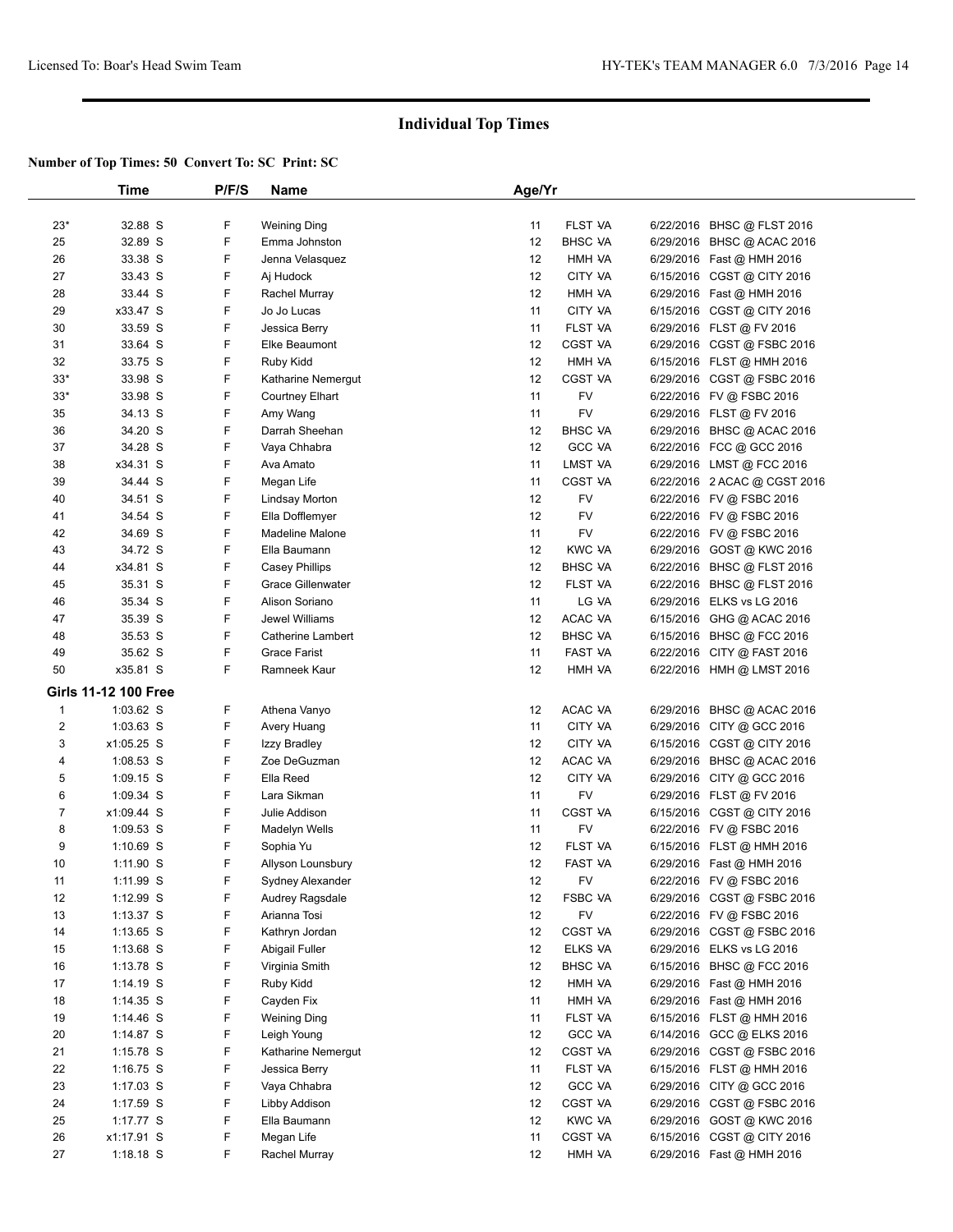|              | Time                       | P/F/S | <b>Name</b>           | Age/Yr |                |                              |  |
|--------------|----------------------------|-------|-----------------------|--------|----------------|------------------------------|--|
|              |                            |       |                       |        |                |                              |  |
| 28           | $1:18.21$ S                | F     | Grace Farist          | 11     | FAST VA        | 6/29/2016 Fast @ HMH 2016    |  |
| 29           | x1:18.60 S                 | F     | <b>Lindsay Morton</b> | 12     | FV             | 6/15/2016 FAST @ FV 2016     |  |
| 30           | $1:18.92$ S                | F     | Mae Frank             | 12     | <b>BHSC VA</b> | 6/15/2016 BHSC @ FCC 2016    |  |
| 31           | $1:19.34$ S                | F     | Rachel Hill           | 12     | <b>GHG VA</b>  | 6/15/2016 GHG @ ACAC 2016    |  |
| 32           | $1:19.37$ S                | F     | Courtney Elhart       | 11     | <b>FV</b>      | 6/22/2016 FV @ FSBC 2016     |  |
| 33           | $1:19.41$ S                | F     | <b>Casey Phillips</b> | 12     | <b>BHSC VA</b> | 6/15/2016 BHSC @ FCC 2016    |  |
| 34           | 1:19.47 $S$                | F     | <b>Claire Rude</b>    | 12     | <b>FSBC VA</b> | 6/15/2016 KWC @ FSBC 2016    |  |
| $35*$        | $1:19.93$ S                | F     | Elizabeth Jackson     | 11     | ACAC VA        | 6/15/2016 GHG @ ACAC 2016    |  |
| $35*$        | $1:19.93$ S                | F     | Catherine Lambert     | 12     | <b>BHSC VA</b> | 6/29/2016 BHSC @ ACAC 2016   |  |
| 37           | 1:20.37 S                  | F     | Mary Cramer           | 11     | <b>FSBC VA</b> | 6/15/2016 KWC @ FSBC 2016    |  |
| 38           | $1:20.81$ S                | F     | Amy Wang              | 11     | FV             | 6/29/2016 FLST @ FV 2016     |  |
| 39           | $1:20.91$ S                | F     | Madeline Malone       | 11     | FV             | 6/15/2016 FAST @ FV 2016     |  |
| 40           | $1:21.00$ S                | F     | Emma Johnston         | 12     | <b>BHSC VA</b> | 6/15/2016 BHSC @ FCC 2016    |  |
| 41           | $1:21.03$ S                | F     | Elke Beaumont         | 12     | CGST VA        | 6/29/2016 CGST @ FSBC 2016   |  |
| 42           | x1:21.56 S                 | F     | Darrah Sheehan        | 12     | <b>BHSC VA</b> | 6/15/2016 BHSC @ FCC 2016    |  |
| 43           | x1:22.19 S                 | F     | Jennifer Little       | 12     | <b>BHSC VA</b> | 6/15/2016 BHSC @ FCC 2016    |  |
| 44           | 1:22.19 S                  | F     | Ramneek Kaur          | 12     | HMH VA         | 6/29/2016 Fast @ HMH 2016    |  |
| 45           | 1:22.50 S                  | F     | Ava Amato             | 11     | LMST VA        | 6/29/2016 LMST @ FCC 2016    |  |
| 46           | 1:22.57 S                  | F     | LilyKate Sweeney      | 12     | CITY VA        | 6/29/2016 CITY @ GCC 2016    |  |
| 47           | 1:22.94 S                  | F     | Alison Soriano        | 11     | LG VA          | 6/29/2016 ELKS vs LG 2016    |  |
| 48           | x1:23.19 S                 | F     | Natalie Eagleson      | 12     | FLST VA        | 6/29/2016 FLST @ FV 2016     |  |
| 49           | 1:23.38 S                  | F     | Meghan Dech           | 12     | LMST VA        | 6/29/2016 LMST @ FCC 2016    |  |
| 50           | 1:23.53 S                  | F     | Sarah Durrer          | 12     | <b>FV</b>      | 6/29/2016 FLST @ FV 2016     |  |
|              | <b>Girls 11-12 50 Back</b> |       |                       |        |                |                              |  |
| $\mathbf{1}$ | 32.75 S                    | F     | Izzy Bradley          | 12     | CITY VA        | 6/15/2016 CGST @ CITY 2016   |  |
| 2            | 33.32 S                    | F     | Athena Vanyo          | 12     | ACAC VA        | 6/22/2016 2 ACAC @ CGST 2016 |  |
| 3            | 34.50 S                    | F     | Avery Huang           | 11     | CITY VA        | 6/22/2016 CITY @ FAST 2016   |  |
| 4            | 35.50 S                    | F     | Julie Addison         | 11     | CGST VA        | 6/22/2016 2 ACAC @ CGST 2016 |  |
| 5            | 36.26 S                    | F     | Lara Sikman           | 11     | <b>FV</b>      | 6/29/2016 FLST @ FV 2016     |  |
| 6            | 37.44 S                    | F     | Cayden Fix            | 11     | HMH VA         | 6/29/2016 Fast @ HMH 2016    |  |
| 7            | 38.12 S                    | F     | <b>Emily Sposato</b>  | 12     | <b>CGST VA</b> | 6/29/2016 CGST @ FSBC 2016   |  |
| 8            | x38.16 S                   | F     | Sophia Yu             | 12     | <b>FLST VA</b> | 6/29/2016 FLST @ FV 2016     |  |
| 9            | 38.75 S                    | F     | Sydney Alexander      | 12     | FV             | 6/29/2016 FLST @ FV 2016     |  |
| 10           | 39.00 S                    | F     | Katie Scheivert       | 12     | <b>CGST VA</b> | 6/15/2016 CGST @ CITY 2016   |  |
| 11           | 39.06 S                    | F     | Madelyn Wells         | 11     | FV             | 6/22/2016 FV @ FSBC 2016     |  |
| 12           | 39.43 S                    | F     | Leigh Young           | 12     | <b>GCC VA</b>  | 6/22/2016 FCC @ GCC 2016     |  |
| 13           | 39.67 S                    | F     | <b>Grace Farist</b>   | 11     | <b>FAST VA</b> | 6/15/2016 FAST @ FV 2016     |  |
| 14           | 39.74 S                    | F     | Audrey Ragsdale       | 12     | <b>FSBC VA</b> | 6/29/2016 CGST @ FSBC 2016   |  |
| 15           | x39.81 S                   | F     | <b>Weining Ding</b>   | 11     | FLST VA        | 6/15/2016 FLST @ HMH 2016    |  |
| 16           | 40.10 S                    | F     | Arianna Tosi          | 12     | FV             | 6/29/2016 FLST @ FV 2016     |  |
| 17           | 40.28 S                    | F     | Joey Hagan            | 12     | FAST VA        | 6/15/2016 FAST @ FV 2016     |  |
| 18           | 40.59 S                    | F     | Darrah Sheehan        | 12     | <b>BHSC VA</b> | 6/29/2016 BHSC @ ACAC 2016   |  |
| 19           | x40.62 S                   | F     | Amy Wang              | 11     | <b>FV</b>      | 6/29/2016 FLST @ FV 2016     |  |
| 20           | 40.72 S                    | F     | Jessica Berry         | 11     | FLST VA        | 6/22/2016 BHSC @ FLST 2016   |  |
| 21           | 40.90 S                    | F     | <b>Casey Phillips</b> | 12     | <b>BHSC VA</b> | 6/29/2016 BHSC @ ACAC 2016   |  |
| 22           | 41.15 S                    | F     | Rachel Hill           | 12     | <b>GHG VA</b>  | 6/15/2016 GHG @ ACAC 2016    |  |
| 23           | 41.33 S                    | F     | Ella Baumann          | 12     | <b>KWC VA</b>  | 6/15/2016 KWC @ FSBC 2016    |  |
| 24           | 41.49 S                    | F     | Libby Addison         | 12     | CGST VA        | 6/29/2016 CGST @ FSBC 2016   |  |
| 25           | 41.50 S                    | F     | Kathryn Jordan        | 12     | CGST VA        | 6/22/2016 2 ACAC @ CGST 2016 |  |
| 26           | 41.63 S                    | F     | Elke Beaumont         | 12     | CGST VA        | 6/22/2016 2 ACAC @ CGST 2016 |  |
| 27           | 41.72 S                    | F     | Claire Rude           | 12     | <b>FSBC VA</b> | 6/15/2016 KWC @ FSBC 2016    |  |
| 28           | 41.88 S                    | F     | Ella Dofflemyer       | 12     | FV             | 6/29/2016 FLST @ FV 2016     |  |
| 29           | 41.99 S                    | F     | <b>Lindsay Morton</b> | 12     | FV             | 6/22/2016 FV @ FSBC 2016     |  |
| 30           | 42.12 S                    | F     | Rachel Murray         | 12     | HMH VA         | 6/29/2016 Fast @ HMH 2016    |  |
| 31           | 42.21 S                    | F     | Mae Frank             | 12     | <b>BHSC VA</b> | 6/29/2016 BHSC @ ACAC 2016   |  |
|              |                            |       |                       |        |                |                              |  |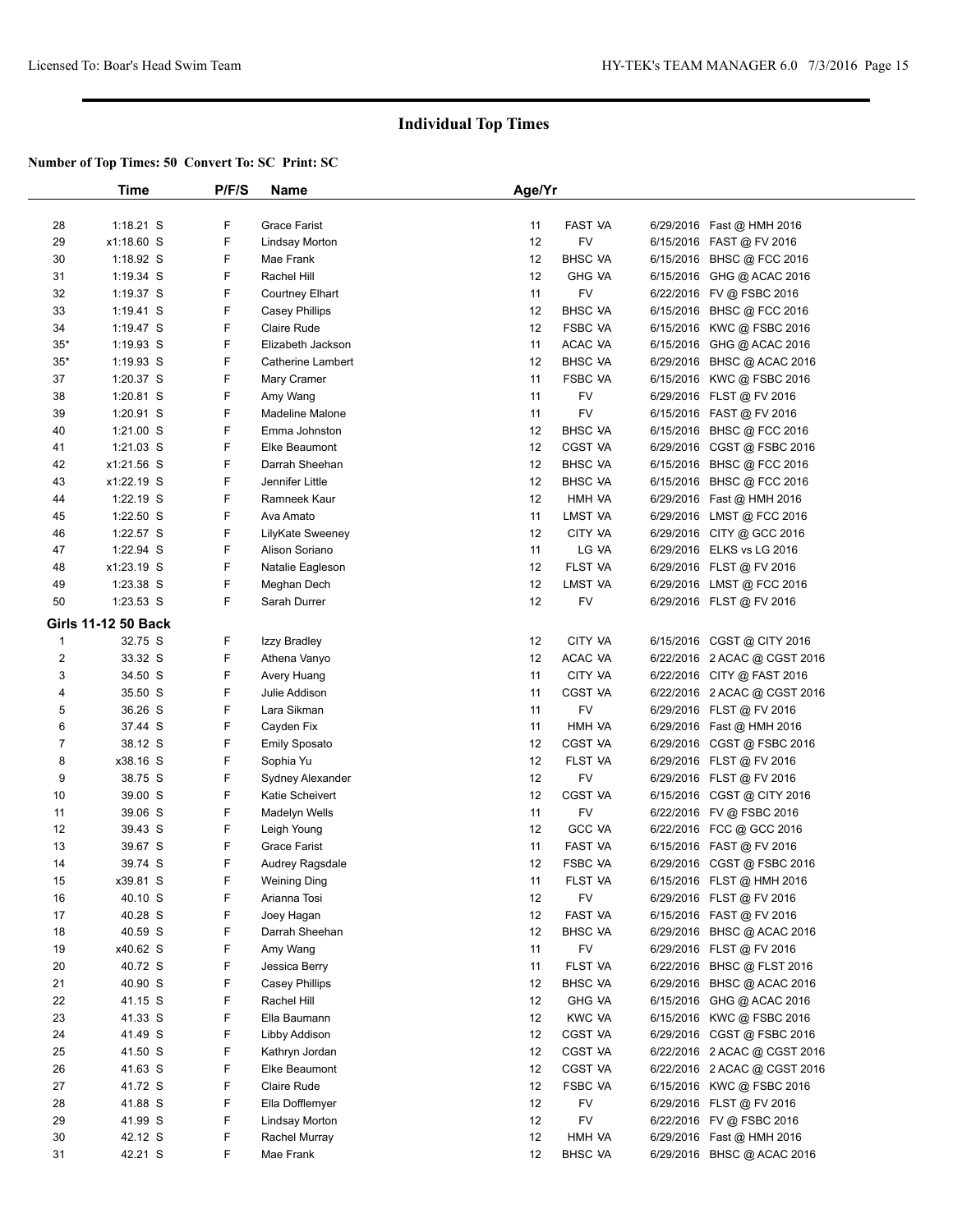|                | Time                         | P/F/S | <b>Name</b>              | Age/Yr            |                |                              |  |
|----------------|------------------------------|-------|--------------------------|-------------------|----------------|------------------------------|--|
|                |                              |       |                          |                   |                |                              |  |
| 32             | 42.32 S                      | F     | Reagan McAdams           | 11                | LMST VA        | 6/15/2016 LG @ LMST 2016     |  |
| 33             | 42.36 S                      | F     | Chloe Lockwood           | 12                | ELKS VA        | 6/29/2016 ELKS vs LG 2016    |  |
| 34             | 42.37 S                      | F     | Elizabeth Jackson        | 11                | ACAC VA        | 6/29/2016 BHSC @ ACAC 2016   |  |
| 35             | x42.41 S                     | F     | Aj Hudock                | 12                | CITY VA        | 6/15/2016 CGST @ CITY 2016   |  |
| 36             | 42.50 S                      | F     | <b>Courtney Elhart</b>   | 11                | <b>FV</b>      | 6/15/2016 FAST @ FV 2016     |  |
| 37             | 42.59 S                      | F     | Ella Reed                | 12                | CITY VA        | 6/22/2016 CITY @ FAST 2016   |  |
| 38             | 42.72 S                      | F     | Ava Amato                | 11                | LMST VA        | 6/29/2016 LMST @ FCC 2016    |  |
| 39             | 42.97 S                      | F     | Grace Gillenwater        | 12                | FLST VA        | 6/29/2016 FLST @ FV 2016     |  |
| 40             | 43.09 S                      | F     | Vaya Chhabra             | 12                | <b>GCC VA</b>  | 6/29/2016 CITY @ GCC 2016    |  |
| 41             | 43.25 S                      | F     | <b>Mallory Greene</b>    | 12                | <b>FCC</b>     | 6/15/2016 BHSC @ FCC 2016    |  |
| 42             | x43.31 S                     | F     | Emma Johnston            | 12                | <b>BHSC VA</b> | 6/15/2016 BHSC @ FCC 2016    |  |
| 43             | 43.37 S                      | F     | LilyKate Sweeney         | 12                | CITY VA        | 6/29/2016 CITY @ GCC 2016    |  |
| 44             | 43.44 S                      | F     | Jenna Velasquez          | 12                | HMH VA         | 6/29/2016 Fast @ HMH 2016    |  |
| 45             | 43.55 S                      | F     | <b>Madeline Malone</b>   | 11                | <b>FV</b>      | 6/22/2016 FV @ FSBC 2016     |  |
| 46             | 43.58 S                      | F     | Claire DeGuzman          | 11                | ACAC VA        | 6/29/2016 BHSC @ ACAC 2016   |  |
| 47             | 43.79 S                      | F     | Kristen Farabaugh        | 12                | CGST VA        | 6/22/2016 2 ACAC @ CGST 2016 |  |
| 48             | 43.90 S                      | F     | <b>Catherine Lambert</b> | 12                | <b>BHSC VA</b> | 6/29/2016 BHSC @ ACAC 2016   |  |
| 49             | 43.91 S                      | F     | Lucy Baumann             | 11                | <b>KWC VA</b>  | 6/29/2016 GOST @ KWC 2016    |  |
| 50             | 44.12 S                      | F.    | Sarah Durrer             | $12 \overline{ }$ | FV             | 6/15/2016 FAST @ FV 2016     |  |
|                |                              |       |                          |                   |                |                              |  |
|                | <b>Girls 11-12 50 Breast</b> |       |                          |                   |                |                              |  |
| $\mathbf{1}$   | 36.69 S                      | F     | Avery Huang              | 11                | CITY VA        | 6/29/2016 CITY @ GCC 2016    |  |
| $\overline{c}$ | x37.37 S                     | F     | Ella Reed                | 12                | CITY VA        | 6/29/2016 CITY @ GCC 2016    |  |
| 3              | 38.31 S                      | F     | Athena Vanyo             | 12                | ACAC VA        | 6/29/2016 BHSC @ ACAC 2016   |  |
| 4              | 39.56 S                      | F     | Madelyn Wells            | 11                | <b>FV</b>      | 6/29/2016 FLST @ FV 2016     |  |
| 5              | 39.72 S                      | F     | Sophia Yu                | 12                | FLST VA        | 6/29/2016 FLST @ FV 2016     |  |
| 6              | 41.25 S                      | F     | Ella Baumann             | 12                | <b>KWC VA</b>  | 6/15/2016 KWC @ FSBC 2016    |  |
| $\overline{7}$ | x41.88 S                     | F     | Julie Addison            | 11                | CGST VA        | 6/15/2016 CGST @ CITY 2016   |  |
| 8              | 42.00 S                      | F     | Allyson Lounsbury        | 12                | <b>FAST VA</b> | 6/29/2016 Fast @ HMH 2016    |  |
| 9              | 42.53 S                      | F     | <b>Weining Ding</b>      | 11                | FLST VA        | 6/15/2016 FLST @ HMH 2016    |  |
| 10             | 43.13 S                      | F     | Kristen Farabaugh        | 12                | CGST VA        | 6/22/2016 2 ACAC @ CGST 2016 |  |
| 11             | 43.50 S                      | F     | Sydney Alexander         | 12                | <b>FV</b>      | 6/22/2016 FV @ FSBC 2016     |  |
| 12             | 43.53 S                      | F     | Vaya Chhabra             | 12                | <b>GCC VA</b>  | 6/14/2016 GCC @ ELKS 2016    |  |
| $13*$          | 43.78 S                      | F     | Mae Frank                | 12                | <b>BHSC VA</b> | 6/29/2016 BHSC @ ACAC 2016   |  |
| $13*$          | 43.78 S                      | F     | <b>Courtney Elhart</b>   | 11                | FV             | 6/15/2016 FAST @ FV 2016     |  |
| 15             | 43.93 S                      | F     | <b>Madeline Malone</b>   | 11                | FV             | 6/15/2016 FAST @ FV 2016     |  |
| 16             | 44.16 S                      | F     | Abigail Fuller           | 12                | ELKS VA        | 6/29/2016 ELKS vs LG 2016    |  |
| 17             | 44.37 S                      | F     | Lara Sikman              | 11                | <b>FV</b>      | 6/22/2016 FV @ FSBC 2016     |  |
| 18             | x44.50 S                     | F     | Libby Addison            | 12                | CGST VA        | 6/15/2016 CGST @ CITY 2016   |  |
| 19             | 44.59 S                      | F     | Wendy Huang              | 12                | CITY VA        | 6/29/2016 CITY @ GCC 2016    |  |
| 20             | 44.78 S                      | F     | Megan Life               | 11                | CGST VA        | 6/15/2016 CGST @ CITY 2016   |  |
| 21             | 44.84 S                      | F     | Georgia Wyatt            | 11                | FSBC VA        | 6/22/2016 FV @ FSBC 2016     |  |
| 22             | 45.13 S                      | F     | Kathryn Jordan           | 12                | CGST VA        | 6/22/2016 2 ACAC @ CGST 2016 |  |
| 23             | 45.19 S                      | F     | LilyKate Sweeney         | 12                | CITY VA        | 6/15/2016 CGST @ CITY 2016   |  |
| 24             | 45.31 S                      | F     | Jennifer Little          | 12                | <b>BHSC VA</b> | 6/15/2016 BHSC @ FCC 2016    |  |
| 25             | 45.56 S                      | F     | Arianna Tosi             | 12                | FV             | 6/22/2016 FV @ FSBC 2016     |  |
| 26             | 45.78 S                      | F     | Zoe DeGuzman             | 12                | ACAC VA        | 6/22/2016 2 ACAC @ CGST 2016 |  |
| $27*$          | 45.97 S                      | F     | Ramneek Kaur             | 12                | HMH VA         | 6/15/2016 FLST @ HMH 2016    |  |
| $27*$          | 45.97 S                      | F     | Nina Perrone             | 12                | CGST VA        | 6/29/2016 CGST @ FSBC 2016   |  |
| 29             | 46.06 S                      | F     | Lucy Baumann             | 11                | <b>KWC VA</b>  | 6/15/2016 KWC @ FSBC 2016    |  |
| 30             | 46.22 S                      | F     | Claire DeGuzman          | 11                | ACAC VA        | 6/15/2016 GHG @ ACAC 2016    |  |
| 31             | 46.41 S                      | F     | <b>Austin Winslow</b>    | 12                | <b>FCC</b>     | 6/22/2016 FCC @ GCC 2016     |  |
| $32*$          | 46.53 S                      | F     | Sarah Durrer             | 12                | FV             | 6/29/2016 FLST @ FV 2016     |  |
| $32*$          | 46.53 S                      | F     | Katharine Nemergut       | 12                | CGST VA        | 6/15/2016 CGST @ CITY 2016   |  |
| 34             | 46.63 S                      | F     | Grace Farist             | 11                | FAST VA        | 6/29/2016 Fast @ HMH 2016    |  |
| 35             | 46.81 S                      | F     | Jo Jo Lucas              | 11                | CITY VA        | 6/15/2016 CGST @ CITY 2016   |  |
|                |                              |       |                          |                   |                |                              |  |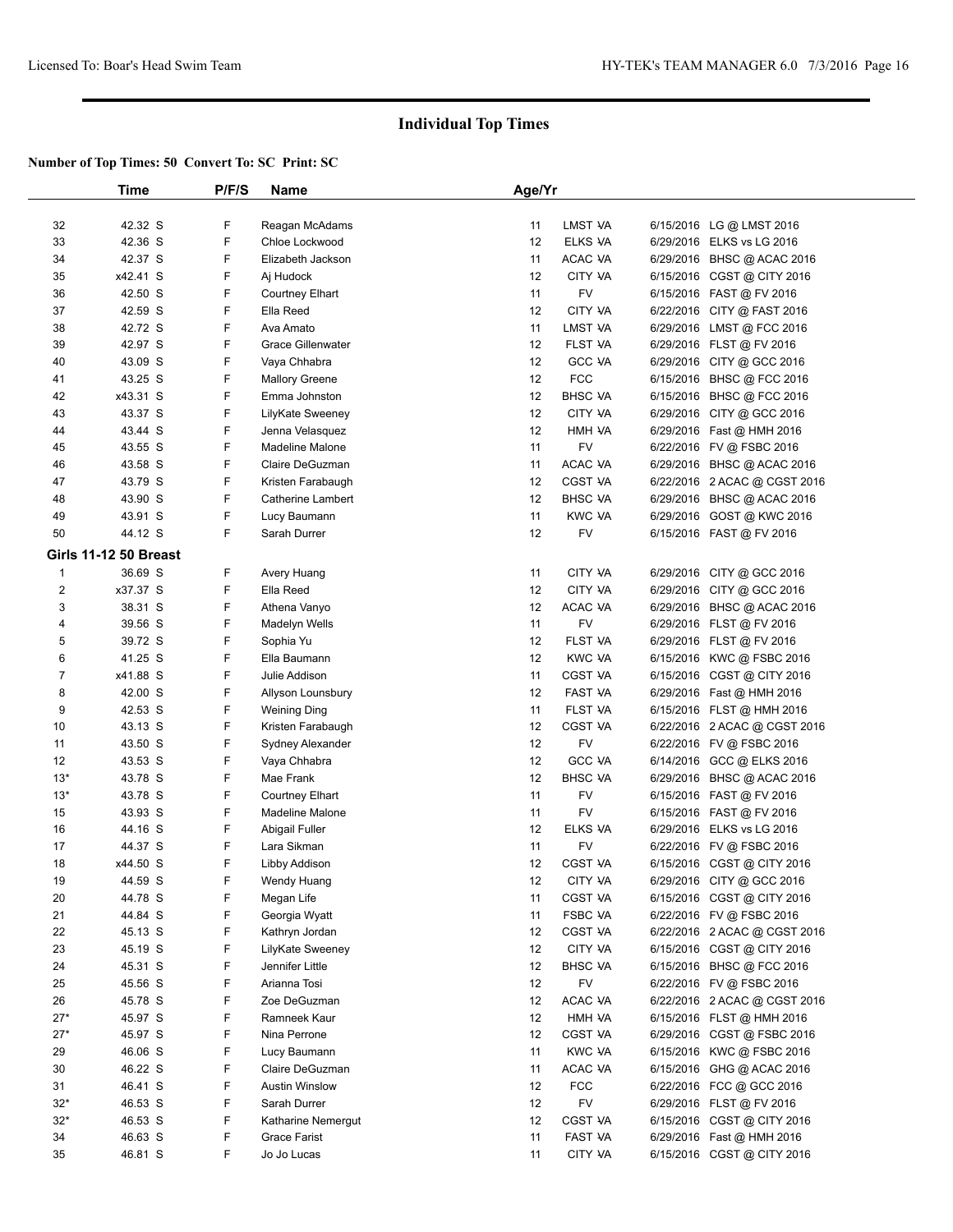|                         | Time                      | P/F/S | Name                     | Age/Yr |                |           |                              |  |
|-------------------------|---------------------------|-------|--------------------------|--------|----------------|-----------|------------------------------|--|
|                         |                           |       |                          |        |                |           |                              |  |
| 36                      | x46.91 S                  | F     | Amy Wang                 | 11     | FV             |           | 6/29/2016 FLST @ FV 2016     |  |
| 37                      | x46.98 S                  | F     | Jessica Berry            | 11     | FLST VA        |           | 6/15/2016 FLST @ HMH 2016    |  |
| 38                      | x47.12 S                  | F     | Ava Amato                | 11     | LMST VA        |           | 6/15/2016 LG @ LMST 2016     |  |
| 39                      | x47.13 S                  | F     | Ruby Kidd                | 12     | HMH VA         |           | 6/22/2016 HMH @ LMST 2016    |  |
| 40                      | 47.13 S                   | F     | Lillie Scheivert         | 11     | CGST VA        |           | 6/15/2016 CGST @ CITY 2016   |  |
| 41                      | 47.16 S                   | F     | Tessa Diamond            | 12     | FV             |           | 6/29/2016 FLST @ FV 2016     |  |
| 42                      | 47.25 S                   | F     | <b>Finley Pettitt</b>    | 12     | <b>FSBC VA</b> |           | 6/22/2016 FV @ FSBC 2016     |  |
| 43                      | x47.25 S                  | F     | Rachel Murray            | 12     | HMH VA         |           | 6/22/2016 HMH @ LMST 2016    |  |
| 44                      | 47.37 S                   | F     | Evelyn Czirjak           | 11     | FLST VA        |           | 6/15/2016 FLST @ HMH 2016    |  |
| 45                      | 47.47 S                   | F     | <b>Lindsay Morton</b>    | 12     | <b>FV</b>      |           | 6/29/2016 FLST @ FV 2016     |  |
| 46                      | 47.69 S                   | F     | Caroline Culbreath       | 11     | <b>FSBC VA</b> |           | 6/15/2016 KWC @ FSBC 2016    |  |
| 47                      | 47.79 S                   | F     | Natalie Eagleson         | 12     | FLST VA        |           | 6/29/2016 FLST @ FV 2016     |  |
| 48                      | 47.98 S                   | F     | Jenna Velasquez          | 12     | HMH VA         |           | 6/29/2016 Fast @ HMH 2016    |  |
| 49                      | 48.03 S                   | F     | Julia Cory               | 12     | <b>BHSC VA</b> |           | 6/15/2016 BHSC @ FCC 2016    |  |
| 50                      | 48.12 S                   | F     | Joey Hagan               | 12     | FAST VA        |           | 6/29/2016 Fast @ HMH 2016    |  |
|                         |                           |       |                          |        |                |           |                              |  |
|                         | <b>Girls 11-12 50 Fly</b> |       |                          |        |                |           |                              |  |
| $\mathbf{1}$            | 31.02 S                   | F     | Athena Vanyo             | 12     | ACAC VA        |           | 6/15/2016 GHG @ ACAC 2016    |  |
| $\overline{\mathbf{c}}$ | 32.25 S                   | F     | Izzy Bradley             | 12     | CITY VA        |           | 6/15/2016 CGST @ CITY 2016   |  |
| 3                       | 32.53 S                   | F     | Avery Huang              | 11     | CITY VA        |           | 6/15/2016 CGST @ CITY 2016   |  |
| 4                       | 33.02 S                   | F     | Madelyn Wells            | 11     | FV             |           | 6/22/2016 FV @ FSBC 2016     |  |
| 5                       | 33.16 S                   | F     | Sophia Yu                | 12     | FLST VA        |           | 6/29/2016 FLST @ FV 2016     |  |
| 6                       | 33.72 S                   | F     | Julie Addison            | 11     | CGST VA        |           | 6/15/2016 CGST @ CITY 2016   |  |
| $\overline{7}$          | 33.89 S                   | F     | Zoe DeGuzman             | 12     | ACAC VA        | 6/29/2016 | BHSC @ ACAC 2016             |  |
| 8                       | 34.05 S                   | F     | Lara Sikman              | 11     | <b>FV</b>      |           | 6/22/2016 FV @ FSBC 2016     |  |
| 9                       | 34.69 S                   | F     | Allyson Lounsbury        | 12     | <b>FAST VA</b> |           | 6/15/2016 FAST @ FV 2016     |  |
| 10                      | 34.93 S                   | F     | Libby Addison            | 12     | CGST VA        |           | 6/22/2016 2 ACAC @ CGST 2016 |  |
| 11                      | 35.09 S                   | F     | Virginia Smith           | 12     | <b>BHSC VA</b> | 6/22/2016 | <b>BHSC @ FLST 2016</b>      |  |
| 12                      | 35.59 S                   | F     | Arianna Tosi             | 12     | FV             |           | 6/15/2016 FAST @ FV 2016     |  |
| 13                      | 35.70 S                   | F     | Leigh Young              | 12     | <b>GCC VA</b>  | 6/14/2016 | GCC @ ELKS 2016              |  |
| 14                      | 35.85 S                   | F     | Ella Reed                | 12     | CITY VA        | 6/29/2016 | CITY @ GCC 2016              |  |
| 15                      | 35.98 S                   | F     | Katharine Nemergut       | 12     | <b>CGST VA</b> |           | 6/29/2016 CGST @ FSBC 2016   |  |
| 16                      | 36.34 S                   | F     | <b>Casey Phillips</b>    | 12     | <b>BHSC VA</b> | 6/29/2016 | BHSC @ ACAC 2016             |  |
| 17                      | 37.01 S                   | F     | <b>Emily Sposato</b>     | 12     | CGST VA        | 6/29/2016 | CGST @ FSBC 2016             |  |
| 18                      | 37.83 S                   | F     | Sydney Alexander         | 12     | FV             |           | 6/22/2016 FV @ FSBC 2016     |  |
| 19                      | 37.85 S                   | F     | <b>Catherine Lambert</b> | 12     | <b>BHSC VA</b> |           | 6/15/2016 BHSC @ FCC 2016    |  |
| 20                      | 38.10 S                   | F     | Jo Jo Lucas              | 11     | CITY VA        | 6/15/2016 | CGST @ CITY 2016             |  |
| 21                      | 38.15 S                   | F     | Abigail Fuller           | 12     | ELKS VA        |           | 6/29/2016 ELKS vs LG 2016    |  |
| 22                      | 38.47 S                   | F     | Lauren Dessent           | 12     | LG VA          |           | 6/29/2016 ELKS vs LG 2016    |  |
| 23                      | 38.60 S                   | F     | <b>Grace Farist</b>      | 11     | FAST VA        |           | 6/15/2016 FAST @ FV 2016     |  |
| 24*                     | 38.72 S                   | F     | Megan Life               | 11     | CGST VA        |           | 6/15/2016 CGST @ CITY 2016   |  |
| $24*$                   | 38.72 S                   | F     | Aj Hudock                | 12     | CITY VA        |           | 6/15/2016 CGST @ CITY 2016   |  |
| 26                      | x38.72 S                  | F     | <b>Weining Ding</b>      | 11     | FLST VA        |           | 6/15/2016 FLST @ HMH 2016    |  |
| 27                      | 38.92 S                   | F     | Alison Soriano           | 11     | LG VA          |           | 6/29/2016 ELKS vs LG 2016    |  |
| 28                      | 38.98 S                   | F     | <b>Lindsay Morton</b>    | 12     | FV             |           | 6/22/2016 FV @ FSBC 2016     |  |
| 29                      | 39.06 S                   | F     | Amy Wang                 | 11     | FV             |           | 6/29/2016 FLST @ FV 2016     |  |
| 30                      | 39.27 S                   | F     | Madeline Malone          | 11     | FV             |           | 6/22/2016 FV @ FSBC 2016     |  |
| 31                      | 39.74 S                   | F     | Alexa Verghese           | 11     | <b>BHSC VA</b> |           | 6/29/2016 BHSC @ ACAC 2016   |  |
| 32                      | 40.14 S                   | F     | Claire Rude              | 12     | FSBC VA        |           | 6/15/2016 KWC @ FSBC 2016    |  |
| 33                      | 40.30 S                   | F     | Ella Baumann             | 12     | <b>KWC VA</b>  |           | 6/15/2016 KWC @ FSBC 2016    |  |
|                         |                           | F     |                          |        | FLST VA        |           |                              |  |
| 34                      | 40.37 S<br>40.40 S        | F     | Jessica Berry            | 11     |                |           | 6/15/2016 FLST @ HMH 2016    |  |
| 35                      |                           |       | Ava Amato                | 11     | LMST VA        |           | 6/15/2016 LG @ LMST 2016     |  |
| 36                      | x40.41 S                  | F     | Rachel Murray            | 12     | HMH VA         |           | 6/29/2016 Fast @ HMH 2016    |  |
| 37                      | 40.43 S                   | F     | Audrey Ragsdale          | 12     | FSBC VA        |           | 6/22/2016 FV @ FSBC 2016     |  |
| 38                      | 40.68 S                   | F     | Mae Frank                | 12     | <b>BHSC VA</b> |           | 6/29/2016 BHSC @ ACAC 2016   |  |
| 39                      | 41.08 S                   | F     | Abby Shell               | 12     | FSBC VA        |           | 6/15/2016 KWC @ FSBC 2016    |  |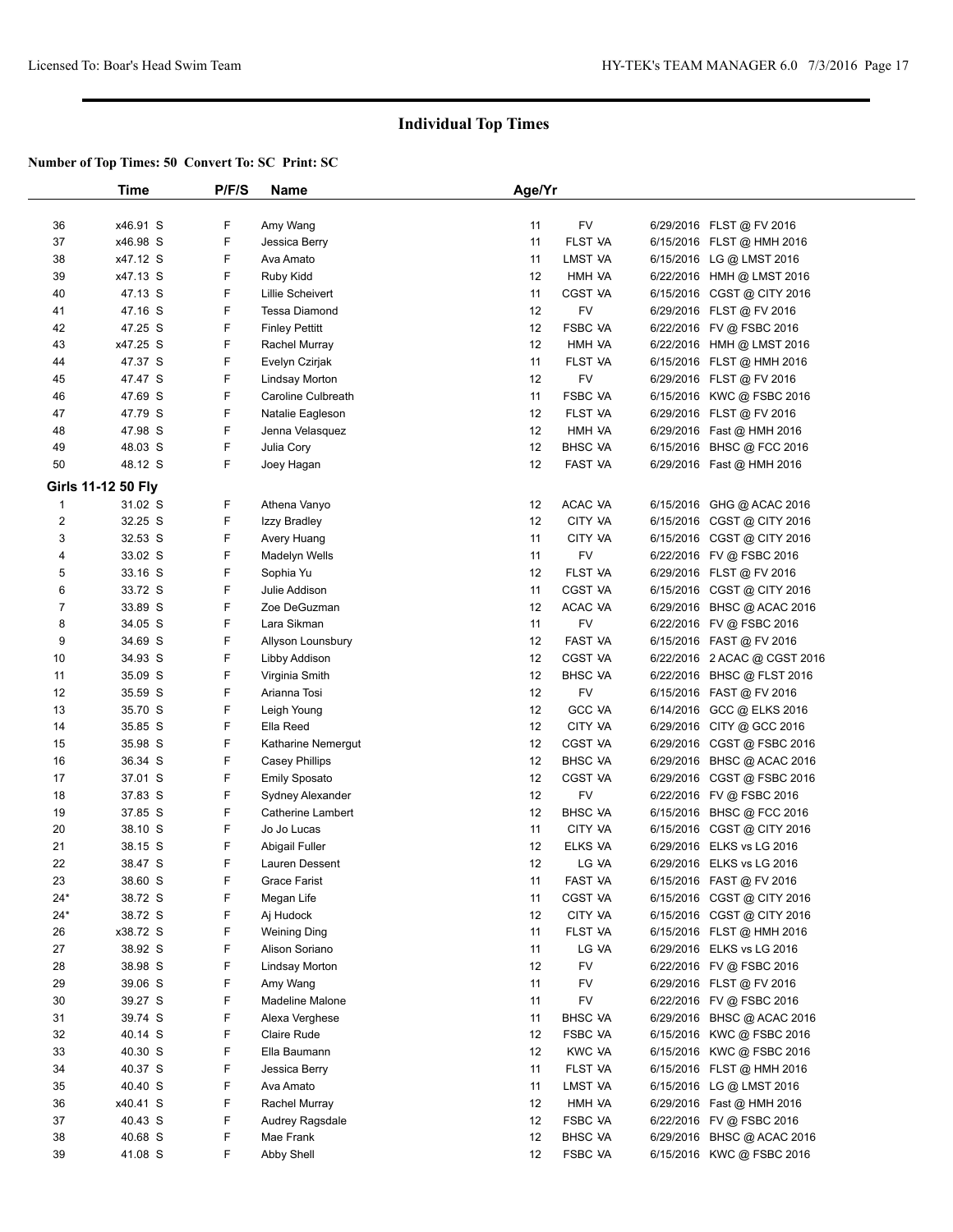|              | Time               | P/F/S | Name                     | Age/Yr |                |           |                                |  |
|--------------|--------------------|-------|--------------------------|--------|----------------|-----------|--------------------------------|--|
|              |                    |       |                          |        |                |           |                                |  |
| 40           | 41.22 S            | F     | Cayden Fix               | 11     | HMH VA         |           | 6/29/2016 Fast @ HMH 2016      |  |
| 41           | x41.28 S           | F     | <b>Tessa Diamond</b>     | 12     | <b>FV</b>      |           | 6/29/2016 FLST @ FV 2016       |  |
| 42           | 41.33 S            | F     | Elke Beaumont            | 12     | CGST VA        |           | 6/29/2016 CGST @ FSBC 2016     |  |
| 43           | 41.90 S            | F     | Lucy Baumann             | 11     | <b>KWC VA</b>  |           | 6/29/2016 GOST @ KWC 2016      |  |
| 44           | 42.00 S            | F     | Joey Hagan               | 12     | FAST VA        |           | 6/22/2016 CITY @ FAST 2016     |  |
| 45           | 42.11 S            | F     | Mary Cramer              | 11     | <b>FSBC VA</b> |           | 6/15/2016 KWC @ FSBC 2016      |  |
| 46           | 42.18 S            | F     | Elizabeth Jackson        | 11     | ACAC VA        |           | 6/15/2016 GHG @ ACAC 2016      |  |
| 47           | 42.47 S            | F     | Kennedy Buntrock         | 11     | CGST VA        |           | 6/15/2016 CGST @ CITY 2016     |  |
| 48           | 42.53 S            | F     | Reagan McAdams           | 11     | LMST VA        |           | 6/15/2016 LG @ LMST 2016       |  |
| 49           | 42.65 S            | F     | Josefine VanBeek         | 11     | ELKS VA        |           | 6/22/2016 ELKS @ GHG 2016      |  |
| 50           | 42.69 S            | F     | Megan Farist             | 11     | <b>FAST VA</b> |           | 6/22/2016 CITY @ FAST 2016     |  |
|              | Girls 11-12 100 IM |       |                          |        |                |           |                                |  |
| $\mathbf{1}$ | 1:11.62 S          | F     | Athena Vanyo             | 12     | ACAC VA        |           | 6/22/2016 2 ACAC @ CGST 2016   |  |
| $\sqrt{2}$   | $1:12.75$ S        | F     | Avery Huang              | 11     | CITY VA        |           | 6/22/2016 CITY @ FAST 2016     |  |
| 3            | 1:15.97 S          | F     | Julie Addison            | 11     | CGST VA        |           | 6/22/2016 2 ACAC @ CGST 2016   |  |
| 4            | x1:22.13 S         | F     | Zoe DeGuzman             | 12     | ACAC VA        |           | 6/22/2016 2 ACAC @ CGST 2016   |  |
| 5            | $1:22.50$ S        | F     | <b>Emily Sposato</b>     | 12     | CGST VA        |           | 6/22/2016 2 ACAC @ CGST 2016   |  |
| 6            | 1:22.75 S          | F     | <b>Weining Ding</b>      | 11     | FLST VA        | 6/22/2016 | BHSC @ FLST 2016               |  |
| 7            | 1:22.84 S          | F     | Leigh Young              | 12     | <b>GCC VA</b>  |           | 6/22/2016 FCC @ GCC 2016       |  |
| 8            | 1:23.37 S          | F     | Libby Addison            | 12     | CGST VA        |           | 6/22/2016 2 ACAC @ CGST 2016   |  |
| 9            | $1:25.38$ S        | F     | <b>Casey Phillips</b>    | 12     | <b>BHSC VA</b> |           | 6/22/2016 BHSC @ FLST 2016     |  |
| 10           | 1:25.44 S          | F     | Mae Frank                | 12     | <b>BHSC VA</b> |           | 6/22/2016 BHSC @ FLST 2016     |  |
| 11           | $1:25.65$ S        | F     | Jo Jo Lucas              | 11     | CITY VA        | 6/22/2016 | CITY @ FAST 2016               |  |
| 12           | 1:25.84 S          | F     | Cayden Fix               | 11     | HMH VA         | 6/22/2016 | HMH @ LMST 2016                |  |
| 13           | 1:25.87 S          | F     | Grace Farist             | 11     | <b>FAST VA</b> |           | 6/22/2016 CITY @ FAST 2016     |  |
| 14           | $1:26.62$ S        | F     | Ruby Kidd                | 12     | HMH VA         | 6/22/2016 | HMH @ LMST 2016                |  |
| 15           | 1:26.66 S          | F     | Abigail Fuller           | 12     | ELKS VA        | 6/22/2016 | ELKS @ GHG 2016                |  |
| 16           | 1:26.75 S          | F     | Virginia Smith           | 12     | <b>BHSC VA</b> |           | 6/22/2016 BHSC @ FLST 2016     |  |
| 17           | $1:27.18$ S        | F     | Megan Life               | 11     | CGST VA        |           | 6/22/2016 2 ACAC @ CGST 2016   |  |
| 18           | $1:28.03$ S        | F     | Ella Baumann             | 12     | <b>KWC VA</b>  | 6/22/2016 | KWC @ CCC 06.22.2016           |  |
| 19           | $1:29.43$ S        | F     | Vaya Chhabra             | 12     | <b>GCC VA</b>  |           | 6/22/2016 FCC @ GCC 2016       |  |
| 20           | 1:29.62 S          | F     | Rachel Murray            | 12     | HMH VA         | 6/22/2016 | HMH @ LMST 2016                |  |
| 21           | 1:29.97 S          | F     | Jessica Berry            | 11     | FLST VA        | 6/22/2016 | BHSC @ FLST 2016               |  |
| 22           | $1:30.00$ S        | F     | Kristen Farabaugh        | 12     | CGST VA        |           | 6/22/2016 2 ACAC @ CGST 2016   |  |
| 23           | $1:30.50$ S        | F     | Jenna Velasquez          | 12     | HMH VA         | 6/22/2016 | HMH @ LMST 2016                |  |
| 24           | $1:30.59$ S        | F     | Ramneek Kaur             | 12     | HMH VA         | 6/22/2016 | HMH @ LMST 2016                |  |
| 25           | 1:30.78 S          | F     | Reagan McAdams           | 11     | LMST VA        |           | 6/22/2016 HMH @ LMST 2016      |  |
| 26           | 1:30.87 S          | F     | Elke Beaumont            | 12     | CGST VA        |           | 6/22/2016 2 ACAC @ CGST 2016   |  |
| 27           | 1:31.85 S          | F     | Aj Hudock                | 12     | CITY VA        |           | 6/22/2016 CITY @ FAST 2016     |  |
| 28           | 1:31.88 S          | F     | Ava Amato                | 11     | LMST VA        |           | 6/22/2016 HMH @ LMST 2016      |  |
| 29           | $1:31.91$ S        | F     | Emma McMullan            | 12     | FLST VA        |           | 6/22/2016 BHSC @ FLST 2016     |  |
| 30           | x1:32.54 S         | F     | Evelyn Czirjak           | 11     | FLST VA        |           | 6/22/2016 BHSC @ FLST 2016     |  |
| 31           | 1:32.56 S          | F     | <b>Catherine Lambert</b> | 12     | <b>BHSC VA</b> |           | 6/22/2016 BHSC @ FLST 2016     |  |
| 32           | x1:32.90 S         | F     | <b>Grace Gillenwater</b> | 12     | FLST VA        |           | 6/22/2016 BHSC @ FLST 2016     |  |
| 33           | $1:34.31$ S        | F     | Nina Perrone             | 12     | CGST VA        |           | 6/22/2016 2 ACAC @ CGST 2016   |  |
| 34           | 1:34.65 S          | F     | Megan Farist             | 11     | FAST VA        |           | 6/22/2016 CITY @ FAST 2016     |  |
| 35           | $1:35.31$ S        | F     | Emma Walcott             | 12     | CGST VA        |           | 6/22/2016 2 ACAC @ CGST 2016   |  |
| 36           | 1:37.16 S          | F     | Jewel Williams           | 12     | ACAC VA        |           | 6/22/2016 2 ACAC @ CGST 2016   |  |
| 37           | 1:37.66 S          | F     | Caroline Simeone         | 11     | <b>KWC VA</b>  |           | 6/22/2016 KWC @ CCC 06.22.2016 |  |
| 38           | x1:37.84 S         | F     | Meghan Dech              | 12     | LMST VA        |           | 6/22/2016 HMH @ LMST 2016      |  |
| 39           | 1:37.97 S          | F     | Kayleigh Long            | 11     | CGST VA        |           | 6/22/2016 2 ACAC @ CGST 2016   |  |
| 40           | $1:38.19$ S        | F     | Kayla Balfour            | 11     | ACAC VA        |           | 6/22/2016 2 ACAC @ CGST 2016   |  |
| 41           | 1:38.50 S          | F     | <b>Tabitha Williams</b>  | 12     | ACAC VA        |           | 6/22/2016 2 ACAC @ CGST 2016   |  |
| 42           | 1:38.82 S          | F     | Margaret Kauffman        | 12     | <b>FCC</b>     |           | 6/22/2016 FCC @ GCC 2016       |  |
| 43           | $1:39.15$ S        | F     | Ashlynn Stacy            | 11     | ACAC VA        |           | 6/22/2016 2 ACAC @ CGST 2016   |  |
|              |                    |       |                          |        |                |           |                                |  |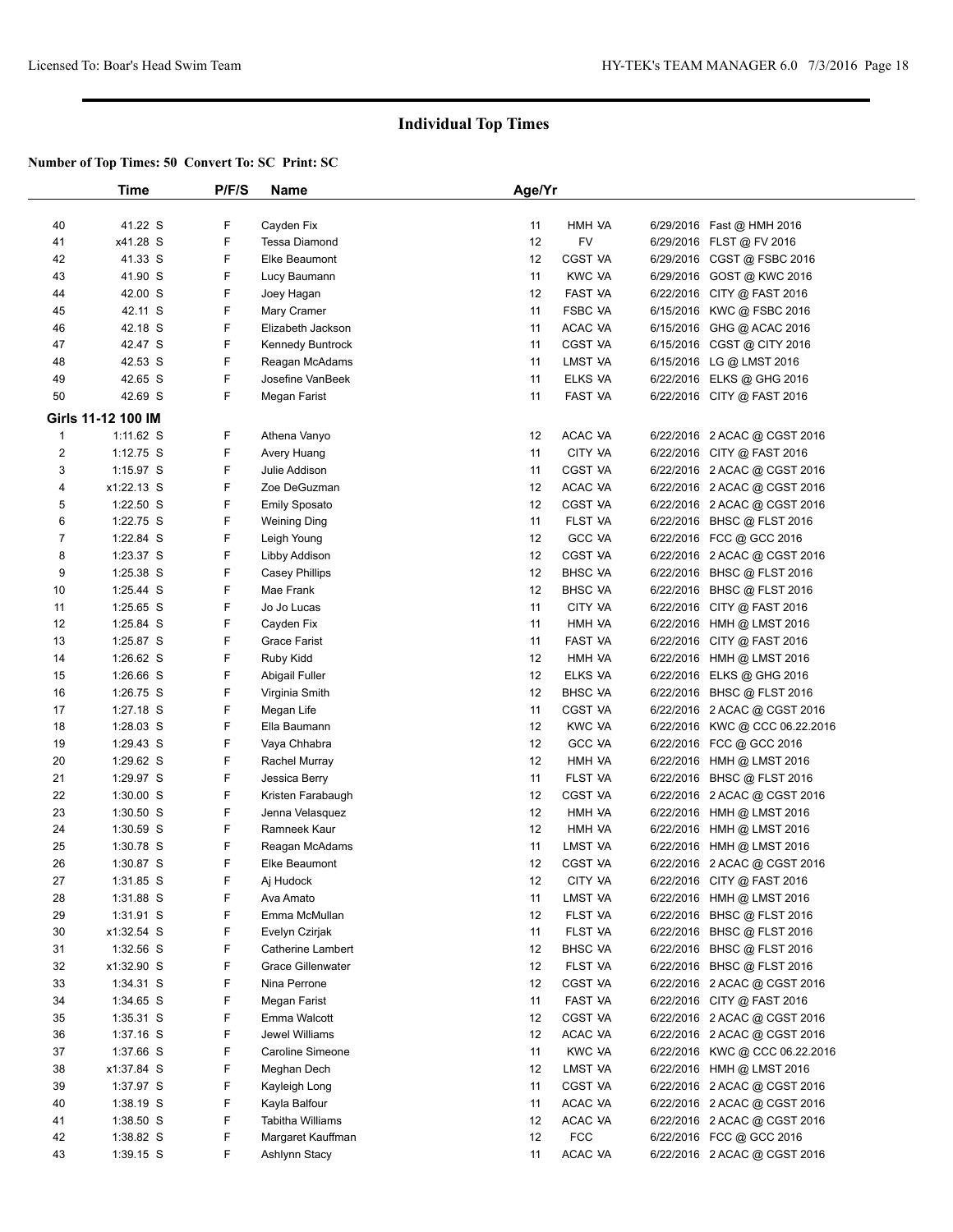|                | Time                       | P/F/S  | <b>Name</b>                      | Age/Yr            |                           |           |                                                        |  |
|----------------|----------------------------|--------|----------------------------------|-------------------|---------------------------|-----------|--------------------------------------------------------|--|
|                |                            |        |                                  |                   |                           |           |                                                        |  |
| 44             | 1:39.59 S                  | F      | Annabeth Stancil                 | 11                | <b>BHSC VA</b>            |           | 6/22/2016 BHSC @ FLST 2016                             |  |
| 45             | 1:40.50 S                  | F      | Isabelle Nycz                    | $12 \overline{ }$ | <b>KWC VA</b>             |           | 6/22/2016 KWC @ CCC 06.22.2016                         |  |
| 46             | 1:40.65 S                  | F      | Josie Drumheller                 | 12                | ACAC VA                   |           | 6/22/2016 2 ACAC @ CGST 2016                           |  |
| 47             | 1:40.93 S                  | F      | Caroline Landis                  | 12                | <b>ELKS VA</b>            |           | 6/22/2016 ELKS @ GHG 2016                              |  |
| 48             | 1:41.47 S                  | F      | <b>Eleanor Shaps</b>             | 11                | <b>BHSC VA</b>            |           | 6/22/2016 BHSC @ FLST 2016                             |  |
| 49             | 1:42.78 S                  | F      | Jordan Foley                     | 12                | HMH VA                    |           | 6/22/2016 HMH @ LMST 2016                              |  |
| 50             | 1:42.97 S                  | F      | Hanna Roach                      | 11                | <b>GHG VA</b>             |           | 6/22/2016 ELKS @ GHG 2016                              |  |
|                | <b>Girls 13-14 50 Free</b> |        |                                  |                   |                           |           |                                                        |  |
| $\mathbf{1}$   | 29.39 S                    | F      | Claire Moody                     | 13                | FV                        |           | 6/22/2016 FV @ FSBC 2016                               |  |
| $\overline{2}$ | 29.48 S                    | F      | Sophie Haise                     | 13                | ACAC VA                   |           | 6/29/2016 BHSC @ ACAC 2016                             |  |
| 3              | 29.58 S                    | F      | Claudia James                    | 14                | <b>BHSC VA</b>            |           | 6/29/2016 BHSC @ ACAC 2016                             |  |
| 4              | 29.60 S                    | F      | Abigayle Harlow                  | 13                | FAST VA                   |           | 6/15/2016 FAST @ FV 2016                               |  |
| 5              | 30.11 S                    | F      | Rosalee Kelly                    | 14                | ACAC VA                   |           | 6/29/2016 BHSC @ ACAC 2016                             |  |
| 6              | 30.32 S                    | F      | Kayleigh Stebbins                | 13                | <b>FSBC VA</b>            | 6/22/2016 | FV @ FSBC 2016                                         |  |
| 7              | 30.53 S                    | F      | Sophie O'Donnell                 | 13                | <b>CGST VA</b>            |           | 6/15/2016 CGST @ CITY 2016                             |  |
| 8              | 30.83 S                    | F      | Morgan Breza                     | 13                | ACAC VA                   |           | 6/29/2016 BHSC @ ACAC 2016                             |  |
| 9              | 31.11 S                    | F      | Caroline Thompson                | 13                | <b>FSBC VA</b>            | 6/15/2016 | KWC @ FSBC 2016                                        |  |
| 10             | 31.12 S                    | F      | Abigail Brown                    | 13                | <b>FAST VA</b>            | 6/29/2016 | Fast @ HMH 2016                                        |  |
| 11             | 31.19 S                    | F      | Paris Johnson                    | 14                | <b>KWC VA</b>             | 6/29/2016 | GOST @ KWC 2016                                        |  |
| 12             | 31.41 S                    | F      | Adalee Lynch                     | 13                | <b>FV</b>                 |           | 6/22/2016 FV @ FSBC 2016                               |  |
| 13             | x31.44 S                   | F      | Clare O'Connell                  | 14                | <b>BHSC VA</b>            |           | 6/15/2016 BHSC @ FCC 2016                              |  |
| 14             | 31.81 S                    | F      | Cordelia O'Connell               | 13                | <b>BHSC VA</b>            |           | 6/15/2016 BHSC @ FCC 2016                              |  |
| 15             | 31.92 S                    | F      | Anna Livermon                    | 14                | <b>BHSC VA</b>            |           | 6/29/2016 BHSC @ ACAC 2016                             |  |
| 16             | 31.97 S                    | F      | <b>Sydney Dutton</b>             | 13                | CGST VA                   | 6/22/2016 | 2 ACAC @ CGST 2016                                     |  |
| 17             | 32.10 S                    | F      | Emma DiFazio                     | 14                | <b>FAST VA</b>            |           | 6/29/2016 Fast @ HMH 2016                              |  |
| $18*$          | 32.22 S                    | F      | Ellie Andreson                   | 13                | HMH VA                    |           | 6/15/2016 FLST @ HMH 2016                              |  |
| $18*$          | 32.22 S                    | F      | Kate Hynes                       | 13                | HMH VA                    |           | 6/15/2016 FLST @ HMH 2016                              |  |
| 20             | x32.43 S                   | F      | Lauren MacDonald                 | 14                | <b>FV</b>                 |           | 6/29/2016 FLST @ FV 2016                               |  |
| 21             | x32.47 S                   | F      | Megan Rinald                     | 13                | HMH VA                    |           | 6/15/2016 FLST @ HMH 2016                              |  |
| 22             | 32.51 S                    | F      | Emma Lawson                      | 14                | <b>FSBC VA</b>            |           | 6/29/2016 CGST @ FSBC 2016                             |  |
| 23             | 32.61 S                    | F      | Eliza Schock                     | 14                | <b>FSBC VA</b>            |           | 6/22/2016 FV @ FSBC 2016                               |  |
| 24             | x32.63 S                   | F      | Maggie McMullan                  | 14                | FLST VA                   |           | 6/15/2016 FLST @ HMH 2016                              |  |
| 25<br>26       | 32.69 S<br>32.98 S         | F<br>F | Eliza Sanusi<br>Ashna Nitzsche   | 14<br>13          | FLST VA<br><b>CGST VA</b> |           | 6/29/2016 FLST @ FV 2016                               |  |
| 27             | 33.06 S                    | F      |                                  | 13                | <b>FLST VA</b>            |           | 6/29/2016 CGST @ FSBC 2016                             |  |
| 28             | 33.17 S                    | F      | Elizabeth Keppel<br>Eve Umberger | 13                | <b>FV</b>                 |           | 6/22/2016 BHSC @ FLST 2016<br>6/22/2016 FV @ FSBC 2016 |  |
| 29             | 33.25 S                    | F      | Audrey Kashatus                  | 13                | <b>FV</b>                 |           | 6/29/2016 FLST @ FV 2016                               |  |
| 30             | 33.26 S                    | F      | Elizabeth Cramer                 | 14                | <b>FSBC VA</b>            |           | 6/22/2016 FV @ FSBC 2016                               |  |
| 31             | 33.36 S                    | F      | Sarah Warren                     | 13                | <b>FCC</b>                |           | 6/29/2016 LMST @ FCC 2016                              |  |
| 32             | 33.56 S                    | F      | Erin Young                       | 14                | <b>GCC VA</b>             |           | 6/22/2016 FCC @ GCC 2016                               |  |
| 33             | 33.61 S                    | F      | Keshawna Bullard                 | 13                | FSBC VA                   |           | 6/22/2016 FV @ FSBC 2016                               |  |
| 34             | x33.72 S                   | F      | <b>Blair Stilley</b>             | 13                | FLST VA                   |           | 6/15/2016 FLST @ HMH 2016                              |  |
| 35             | 33.83 S                    | F      | Kimball Sheehan                  | 13                | <b>BHSC VA</b>            |           | 6/29/2016 BHSC @ ACAC 2016                             |  |
| 36             | 33.89 S                    | F      | <b>Rheed Vineyard</b>            | 13                | ACAC VA                   |           | 6/15/2016 GHG @ ACAC 2016                              |  |
| 37             | 34.03 S                    | F      | Katie Klein                      | 13                | CGST VA                   |           | 6/15/2016 CGST @ CITY 2016                             |  |
| 38             | 34.06 S                    | F      | <b>Rosalie Swett</b>             | 13                | <b>FCC</b>                |           | 6/22/2016 FCC @ GCC 2016                               |  |
| 39             | 34.11 S                    | F      | Gabrielle Sifri                  | 13                | FV                        |           | 6/22/2016 FV @ FSBC 2016                               |  |
| 40             | 34.13 S                    | F      | Ryleigh Katstra                  | 13                | FLST VA                   |           | 6/29/2016 FLST @ FV 2016                               |  |
| 41             | 34.16 S                    | F      | Arianna Rocco                    | 13                | CGST VA                   |           | 6/15/2016 CGST @ CITY 2016                             |  |
| $42*$          | 34.19 S                    | F      | Emma Keppel                      | 14                | FLST VA                   |           | 6/22/2016 BHSC @ FLST 2016                             |  |
| $42*$          | 34.19 S                    | F      | Hermione Going                   | 13                | <b>BHSC VA</b>            |           | 6/15/2016 BHSC @ FCC 2016                              |  |
| 44             | 34.22 S                    | F      | Frances Newman                   | 14                | CITY VA                   |           | 6/29/2016 CITY @ GCC 2016                              |  |
| $45*$          | 34.29 S                    | F      | Jocelyn Notman                   | 13                | LMST VA                   |           | 6/22/2016 HMH @ LMST 2016                              |  |
| $45*$          | 34.29 S                    | F      | <b>Bailey Wood</b>               | 14                | <b>FV</b>                 |           | 6/22/2016 FV @ FSBC 2016                               |  |
| 47             | 34.40 S                    | F      | Marie Shaver                     | 13                | HMH VA                    |           | 6/29/2016 Fast @ HMH 2016                              |  |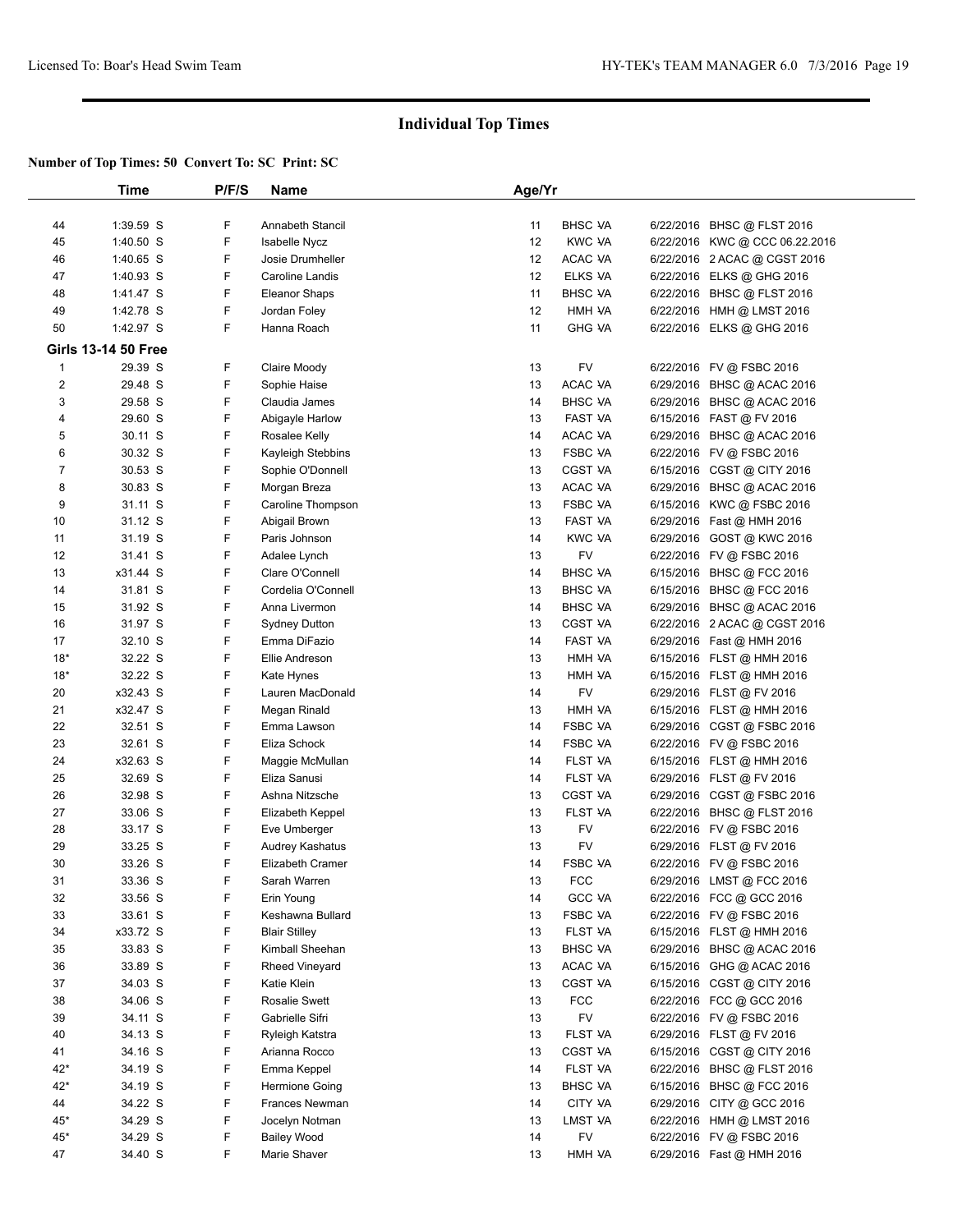|                | Time                        | P/F/S | <b>Name</b>               | Age/Yr |                   |                            |  |
|----------------|-----------------------------|-------|---------------------------|--------|-------------------|----------------------------|--|
|                |                             |       |                           |        |                   |                            |  |
| 48             | 34.41 S                     | F     | Nina Bowen                | 13     | <b>FCC</b>        | 6/22/2016 FCC @ GCC 2016   |  |
| 49*            | 34.44 S                     | F     | Victoria Critzer          | 14     | <b>ELKS VA</b>    | 6/29/2016 ELKS vs LG 2016  |  |
| $49*$          | 34.44 S                     | F     | Iman Maya Harrison-Hughes | 14     | CITY VA           | 6/15/2016 CGST @ CITY 2016 |  |
|                | <b>Girls 13-14 100 Free</b> |       |                           |        |                   |                            |  |
| $\mathbf{1}$   | 1:02.03 S                   | F     | Kathryn Burr              | 13     | <b>CGST VA</b>    | 6/15/2016 CGST @ CITY 2016 |  |
| $\overline{2}$ | $1:04.43$ S                 | F     | Claire Moody              | 13     | FV                | 6/22/2016 FV @ FSBC 2016   |  |
| 3              | 1:04.93 S                   | F     | Sophie Haise              | 13     | ACAC VA           | 6/15/2016 GHG @ ACAC 2016  |  |
| 4              | $1:05.46$ S                 | F     | Claudia James             | 14     | <b>BHSC VA</b>    | 6/29/2016 BHSC @ ACAC 2016 |  |
| 5              | 1:05.96 S                   | F     | Sophie O'Donnell          | 13     | <b>CGST VA</b>    | 6/29/2016 CGST @ FSBC 2016 |  |
| 6              | 1:07.25 S                   | F     | Paris Johnson             | 14     | <b>KWC VA</b>     | 6/15/2016 KWC @ FSBC 2016  |  |
| $\overline{7}$ | x1:07.47 S                  | F     | Abigayle Harlow           | 13     | FAST VA           | 6/15/2016 FAST @ FV 2016   |  |
| 8              | 1:07.50 S                   | F     | Kayleigh Stebbins         | 13     | <b>FSBC VA</b>    | 6/29/2016 CGST @ FSBC 2016 |  |
| 9              | 1:08.09 S                   | F     | Meredith Martin           | 14     | CGST VA           | 6/15/2016 CGST @ CITY 2016 |  |
| 10             | $1:08.22$ S                 | F     | Maya Chatterson           | 13     | <b>CGST VA</b>    | 6/15/2016 CGST @ CITY 2016 |  |
| 11             | 1:08.56 S                   | F     | Morgan Breza              | 13     | ACAC VA           | 6/29/2016 BHSC @ ACAC 2016 |  |
| 12             | 1:08.83 S                   | F     | Abigail Brown             | 13     | FAST VA           | 6/29/2016 Fast @ HMH 2016  |  |
| 13             | $1:09.35$ S                 | F     | <b>Rylee Simpson</b>      | 13     | CCC <sub>US</sub> | 6/29/2016 CCC @ GHG 2016   |  |
| 14             | $1:10.56$ S                 | F     | Rosalee Kelly             | 14     | ACAC VA           | 6/15/2016 GHG @ ACAC 2016  |  |
| 15             | $1:10.66$ S                 | F     | Emma DiFazio              | 14     | FAST VA           | 6/29/2016 Fast @ HMH 2016  |  |
| 16             | $1:11.81$ S                 | F     | Lauren MacDonald          | 14     | <b>FV</b>         | 6/29/2016 FLST @ FV 2016   |  |
| 17             | 1:11.87 S                   | F     | Adalee Lynch              | 13     | <b>FV</b>         | 6/22/2016 FV @ FSBC 2016   |  |
| 18             | $1:12.75$ S                 | F     | Emma Lawson               | 14     | <b>FSBC VA</b>    | 6/22/2016 FV @ FSBC 2016   |  |
| 19             | $1:13.37$ S                 | F     | Clare O'Connell           | 14     | <b>BHSC VA</b>    | 6/29/2016 BHSC @ ACAC 2016 |  |
| 20             | 1:13.43 S                   | F     | Adaire Burnsed            | 13     | <b>FSBC VA</b>    | 6/22/2016 FV @ FSBC 2016   |  |
| 21             | 1:13.62 S                   | F     | Maya Hesselroth           | 14     | CITY VA           | 6/15/2016 CGST @ CITY 2016 |  |
| 22             | 1:13.63 S                   | F     | Sam Strain                | 13     | CITY VA           | 6/29/2016 CITY @ GCC 2016  |  |
| 23             | $1:14.15$ S                 | F     | Eliza Sanusi              | 14     | FLST VA           | 6/29/2016 FLST @ FV 2016   |  |
| 24             | 1:14.25 S                   | F     | Ashna Nitzsche            | 13     | CGST VA           | 6/29/2016 CGST @ FSBC 2016 |  |
| 25             | x1:14.56 S                  | F     | Cordelia O'Connell        | 13     | <b>BHSC VA</b>    | 6/15/2016 BHSC @ FCC 2016  |  |
| 26             | $1:14.68$ S                 | F     | Kylie van Ek              | 14     | ACAC VA           | 6/29/2016 BHSC @ ACAC 2016 |  |
| 27             | $1:15.09$ S                 | F     | Audrey Kashatus           | 13     | <b>FV</b>         | 6/15/2016 FAST @ FV 2016   |  |
| 28             | x1:15.28 S                  | F     | Ellie Andreson            | 13     | HMH VA            | 6/15/2016 FLST @ HMH 2016  |  |
| 29             | 1:15.44 S                   | F     | Kate Hynes                | 13     | HMH VA            | 6/29/2016 Fast @ HMH 2016  |  |
| 30             | $1:15.65$ S                 | F     | Elizabeth Cramer          | 14     | <b>FSBC VA</b>    | 6/15/2016 KWC @ FSBC 2016  |  |
| 31             | $1:15.88$ S                 | F     | Marie Shaver              | 13     | HMH VA            | 6/29/2016 Fast @ HMH 2016  |  |
| 32             | $1:16.16$ S                 | F     | Maggie McMullan           | 14     | FLST VA           | 6/15/2016 FLST @ HMH 2016  |  |
| 33             | x1:17.44 S                  | F     | Kimball Sheehan           | 13     | <b>BHSC VA</b>    | 6/15/2016 BHSC @ FCC 2016  |  |
| $34*$          | $1:17.50$ S                 | F     | Caitlin Nguyen            | 13     | ACAC VA           | 6/29/2016 BHSC @ ACAC 2016 |  |
| $34*$          | 1:17.50 S                   | F     | Kelly Young               | 13     | HMH VA            | 6/29/2016 Fast @ HMH 2016  |  |
| 36             | 1:17.74 S                   | F     | Caroline Thompson         | 13     | FSBC VA           | 6/22/2016 FV @ FSBC 2016   |  |
| 37             | $1:18.00$ S                 | F     | Emma Keppel               | 14     | FLST VA           | 6/29/2016 FLST @ FV 2016   |  |
| 38             | $1:18.25$ S                 | F     | <b>Blair Stilley</b>      | 13     | FLST VA           | 6/15/2016 FLST @ HMH 2016  |  |
| 39             | $1:18.43$ S                 | F     | Eliza Schock              | 14     | FSBC VA           | 6/29/2016 CGST @ FSBC 2016 |  |
| 40             | $1:18.53$ S                 | F     | Elizabeth Keppel          | 13     | FLST VA           | 6/15/2016 FLST @ HMH 2016  |  |
| 41             | 1:18.82 S                   | F     | Iman Maya Harrison-Hughes | 14     | CITY VA           | 6/29/2016 CITY @ GCC 2016  |  |
| 42             | $1:18.93$ S                 | F     | Jocelyn Notman            | 13     | LMST VA           | 6/29/2016 LMST @ FCC 2016  |  |
| 43             | $1:19.05$ S                 | F     | Lillian Simeone           | 13     | <b>KWC VA</b>     | 6/29/2016 GOST @ KWC 2016  |  |
| 44             | 1:19.31 S                   | F     | Ryleigh Katstra           | 13     | FLST VA           | 6/29/2016 FLST @ FV 2016   |  |
| 45             | 1:19.37 $S$                 | F     | Frances Newman            | 14     | CITY VA           | 6/15/2016 CGST @ CITY 2016 |  |
| 46             | $1:19.50$ S                 | F     | Julia Buddington          | 14     | CITY VA           | 6/29/2016 CITY @ GCC 2016  |  |
| 47             | $1:19.80$ S                 | F     | Eileen Stacy              | 14     | ACAC VA           | 6/29/2016 BHSC @ ACAC 2016 |  |
| 48             | $1:19.90$ S                 | F     | Grace DeMaso              | 14     | <b>FCC</b>        | 6/29/2016 LMST @ FCC 2016  |  |
| 49             | $1:19.99$ S                 | F     | Abby Engler               | 13     | <b>KWC VA</b>     | 6/29/2016 GOST @ KWC 2016  |  |
| 50             | $1:20.28$ S                 | F     | Sarah Leach               | 13     | FLST VA           | 6/29/2016 FLST @ FV 2016   |  |
|                |                             |       |                           |        |                   |                            |  |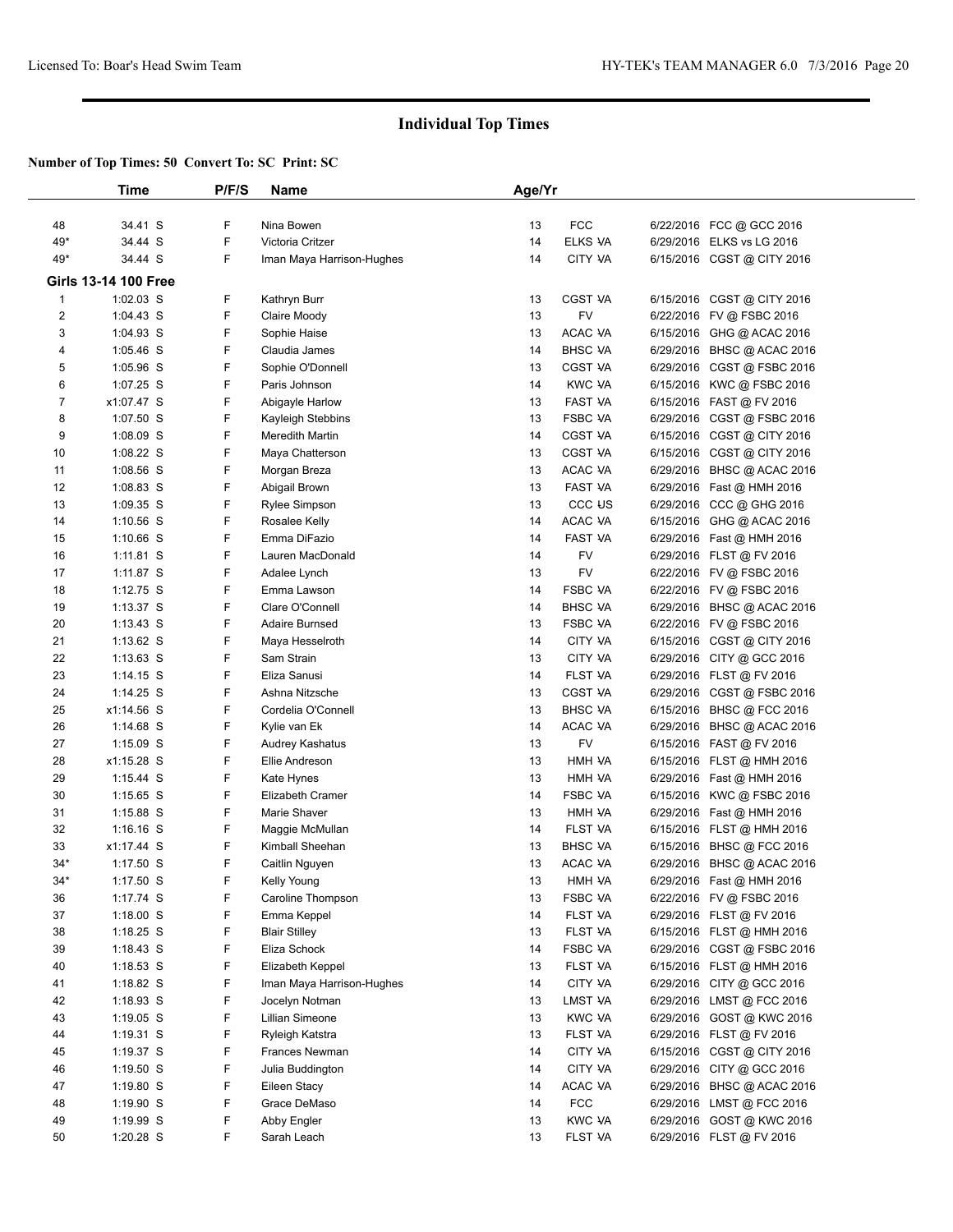|                | Time                         | P/F/S | Name                      | Age/Yr |                    |                              |
|----------------|------------------------------|-------|---------------------------|--------|--------------------|------------------------------|
|                |                              |       |                           |        |                    |                              |
|                | <b>Girls 13-14 50 Back</b>   |       |                           |        |                    |                              |
| 1              | 33.53 S                      | F     | Claire Moody              | 13     | FV                 | 6/29/2016 FLST @ FV 2016     |
| 2              | 33.77 S                      | F     | Sophie Haise              | 13     | ACAC VA            | 6/15/2016 GHG @ ACAC 2016    |
| 3              | 35.08 S                      | F     | Sophie O'Donnell          | 13     | CGST VA            | 6/29/2016 CGST @ FSBC 2016   |
| 4              | 35.56 S                      | F     | Sydney Dutton             | 13     | CGST VA            | 6/15/2016 CGST @ CITY 2016   |
| 5              | x35.63 S                     | F     | Kathryn Burr              | 13     | CGST VA            | 6/15/2016 CGST @ CITY 2016   |
| 6              | 35.68 S                      | F     | Abigayle Harlow           | 13     | FAST VA            | 6/29/2016 Fast @ HMH 2016    |
| $\overline{7}$ | 36.12 S                      | F     | Morgan Breza              | 13     | ACAC VA            | 6/29/2016 BHSC @ ACAC 2016   |
| 8              | 36.20 S                      | F     | Emma DiFazio              | 14     | FAST VA            | 6/29/2016 Fast @ HMH 2016    |
| 9              | x36.29 S                     | F     | Adalee Lynch              | 13     | <b>FV</b>          | 6/15/2016 FAST @ FV 2016     |
| 10             | 36.75 S                      | F     | Rylee Simpson             | 13     | CCC <sub>U</sub> S | 6/29/2016 CCC @ GHG 2016     |
| 11             | 36.80 S                      | F     | Paris Johnson             | 14     | <b>KWC VA</b>      | 6/29/2016 GOST @ KWC 2016    |
| 12             | 37.14 S                      | F     | Abby Engler               | 13     | <b>KWC VA</b>      | 6/29/2016 GOST @ KWC 2016    |
| 13             | 37.16 S                      | F     | Maya Chatterson           | 13     | CGST VA            | 6/22/2016 2 ACAC @ CGST 2016 |
| 14             | 37.24 S                      | F     | Clare O'Connell           | 14     | <b>BHSC VA</b>     | 6/29/2016 BHSC @ ACAC 2016   |
| 15             | 37.41 S                      | F     | Abigail Brown             | 13     | FAST VA            | 6/22/2016 CITY @ FAST 2016   |
| $16*$          | 37.65 S                      | F     | Cordelia O'Connell        | 13     | <b>BHSC VA</b>     | 6/29/2016 BHSC @ ACAC 2016   |
| $16*$          | 37.65 S                      | F     | Kate Hynes                | 13     | HMH VA             | 6/29/2016 Fast @ HMH 2016    |
| 18             | 37.78 S                      | F     | Kayleigh Stebbins         | 13     | FSBC VA            | 6/22/2016 FV @ FSBC 2016     |
| 19             | 37.85 S                      | F     | Ellie Andreson            | 13     | HMH VA             | 6/15/2016 FLST @ HMH 2016    |
| 20             | x38.13 S                     | F     | Rosalee Kelly             | 14     | ACAC VA            | 6/22/2016 2 ACAC @ CGST 2016 |
| 21             | 38.34 S                      | F     | Adaire Burnsed            | 13     | <b>FSBC VA</b>     | 6/29/2016 CGST @ FSBC 2016   |
| 22             | 38.72 S                      | F     | Audrey Kashatus           | 13     | FV                 | 6/29/2016 FLST @ FV 2016     |
| 23             | 38.81 S                      | F     | Maggie McMullan           | 14     | FLST VA            | 6/22/2016 BHSC @ FLST 2016   |
| 24             | 38.82 S                      | F     | Ashna Nitzsche            | 13     | CGST VA            | 6/29/2016 CGST @ FSBC 2016   |
| 25             | 38.86 S                      | F     | <b>Elizabeth Cramer</b>   | 14     | <b>FSBC VA</b>     | 6/29/2016 CGST @ FSBC 2016   |
| 26             | 38.94 S                      | F     | Claudia James             | 14     | <b>BHSC VA</b>     | 6/22/2016 BHSC @ FLST 2016   |
| 27             | x38.94 S                     | F     | Kylie van Ek              | 14     | ACAC VA            | 6/22/2016 2 ACAC @ CGST 2016 |
| $28*$          | 39.28 S                      | F     | Megan Humphrey            | 14     | FLST VA            | 6/22/2016 BHSC @ FLST 2016   |
| $28*$          | 39.28 S                      | F     | Eileen Stacy              | 14     | ACAC VA            | 6/29/2016 BHSC @ ACAC 2016   |
| 30             | 39.96 S                      | F     | Kimball Sheehan           | 13     | <b>BHSC VA</b>     | 6/29/2016 BHSC @ ACAC 2016   |
| 31             | 39.97 S                      | F     | <b>Blair Stilley</b>      | 13     | FLST VA            | 6/15/2016 FLST @ HMH 2016    |
| 32             | 40.12 S                      | F     | Caroline Thompson         | 13     | FSBC VA            | 6/22/2016 FV @ FSBC 2016     |
| 33             | 40.25 S                      | F     | Marie Shaver              | 13     | HMH VA             | 6/29/2016 Fast @ HMH 2016    |
| 34             | 40.40 S                      | F     | Katherine Fard            | 14     | FLST VA            | 6/15/2016 FLST @ HMH 2016    |
| 35             | 40.44 S                      | F     | Julia Buddington          | 14     | CITY VA            | 6/29/2016 CITY @ GCC 2016    |
| 36             | 40.49 S                      | F     | Lauren MacDonald          | 14     | FV                 | 6/22/2016 FV @ FSBC 2016     |
| 37             | 40.59 S                      | F     | Ellie Ward                | 13     | <b>CGST VA</b>     | 6/15/2016 CGST @ CITY 2016   |
| 38             | 40.78 S                      | F     | Grace DeMaso              | 14     | <b>FCC</b>         | 6/29/2016 LMST @ FCC 2016    |
| 39             | x41.00 S                     | F     | Eliza Sanusi              | 14     | FLST VA            | 6/29/2016 FLST @ FV 2016     |
| 40             | 41.18 S                      | F     | <b>Rheed Vineyard</b>     | 13     | ACAC VA            | 6/15/2016 GHG @ ACAC 2016    |
| 41             | 41.21 S                      | F     | Jamie Rademacher          | 14     | <b>KWC VA</b>      | 6/15/2016 KWC @ FSBC 2016    |
| 42             | x41.22 S                     | F     | Zoe Moreland              | 13     | CITY VA            | 6/15/2016 CGST @ CITY 2016   |
| 43             | 41.30 S                      | F     | Sarah Leach               | 13     | FLST VA            | 6/29/2016 FLST @ FV 2016     |
| 44             | 41.35 S                      | F     | Erin Young                | 14     | <b>GCC VA</b>      | 6/14/2016 GCC @ ELKS 2016    |
| 45             | 41.68 S                      | F     | Caitlin Nguyen            | 13     | ACAC VA            | 6/29/2016 BHSC @ ACAC 2016   |
| 46             | 41.82 S                      | F     | Annalee Holstege          | 13     | GCC VA             | 6/22/2016 FCC @ GCC 2016     |
| 47             | 41.94 S                      | F     | Karina Long               | 13     | CGST VA            | 6/22/2016 2 ACAC @ CGST 2016 |
| 48             | 42.00 S                      | F     | Iman Maya Harrison-Hughes | 14     | CITY VA            | 6/29/2016 CITY @ GCC 2016    |
| 49             | 42.15 S                      | F     | Leeann Quick              | 13     | HMH VA             | 6/15/2016 FLST @ HMH 2016    |
| 50             | 42.19 S                      | F     | Ryleigh Katstra           | 13     | FLST VA            | 6/29/2016 FLST @ FV 2016     |
|                |                              |       |                           |        |                    |                              |
|                | <b>Girls 13-14 50 Breast</b> |       |                           |        |                    |                              |
| 1              | 36.82 S                      | F.    | Abigayle Harlow           | 13     | FAST VA            | 6/29/2016 Fast @ HMH 2016    |
| 2              | 37.85 S                      | F     | Sophie Haise              | 13     | ACAC VA            | 6/29/2016 BHSC @ ACAC 2016   |
| 3              | 38.32 S                      | F.    | Kathryn Burr              | 13     | CGST VA            | 6/15/2016 CGST @ CITY 2016   |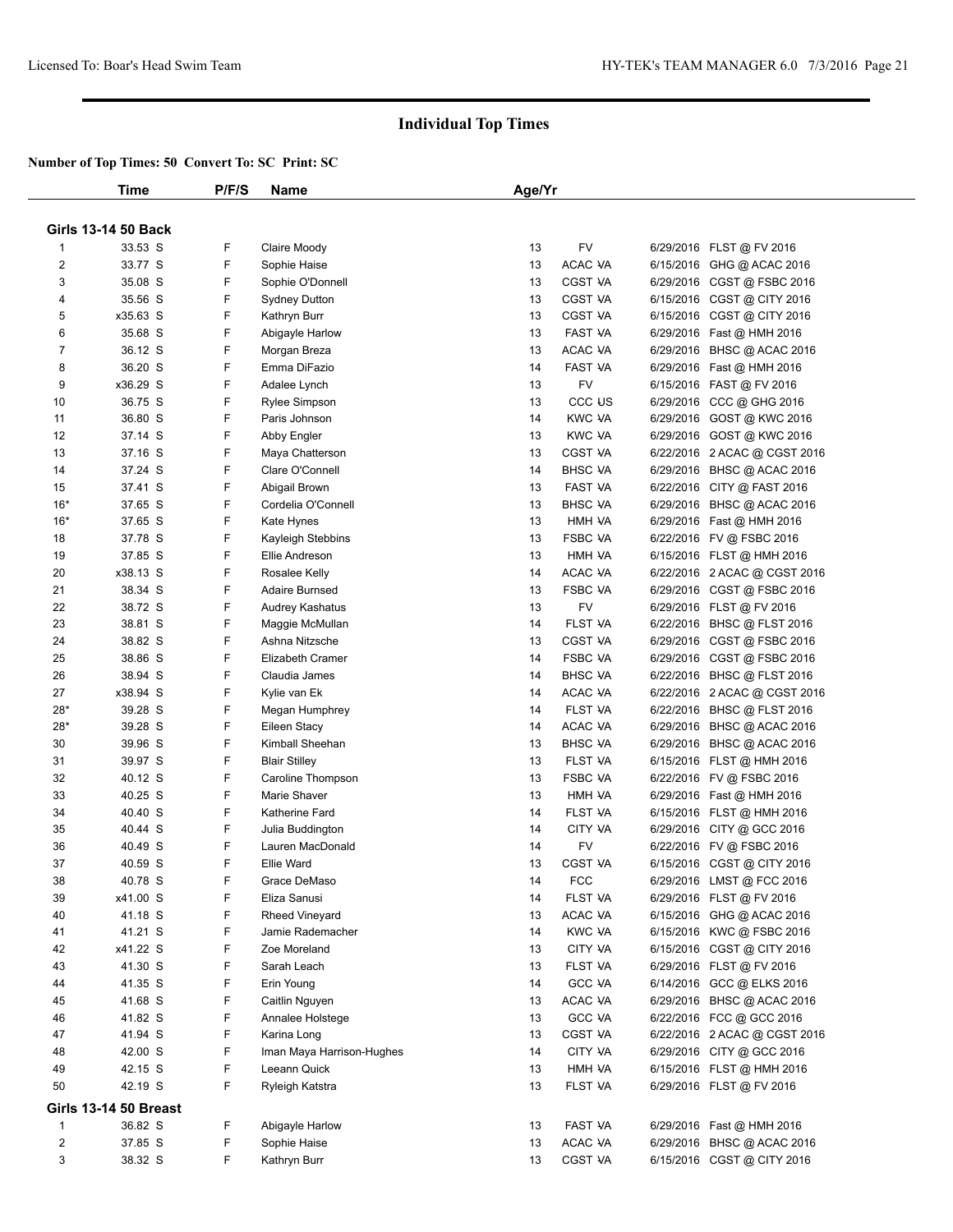|                         | Time                      | P/F/S | Name                   | Age/Yr |                |                              |  |
|-------------------------|---------------------------|-------|------------------------|--------|----------------|------------------------------|--|
|                         |                           |       |                        |        |                |                              |  |
| 4                       | 38.88 S                   | F     | Claire Moody           | 13     | FV             | 6/22/2016 FV @ FSBC 2016     |  |
| 5                       | 39.59 S                   | F     | Emma Lawson            | 14     | <b>FSBC VA</b> | 6/15/2016 KWC @ FSBC 2016    |  |
| 6                       | 39.65 S                   | F     | Kimball Sheehan        | 13     | <b>BHSC VA</b> | 6/29/2016 BHSC @ ACAC 2016   |  |
| 7                       | 40.31 S                   | F     | Lauren MacDonald       | 14     | FV             | 6/29/2016 FLST @ FV 2016     |  |
| 8                       | 40.82 S                   | F     | Sophie O'Donnell       | 13     | <b>CGST VA</b> | 6/29/2016 CGST @ FSBC 2016   |  |
| 9                       | 40.84 S                   | F     | <b>Adaire Burnsed</b>  | 13     | <b>FSBC VA</b> | 6/15/2016 KWC @ FSBC 2016    |  |
| 10                      | 41.44 S                   | F     | Rosalee Kelly          | 14     | ACAC VA        | 6/15/2016 GHG @ ACAC 2016    |  |
| 11                      | 41.47 S                   | F     | Caroline Williams      | 13     | <b>BHSC VA</b> | 6/29/2016 BHSC @ ACAC 2016   |  |
| 12                      | 41.75 S                   | F     | Macy Drumheller        | 13     | <b>KWC VA</b>  | 6/15/2016 KWC @ FSBC 2016    |  |
| 13                      | 42.00 S                   | F     | Abigail Brown          | 13     | <b>FAST VA</b> | 6/22/2016 CITY @ FAST 2016   |  |
| 14                      | 42.12 S                   | F     | <b>Sydney Dutton</b>   | 13     | <b>CGST VA</b> | 6/22/2016 2 ACAC @ CGST 2016 |  |
| 15                      | 42.28 S                   | F     | Maya Hesselroth        | 14     | CITY VA        | 6/15/2016 CGST @ CITY 2016   |  |
| 16                      | 42.31 S                   | F     | Maya Chatterson        | 13     | <b>CGST VA</b> | 6/15/2016 CGST @ CITY 2016   |  |
| 17                      | 42.65 S                   | F     | Emma Keppel            | 14     | FLST VA        | 6/22/2016 BHSC @ FLST 2016   |  |
| 18                      | 42.66 S                   | F     | Megan Rinald           | 13     | HMH VA         | 6/22/2016 HMH @ LMST 2016    |  |
| 19                      | 43.07 S                   | F     | Paris Johnson          | 14     | <b>KWC VA</b>  | 6/15/2016 KWC @ FSBC 2016    |  |
| 20                      | 43.37 S                   | F     | Annalee Holstege       | 13     | <b>GCC VA</b>  | 6/14/2016 GCC @ ELKS 2016    |  |
| 21                      | 43.40 S                   | F     | Samantha Morton        | 14     | ELKS VA        | 6/29/2016 ELKS vs LG 2016    |  |
| 22                      | 43.56 S                   | F     | Gabrielle Sifri        | 13     | FV             | 6/15/2016 FAST @ FV 2016     |  |
| 23                      | 43.91 S                   | F     | Samantha Lange         | 13     | <b>KWC VA</b>  | 6/29/2016 GOST @ KWC 2016    |  |
| 24                      | 43.97 S                   | F     | Sophia Espie           | 14     | <b>FSBC VA</b> | 6/22/2016 FV @ FSBC 2016     |  |
| 25                      | 44.09 S                   | F     | Kayleigh Stebbins      | 13     | <b>FSBC VA</b> | 6/29/2016 CGST @ FSBC 2016   |  |
| 26                      | 44.19 S                   | F     | <b>Bailey Wood</b>     | 14     | FV             | 6/29/2016 FLST @ FV 2016     |  |
| 27                      | 44.31 S                   | F     | Abby Engler            | 13     | <b>KWC VA</b>  | 6/15/2016 KWC @ FSBC 2016    |  |
| 28*                     | 44.53 S                   | F     | Grace Ford             | 13     | <b>CGST VA</b> | 6/29/2016 CGST @ FSBC 2016   |  |
| 28*                     | 44.53 S                   | F     | Elizabeth Shifflett    | 13     | FLST VA        | 6/15/2016 FLST @ HMH 2016    |  |
| 30                      | 44.56 S                   | F     | Eliza Thorndike        | 13     | FV             | 6/15/2016 FAST @ FV 2016     |  |
| 31                      | 44.59 S                   | F     | <b>Talia Tanner</b>    | 14     | LG VA          | 6/15/2016 LG @ LMST 2016     |  |
| 32                      | 44.65 S                   | F     | Clare O'Connell        | 14     | <b>BHSC VA</b> | 6/15/2016 BHSC @ FCC 2016    |  |
| 33                      | 44.99 S                   | F     | Sierra McCance         | 14     | CGST VA        | 6/15/2016 CGST @ CITY 2016   |  |
| 34                      | x45.25 S                  | F     | Cayden Apple-Hollins   | 14     | LG VA          | 6/15/2016 LG @ LMST 2016     |  |
| 35                      | 45.28 S                   | F     | Madelyn Packer         | 13     | <b>BHSC VA</b> | 6/22/2016 BHSC @ FLST 2016   |  |
| 36                      | x45.28 S                  | F     | Audrey Kashatus        | 13     | FV             | 6/29/2016 FLST @ FV 2016     |  |
| $37*$                   | 45.50 S                   | F     | Elizabeth Keppel       | 13     | FLST VA        | 6/29/2016 FLST @ FV 2016     |  |
| $37*$                   | 45.50 S                   | F     | Kelly Young            | 13     | HMH VA         | 6/29/2016 Fast @ HMH 2016    |  |
| 39                      | 45.56 S                   | F     | <b>April Carter</b>    | 14     | <b>GCC VA</b>  | 6/29/2016 CITY @ GCC 2016    |  |
| 40                      | 45.63 S                   | F     | Gracie McWilliams      | 13     | FAST VA        | 6/29/2016 Fast @ HMH 2016    |  |
| 41                      | 45.69 S                   | F     | <b>Mallory Plecker</b> | 13     | KWC VA         | 6/29/2016 GOST @ KWC 2016    |  |
| 42                      | x45.75 S                  | F     | Kate Hynes             | 13     | HMH VA         | 6/15/2016 FLST @ HMH 2016    |  |
| 43                      | 45.90 S                   | F     | Lillian Simeone        | 13     | <b>KWC VA</b>  | 6/29/2016 GOST @ KWC 2016    |  |
| 44                      | 46.03 S                   | F     | Adalee Lynch           | 13     | <b>FV</b>      | 6/22/2016 FV @ FSBC 2016     |  |
| 45*                     | 46.22 S                   | F     | Hayden Peper           | 13     | <b>FSBC VA</b> | 6/22/2016 FV @ FSBC 2016     |  |
| 45*                     | 46.22 S                   | F     | <b>Taylor Foley</b>    | 14     | HMH VA         | 6/22/2016 HMH @ LMST 2016    |  |
| 47                      | 46.50 S                   | F     | Charlene Lasocki       | 14     | LMST VA        | 6/15/2016 LG @ LMST 2016     |  |
| 48                      | 46.51 S                   | F     | Victoria Critzer       | 14     | ELKS VA        | 6/29/2016 ELKS vs LG 2016    |  |
| 49                      | 46.53 S                   | F     | Jordan Franco          | 14     | LMST VA        | 6/29/2016 LMST @ FCC 2016    |  |
| 50                      | 46.60 S                   | F     | Reagan Fields          | 14     | FLST VA        | 6/22/2016 BHSC @ FLST 2016   |  |
|                         | <b>Girls 13-14 50 Fly</b> |       |                        |        |                |                              |  |
|                         |                           |       |                        |        |                |                              |  |
| 1                       | 31.58 S                   | F     | Sophie O'Donnell       | 13     | <b>CGST VA</b> | 6/29/2016 CGST @ FSBC 2016   |  |
| $\overline{\mathbf{c}}$ | 31.69 S                   | F     | Abigail Brown          | 13     | FAST VA        | 6/29/2016 Fast @ HMH 2016    |  |
| 3                       | 32.27 S                   | F     | Rosalee Kelly          | 14     | ACAC VA        | 6/29/2016 BHSC @ ACAC 2016   |  |
| 4                       | 33.14 S                   | F     | Claudia James          | 14     | <b>BHSC VA</b> | 6/29/2016 BHSC @ ACAC 2016   |  |
| 5                       | 33.17 S                   | F     | Paris Johnson          | 14     | <b>KWC VA</b>  | 6/15/2016 KWC @ FSBC 2016    |  |
| 6                       | 33.21 S                   | F     | Abigayle Harlow        | 13     | FAST VA        | 6/29/2016 Fast @ HMH 2016    |  |
| $\overline{7}$          | 33.40 S                   | F     | Sophie Haise           | 13     | ACAC VA        | 6/15/2016 GHG @ ACAC 2016    |  |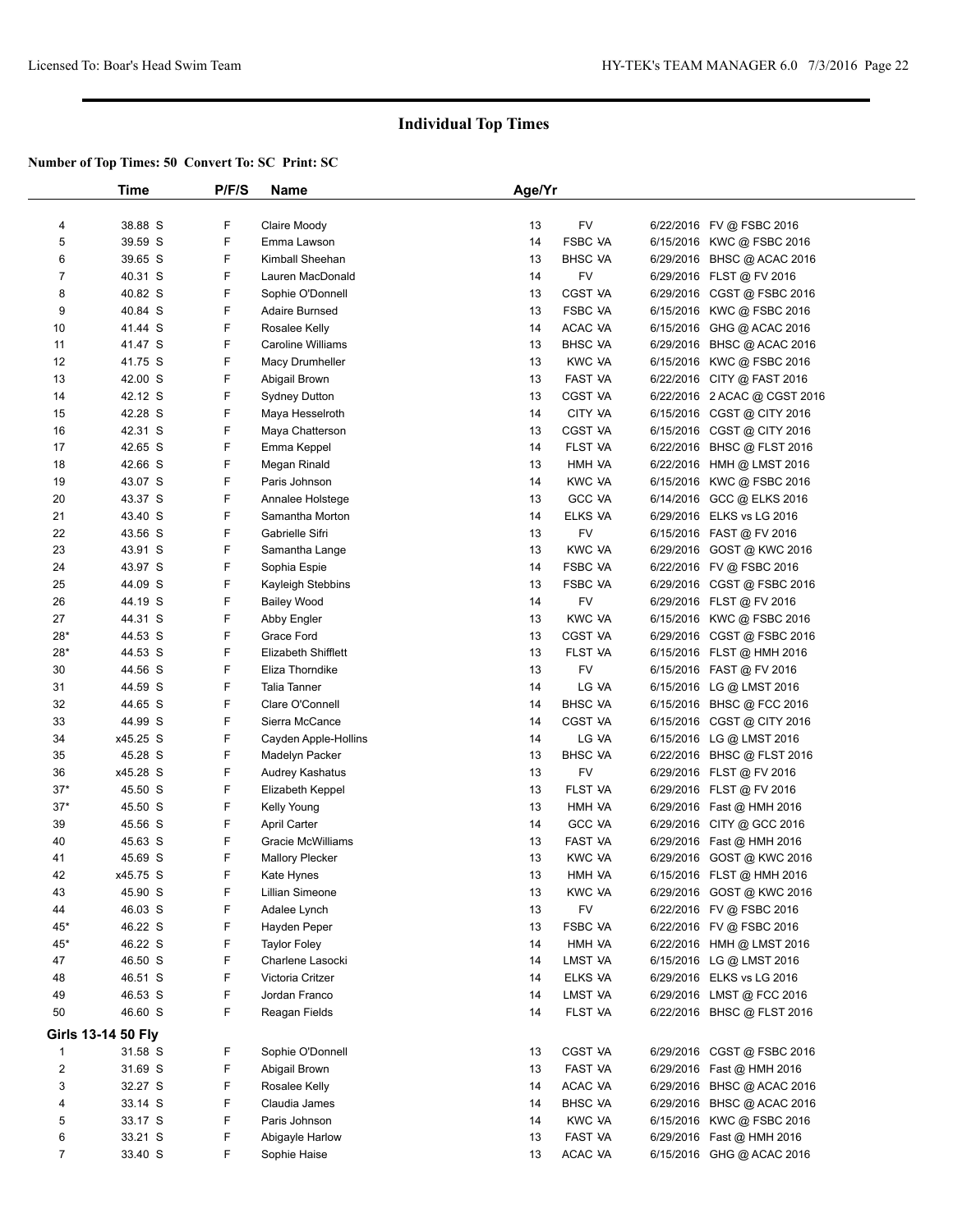|                | Time               | P/F/S | Name                      | Age/Yr   |                    |                                |  |
|----------------|--------------------|-------|---------------------------|----------|--------------------|--------------------------------|--|
|                |                    |       |                           |          |                    |                                |  |
| 8              | 33.75 S            | F     | Maya Chatterson           | 13       | <b>CGST VA</b>     | 6/22/2016 2 ACAC @ CGST 2016   |  |
| 9              | 33.80 S            | F     | Adalee Lynch              | 13       | <b>FV</b>          | 6/22/2016 FV @ FSBC 2016       |  |
| 10             | 33.86 S            | F     | <b>Adaire Burnsed</b>     | 13       | <b>FSBC VA</b>     | 6/22/2016 FV @ FSBC 2016       |  |
| 11             | 34.03 S            | F     | <b>Rylee Simpson</b>      | 13       | CCC <sub>U</sub> S | 6/29/2016 CCC @ GHG 2016       |  |
| 12             | 34.55 S            | F     | Claire Moody              | 13       | FV                 | 6/22/2016 FV @ FSBC 2016       |  |
| 13             | 34.81 S            | F     | Clare O'Connell           | 14       | <b>BHSC VA</b>     | 6/15/2016 BHSC @ FCC 2016      |  |
| 14             | 34.87 S            | F     | Kate Hynes                | 13       | HMH VA             | 6/29/2016 Fast @ HMH 2016      |  |
| 15             | 35.18 S            | F     | Emma Lawson               | 14       | <b>FSBC VA</b>     | 6/29/2016 CGST @ FSBC 2016     |  |
| 16             | 35.89 S            | F     | Kylie van Ek              | 14       | ACAC VA            | 6/29/2016 BHSC @ ACAC 2016     |  |
| 17             | 36.25 S            | F     | Cordelia O'Connell        | 13       | <b>BHSC VA</b>     | 6/15/2016 BHSC @ FCC 2016      |  |
| 18             | 36.41 S            | F     | Lauren MacDonald          | 14       | <b>FV</b>          | 6/29/2016 FLST @ FV 2016       |  |
| 19             | 36.47 S            | F     | Emma DiFazio              | 14       | FAST VA            | 6/22/2016 CITY @ FAST 2016     |  |
| 20             | 36.84 S            | F     | <b>Meredith Martin</b>    | 14       | <b>CGST VA</b>     | 6/15/2016 CGST @ CITY 2016     |  |
| 21             | 36.94 S            | F     |                           | 13       | ACAC VA            | 6/22/2016 2 ACAC @ CGST 2016   |  |
|                |                    |       | Morgan Breza              |          |                    |                                |  |
| 22             | 37.34 S            | F     | Maggie McMullan           | 14       | FLST VA            | 6/22/2016 BHSC @ FLST 2016     |  |
| 23             | 37.59 S            | F     | Erin Young                | 14       | <b>GCC VA</b>      | 6/22/2016 FCC @ GCC 2016       |  |
| 24             | 37.61 S            | F     | Eliza Schock              | 14       | <b>FSBC VA</b>     | 6/22/2016 FV @ FSBC 2016       |  |
| 25             | 37.69 S            | F     | Zoe Moreland              | 13       | CITY VA            | 6/29/2016 CITY @ GCC 2016      |  |
| 26             | 37.72 S            | F     | Sam Strain                | 13       | CITY VA            | 6/15/2016 CGST @ CITY 2016     |  |
| 27             | 37.84 S            | F     | Sarah Warren              | 13       | <b>FCC</b>         | 6/22/2016 FCC @ GCC 2016       |  |
| 28             | 38.00 S            | F     | Ashna Nitzsche            | 13       | <b>CGST VA</b>     | 6/22/2016 2 ACAC @ CGST 2016   |  |
| 29             | 38.01 S            | F     | Caitlin Nguyen            | 13       | ACAC VA            | 6/29/2016 BHSC @ ACAC 2016     |  |
| 30             | 38.09 S            | F     | <b>Rosalie Swett</b>      | 13       | <b>FCC</b>         | 6/22/2016 FCC @ GCC 2016       |  |
| 31             | 38.25 S            | F     | <b>Blair Stilley</b>      | 13       | FLST VA            | 6/29/2016 FLST @ FV 2016       |  |
| 32             | 38.31 S            | F     | Eve Umberger              | 13       | FV                 | 6/22/2016 FV @ FSBC 2016       |  |
| 33             | 38.63 S            | F     | Eliza Sanusi              | 14       | FLST VA            | 6/29/2016 FLST @ FV 2016       |  |
| 34             | x38.72 S           | F     | Maya Hesselroth           | 14       | CITY VA            | 6/15/2016 CGST @ CITY 2016     |  |
| $35*$          | 39.10 S            | F     | Julia Buddington          | 14       | CITY VA            | 6/29/2016 CITY @ GCC 2016      |  |
| $35*$          | 39.10 S            | F     | <b>Frances Newman</b>     | 14       | CITY VA            | 6/15/2016 CGST @ CITY 2016     |  |
| 37             | 39.22 S            | F     | Nina Bowen                | 13       | <b>FCC</b>         | 6/15/2016 BHSC @ FCC 2016      |  |
| 38             | 39.28 S            | F     | Elizabeth Keppel          | 13       | FLST VA            | 6/22/2016 BHSC @ FLST 2016     |  |
| 39             | 39.44 S            | F     | Arianna Rocco             | 13       | <b>CGST VA</b>     | 6/22/2016 2 ACAC @ CGST 2016   |  |
| 40             | 39.53 S            | F     | Megan Humphrey            | 14       | FLST VA            | 6/29/2016 FLST @ FV 2016       |  |
| 41             | 39.64 S            | F     | <b>Elizabeth Cramer</b>   | 14       | <b>FSBC VA</b>     | 6/15/2016 KWC @ FSBC 2016      |  |
| 42             | 39.75 S            | F     | Lara Hendrix              | 13       | <b>CITY VA</b>     | 6/15/2016 CGST @ CITY 2016     |  |
| 43             | x39.94 S           | F     | <b>Bailey Wood</b>        | 14       | FV                 | 6/29/2016 FLST @ FV 2016       |  |
|                |                    | F     |                           |          | LMST VA            |                                |  |
| 44             | 40.13 S            | F     | Jocelyn Notman            | 13<br>13 | <b>FV</b>          | 6/29/2016 LMST @ FCC 2016      |  |
| 45             | 40.24 S            |       | Audrey Kashatus           |          |                    | 6/22/2016 FV @ FSBC 2016       |  |
| 46             | 40.28 S            | F     | Iman Maya Harrison-Hughes | 14       | CITY VA            | 6/22/2016 CITY @ FAST 2016     |  |
| 47             | 40.35 S            | F     | Peyton Eddy               | 13       | <b>CITY VA</b>     | 6/15/2016 CGST @ CITY 2016     |  |
| 48             | 40.50 S            | F     | Lilah Hassell             | 13       | <b>FV</b>          | 6/15/2016 FAST @ FV 2016       |  |
| 49             | 40.63 S            | F     | Lillian Simeone           | 13       | <b>KWC VA</b>      | 6/29/2016 GOST @ KWC 2016      |  |
| $50*$          | 41.05 S            | F     | Keshawna Bullard          | 13       | <b>FSBC VA</b>     | 6/22/2016 FV @ FSBC 2016       |  |
| $50*$          | 41.05 S            | F     | Eliza Thorndike           | 13       | FV                 | 6/22/2016 FV @ FSBC 2016       |  |
|                | Girls 13-14 100 IM |       |                           |          |                    |                                |  |
| $\mathbf{1}$   | $1:14.66$ S        | F     | Sophie Haise              | 13       | ACAC VA            | 6/22/2016 2 ACAC @ CGST 2016   |  |
| $\overline{c}$ | $1:15.97$ S        | F     | Maya Chatterson           | 13       | CGST VA            | 6/22/2016 2 ACAC @ CGST 2016   |  |
| 3              | 1:16.91 S          | F     | Abigail Brown             | 13       | FAST VA            | 6/22/2016 CITY @ FAST 2016     |  |
| 4              | x1:19.31 S         | F     | Morgan Breza              | 13       | ACAC VA            | 6/22/2016 2 ACAC @ CGST 2016   |  |
| 5              | $1:19.59$ S        | F     | Emma DiFazio              | 14       | FAST VA            | 6/22/2016 CITY @ FAST 2016     |  |
| 6              | 1:19.66 S          | F     | Paris Johnson             | 14       | <b>KWC VA</b>      | 6/22/2016 KWC @ CCC 06.22.2016 |  |
| $\overline{7}$ | $1:19.84$ S        | F     | Rylee Simpson             | 14       | CCC <sub>U</sub> S | 6/22/2016 KWC @ CCC 06.22.2016 |  |
| 8              | $1:20.00$ S        | F     | Claudia James             | 14       | <b>BHSC VA</b>     | 6/22/2016 BHSC @ FLST 2016     |  |
| 9              | 1:21.40 S          | F     | Rosalee Kelly             | 14       | ACAC VA            | 6/22/2016 2 ACAC @ CGST 2016   |  |
|                |                    |       |                           |          |                    |                                |  |
| 10             | 1:22.28 S          | F     | Maggie McMullan           | 14       | FLST VA            | 6/22/2016 BHSC @ FLST 2016     |  |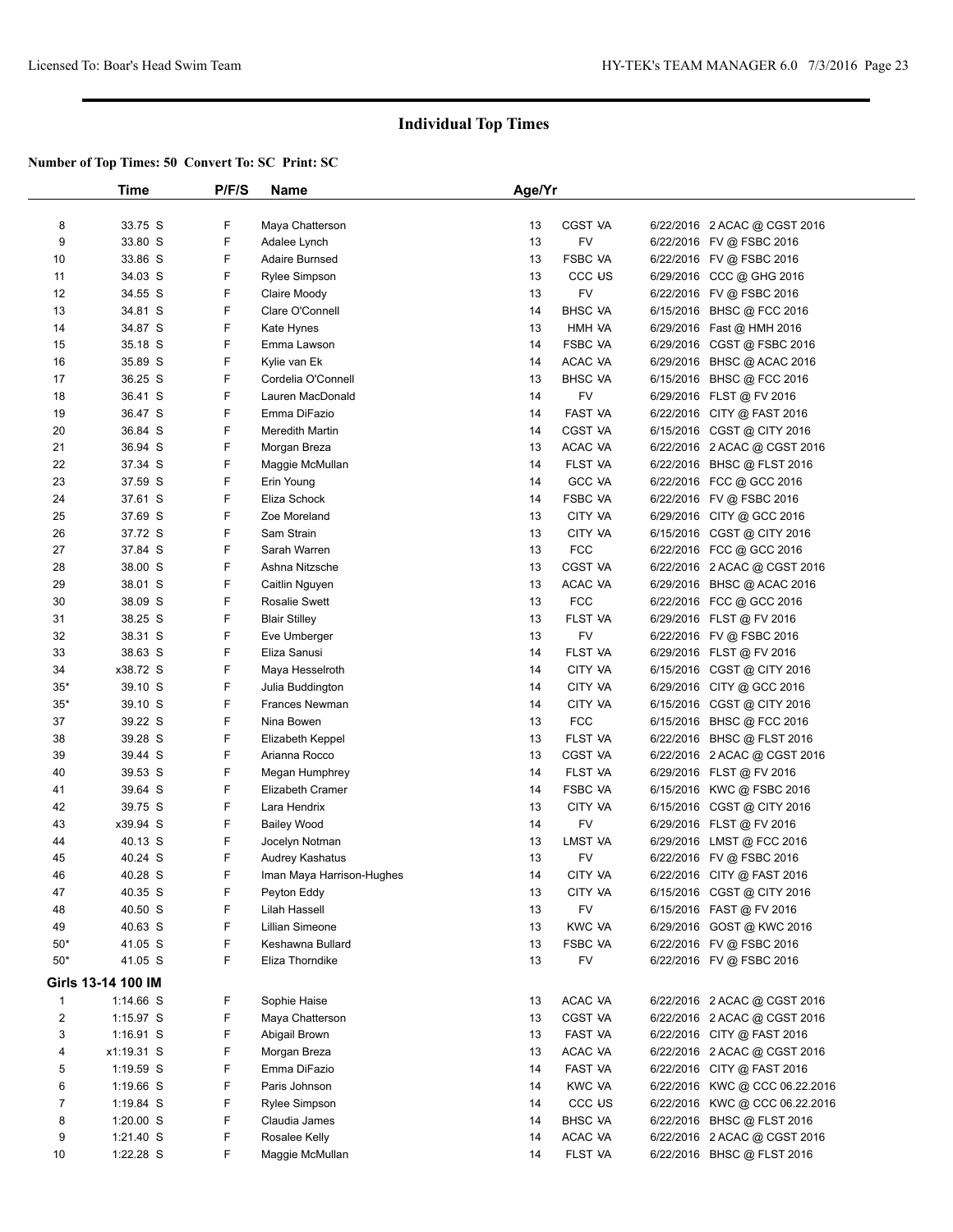|                         | Time                       | P/F/S | <b>Name</b>               | Age/Yr |                |                                |  |
|-------------------------|----------------------------|-------|---------------------------|--------|----------------|--------------------------------|--|
|                         |                            |       |                           |        |                |                                |  |
| 11                      | 1:22.54 S                  | F     | Clare O'Connell           | 14     | <b>BHSC VA</b> | 6/22/2016 BHSC @ FLST 2016     |  |
| 12                      | 1:22.63 S                  | F     | Erin Young                | 14     | <b>GCC VA</b>  | 6/22/2016 FCC @ GCC 2016       |  |
| 13                      | $1:24.00$ S                | F     | Kate Hynes                | 13     | HMH VA         | 6/22/2016 HMH @ LMST 2016      |  |
| 14                      | x1:24.53 S                 | F     | Cordelia O'Connell        | 13     | <b>BHSC VA</b> | 6/22/2016 BHSC @ FLST 2016     |  |
| 15                      | 1:25.00 S                  | F     | Kelly Young               | 13     | HMH VA         | 6/22/2016 HMH @ LMST 2016      |  |
| 16                      | $1:25.59$ S                | F     | Kylie van Ek              | 14     | ACAC VA        | 6/22/2016 2 ACAC @ CGST 2016   |  |
| 17                      | 1:27.44 S                  | F     | Eliza Sanusi              | 14     | FLST VA        | 6/22/2016 BHSC @ FLST 2016     |  |
| 18                      | 1:27.47 S                  | F     | Emma Keppel               | 14     | FLST VA        | 6/22/2016 BHSC @ FLST 2016     |  |
| 19                      | 1:28.04 S                  | F     | Elizabeth Keppel          | 13     | FLST VA        | 6/22/2016 BHSC @ FLST 2016     |  |
| 20                      | 1:28.09 S                  | F     | <b>Rosalie Swett</b>      | 13     | <b>FCC</b>     | 6/22/2016 FCC @ GCC 2016       |  |
| 21                      | 1:28.31 S                  | F     | Caitlin Nguyen            | 13     | ACAC VA        | 6/22/2016 2 ACAC @ CGST 2016   |  |
| 22                      | 1:28.56 S                  | F     | Ellie Andreson            | 13     | HMH VA         | 6/22/2016 HMH @ LMST 2016      |  |
| 23                      | 1:28.94 S                  | F     | Megan Humphrey            | 14     | FLST VA        | 6/22/2016 BHSC @ FLST 2016     |  |
| 24                      | 1:29.31 S                  | F     | Arianna Rocco             | 13     | <b>CGST VA</b> | 6/22/2016 2 ACAC @ CGST 2016   |  |
| 25                      | 1:29.34 S                  | F     | Megan Rinald              | 13     | HMH VA         | 6/22/2016 HMH @ LMST 2016      |  |
| 26                      | $1:29.50$ S                | F     | Jocelyn Notman            | 13     | LMST VA        | 6/22/2016 HMH @ LMST 2016      |  |
| 27                      | $1:30.03$ S                | F     | Marie Shaver              | 13     | <b>HMH VA</b>  | 6/22/2016 HMH @ LMST 2016      |  |
| $28*$                   | $1:30.56$ S                | F     | Annalee Holstege          | 13     | <b>GCC VA</b>  | 6/22/2016 FCC @ GCC 2016       |  |
| $28*$                   | $1:30.56$ S                | F     | Iman Maya Harrison-Hughes | 14     | CITY VA        | 6/22/2016 CITY @ FAST 2016     |  |
| 30                      | $1:31.00$ S                | F     | Ryleigh Katstra           | 13     | FLST VA        | 6/22/2016 BHSC @ FLST 2016     |  |
| 31                      | $1:31.31$ S                | F     | Sarah Warren              | 13     | <b>FCC</b>     | 6/22/2016 FCC @ GCC 2016       |  |
| 32                      | 1:31.36 S                  | F     | Abby Engler               | 13     | <b>KWC VA</b>  | 6/22/2016 KWC @ CCC 06.22.2016 |  |
| 33                      | 1:31.62 S                  | F     | Zoe Moreland              | 13     | CITY VA        | 6/22/2016 CITY @ FAST 2016     |  |
| 34                      | 1:31.72 S                  | F     | <b>Rheed Vineyard</b>     | 13     | ACAC VA        | 6/22/2016 2 ACAC @ CGST 2016   |  |
| 35                      | 1:31.75 S                  | F     | Grace Ford                | 13     | <b>CGST VA</b> | 6/22/2016 2 ACAC @ CGST 2016   |  |
| 36                      | $1:31.93$ S                | F     | Lillian Simeone           | 13     | <b>KWC VA</b>  | 6/22/2016 KWC @ CCC 06.22.2016 |  |
| 37                      | 1:31.97 S                  | F     | Frances Newman            | 14     | CITY VA        | 6/22/2016 CITY @ FAST 2016     |  |
| 38                      | $1:32.19$ S                | F     | <b>Emily Sprouse</b>      | 14     | LMST VA        | 6/22/2016 HMH @ LMST 2016      |  |
| 39                      | $1:32.37$ S                | F     | Samantha Morton           | 14     | ELKS VA        | 6/22/2016 ELKS @ GHG 2016      |  |
| 40                      | $1:32.41$ S                | F     | Sheridan Smith            | 13     | LMST VA        | 6/22/2016 HMH @ LMST 2016      |  |
| 41                      | 1:33.07 S                  | F     | Jordan Franco             | 14     | LMST VA        | 6/22/2016 HMH @ LMST 2016      |  |
| 42                      | 1:33.37 S                  | F     | Caroline Williams         | 13     | <b>BHSC VA</b> | 6/22/2016 BHSC @ FLST 2016     |  |
| $43*$                   | 1:33.72 S                  | F     | Madelyne Zarzyski         | 13     | ACAC VA        | 6/22/2016 2 ACAC @ CGST 2016   |  |
| $43*$                   | 1:33.72 S                  | F     | Macy Drumheller           | 13     | <b>KWC VA</b>  | 6/22/2016 KWC @ CCC 06.22.2016 |  |
| 45                      | 1:34.53 S                  | F     | <b>Ellie Ward</b>         | 13     | <b>CGST VA</b> | 6/22/2016 2 ACAC @ CGST 2016   |  |
| 46                      | 1:34.93 S                  | F     | Abigail Woods             | 14     | FLST VA        | 6/22/2016 BHSC @ FLST 2016     |  |
| 47                      | 1:35.28 S                  | F     | Victoria Critzer          | 14     | ELKS VA        | 6/22/2016 ELKS @ GHG 2016      |  |
| 48                      | 1:35.66 S                  | F     | Lara Hendrix              | 13     | CITY VA        | 6/22/2016 CITY @ FAST 2016     |  |
| 49                      | 1:35.84 S                  | F     | <b>Emily Ward</b>         | 13     | <b>CITY VA</b> | 6/22/2016 CITY @ FAST 2016     |  |
| 50                      | 1:36.37 S                  | F     | Anna Sturges              | 13     | HMH VA         | 6/22/2016 HMH @ LMST 2016      |  |
|                         |                            |       |                           |        |                |                                |  |
|                         | <b>Girls 15-18 50 Free</b> |       |                           |        |                |                                |  |
| $\mathbf{1}$            | 28.50 S                    | F     | Margaret Woods            | 17     | FLST VA        | 6/29/2016 FLST @ FV 2016       |  |
| $\overline{\mathbf{c}}$ | 28.56 S                    | F     | Morgan James              | 17     | <b>BHSC VA</b> | 6/22/2016 BHSC @ FLST 2016     |  |
| 3                       | 28.71 S                    | F     | Megan Jones               | 17     | FLST VA        | 6/22/2016 BHSC @ FLST 2016     |  |
| 4                       | 29.22 S                    | F     | Grace Farmar              | 16     | <b>FV</b>      | 6/29/2016 FLST @ FV 2016       |  |
| 5                       | x29.42 S                   | F     | Hannah Brown              | 15     | FAST VA        | 6/15/2016 FAST @ FV 2016       |  |
| 6                       | 29.44 S                    | F     | Rachel Wang               | 15     | FV             | 6/29/2016 FLST @ FV 2016       |  |
| $\overline{7}$          | 29.45 S                    | F     | Gabriella Tosi            | 15     | <b>FV</b>      | 6/22/2016 FV @ FSBC 2016       |  |
| 8                       | 29.73 S                    | F     | Mackenzie Lawson          | 16     | <b>FSBC VA</b> | 6/22/2016 FV @ FSBC 2016       |  |
| 9                       | 29.76 S                    | F     | Colleen Farabaugh         | 15     | <b>CGST VA</b> | 6/29/2016 CGST @ FSBC 2016     |  |
| 10                      | 29.81 S                    | F     | Maren Weathersby          | 15     | FLST VA        | 6/22/2016 BHSC @ FLST 2016     |  |
| 11                      | 29.86 S                    | F     | Caroline Riordan          | 18     | <b>BHSC VA</b> | 6/29/2016 BHSC @ ACAC 2016     |  |
| 12                      | x29.87 S                   | F     | <b>Bailee Murray</b>      | 17     | HMH VA         | 6/22/2016 HMH @ LMST 2016      |  |
| 13                      | 29.92 S                    | F     | Rose Marie Mullen         | 17     | <b>GHG VA</b>  | 6/15/2016 GHG @ ACAC 2016      |  |
| 14                      | 29.96 S                    | F     | <b>Brianna Nesbitt</b>    | 16     | <b>FV</b>      | 6/15/2016 FAST @ FV 2016       |  |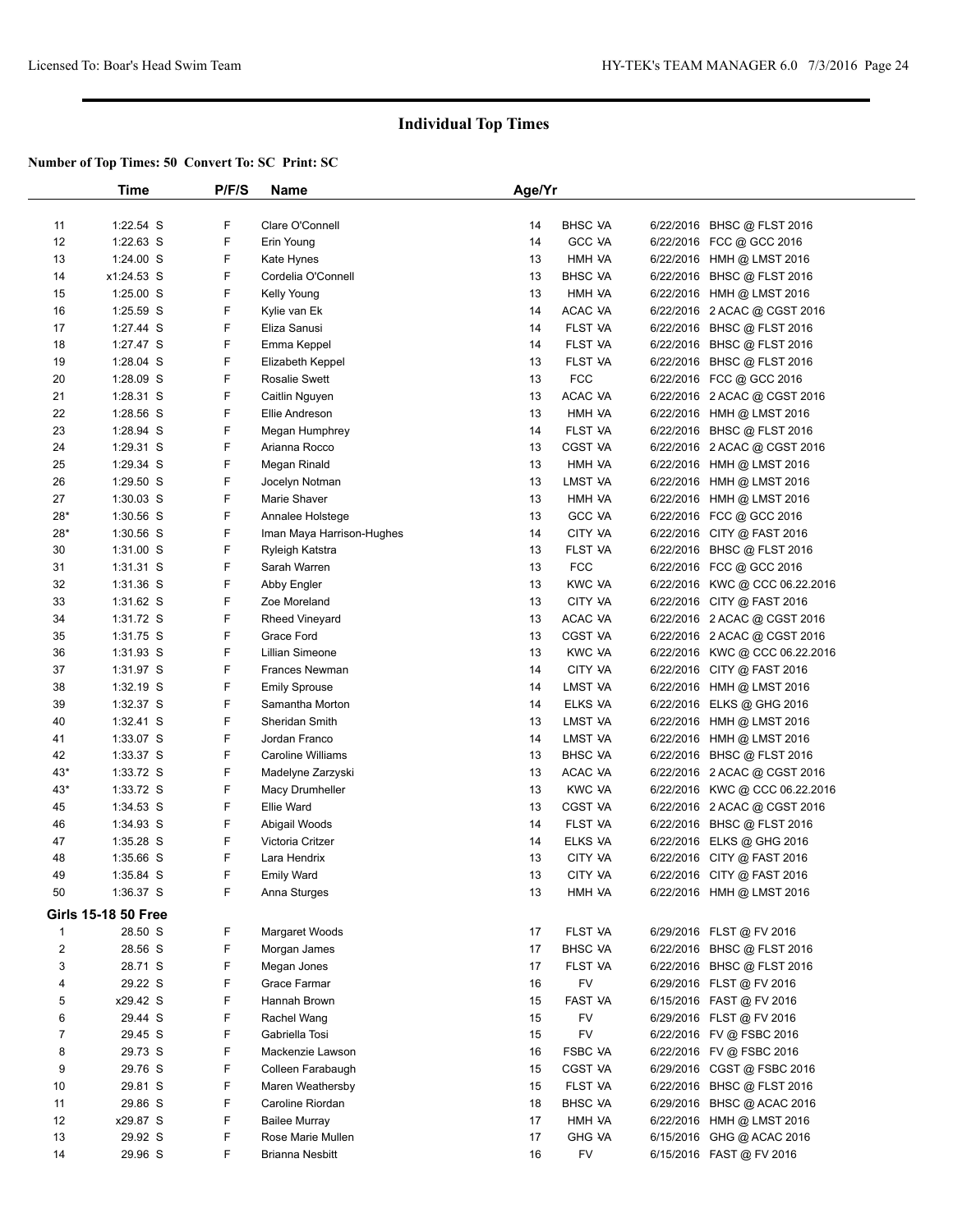|                | Time                        | P/F/S | <b>Name</b>              | Age/Yr |                |                              |  |
|----------------|-----------------------------|-------|--------------------------|--------|----------------|------------------------------|--|
|                |                             |       |                          |        |                |                              |  |
| 15             | 30.32 S                     | F     | <b>Emmy Timberlake</b>   | 18     | <b>FCC</b>     | 6/29/2016 LMST @ FCC 2016    |  |
| 16             | 30.36 S                     | F     | Zoe Weatherford          | 16     | <b>FSBC VA</b> | 6/29/2016 CGST @ FSBC 2016   |  |
| 17             | 30.47 S                     | F     | Meghan Walin             | 15     | <b>GCC VA</b>  | 6/29/2016 CITY @ GCC 2016    |  |
| 18             | 30.54 S                     | F     | Ashley Huang             | 16     | CITY VA        | 6/22/2016 CITY @ FAST 2016   |  |
| 19             | x30.59 S                    | F     | Stephanie Nardone        | 17     | LMST VA        | 6/29/2016 LMST @ FCC 2016    |  |
| 20             | 30.71 S                     | F     | Caylyn McNaul            | 16     | LMST VA        | 6/22/2016 HMH @ LMST 2016    |  |
| 21             | x30.75 S                    | F     | Colleen Higgins          | 18     | <b>BHSC VA</b> | 6/15/2016 BHSC @ FCC 2016    |  |
| 22             | 30.78 S                     | F     | Lydia Reynard            | 17     | <b>FCC</b>     | 6/29/2016 LMST @ FCC 2016    |  |
| 23             | 30.84 S                     | F     | Brianna Coffindaffer     | 17     | <b>FV</b>      | 6/29/2016 FLST @ FV 2016     |  |
| 24             | 30.88 S                     | F     | Adah MacDonald           | 15     | <b>FSBC VA</b> | 6/22/2016 FV @ FSBC 2016     |  |
| 25             | 30.90 S                     | F     | Kayleigh Jumper          | 15     | CITY VA        | 6/15/2016 CGST @ CITY 2016   |  |
| 26             | 30.94 S                     | F     | Zoe Moore                | 16     | LMST VA        | 6/15/2016 LG @ LMST 2016     |  |
| 27             | 30.97 S                     | F     | Averi Witt               | 16     | CGST VA        | 6/22/2016 2 ACAC @ CGST 2016 |  |
| 28             | 31.06 S                     | F     | Anna Murray              | 15     | HMH VA         | 6/22/2016 HMH @ LMST 2016    |  |
| 29             | 31.10 S                     | F     | Ava Burnsed              | 16     | <b>FSBC VA</b> | 6/22/2016 FV @ FSBC 2016     |  |
| 30             | x31.13 S                    | F     | Elizabeth Kelly          | 16     | FV             | 6/15/2016 FAST @ FV 2016     |  |
| $31*$          | 31.33 S                     | F     | <b>Emilie MacDonald</b>  | 16     | <b>FSBC VA</b> | 6/29/2016 CGST @ FSBC 2016   |  |
| $31*$          | 31.33 S                     | F     | <b>Catherine Morales</b> | 17     | <b>FSBC VA</b> | 6/29/2016 CGST @ FSBC 2016   |  |
| 33             | 31.34 S                     | F     | Juliana Scott            | 15     | <b>FCC</b>     | 6/15/2016 BHSC @ FCC 2016    |  |
| 34             | 31.41 S                     | F     | Anna Kreienbaum          | 15     | <b>FCC</b>     | 6/15/2016 BHSC @ FCC 2016    |  |
| 35             | 31.42 S                     | F     | Emma Patterson           | 16     | FLST VA        | 6/22/2016 BHSC @ FLST 2016   |  |
| 36             | 31.44 S                     | F     | Kimberly Leckrone        | 15     | ACAC VA        | 6/15/2016 GHG @ ACAC 2016    |  |
| $37*$          | 31.53 S                     | F     | Anna Wirasaputra         | 16     | HMH VA         | 6/15/2016 FLST @ HMH 2016    |  |
| $37*$          | 31.53 S                     | F     | <b>Nell Fountain</b>     | 17     | <b>BHSC VA</b> | 6/22/2016 BHSC @ FLST 2016   |  |
| $37*$          | 31.53 S                     | F     | Alaina Hall              | 15     | HMH VA         | 6/22/2016 HMH @ LMST 2016    |  |
| $37*$          | 31.53 S                     | F     | McKenna Riley            | 18     | CGST VA        | 6/22/2016 2 ACAC @ CGST 2016 |  |
| 41             | 31.68 S                     | F     | Ashley Eagleson          | 17     | FLST VA        | 6/22/2016 BHSC @ FLST 2016   |  |
| 42             | 31.72 S                     | F     | Katherine Gillenwater    | 16     | FLST VA        | 6/22/2016 BHSC @ FLST 2016   |  |
| 43             | 31.78 S                     | F     | Morgan Maupin            | 16     | LMST VA        | 6/15/2016 LG @ LMST 2016     |  |
| 44             | 31.81 S                     | F     | Katherine Herndon        | 15     | <b>CGST VA</b> | 6/22/2016 2 ACAC @ CGST 2016 |  |
| 45             | 31.82 S                     | F     | Jesse Dugan              | 18     | CGST VA        | 6/29/2016 CGST @ FSBC 2016   |  |
| 46             | 31.87 S                     | F     | Hannah Pajewski          | 17     | ACAC VA        | 6/22/2016 2 ACAC @ CGST 2016 |  |
| $47*$          | 32.01 S                     | F     | Kenzie Lloyd             | 16     | ACAC VA        | 6/29/2016 BHSC @ ACAC 2016   |  |
| $47*$          | 32.01 S                     | F     | <b>Hannah Bowles</b>     | 15     | <b>FV</b>      | 6/22/2016 FV @ FSBC 2016     |  |
| 49             | 32.09 S                     | F     | Geneva Duval             | 16     | FLST VA        | 6/29/2016 FLST @ FV 2016     |  |
| 50             | 32.10 S                     | F     | Katherine Yow            | 15     | FLST VA        | 6/22/2016 BHSC @ FLST 2016   |  |
|                | <b>Girls 15-18 100 Free</b> |       |                          |        |                |                              |  |
| $\mathbf{1}$   | x1:01.47 S                  | F     | Margaret Woods           | 17     | FLST VA        | 6/15/2016 FLST @ HMH 2016    |  |
| 2              | x1:02.67 S                  | F     | Charlotte Rumsey         | 16     | <b>BHSC VA</b> | 6/15/2016 BHSC @ FCC 2016    |  |
| 3              | x1:03.47 S                  | F     | Megan Jones              | 17     | FLST VA        | 6/15/2016 FLST @ HMH 2016    |  |
| 4              | $1:04.47$ S                 | F     | Gabriella Tosi           | 15     | FV             | 6/29/2016 FLST @ FV 2016     |  |
| 5              | $1:04.63$ S                 | F     | <b>Brianna Nesbitt</b>   | 16     | <b>FV</b>      | 6/15/2016 FAST @ FV 2016     |  |
| 6              | 1:04.71 S                   | F     | Hannah Brown             | 15     | <b>FAST VA</b> | 6/29/2016 Fast @ HMH 2016    |  |
| $\overline{7}$ | $1:04.93$ S                 | F     | Grace Farmar             | 16     | <b>FV</b>      | 6/15/2016 FAST @ FV 2016     |  |
| 8              | x1:05.00 S                  | F     | Rachel Wang              | 15     | FV             | 6/29/2016 FLST @ FV 2016     |  |
| 9              | $1:05.12$ S                 | F     | Stephanie Nardone        | 17     | LMST VA        | 6/29/2016 LMST @ FCC 2016    |  |
| 10             | $1:05.49$ S                 | F     | Mackenzie Lawson         | 16     | FSBC VA        | 6/29/2016 CGST @ FSBC 2016   |  |
| 11             | 1:05.72 S                   | F     | <b>Bailee Murray</b>     | 17     | HMH VA         | 6/29/2016 Fast @ HMH 2016    |  |
| 12             | $1:06.11$ S                 | F     | Colleen Farabaugh        | 15     | CGST VA        | 6/29/2016 CGST @ FSBC 2016   |  |
| 13             | x1:06.53 S                  | F     | Ashley Huang             | 16     | CITY VA        | 6/15/2016 CGST @ CITY 2016   |  |
| 14             | $1:06.53$ S                 | F     | Morgan James             | 17     | <b>BHSC VA</b> | 6/15/2016 BHSC @ FCC 2016    |  |
| 15             | $1:07.03$ S                 | F     | Caylyn McNaul            | 16     | LMST VA        | 6/29/2016 LMST @ FCC 2016    |  |
| 16             | 1:08.07 S                   | F     | McKenna Riley            | 18     | CGST VA        | 6/15/2016 CGST @ CITY 2016   |  |
| 17             | $1:08.22$ S                 | F     | Maren Weathersby         | 15     | FLST VA        | 6/29/2016 FLST @ FV 2016     |  |
| 18             | 1:08.36 S                   | F     | Colleen Higgins          | 18     | <b>BHSC VA</b> | 6/15/2016 BHSC @ FCC 2016    |  |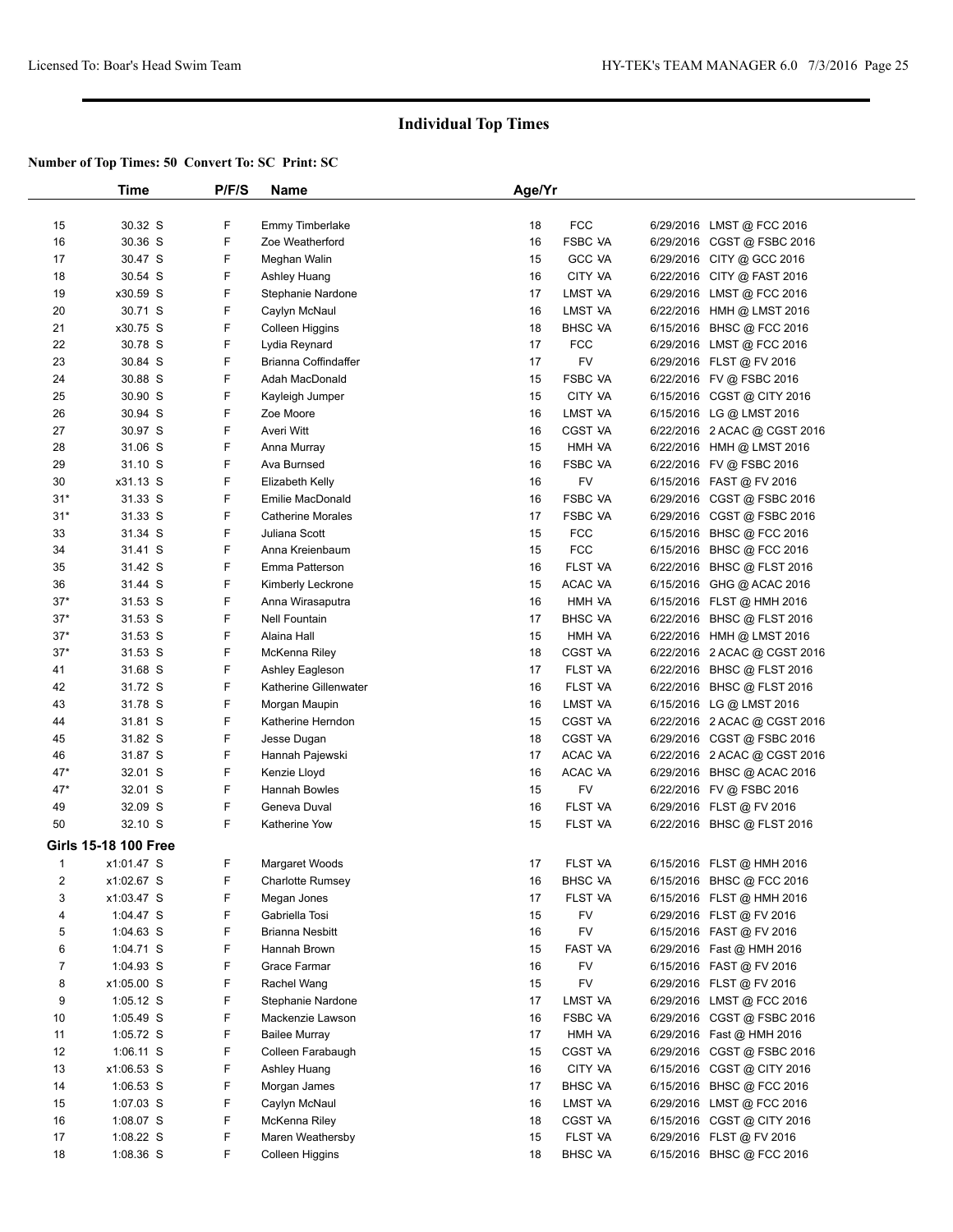|                | Time                       | P/F/S | Name                     | Age/Yr |                    |           |                               |  |
|----------------|----------------------------|-------|--------------------------|--------|--------------------|-----------|-------------------------------|--|
|                |                            |       |                          |        |                    |           |                               |  |
| 19             | 1:08.37 S                  | F     | Jordan Linville          | 17     | <b>FSBC VA</b>     |           | 6/29/2016 CGST @ FSBC 2016    |  |
| 20             | 1:08.53 S                  | F     | <b>Emmy Timberlake</b>   | 18     | <b>FCC</b>         |           | 6/15/2016 BHSC @ FCC 2016     |  |
| 21             | $1:08.73$ S                | F     | Kayleigh Jumper          | 15     | CITY VA            |           | 6/15/2016 CGST @ CITY 2016    |  |
| 22             | 1:08.78 S                  | F     | Ava Burnsed              | 16     | <b>FSBC VA</b>     |           | 6/15/2016 KWC @ FSBC 2016     |  |
| 23             | 1:08.81 S                  | F     | Sarah Virginia Scott     | 16     | <b>FCC</b>         |           | 6/29/2016 LMST @ FCC 2016     |  |
| 24             | $1:08.90$ S                | F     | Zoe Weatherford          | 16     | <b>FSBC VA</b>     |           | 6/22/2016 FV @ FSBC 2016      |  |
| 25             | x1:09.20 S                 | F     | Caroline Riordan         | 18     | <b>BHSC VA</b>     |           | 6/15/2016 BHSC @ FCC 2016     |  |
| 26             | 1:09.27 S                  | F     | Adah MacDonald           | 15     | <b>FSBC VA</b>     | 6/29/2016 | CGST @ FSBC 2016              |  |
| 27             | 1:09.75 S                  | F     | Morgan Maupin            | 16     | LMST VA            |           | 6/29/2016 LMST @ FCC 2016     |  |
| 28             | 1:09.78 S                  | F     | Zoe Moore                | 16     | LMST VA            |           | 6/15/2016 LG @ LMST 2016      |  |
| 29             | $1:10.53$ S                | F     | Elizabeth Kelly          | 16     | <b>FV</b>          |           | 6/29/2016 FLST @ FV 2016      |  |
| 30             | 1:10.94 S                  | F     | Anna Baker               | 15     | HMH VA             |           | 6/15/2016 FLST @ HMH 2016     |  |
| 31             | $1:11.03$ S                | F     | Katherine Herndon        | 15     | CGST VA            |           | 6/15/2016 CGST @ CITY 2016    |  |
| 32             | x1:11.10 S                 | F     | Jesse Dugan              | 18     | CGST VA            |           | 6/15/2016 CGST @ CITY 2016    |  |
| 33             | 1:11.33 S                  | F     | Emilie MacDonald         | 16     | <b>FSBC VA</b>     |           | 6/22/2016 FV @ FSBC 2016      |  |
| 34             | 1:11.58 S                  | F     | Nell Fountain            | 17     | <b>BHSC VA</b>     |           | 6/29/2016 BHSC @ ACAC 2016    |  |
| 35             | 1:11.66 S                  | F     | Brooke Bonfadini         | 17     | CCC <sub>U</sub> S |           | 6/15/2016 GOST @ CCC 06.15.16 |  |
| 36             | 1:11.69 S                  | F     | Meghan Walin             | 15     | <b>GCC VA</b>      |           | 6/29/2016 CITY @ GCC 2016     |  |
| 37             | $1:11.81$ S                | F     | Anjali Nitzsche          | 16     | CGST VA            |           | 6/15/2016 CGST @ CITY 2016    |  |
| 38             | $1:12.15$ S                | F     | <b>Catherine Morales</b> | 17     | <b>FSBC VA</b>     |           | 6/22/2016 FV @ FSBC 2016      |  |
|                | 1:12.47 S                  | F     |                          | 16     | HMH VA             |           |                               |  |
| 39             |                            | F     | Hannah Young             | 17     | FLST VA            |           | 6/15/2016 FLST @ HMH 2016     |  |
| 40             | x1:12.78 S                 | F     | Ashley Eagleson          |        |                    |           | 6/29/2016 FLST @ FV 2016      |  |
| 41             | 1:12.79 S                  |       | Emma Patterson           | 16     | FLST VA            |           | 6/29/2016 FLST @ FV 2016      |  |
| 42             | $1:13.12$ S                | F     | Julie Scholes            | 18     | <b>KWC VA</b>      |           | 6/29/2016 GOST @ KWC 2016     |  |
| 43             | 1:13.28 S                  | F     | Katherine Gillenwater    | 16     | FLST VA            |           | 6/29/2016 FLST @ FV 2016      |  |
| 44             | 1:13.44 S                  | F     | Allison Lange            | 18     | <b>KWC VA</b>      |           | 6/29/2016 GOST @ KWC 2016     |  |
| 45             | $1:13.47$ S                | F     | Lydia Reynard            | 17     | <b>FCC</b>         |           | 6/29/2016 LMST @ FCC 2016     |  |
| 46             | 1:13.56 S                  | F     | Julia Perrone            | 16     | CGST VA            |           | 6/15/2016 CGST @ CITY 2016    |  |
| 47             | x1:13.59 S                 | F     | Althea Laughon-Worrell   | 15     | CITY VA            |           | 6/15/2016 CGST @ CITY 2016    |  |
| 48             | 1:13.95 S                  | F     | Abigail Delbridge        | 16     | LG VA              |           | 6/29/2016 ELKS vs LG 2016     |  |
| 49             | 1:13.96 S                  | F     | Clara Duffy              | 16     | <b>FSBC VA</b>     |           | 6/15/2016 KWC@FSBC 2016       |  |
| 50             | 1:14.30 S                  | F     | Samantha Hammer          | 18     | <b>GHG VA</b>      |           | 6/15/2016 GHG @ ACAC 2016     |  |
|                | <b>Girls 15-18 50 Back</b> |       |                          |        |                    |           |                               |  |
| 1              | 31.34 S                    | F     | Margaret Woods           | 17     | FLST VA            |           | 6/15/2016 FLST @ HMH 2016     |  |
| $\overline{2}$ | 32.50 S                    | F     | Ashley Huang             | 16     | CITY VA            |           | 6/15/2016 CGST @ CITY 2016    |  |
| 3              | x33.54 S                   | F     | Maren Weathersby         | 15     | FLST VA            |           | 6/15/2016 FLST @ HMH 2016     |  |
| 4              | 33.56 S                    | F     | <b>Charlotte Rumsey</b>  | 16     | <b>BHSC VA</b>     |           | 6/15/2016 BHSC @ FCC 2016     |  |
| 5              | 33.66 S                    | F     | Gabriella Tosi           | 15     | FV                 |           | 6/29/2016 FLST @ FV 2016      |  |
| 6              | 33.84 S                    | F     | Rachel Wang              | 15     | <b>FV</b>          |           | 6/29/2016 FLST @ FV 2016      |  |
| $\overline{7}$ | 34.00 S                    | F     | Morgan James             | 17     | <b>BHSC VA</b>     |           | 6/15/2016 BHSC @ FCC 2016     |  |
| 8              | 34.62 S                    | F     | Hannah Brown             | 15     | FAST VA            |           | 6/29/2016 Fast @ HMH 2016     |  |
| 9              | 34.81 S                    | F     | Stephanie Nardone        | 17     | LMST VA            |           | 6/15/2016 LG @ LMST 2016      |  |
| 10             | 35.00 S                    | F     | Anna Wirasaputra         | 16     | HMH VA             |           | 6/29/2016 Fast @ HMH 2016     |  |
| 11             | 35.06 S                    | F     | Elizabeth Kelly          | 16     | FV                 |           | 6/15/2016 FAST @ FV 2016      |  |
| 12             | x35.06 S                   | F     | Kayleigh Jumper          | 15     | CITY VA            |           | 6/15/2016 CGST @ CITY 2016    |  |
| 13             | 35.10 S                    | F     | Erin O'hara              | 17     | FV                 |           | 6/15/2016 FAST @ FV 2016      |  |
| 14             | 35.43 S                    | F     | Jesse Dugan              | 18     | <b>CGST VA</b>     |           | 6/15/2016 CGST @ CITY 2016    |  |
| $15*$          | x35.53 S                   | F     | Megan Jones              | 17     | FLST VA            |           | 6/29/2016 FLST @ FV 2016      |  |
| $15*$          | x35.53 S                   | F     | Grace Farmar             | 16     | FV                 |           | 6/15/2016 FAST @ FV 2016      |  |
| 17             | 35.56 S                    | F     | Zoe Weatherford          | 16     | FSBC VA            |           | 6/29/2016 CGST @ FSBC 2016    |  |
| 18             | 35.91 S                    | F     | <b>Bailee Murray</b>     | 17     | HMH VA             |           | 6/15/2016 FLST @ HMH 2016     |  |
| 19             | 36.19 S                    | F     | McKenna Riley            | 18     | CGST VA            |           | 6/22/2016 2 ACAC @ CGST 2016  |  |
| 20             | 36.47 S                    | F     | Nell Fountain            | 17     | <b>BHSC VA</b>     |           | 6/22/2016 BHSC @ FLST 2016    |  |
| 21             | 36.75 S                    | F     | Anna Baker               | 15     | HMH VA             |           | 6/15/2016 FLST @ HMH 2016     |  |
| 22             | 36.90 S                    | F     | Maya Goldstein           | 15     | <b>BHSC VA</b>     |           | 6/22/2016 BHSC @ FLST 2016    |  |
|                |                            |       |                          |        |                    |           |                               |  |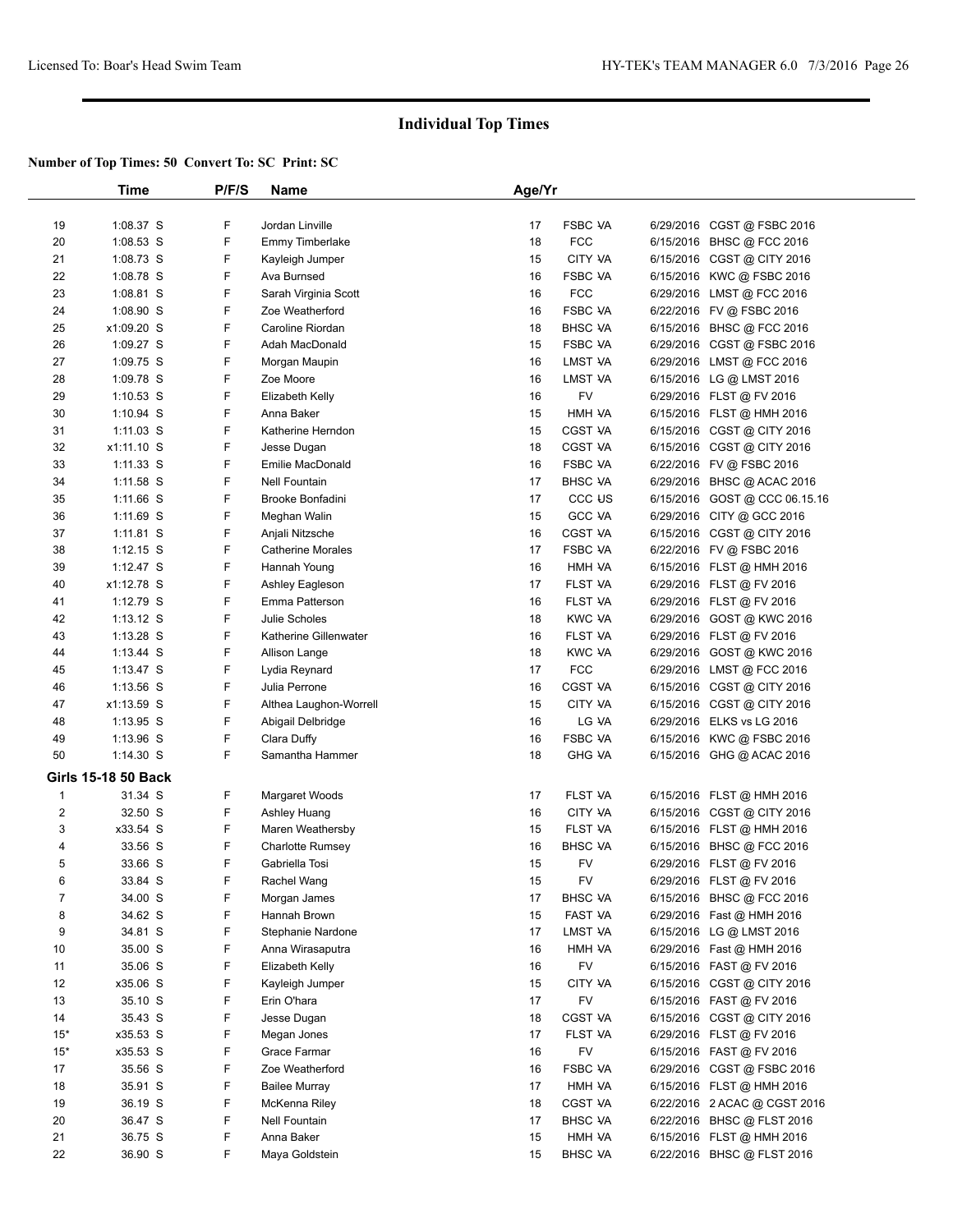|                | Time                         | P/F/S | Name                     | Age/Yr |                    |                                |
|----------------|------------------------------|-------|--------------------------|--------|--------------------|--------------------------------|
| 23             | 37.06 S                      | F     | Jordan Linville          | 17     | <b>FSBC VA</b>     | 6/29/2016 CGST @ FSBC 2016     |
| 24             | 37.25 S                      | F     | Hannah Bowles            | 15     | <b>FV</b>          | 6/29/2016 FLST @ FV 2016       |
| 25             | 37.53 S                      | F     | Rose Marie Mullen        | 17     | <b>GHG VA</b>      | 6/22/2016 ELKS @ GHG 2016      |
| 26             | 37.56 S                      | F     | Geneva Duval             | 16     | FLST VA            | 6/22/2016 BHSC @ FLST 2016     |
| 27             | 37.65 S                      | F     | Madeline Williamson      | 18     | FV                 | 6/29/2016 FLST @ FV 2016       |
| 28             | 37.68 S                      | F     | Zadie Lacy               | 16     | ACAC VA            | 6/29/2016 BHSC @ ACAC 2016     |
| 29             | 38.33 S                      | F     | Emilie MacDonald         | 16     | <b>FSBC VA</b>     | 6/22/2016 FV @ FSBC 2016       |
| 30             | 38.37 S                      | F     | Katherine Gillenwater    | 16     | FLST VA            | 6/29/2016 FLST@FV 2016         |
| 31             | 38.50 S                      | F     | Kendall Walin            | 17     | <b>GCC VA</b>      | 6/29/2016 CITY @ GCC 2016      |
| 32             | 38.53 S                      | F     | Julie Scholes            | 18     | <b>KWC VA</b>      | 6/22/2016 KWC @ CCC 06.22.2016 |
| 33             | 38.96 S                      | F     | Hannah Woodson           | 15     | <b>GHG VA</b>      | 6/15/2016 GHG @ ACAC 2016      |
| 34             | 39.03 S                      | F     | Skylar Valentin          | 17     | HMH VA             | 6/29/2016 Fast @ HMH 2016      |
| 35             | 39.09 S                      | F     | Adah MacDonald           | 15     | FSBC VA            | 6/15/2016 KWC @ FSBC 2016      |
| 36             | 39.12 S                      | F     | Aubrey Campbell          | 16     | <b>CGST VA</b>     | 6/22/2016 2 ACAC @ CGST 2016   |
| 37             | 39.13 S                      | F     | Erin Keller              | 15     | <b>FV</b>          | 6/29/2016 FLST @ FV 2016       |
| 38             | 39.31 S                      | F     | Ellen Bowen              | 17     | <b>FCC</b>         | 6/15/2016 BHSC @ FCC 2016      |
| 39             | 39.46 S                      | F     | Keely Wiese              | 16     | CITY VA            | 6/29/2016 CITY @ GCC 2016      |
| 40             | 39.59 S                      | F     | Erin Hensien             | 16     | <b>FV</b>          | 6/29/2016 FLST @ FV 2016       |
| 41             | 39.68 S                      | F     | <b>Catherine Morales</b> | 17     | <b>FSBC VA</b>     | 6/29/2016 CGST @ FSBC 2016     |
| 42             | 39.78 S                      | F     | Katherine Herndon        | 15     | <b>CGST VA</b>     | 6/15/2016 CGST @ CITY 2016     |
| $43*$          | 39.94 S                      | F     | Averi Witt               | 16     | <b>CGST VA</b>     | 6/22/2016 2 ACAC @ CGST 2016   |
| $43*$          | 39.94 S                      | F     | Lauren Simpson           | 16     | CCC <sub>U</sub> S | 6/29/2016 CCC @ GHG 2016       |
| 45             | 40.03 S                      | F     | Althea Laughon-Worrell   | 15     | CITY VA            | 6/15/2016 CGST @ CITY 2016     |
| 46             | 40.12 S                      | F     | <b>Bridget Bossong</b>   | 18     | FAST VA            | 6/22/2016 CITY @ FAST 2016     |
| 47             | 40.18 S                      | F     | Caroline Meade           | 16     | ACAC VA            | 6/29/2016 BHSC @ ACAC 2016     |
| 48             | 40.46 S                      | F     | Sierra Strickler         | 17     | FV                 | 6/22/2016 FV @ FSBC 2016       |
| 49             | 40.55 S                      | F     | Caroline Riordan         | 18     | <b>BHSC VA</b>     | 6/29/2016 BHSC @ ACAC 2016     |
| 50             | 40.62 S                      | F.    | Emma Ratcliffe           | 17     | <b>BHSC VA</b>     | 6/29/2016 BHSC @ ACAC 2016     |
|                | <b>Girls 15-18 50 Breast</b> |       |                          |        |                    |                                |
| $\mathbf{1}$   | 35.37 S                      | F     | Megan Jones              | 17     | FLST VA            | 6/22/2016 BHSC @ FLST 2016     |
| $\overline{2}$ | 35.69 S                      | F     | Gabriella Tosi           | 15     | FV                 | 6/29/2016 FLST @ FV 2016       |
| 3              | 35.87 S                      | F     | Mackenzie Lawson         | 16     | <b>FSBC VA</b>     | 6/22/2016 FV @ FSBC 2016       |
| 4              | 36.87 S                      | F     | Colleen Higgins          | 18     | <b>BHSC VA</b>     | 6/22/2016 BHSC @ FLST 2016     |
| 5              | 37.40 S                      | F     | Sarah Virginia Scott     | 16     | <b>FCC</b>         | 6/29/2016 LMST @ FCC 2016      |
| 6              | 37.44 S                      | F     | Kimberly Leckrone        | 15     | ACAC VA            | 6/29/2016 BHSC @ ACAC 2016     |
| $\overline{7}$ | 37.69 S                      | F     | Caylyn McNaul            | 16     | LMST VA            | 6/29/2016 LMST@FCC 2016        |
| 8              | 37.75 S                      | F     | Morgan Maupin            | 16     | LMST VA            | 6/29/2016 LMST @ FCC 2016      |
| 9              | 38.13 S                      | F     | Colleen Farabaugh        | 15     | <b>CGST VA</b>     | 6/22/2016 2 ACAC @ CGST 2016   |
| $10$           | x38.28 S                     | F     | <b>Brianna Nesbitt</b>   | 16     | <b>FV</b>          | 6/15/2016 FAST @ FV 2016       |
| 11             | 38.88 S                      | F     | Elizabeth Kelly          | 16     | <b>FV</b>          | 6/15/2016 FAST @ FV 2016       |
| 12             | 39.00 S                      | F     | Maren Weathersby         | 15     | FLST VA            | 6/15/2016 FLST @ HMH 2016      |
| 13             | 39.22 S                      | F     | <b>Bailee Murray</b>     | 17     | HMH VA             | 6/15/2016 FLST @ HMH 2016      |
| 14             | 39.40 S                      | F     | Ashley Huang             | 16     | CITY VA            | 6/29/2016 CITY @ GCC 2016      |
| 15             | 39.66 S                      | F     | Katherine Gillenwater    | 16     | FLST VA            | 6/22/2016 BHSC @ FLST 2016     |
| 16             | 39.87 S                      | F     | Katherine Yow            | 15     | FLST VA            | 6/15/2016 FLST @ HMH 2016      |
| 17             | 40.02 S                      | F     | Catherine Adams          | 17     | CGST VA            | 6/22/2016 2 ACAC @ CGST 2016   |
| 18             | 40.06 S                      | F     | Hannah Pajewski          | 17     | ACAC VA            | 6/22/2016 2 ACAC @ CGST 2016   |
| 19             | 40.15 S                      | F     | Olivia Strickland        | 15     | LMST VA            | 6/15/2016 LG @ LMST 2016       |
| 20             | 40.63 S                      | F     | Laura McAuliffe          | 15     | <b>GHG VA</b>      | 6/15/2016 GHG @ ACAC 2016      |
| 21             | 40.81 S                      | F     | Zoe Moore                | 16     | LMST VA            | 6/15/2016 LG @ LMST 2016       |
| 22             | 41.03 S                      | F     | Anna Baker               | 15     | HMH VA             | 6/29/2016 Fast @ HMH 2016      |
| 23             | 41.12 S                      | F     | Caroline Riordan         | 18     | <b>BHSC VA</b>     | 6/22/2016 BHSC @ FLST 2016     |
| 24             | 41.22 S                      | F     | Georgia Crum             | 17     | <b>FSBC VA</b>     | 6/29/2016 CGST @ FSBC 2016     |
| 25             | 41.50 S                      | F     | Erin Hensien             | 16     | <b>FV</b>          | 6/29/2016 FLST @ FV 2016       |
| 26             | 41.53 S                      | F     | Kathleen Cannell         | 17     | ACAC VA            | 6/15/2016 GHG @ ACAC 2016      |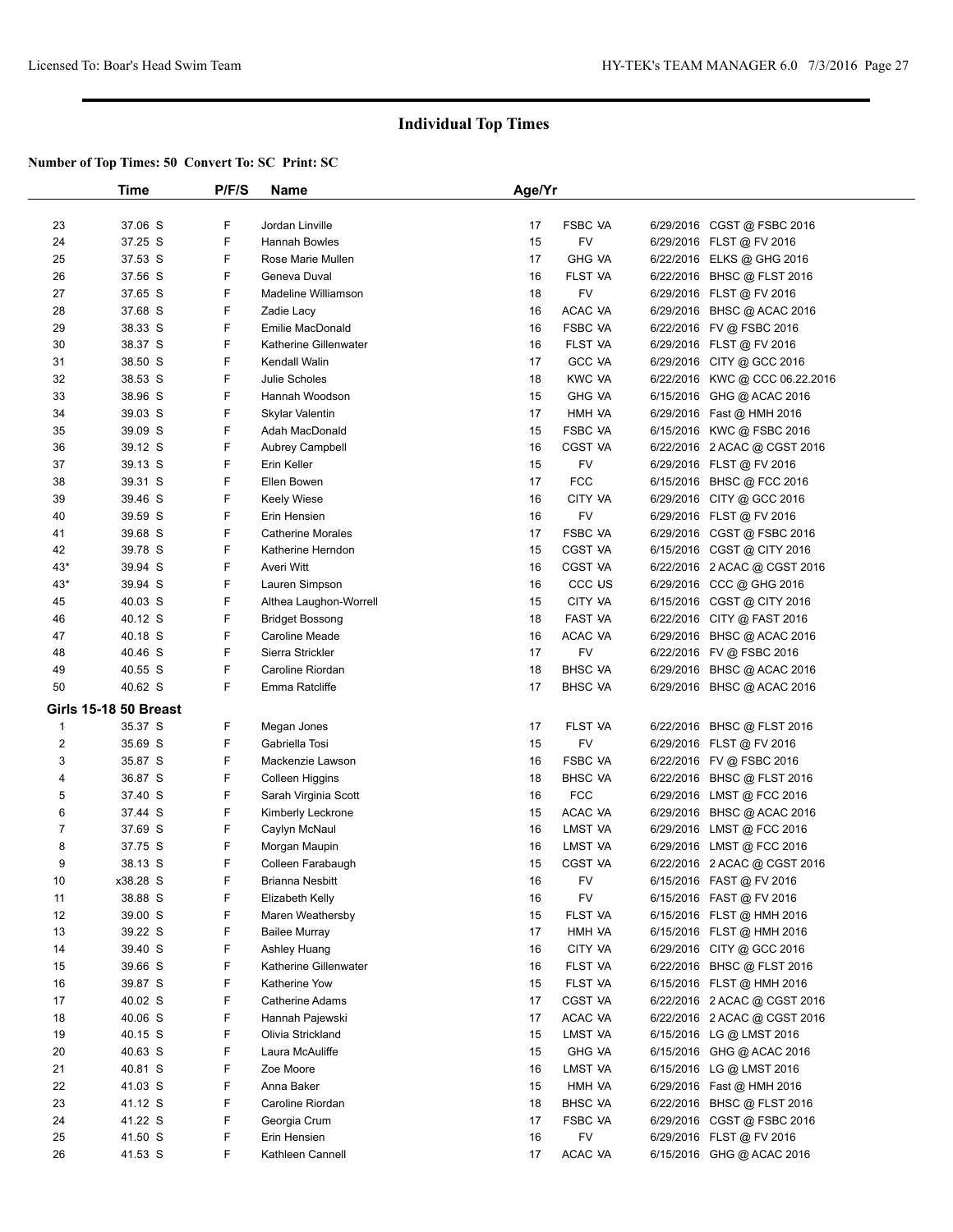|                         | Time               | P/F/S | <b>Name</b>              | Age/Yr |                |                              |  |
|-------------------------|--------------------|-------|--------------------------|--------|----------------|------------------------------|--|
|                         |                    |       |                          |        |                |                              |  |
| 27                      | 41.78 S            | F     | Madeline Williamson      | 18     | <b>FV</b>      | 6/29/2016 FLST @ FV 2016     |  |
| 28                      | 42.03 S            | F     | Lucia Sweeney            | 15     | <b>FSBC VA</b> | 6/22/2016 FV @ FSBC 2016     |  |
| 29                      | 42.16 S            | F     | Zadie Lacy               | 16     | ACAC VA        | 6/29/2016 BHSC @ ACAC 2016   |  |
| 30                      | 42.38 S            | F     | Emma Patterson           | 16     | FLST VA        | 6/22/2016 BHSC @ FLST 2016   |  |
| 31                      | 42.41 S            | F     | Anjali Nitzsche          | 16     | CGST VA        | 6/22/2016 2 ACAC @ CGST 2016 |  |
| 32                      | x42.43 S           | F     | Kayleigh Jumper          | 15     | CITY VA        | 6/29/2016 CITY @ GCC 2016    |  |
| $33*$                   | 42.53 S            | F     | Meghan Walin             | 15     | <b>GCC VA</b>  | 6/14/2016 GCC @ ELKS 2016    |  |
| $33*$                   | 42.53 S            | F     | Hannah Young             | 16     | HMH VA         | 6/22/2016 HMH @ LMST 2016    |  |
| 35                      | 42.65 S            | F     | Kendall Walin            | 17     | <b>GCC VA</b>  | 6/22/2016 FCC @ GCC 2016     |  |
| 36                      | 42.72 S            | F     | Talley Johnston          | 15     | <b>BHSC VA</b> | 6/22/2016 BHSC @ FLST 2016   |  |
| 37                      | 42.81 S            | F     | Grace Farmar             | 16     | <b>FV</b>      | 6/22/2016 FV @ FSBC 2016     |  |
| 38                      | 42.87 S            | F     | MaryHays Scott           | 15     | <b>FCC</b>     | 6/22/2016 FCC @ GCC 2016     |  |
| 39                      | 42.97 S            | F     | Clara Duffy              | 16     | <b>FSBC VA</b> | 6/15/2016 KWC @ FSBC 2016    |  |
| 40                      | 43.00 S            | F     | Erin O'hara              | 17     | FV             | 6/22/2016 FV @ FSBC 2016     |  |
| 41                      | x43.09 S           | F     | Keelin O'hara            | 15     | FV             | 6/15/2016 FAST @ FV 2016     |  |
| 42                      | 43.20 S            | F     | Juliana Scott            | 15     | <b>FCC</b>     | 6/15/2016 BHSC @ FCC 2016    |  |
| 43                      | 43.44 S            | F     | Mia Scalzo               | 18     | <b>FAST VA</b> | 6/15/2016 FAST @ FV 2016     |  |
| 44                      | 43.96 S            | F     | Abigail Delbridge        | 16     | LG VA          | 6/29/2016 ELKS vs LG 2016    |  |
| 45                      | 44.33 S            | F     | Julie Scholes            | 18     | <b>KWC VA</b>  | 6/29/2016 GOST @ KWC 2016    |  |
| 46                      | 44.35 S            | F     | Zoe Clay                 | 15     | <b>CGST VA</b> | 6/29/2016 CGST @ FSBC 2016   |  |
| 47                      | x44.44 S           | F     | Lily Elder               | 18     | <b>BHSC VA</b> | 6/22/2016 BHSC @ FLST 2016   |  |
| 48                      | 44.72 S            | F     | Adah MacDonald           | 15     | <b>FSBC VA</b> | 6/15/2016 KWC @ FSBC 2016    |  |
| 49                      | 44.96 S            | F     | Emma Delbridge           | 15     | LG VA          | 6/29/2016 ELKS vs LG 2016    |  |
| 50                      | 44.97 S            | F     | Ashton Wood              | 16     | <b>FSBC VA</b> | 6/15/2016 KWC @ FSBC 2016    |  |
|                         | Girls 15-18 50 Fly |       |                          |        |                |                              |  |
| $\mathbf{1}$            | 30.56 S            | F     | Margaret Woods           | 17     | FLST VA        | 6/22/2016 BHSC @ FLST 2016   |  |
| $\overline{\mathbf{c}}$ | 31.22 S            | F     | Ashley Huang             | 16     | CITY VA        | 6/15/2016 CGST @ CITY 2016   |  |
| 3                       | 31.72 S            | F     | Charlotte Rumsey         | 16     | <b>BHSC VA</b> | 6/15/2016 BHSC @ FCC 2016    |  |
| 4                       | 31.84 S            | F     | Rachel Wang              | 15     | FV             | 6/29/2016 FLST @ FV 2016     |  |
| 5                       | 32.00 S            | F     | Stephanie Nardone        | 17     | LMST VA        | 6/29/2016 LMST @ FCC 2016    |  |
| 6                       | 32.06 S            | F     | Maren Weathersby         | 15     | FLST VA        | 6/29/2016 FLST @ FV 2016     |  |
| $\overline{7}$          | 32.10 S            | F     | Gabriella Tosi           | 15     | FV             | 6/15/2016 FAST @ FV 2016     |  |
| 8                       | 32.30 S            | F     | Grace Farmar             | 16     | FV             | 6/22/2016 FV @ FSBC 2016     |  |
| 9                       | 33.00 S            | F     | Kimberly Leckrone        | 15     | ACAC VA        | 6/22/2016 2 ACAC @ CGST 2016 |  |
| 10                      | x33.41 S           | F     | Kayleigh Jumper          | 15     | CITY VA        | 6/15/2016 CGST @ CITY 2016   |  |
| 11                      | 33.43 S            | F     | Emmy Timberlake          | 18     | <b>FCC</b>     | 6/29/2016 LMST @ FCC 2016    |  |
| 12                      | 33.53 S            | F     | Anjali Nitzsche          | 16     | CGST VA        | 6/15/2016 CGST @ CITY 2016   |  |
| 13                      | 33.55 S            | F     | Colleen Higgins          | 18     | <b>BHSC VA</b> | 6/29/2016 BHSC @ ACAC 2016   |  |
| 14                      | 33.60 S            | F     | Mackenzie Lawson         | 16     | FSBC VA        | 6/29/2016 CGST @ FSBC 2016   |  |
| 15                      | 33.80 S            | F     | Jesse Dugan              | 18     | CGST VA        | 6/29/2016 CGST @ FSBC 2016   |  |
| 16                      | 33.81 S            | F     | Lydia Reynard            | 17     | <b>FCC</b>     | 6/22/2016 FCC @ GCC 2016     |  |
| 17                      | 33.94 S            | F     | Kendall Walin            | 17     | <b>GCC VA</b>  | 6/29/2016 CITY @ GCC 2016    |  |
| 18                      | 33.97 S            | F     | Rose Marie Mullen        | 17     | <b>GHG VA</b>  | 6/22/2016 ELKS @ GHG 2016    |  |
| 19                      | 34.12 S            | F     | Jordan Linville          | 17     | <b>FSBC VA</b> | 6/29/2016 CGST @ FSBC 2016   |  |
| 20                      | 34.33 S            | F     | <b>Catherine Morales</b> | 17     | <b>FSBC VA</b> | 6/29/2016 CGST @ FSBC 2016   |  |
| 21                      | 34.46 S            | F     | Hannah Bowles            | 15     | FV             | 6/22/2016 FV @ FSBC 2016     |  |
| 22                      | 34.52 S            | F     | <b>Nell Fountain</b>     | 17     | <b>BHSC VA</b> | 6/29/2016 BHSC @ ACAC 2016   |  |
| 23                      | 34.54 S            | F     | Erin O'hara              | 17     | FV             | 6/15/2016 FAST @ FV 2016     |  |
| 24                      | 34.59 S            | F     | Morgan Maupin            | 16     | LMST VA        | 6/15/2016 LG @ LMST 2016     |  |
| 25                      | 34.63 S            | F     | Megan Jones              | 17     | FLST VA        | 6/22/2016 BHSC @ FLST 2016   |  |
| 26                      | 34.75 S            | F     | Sarah Virginia Scott     | 16     | <b>FCC</b>     | 6/22/2016 FCC @ GCC 2016     |  |
| 27                      | 35.02 S            | F     | Caroline Meade           | 16     | ACAC VA        | 6/29/2016 BHSC @ ACAC 2016   |  |
| 28                      | x35.07 S           | F     | Elizabeth Kelly          | 16     | FV             | 6/29/2016 FLST @ FV 2016     |  |
| 29                      | 35.10 S            | F     | Amanda Mincer            | 16     | <b>GCC VA</b>  | 6/22/2016 FCC @ GCC 2016     |  |
| 30                      | 35.18 S            | F     | Adah MacDonald           | 15     | <b>FSBC VA</b> | 6/29/2016 CGST @ FSBC 2016   |  |
|                         |                    |       |                          |        |                |                              |  |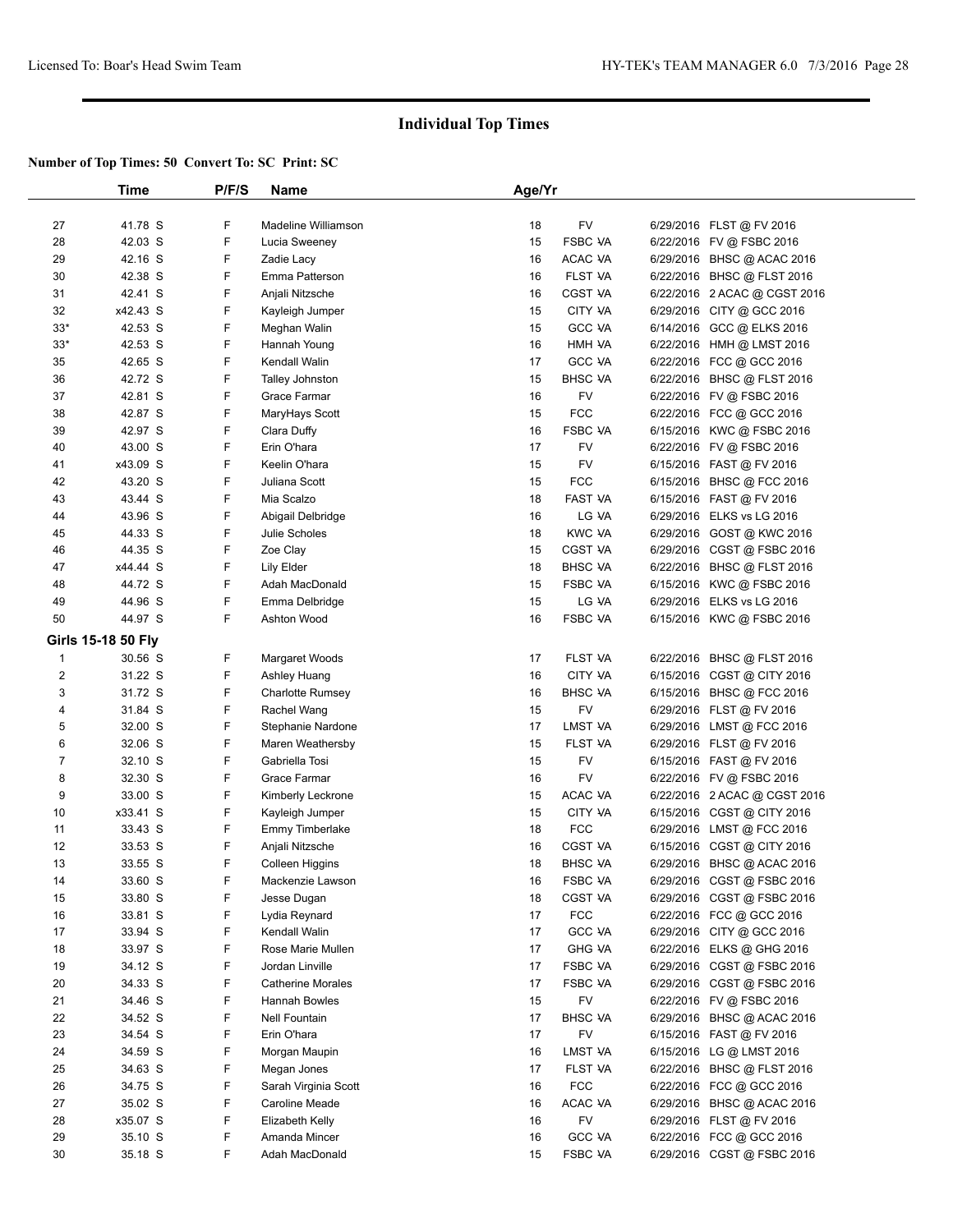|       | Time               | P/F/S  | <b>Name</b>            | Age/Yr |                |                                |  |
|-------|--------------------|--------|------------------------|--------|----------------|--------------------------------|--|
|       |                    |        |                        |        |                |                                |  |
| 31    | 35.23 S            | F      | Julie Scholes          | 18     | <b>KWC VA</b>  | 6/15/2016 KWC @ FSBC 2016      |  |
| 32    | 35.47 S            | F      | Brianna Coffindaffer   | 17     | <b>FV</b>      | 6/29/2016 FLST @ FV 2016       |  |
| 33    | 35.51 S            | F      | Sierra Strickler       | 17     | FV             | 6/15/2016 FAST @ FV 2016       |  |
| $34*$ | 35.56 S            | F      | MaryHays Scott         | 15     | <b>FCC</b>     | 6/15/2016 BHSC @ FCC 2016      |  |
| $34*$ | 35.56 S            | F      | Anna Murray            | 15     | HMH VA         | 6/15/2016 FLST @ HMH 2016      |  |
| 36    | 35.91 S            | F      | Allison Lange          | 18     | <b>KWC VA</b>  | 6/29/2016 GOST @ KWC 2016      |  |
| 37    | 35.92 S            | F      | Clara Duffy            | 16     | <b>FSBC VA</b> | 6/15/2016 KWC @ FSBC 2016      |  |
| 38    | 36.15 S            | F      | McKenna Riley          | 18     | CGST VA        | 6/15/2016 CGST @ CITY 2016     |  |
| 39    | 36.16 S            | F      | Juliana Scott          | 15     | <b>FCC</b>     | 6/22/2016 FCC @ GCC 2016       |  |
| 40    | 36.29 S            | F      | Emilie MacDonald       | 16     | <b>FSBC VA</b> | 6/29/2016 CGST @ FSBC 2016     |  |
| 41    | 36.41 S            | F      | Julia Perrone          | 16     | <b>CGST VA</b> | 6/22/2016 2 ACAC @ CGST 2016   |  |
| 42    | 36.44 S            | F      | Zadie Lacy             | 16     | ACAC VA        | 6/22/2016 2 ACAC @ CGST 2016   |  |
| 43    | 36.75 S            | F      | Olivia Strickland      | 15     | LMST VA        | 6/29/2016 LMST @ FCC 2016      |  |
| 44    | 36.86 S            | F      | Morgan Broadus         | 17     | <b>FSBC VA</b> | 6/29/2016 CGST @ FSBC 2016     |  |
| 45    | 36.88 S            | F      | Averi Witt             | 16     | CGST VA        | 6/22/2016 2 ACAC @ CGST 2016   |  |
| 46    | 37.00 S            | F      | Emma Patterson         | 16     | FLST VA        | 6/15/2016 FLST @ HMH 2016      |  |
| 47    | 37.09 S            | F      | Ellen Bowen            | 17     | <b>FCC</b>     | 6/22/2016 FCC @ GCC 2016       |  |
| 48    | 37.28 S            | F      | Amie Benson            | 16     | <b>BHSC VA</b> | 6/15/2016 BHSC @ FCC 2016      |  |
| 49*   | 37.44 S            | F      | Kayla Hearl            | 16     | FV             | 6/15/2016 FAST @ FV 2016       |  |
| 49*   | 37.44 S            | F      | <b>Keely Wiese</b>     | 16     | CITY VA        | 6/29/2016 CITY @ GCC 2016      |  |
| 51    | x37.44 S           | F      | Althea Laughon-Worrell | 15     | CITY VA        | 6/15/2016 CGST @ CITY 2016     |  |
|       | Girls 15-18 100 IM |        |                        |        |                |                                |  |
| 1     | $1:09.35$ S        | F      | Margaret Woods         | 17     | FLST VA        | 6/22/2016 BHSC @ FLST 2016     |  |
| 2     | 1:12.59 S          | F      | Maren Weathersby       | 15     | FLST VA        | 6/22/2016 BHSC @ FLST 2016     |  |
| 3     | $1:13.43$ S        | F      | Caylyn McNaul          | 16     | LMST VA        | 6/22/2016 HMH @ LMST 2016      |  |
| 4     | 1:13.69 S          | F      | Stephanie Nardone      | 17     | LMST VA        | 6/22/2016 HMH @ LMST 2016      |  |
| 5     | 1:14.06 S          | F      | <b>Bailee Murray</b>   | 17     | HMH VA         | 6/22/2016 HMH @ LMST 2016      |  |
| 6     | 1:14.12 S          | F      | Colleen Farabaugh      | 15     | CGST VA        | 6/22/2016 2 ACAC @ CGST 2016   |  |
| 7     | 1:14.59 S          | F      | Colleen Higgins        | 18     | <b>BHSC VA</b> | 6/22/2016 BHSC @ FLST 2016     |  |
| 8     | 1:14.63 S          | F      | Ashley Huang           | 16     | CITY VA        | 6/22/2016 CITY @ FAST 2016     |  |
| 9     | $1:17.16$ S        | F      | Zoe Moore              | 16     | LMST VA        | 6/22/2016 HMH @ LMST 2016      |  |
| 10    | $1:17.65$ S        | F      | McKenna Riley          | 18     | CGST VA        | 6/22/2016 2 ACAC @ CGST 2016   |  |
| 11    | 1:17.97 S          | F      | Sarah Virginia Scott   | 16     | <b>FCC</b>     | 6/22/2016 FCC @ GCC 2016       |  |
| 12    | $1:18.38$ S        | F      | Katherine Gillenwater  | 16     | FLST VA        | 6/22/2016 BHSC @ FLST 2016     |  |
| 13    | $1:18.53$ S        | F      | Morgan James           | 17     | BHSC VA        | 6/22/2016 BHSC @ FLST 2016     |  |
| 14    | $1:18.68$ S        | F      | Hannah Brown           | 15     | FAST VA        | 6/22/2016 CITY @ FAST 2016     |  |
| 15    | $1:19.12$ S        | F      | Lydia Reynard          | 17     | <b>FCC</b>     | 6/22/2016 FCC @ GCC 2016       |  |
| 16    | $1:20.16$ S        | F      | Emmy Timberlake        | 18     | <b>FCC</b>     | 6/22/2016 FCC @ GCC 2016       |  |
| 17    | 1:20.53 S          | F      | Kimberly Leckrone      | 15     | ACAC VA        | 6/22/2016 2 ACAC @ CGST 2016   |  |
| 18    | 1:20.72 S          | F      | Jesse Dugan            | 18     | CGST VA        | 6/22/2016 2 ACAC @ CGST 2016   |  |
| 19    | $1:21.18$ S        | F      | Catherine Adams        | 17     | CGST VA        | 6/22/2016 2 ACAC @ CGST 2016   |  |
| 20    | 1:21.55 S          | F      | Anna Baker             | 15     | HMH VA         | 6/22/2016 HMH @ LMST 2016      |  |
| 21    | 1:21.65 S          | F      | Olivia Strickland      | 15     | LMST VA        | 6/22/2016 HMH @ LMST 2016      |  |
| 22    | 1:21.97 S          | F      | Hannah Young           | 16     | HMH VA         | 6/22/2016 HMH @ LMST 2016      |  |
| 23    | 1:22.06 S          | F      | Anna Murray            | 15     | HMH VA         | 6/22/2016 HMH @ LMST 2016      |  |
| 24    | $1:22.60$ S        | F      | Hannah Pajewski        | 17     | ACAC VA        | 6/22/2016 2 ACAC @ CGST 2016   |  |
| 25    | $1:23.00$ S        | F      | Alaina Hall            | 15     | HMH VA         | 6/22/2016 HMH @ LMST 2016      |  |
| 26    | $1:23.15$ S        | F      | Zadie Lacy             | 16     | ACAC VA        | 6/22/2016 2 ACAC @ CGST 2016   |  |
| 27    | $1:23.53$ S        | F      | Julie Scholes          | 18     | <b>KWC VA</b>  | 6/22/2016 KWC @ CCC 06.22.2016 |  |
| 28    | 1:23.81 S          | F      | Kendall Walin          | 17     | <b>GCC VA</b>  | 6/22/2016 FCC @ GCC 2016       |  |
| 29    | 1:24.28 S          | F      | Katherine Yow          | 15     | FLST VA        | 6/22/2016 BHSC @ FLST 2016     |  |
| 30    | 1:24.91 S          | F      | Ellen Bowen            | 17     | <b>FCC</b>     | 6/22/2016 FCC @ GCC 2016       |  |
| 31    | 1:25.94 S          | F      | Amanda Mincer          | 16     | <b>GCC VA</b>  | 6/22/2016 FCC @ GCC 2016       |  |
| 32    | $1:26.25$ S        | F<br>F | Laura McAuliffe        | 15     | <b>GHG VA</b>  | 6/22/2016 ELKS @ GHG 2016      |  |
| 33    | 1:26.31 S          |        | Allison Lange          | 18     | <b>KWC VA</b>  | 6/22/2016 KWC @ CCC 06.22.2016 |  |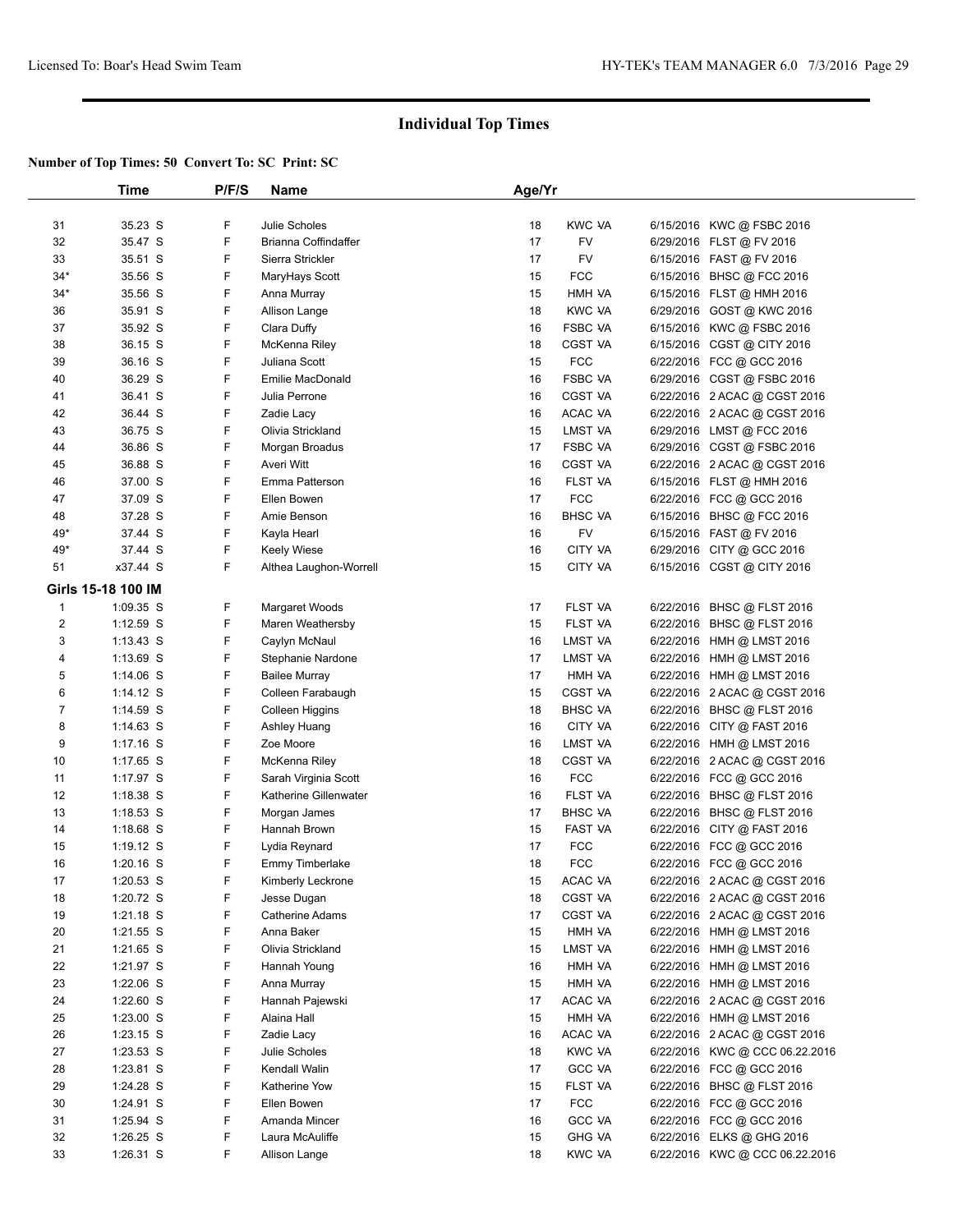|              | Time                   | P/F/S | Name                    | Age/Yr |                    |                                |  |
|--------------|------------------------|-------|-------------------------|--------|--------------------|--------------------------------|--|
|              |                        |       |                         |        |                    |                                |  |
| 34           | 1:27.14 S              | F     | Talley Johnston         | 15     | <b>BHSC VA</b>     | 6/22/2016 BHSC @ FLST 2016     |  |
| 35           | 1:28.00 S              | F     | <b>Keely Wiese</b>      | 16     | CITY VA            | 6/22/2016 CITY @ FAST 2016     |  |
| 36           | $1:28.25$ S            | F     | <b>Haley Smith</b>      | 15     | LMST VA            | 6/22/2016 HMH @ LMST 2016      |  |
| 37           | 1:28.66 S              | F     | Anna Wirasaputra        | 16     | HMH VA             | 6/22/2016 HMH @ LMST 2016      |  |
| 38           | 1:29.82 S              | F     | Samantha Hammer         | 18     | <b>GHG VA</b>      | 6/22/2016 ELKS @ GHG 2016      |  |
| 39           | $1:30.31$ S            | F     | Emma Graham             | 16     | <b>BHSC VA</b>     | 6/22/2016 BHSC @ FLST 2016     |  |
| 40           | $1:30.35$ S            | F     | Kellie Hyde             | 17     | CCC <sub>U</sub> S | 6/22/2016 KWC @ CCC 06.22.2016 |  |
| 41           | $1:30.59$ S            | F     | Emma Springer           | 17     | <b>GHG VA</b>      | 6/22/2016 ELKS @ GHG 2016      |  |
| 42           | $1:31.22$ S            | F     | Anna Marie Leach        | 15     | FLST VA            | 6/22/2016 BHSC @ FLST 2016     |  |
| 43           | $1:31.31$ S            | F     | Lauren Simpson          | 17     | CCC US             | 6/22/2016 KWC @ CCC 06.22.2016 |  |
| 44           | 1:32.03 S              | F     | Emma Maddex             | 16     | CITY VA            | 6/22/2016 CITY @ FAST 2016     |  |
| 45           | $1:32.28$ S            | F     | Zoe Clay                | 15     | CGST VA            | 6/22/2016 2 ACAC @ CGST 2016   |  |
| 46           | 1:32.84 S              | F     | Anna Hurdle             | 17     | FAST VA            | 6/22/2016 CITY @ FAST 2016     |  |
| 47           | $1:33.63$ S            | F     | <b>Amber Morris</b>     | 17     | ACAC VA            | 6/22/2016 2 ACAC @ CGST 2016   |  |
| 48           | 1:33.85 S              | F     | Kendall Smith           | 15     | <b>GCC VA</b>      | 6/22/2016 FCC @ GCC 2016       |  |
| 49           | 1:33.94 S              | F     | Lee Tyler               | 16     | ACAC VA            | 6/22/2016 2 ACAC @ CGST 2016   |  |
| 50           | 1:36.00 S              | F     | Helen Geiger            | 17     | ACAC VA            | 6/22/2016 2 ACAC @ CGST 2016   |  |
|              | Boys 6 & Under 25 Free |       |                         |        |                    |                                |  |
| $\mathbf{1}$ | 22.06 S                | F     | <b>Walker Easton</b>    | 5      | ACAC VA            | 6/15/2016 GHG @ ACAC 2016      |  |
| 2            | 22.94 S                | F     | Henry Smith             | 6      | ACAC VA            | 6/29/2016 BHSC @ ACAC 2016     |  |
| 3            | 23.09 S                | F     | Henry Adams             | 6      | <b>FSBC VA</b>     | 6/15/2016 KWC @ FSBC 2016      |  |
| 4            | 23.63 S                | F     | Ronan Smith             | 6      | CCC US             | 6/29/2016 CCC @ GHG 2016       |  |
| 5            | 23.85 S                | F     | <b>Charles Davidson</b> | 6      | <b>GCC VA</b>      | 6/22/2016 FCC @ GCC 2016       |  |
| 6            | 24.62 S                | F     | Collin Hall             | 6      | FV                 | 6/29/2016 FLST @ FV 2016       |  |
| 7            | 25.01 S                | F     | Eli Berry               | 6      | FLST VA            | 6/29/2016 FLST @ FV 2016       |  |
| 8            | 25.38 S                | F     | Ralph III Hathaway      | 6      | <b>GCC VA</b>      | 6/29/2016 CITY @ GCC 2016      |  |
| 9            | 25.88 S                | F     | Jacob Hubbard           | 6      | ACAC VA            | 6/15/2016 GHG @ ACAC 2016      |  |
| 10           | 26.06 S                | F     | Hart Pate               | 6      | <b>FSBC VA</b>     | 6/29/2016 CGST @ FSBC 2016     |  |
| 11           | 26.71 S                | F     | Thomas Bouch            | 5      | KWC VA             | 6/29/2016 GOST @ KWC 2016      |  |
| 12           | 26.84 S                | F     | Henry Moore             | 5      | CITY VA            | 6/22/2016 CITY @ FAST 2016     |  |
| 13           | 27.25 S                | F     | James Nolde             | 6      | <b>BHSC VA</b>     | 6/29/2016 BHSC @ ACAC 2016     |  |
| 14           | 27.66 S                | F     | Maximilian Alhusen      | 6      | CGST VA            | 6/29/2016 CGST @ FSBC 2016     |  |
| 15           | 28.00 S                | F     | Keaton Rittenhouse      | 6      | <b>FSBC VA</b>     | 6/29/2016 CGST @ FSBC 2016     |  |
| 16           | 28.53 S                | F     | Champ Lawson            | 6      | ACAC VA            | 6/29/2016 BHSC @ ACAC 2016     |  |
| 17           | 28.72 S                | F     | Elijah Warfel           | 6      | HMH VA             | 6/22/2016 HMH @ LMST 2016      |  |
| $18*$        | 28.78 S                | F     | <b>Everett Brubaker</b> | 6      | ACAC VA            | 6/29/2016 BHSC @ ACAC 2016     |  |
| $18*$        | 28.78 S                | F     | Graham Johnston         | 6      | <b>FCC</b>         | 6/29/2016 LMST @ FCC 2016      |  |
| 20           | 29.25 S                | F     | Zachary Binter          | 6      | FLST VA            | 6/22/2016 BHSC @ FLST 2016     |  |
| 21           | 29.47 S                | F     | Eli Kozower             | 6      | <b>BHSC VA</b>     | 6/15/2016 BHSC @ FCC 2016      |  |
| 22           | 29.60 S                | F     | Mac Laing               | 6      | <b>FCC</b>         | 6/15/2016 BHSC @ FCC 2016      |  |
| 23           | 30.34 S                | F     | Elijah Nelson           | 6      | HMH VA             | 6/29/2016 Fast @ HMH 2016      |  |
| 24           | 30.37 S                | F     | <b>Garrett Britt</b>    | 6      | <b>FV</b>          | 6/29/2016 FLST @ FV 2016       |  |
| 25           | 31.00 S                | F     | David Roberts           | 5      | FV                 | 6/15/2016 FAST @ FV 2016       |  |
| 26           | 31.55 S                | F     | Eli Rutherford          | 5      | <b>CGST VA</b>     | 6/29/2016 CGST @ FSBC 2016     |  |
| 27           | 32.32 S                | F     | Holden Pekary           | 6      | LG VA              | 6/29/2016 ELKS vs LG 2016      |  |
| 28           | 32.59 S                | F     | Bo O'Connor             | 6      | <b>FCC</b>         | 6/15/2016 BHSC @ FCC 2016      |  |
| 29           | 32.63 S                | F     | Landon Kovarik          | 6      | LMST VA            | 6/29/2016 LMST @ FCC 2016      |  |
| 30           | 32.81 S                | F     | Henry Bowman            | 6      | CGST VA            | 6/29/2016 CGST @ FSBC 2016     |  |
| 31           | 32.85 S                | F     | Liam Little             | 6      | <b>BHSC VA</b>     | 6/29/2016 BHSC @ ACAC 2016     |  |
| 32           | 33.72 S                | F     | Gavin McAdams           | 6      | LMST VA            | 6/15/2016 LG @ LMST 2016       |  |
| 33           | 33.80 S                | F     | Owen Haas               | 6      | FLST VA            | 6/22/2016 BHSC @ FLST 2016     |  |
| $34*$        | 34.16 S                | F     | Brayden Norford         | 6      | <b>GHG VA</b>      | 6/29/2016 CCC @ GHG 2016       |  |
| 34*          | 34.16 S                | F     | Jacob Weimer            | 6      | LMST VA            | 6/29/2016 LMST @ FCC 2016      |  |
| 36           | 34.33 S                | F     | Benjamin Charlton       | 5      | ELKS VA            | 6/29/2016 ELKS vs LG 2016      |  |
| 37           | 34.78 S                | F     | Peyton Skipper          | 6      | <b>BHSC VA</b>     | 6/22/2016 BHSC @ FLST 2016     |  |
|              |                        |       |                         |        |                    |                                |  |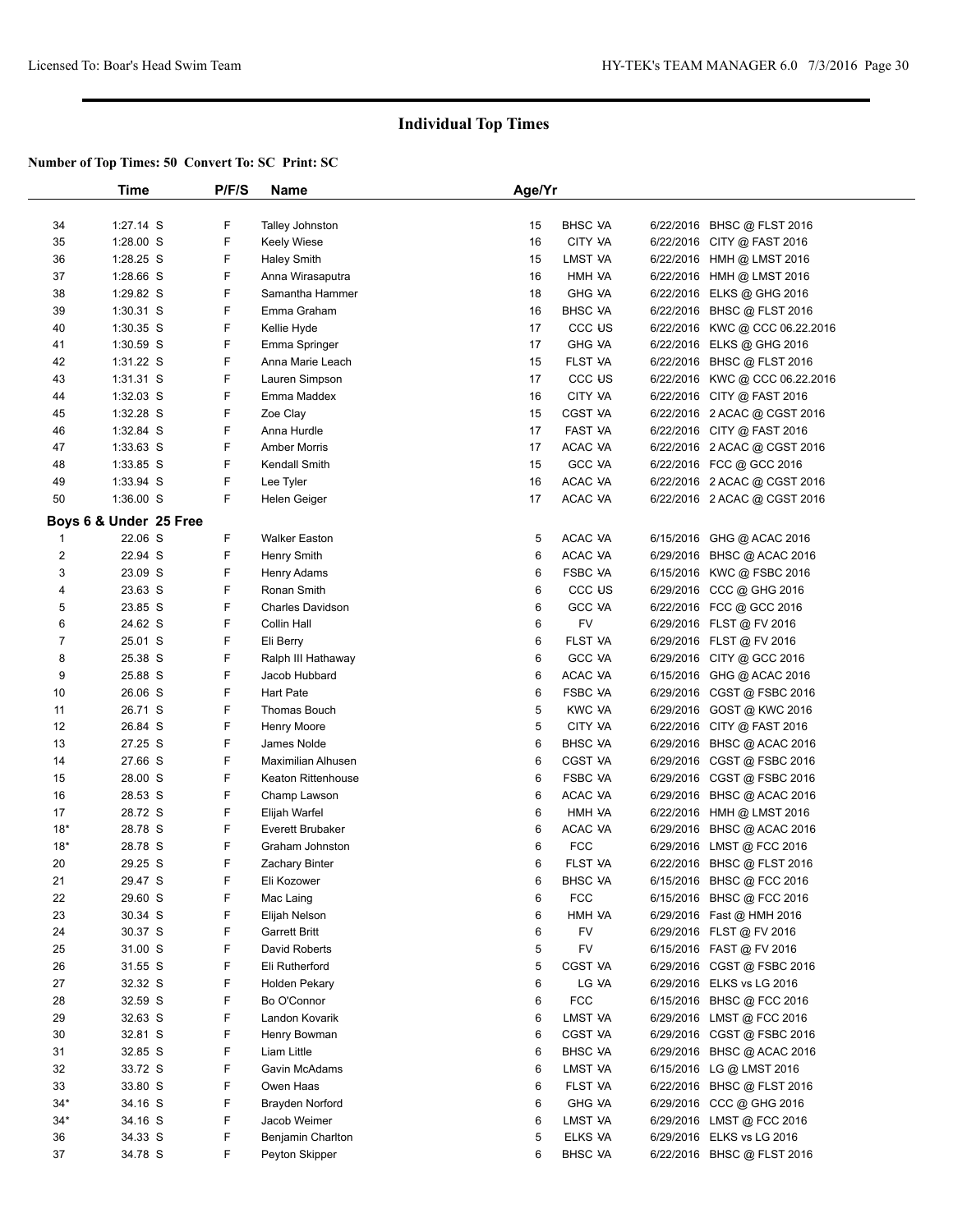|                | Time                   | P/F/S | Name                      | Age/Yr |                    |                              |  |
|----------------|------------------------|-------|---------------------------|--------|--------------------|------------------------------|--|
|                |                        |       |                           |        |                    |                              |  |
| 38             | 34.82 S                | F     | Henry Haslam              | 6      | <b>CGST VA</b>     | 6/15/2016 CGST @ CITY 2016   |  |
| 39             | 35.06 S                | F     | Bowen Hunt                | 5      | <b>CGST VA</b>     | 6/29/2016 CGST @ FSBC 2016   |  |
| 40             | 35.22 S                | F     | Casper Koch               | 6      | <b>FSBC VA</b>     | 6/22/2016 FV @ FSBC 2016     |  |
| 41             | 35.81 S                | F     | <b>William Starr</b>      | 6      | ACAC VA            | 6/15/2016 GHG @ ACAC 2016    |  |
| 42             | 35.85 S                | F     | Christophe Escobar        | 6      | FLST VA            | 6/15/2016 FLST @ HMH 2016    |  |
| 43             | 35.97 S                | F     | Callum Hamilton           | 6      | CGST VA            | 6/22/2016 2 ACAC @ CGST 2016 |  |
| 44             | 36.31 S                | F     | <b>Xander Patterson</b>   | 6      | <b>BHSC VA</b>     | 6/29/2016 BHSC @ ACAC 2016   |  |
| 45             | 36.41 S                | F     | Max Tungate               | 6      | <b>CGST VA</b>     | 6/15/2016 CGST @ CITY 2016   |  |
| 46             | 36.65 S                | F     | Finn Smith                | 6      | <b>CGST VA</b>     | 6/15/2016 CGST @ CITY 2016   |  |
| 47             | 36.81 S                | F     | Jackson Drumheller        | 6      | <b>KWC VA</b>      | 6/29/2016 GOST @ KWC 2016    |  |
| 48             | 36.84 S                | F     | Jackson Hall              | 5      | FV                 | 6/29/2016 FLST @ FV 2016     |  |
| 49             | 37.44 S                | F     | <b>Felipe Freitas</b>     | 6      | FV                 | 6/29/2016 FLST @ FV 2016     |  |
| 50             | 37.72 S                | F     | Wade Lofton               | 6      | FV                 | 6/29/2016 FLST @ FV 2016     |  |
|                |                        |       |                           |        |                    |                              |  |
|                | Boys 6 & Under 50 Free |       |                           |        |                    |                              |  |
| 1              | 55.37 S                | F     | Ronan Smith               | 6      | CCC <sub>U</sub> S | 6/29/2016 CCC @ GHG 2016     |  |
| $\overline{2}$ | 57.00 S                | F     | <b>Charles Davidson</b>   | 6      | <b>GCC VA</b>      | 6/29/2016 CITY @ GCC 2016    |  |
| 3              | 58.92 S                | F     | Henry Smith               | 6      | ACAC VA            | 6/29/2016 BHSC @ ACAC 2016   |  |
| 4              | 59.87 S                | F     | Ralph III Hathaway        | 6      | <b>GCC VA</b>      | 6/29/2016 CITY @ GCC 2016    |  |
| 5              | $1:11.37$ S            | F     | Landon Kovarik            | 6      | <b>LMST VA</b>     | 6/29/2016 LMST @ FCC 2016    |  |
| 6              | $1:11.89$ S            | F     | Champ Lawson              | 6      | ACAC VA            | 6/29/2016 BHSC @ ACAC 2016   |  |
| 7              | $1:17.41$ S            | F     | Gavin McAdams             | 6      | LMST VA            | 6/29/2016 LMST @ FCC 2016    |  |
| 8              | 1:20.12 S              | F     | <b>Holden Pekary</b>      | 6      | LG VA              | 6/29/2016 ELKS vs LG 2016    |  |
| 9              | 1:44.57 S              | F     | Jack Byrne                | 5      | <b>GCC VA</b>      | 6/29/2016 CITY @ GCC 2016    |  |
| 10             | $1:55.03$ S            | F     | <b>Edward Flick</b>       | 6      | <b>GCC VA</b>      | 6/29/2016 CITY @ GCC 2016    |  |
| 11             | 1:58.31 S              | F     | Parker Boone Fertile      | 6      | <b>GCC VA</b>      | 6/29/2016 CITY @ GCC 2016    |  |
|                | Boys 6 & Under 25 Back |       |                           |        |                    |                              |  |
| -1             | 25.75 S                | F     | <b>Henry Smith</b>        | 6      | ACAC VA            | 6/29/2016 BHSC @ ACAC 2016   |  |
| $\sqrt{2}$     | 26.66 S                | F     | <b>Charles Davidson</b>   | 6      | <b>GCC VA</b>      | 6/22/2016 FCC @ GCC 2016     |  |
| 3              | 27.53 S                | F     | <b>Walker Easton</b>      | 5      | ACAC VA            | 6/22/2016 2 ACAC @ CGST 2016 |  |
| 4              | 28.25 S                | F     | Collin Hall               | 6      | FV                 | 6/29/2016 FLST @ FV 2016     |  |
| 5              | 28.90 S                | F     | Ralph III Hathaway        | 6      | <b>GCC VA</b>      | 6/29/2016 CITY @ GCC 2016    |  |
| 6              | 28.97 S                | F     | Eli Berry                 | 6      | FLST VA            | 6/22/2016 BHSC @ FLST 2016   |  |
| $\overline{7}$ | 29.06 S                | F     | Ronan Smith               | 6      | CCC <sub>U</sub> S | 6/29/2016 CCC @ GHG 2016     |  |
| 8              | 29.90 S                | F     | Henry Adams               | 6      | <b>FSBC VA</b>     | 6/15/2016 KWC @ FSBC 2016    |  |
| 9              | 31.03 S                | F     | Jacob Hubbard             | 6      | ACAC VA            | 6/15/2016 GHG @ ACAC 2016    |  |
| 10             | 31.72 S                | F     | Gavin McAdams             | 6      | LMST VA            | 6/29/2016 LMST @ FCC 2016    |  |
| 11             | 31.88 S                | F     | <b>Maximilian Alhusen</b> | 6      | CGST VA            | 6/29/2016 CGST @ FSBC 2016   |  |
| 12             | 32.10 S                | F     | Champ Lawson              | 6      | ACAC VA            | 6/15/2016 GHG @ ACAC 2016    |  |
| 13             | 32.97 S                | ۲     | Peyton Skipper            | 6      | <b>BHSC VA</b>     | 6/15/2016 BHSC @ FCC 2016    |  |
| 14             | 34.37 S                | F     | Mac Laing                 | 6      | <b>FCC</b>         | 6/22/2016 FCC @ GCC 2016     |  |
| 15             | 34.38 S                | F     | Casper Koch               | 6      | <b>FSBC VA</b>     | 6/29/2016 CGST @ FSBC 2016   |  |
| 16             | 34.79 S                | F     | James Nolde               | 6      | <b>BHSC VA</b>     | 6/22/2016 BHSC @ FLST 2016   |  |
| 17             | 34.81 S                | F     | Elijah Nelson             | 6      | HMH VA             | 6/29/2016 Fast @ HMH 2016    |  |
| 18             | 35.50 S                | F     | Owen Haas                 | 6      | FLST VA            | 6/29/2016 FLST @ FV 2016     |  |
| 19             | 35.68 S                | F     | Graham Johnston           | 6      | <b>FCC</b>         | 6/29/2016 LMST @ FCC 2016    |  |
| 20             | 35.97 S                | F     | Henry Moore               | 5      | CITY VA            | 6/29/2016 CITY @ GCC 2016    |  |
| 21             | 36.15 S                | F     | Jacob Weimer              | 6      | LMST VA            | 6/15/2016 LG @ LMST 2016     |  |
| 22             | 36.50 S                | F     | Henry Haslam              | 6      | <b>CGST VA</b>     | 6/29/2016 CGST @ FSBC 2016   |  |
| 23             | 36.85 S                | F     | Hart Pate                 | 6      | <b>FSBC VA</b>     | 6/22/2016 FV @ FSBC 2016     |  |
| $24*$          | 37.19 S                | F     | Bo O'Connor               | 6      | <b>FCC</b>         | 6/15/2016 BHSC @ FCC 2016    |  |
| $24*$          | 37.19 S                | F     | <b>William Starr</b>      | 6      | ACAC VA            | 6/15/2016 GHG @ ACAC 2016    |  |
| 26             | 37.25 S                | F     | Eli Kozower               | 6      | <b>BHSC VA</b>     | 6/29/2016 BHSC @ ACAC 2016   |  |
| 27             | 37.30 S                | F     | Elijah Warfel             | 6      | HMH VA             | 6/29/2016 Fast @ HMH 2016    |  |
| 28             | 38.25 S                | F     | Christophe Escobar        | 6      | FLST VA            | 6/22/2016 BHSC @ FLST 2016   |  |
| 29             | 38.36 S                | F     | Liam Little               | 6      | <b>BHSC VA</b>     | 6/29/2016 BHSC @ ACAC 2016   |  |
|                |                        |       |                           |        |                    |                              |  |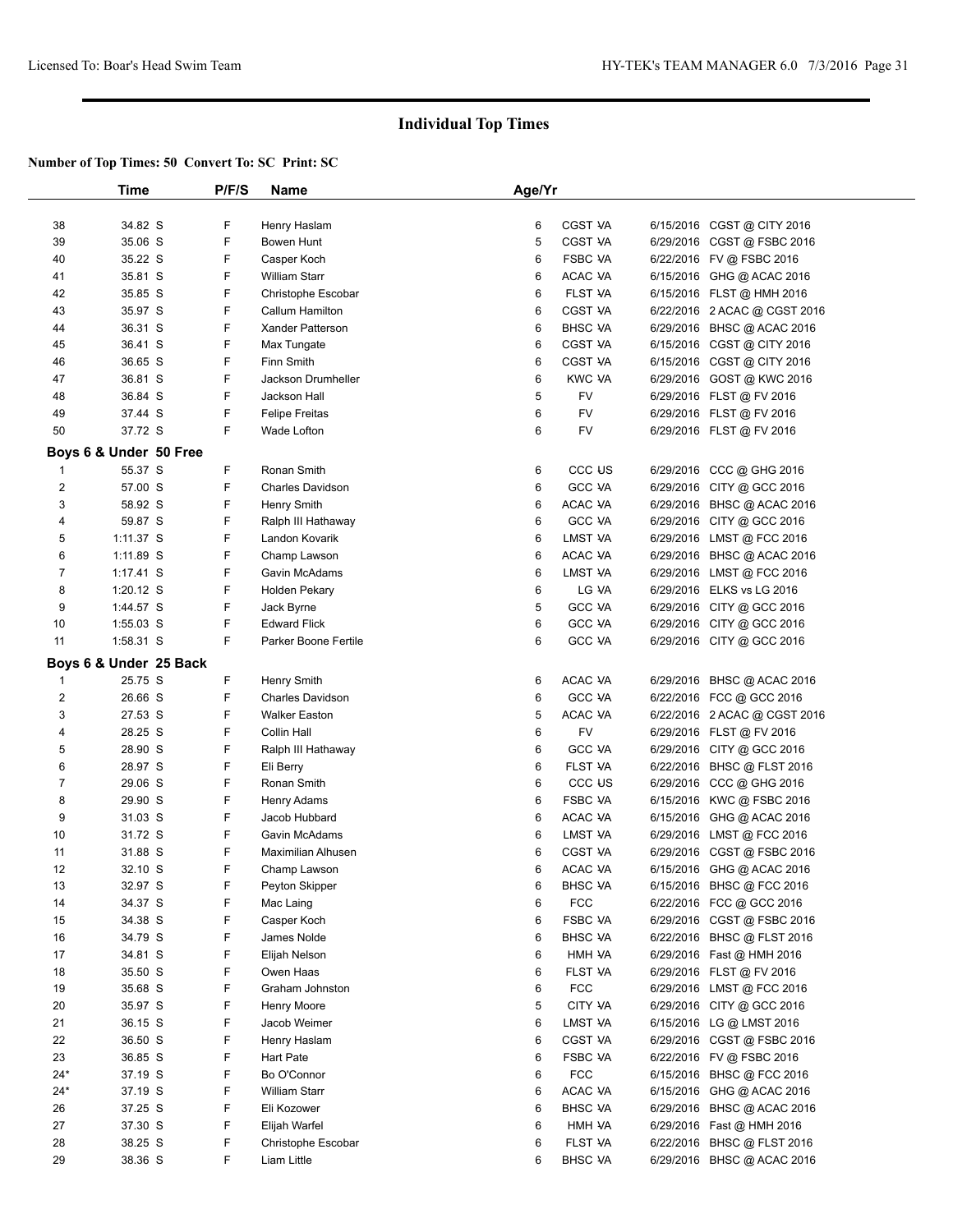|                | Time                     | P/F/S | <b>Name</b>             | Age/Yr         |                   |                                |  |
|----------------|--------------------------|-------|-------------------------|----------------|-------------------|--------------------------------|--|
|                |                          |       |                         |                |                   |                                |  |
| 30             | 38.44 S                  | F     | Keaton Rittenhouse      | 6              | <b>FSBC VA</b>    | 6/29/2016 CGST @ FSBC 2016     |  |
| 31             | 38.47 S                  | F     | Thomas Bouch            | 5              | <b>KWC VA</b>     | 6/22/2016 KWC @ CCC 06.22.2016 |  |
| 32             | 38.88 S                  | F     | Callum Hamilton         | 6              | CGST VA           | 6/22/2016 2 ACAC @ CGST 2016   |  |
| 33             | 40.03 S                  | F     | Landon Kovarik          | 6              | LMST VA           | 6/15/2016 LG @ LMST 2016       |  |
| 34             | 40.09 S                  | F     | Jackson Drumheller      | 6              | <b>KWC VA</b>     | 6/29/2016 GOST @ KWC 2016      |  |
| 35             | 40.18 S                  | F     | Benjamin Charlton       | 5              | ELKS VA           | 6/29/2016 ELKS vs LG 2016      |  |
| 36             | 40.34 S                  | F     | <b>Beckett Ritter</b>   | 6              | <b>BHSC VA</b>    | 6/29/2016 BHSC @ ACAC 2016     |  |
| 37             | 40.59 S                  | F     | Everett Brubaker        | 6              | ACAC VA           | 6/29/2016 BHSC @ ACAC 2016     |  |
| 38             | 40.65 S                  | F     | Finn Smith              | 6              | <b>CGST VA</b>    | 6/22/2016 2 ACAC @ CGST 2016   |  |
| 39             | 40.84 S                  | F     | Kenton Powell           | 6              | <b>GHG VA</b>     | 6/15/2016 GHG @ ACAC 2016      |  |
| 40             | 41.06 S                  | F     | Garrett Reingruber      | 6              | CCC <sub>US</sub> | 6/29/2016 CCC @ GHG 2016       |  |
| 41             | 41.13 S                  | F     | Zachary Binter          | 6              | FLST VA           | 6/29/2016 FLST @ FV 2016       |  |
| 42             | 41.22 S                  | F     | <b>Garrett Britt</b>    | 6              | FV                | 6/22/2016 FV @ FSBC 2016       |  |
| 43             | 41.47 S                  | F     | Max Tungate             | 6              | <b>CGST VA</b>    | 6/15/2016 CGST @ CITY 2016     |  |
| 44             | 42.40 S                  | F     | Wade Lofton             | 6              | FV                | 6/29/2016 FLST @ FV 2016       |  |
| 45             | 42.78 S                  | F     | Pax Carter              | 6              | LMST VA           | 6/15/2016 LG @ LMST 2016       |  |
| 46             | 43.28 S                  | F     | Bowen Hunt              | 5              | CGST VA           | 6/29/2016 CGST @ FSBC 2016     |  |
| 47             | 44.46 S                  | F     | William Smith           | 6              | <b>GCC VA</b>     | 6/22/2016 FCC @ GCC 2016       |  |
| 48             | 44.60 S                  | F     | Christian Kibler        | 6              | <b>GHG VA</b>     | 6/22/2016 ELKS @ GHG 2016      |  |
| 49             | 44.91 S                  | F     | Luke Bewley             | 6              | <b>FCC</b>        | 6/29/2016 LMST @ FCC 2016      |  |
| 50             | 45.09 S                  | F     | Holden Pekary           | 6              | LG VA             | 6/29/2016 ELKS vs LG 2016      |  |
|                |                          |       |                         |                |                   |                                |  |
|                | Boys 6 & Under 25 Breast |       |                         |                |                   |                                |  |
| $\mathbf 1$    | 28.40 S                  | F     | <b>Charles Davidson</b> | 6              | <b>GCC VA</b>     | 6/29/2016 CITY @ GCC 2016      |  |
| $\overline{2}$ | 35.00 S                  | F     | <b>Walker Easton</b>    | 5              | ACAC VA           | 6/29/2016 BHSC @ ACAC 2016     |  |
| 3              | 43.81 S                  | F     | Henry Adams             | 6              | <b>FSBC VA</b>    | 6/29/2016 CGST @ FSBC 2016     |  |
| 4              | 50.78 S                  | F     | Liam Little             | 6              | <b>BHSC VA</b>    | 6/29/2016 BHSC @ ACAC 2016     |  |
| 5              | 56.00 S                  | F     | Ethan Hodges            | 6              | FAST VA           | 6/29/2016 Fast @ HMH 2016      |  |
| 6              | 58.93 S                  | F     | Dawson Parker           | 6              | CCC <sub>US</sub> | 6/29/2016 CCC @ GHG 2016       |  |
|                | Boys 6 & Under 25 Fly    |       |                         |                |                   |                                |  |
| $\mathbf{1}$   | 26.09 S                  | F     | <b>Charles Davidson</b> | 6              | <b>GCC VA</b>     | 6/29/2016 CITY @ GCC 2016      |  |
| $\overline{c}$ | 41.79 S                  | F     | Henry Adams             | 6              | <b>FSBC VA</b>    | 6/22/2016 FV @ FSBC 2016       |  |
| 3              | 44.30 S                  | F     | Eli Kozower             | 6              | <b>BHSC VA</b>    | 6/22/2016 BHSC @ FLST 2016     |  |
| $\overline{4}$ | 48.72 S                  | F     | Champ Lawson            | 6              | ACAC VA           | 6/22/2016 2 ACAC @ CGST 2016   |  |
|                | Boys 8 & Under 25 Free   |       |                         |                |                   |                                |  |
| $\mathbf 1$    | 16.94 S                  | F     | Chase Easton            | 7              | ACAC VA           | 6/22/2016 2 ACAC @ CGST 2016   |  |
| $\overline{2}$ | 17.29 S                  | F     | Alexander Ashby         | 8              | ACAC VA           | 6/29/2016 BHSC @ ACAC 2016     |  |
| 3              | 17.94 S                  | F     | Aiden Ding              | 8              | FLST VA           | 6/22/2016 BHSC @ FLST 2016     |  |
| 4              | 18.03 S                  | F     | Colt Bloxsom            | $\overline{7}$ | FV                | 6/22/2016 FV @ FSBC 2016       |  |
| $5^*$          | 18.25 S                  | F     | Nate Dixon              | 8              | <b>CGST VA</b>    | 6/22/2016 2 ACAC @ CGST 2016   |  |
| $5*$           | 18.25 S                  | F     | Kyle Rajapakse          | 8              | <b>FV</b>         | 6/22/2016 FV @ FSBC 2016       |  |
| 7              | 18.50 S                  | F     | Lukas Alton             | 8              | CGST VA           | 6/22/2016 2 ACAC @ CGST 2016   |  |
| $8*$           | 18.81 S                  | F     | Daniel Cramer           | 8              | FSBC VA           | 6/29/2016 CGST @ FSBC 2016     |  |
| $8*$           | 18.81 S                  | F     | <b>Bradley Sawyer</b>   | 8              | ACAC VA           | 6/22/2016 2 ACAC @ CGST 2016   |  |
| 10             | 19.07 S                  | F     | <b>Walter Pilkey</b>    | 8              | <b>KWC VA</b>     | 6/29/2016 GOST @ KWC 2016      |  |
| 11             | 19.15 S                  | F     | Ryan Fix                | 8              | HMH VA            | 6/22/2016 HMH @ LMST 2016      |  |
| 12             | 19.28 S                  | F     | Charles Alexander       | $\overline{7}$ | CGST VA           | 6/22/2016 2 ACAC @ CGST 2016   |  |
| $13*$          | 19.44 S                  | F     | Kai Poole               | 8              | <b>FSBC VA</b>    | 6/22/2016 FV @ FSBC 2016       |  |
| $13*$          | 19.44 S                  | F     | John Mattern            | 8              | <b>FCC</b>        | 6/22/2016 FCC @ GCC 2016       |  |
| $15*$          | 20.12 S                  | F     | <b>Andrew Killian</b>   | 8              | <b>FV</b>         | 6/29/2016 FLST @ FV 2016       |  |
| $15*$          | 20.12 S                  | F     | Brayden King            | 8              | FLST VA           | 6/29/2016 FLST @ FV 2016       |  |
| 17             | 20.13 S                  | F     | Isaiah Thompson         | $\overline{7}$ | ACAC VA           | 6/22/2016 2 ACAC @ CGST 2016   |  |
| 18             | 20.17 S                  | F     | <b>Edward Stemland</b>  | 8              | <b>GCC VA</b>     | 6/22/2016 FCC @ GCC 2016       |  |
| 19             | 20.19 S                  | F     | <b>Braden Fuller</b>    | 8              | CGST VA           | 6/22/2016 2 ACAC @ CGST 2016   |  |
| 20             | 20.31 S                  | F     | Oliver Wray             | 7              | <b>FCC</b>        | 6/22/2016 FCC @ GCC 2016       |  |
| 21             | 20.42 S                  | F     | Benjamin Tungate        | 7              | <b>CGST VA</b>    | 6/29/2016 CGST @ FSBC 2016     |  |
|                |                          |       |                         |                |                   |                                |  |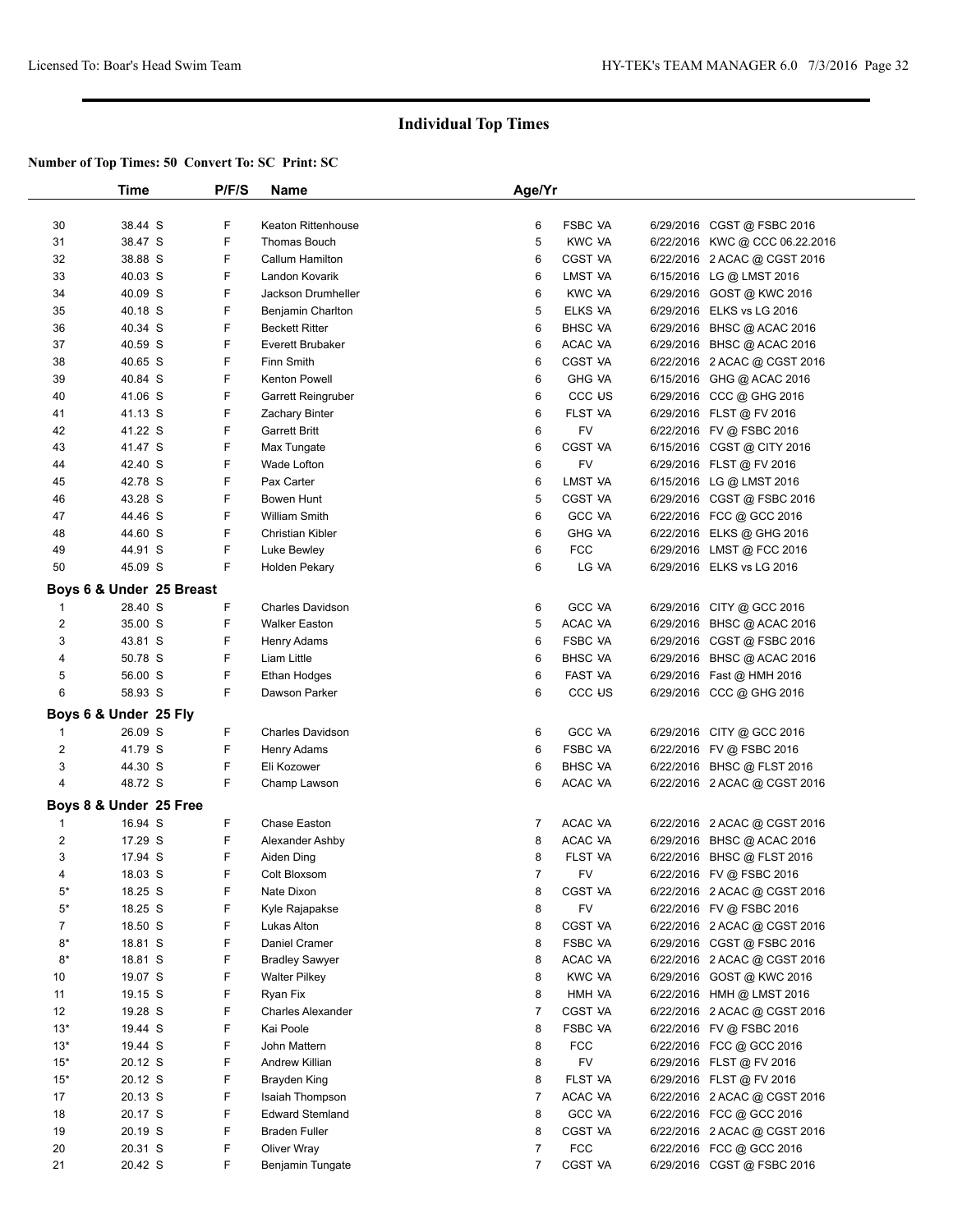|                        | Time     | P/F/S | Name                        | Age/Yr         |                    |                                |
|------------------------|----------|-------|-----------------------------|----------------|--------------------|--------------------------------|
|                        |          |       |                             |                |                    |                                |
| 22                     | 20.44 S  | F     | Wade Sturman                | 8              | <b>FCC</b>         | 6/29/2016 LMST @ FCC 2016      |
| 23                     | 20.50 S  | F     | Jacoby Lynch                | 8              | ACAC VA            | 6/29/2016 BHSC @ ACAC 2016     |
| 24                     | 20.61 S  | F     | Eli Shue                    | 8              | FLST VA            | 6/15/2016 FLST @ HMH 2016      |
| $25*$                  | 20.66 S  | F     | <b>Charles Stiffler</b>     | 8              | ACAC VA            | 6/22/2016 2 ACAC @ CGST 2016   |
| $25*$                  | 20.66 S  | F     | Beau Bloxsom                | $\overline{7}$ | <b>FCC</b>         | 6/22/2016 FCC @ GCC 2016       |
| $27*$                  | 20.68 S  | F     | <b>Cyrus Cook</b>           | 8              | CITY VA            | 6/22/2016 CITY @ FAST 2016     |
| $27*$                  | 20.68 S  | F     | William Calhoun             | 8              | KWC VA             | 6/29/2016 GOST @ KWC 2016      |
| 29                     | 20.72 S  | F     | Matej Halas                 | $\overline{7}$ | <b>CGST VA</b>     | 6/29/2016 CGST @ FSBC 2016     |
| 30                     | 20.96 S  | F     | <b>Richard James Corbey</b> | 8              | ACAC VA            | 6/22/2016 2 ACAC @ CGST 2016   |
| 31                     | 20.97 S  | F     | Luke Baumann                | 8              | <b>KWC VA</b>      | 6/22/2016 KWC @ CCC 06.22.2016 |
| 32                     | 21.03 S  | F     | Linus Malone                | 8              | FV                 | 6/22/2016 FV @ FSBC 2016       |
| 33                     | 21.09 S  | F     | <b>Dalton Weiss</b>         | $\overline{7}$ | <b>GCC VA</b>      | 6/22/2016 FCC @ GCC 2016       |
| 34                     | 21.26 S  | F     | <b>Marek Miller</b>         | 8              | CGST VA            | 6/29/2016 CGST@FSBC 2016       |
| 35                     | 21.27 S  | F     | Grady Wilkerson             | 8              | ELKS VA            | 6/29/2016 ELKS vs LG 2016      |
| 36                     | 21.50 S  | F     | Matteo Rannigan             | $\overline{7}$ | <b>FCC</b>         | 6/29/2016 LMST @ FCC 2016      |
| 37                     | 21.69 S  | F     | Gage Sturman                | $\overline{7}$ | <b>FCC</b>         | 6/22/2016 FCC @ GCC 2016       |
| 38                     | 21.78 S  | F     | Aaron Fairbanks             | $\overline{7}$ | LMST VA            | 6/29/2016 LMST @ FCC 2016      |
| 39                     | 22.00 S  | F     | Odin Erickson               | 8              | FSBC VA            | 6/22/2016 FV @ FSBC 2016       |
| 40                     | 22.24 S  | F     | Allen Klingel               | $\overline{7}$ | <b>FCC</b>         | 6/22/2016 FCC @ GCC 2016       |
| 41                     | 22.25 S  | F     | Ronan Smith                 | $\overline{7}$ | CCC <sub>U</sub> S | 6/15/2016 GOST @ CCC 06.15.16  |
| 42                     | 22.31 S  | F     | <b>Atticus Schomer</b>      | 8              | ACAC VA            | 6/29/2016 BHSC @ ACAC 2016     |
| $43*$                  | 22.47 S  | F     | <b>Charlie Gillespie</b>    | 8              | <b>FCC</b>         | 6/22/2016 FCC @ GCC 2016       |
| $43*$                  | 22.47 S  | F     | Elan Balfour                | $\overline{7}$ | ACAC VA            | 6/29/2016 BHSC @ ACAC 2016     |
| 45                     | 22.56 S  | F     | <b>William Schnell</b>      | $\overline{7}$ | CGST VA            | 6/22/2016 2 ACAC @ CGST 2016   |
| 46                     | 22.66 S  | F     | Davis Oakey                 | 8              | <b>FCC</b>         | 6/15/2016 BHSC @ FCC 2016      |
| 47                     | 22.72 S  | F     | <b>Richard Robertson</b>    | 8              | <b>FSBC VA</b>     | 6/15/2016 KWC @ FSBC 2016      |
| 48                     | 22.75 S  | F     | <b>Clive Euans</b>          | $\overline{7}$ | <b>CGST VA</b>     | 6/15/2016 CGST @ CITY 2016     |
| 49                     | 22.85 S  | F     | Evan Taylor                 | 8              | <b>GHG VA</b>      | 6/22/2016 ELKS @ GHG 2016      |
| 50                     | 22.88 S  | F     | Jackson Kinsey              | 8              | <b>CGST VA</b>     | 6/22/2016 2 ACAC @ CGST 2016   |
|                        |          |       |                             |                |                    |                                |
| Boys 8 & Under 50 Free |          |       |                             |                |                    |                                |
| $\mathbf{1}$           | 39.11 S  | F     | Alexander Ashby             | 8              | ACAC VA            | 6/29/2016 BHSC @ ACAC 2016     |
| $\overline{c}$         | 39.66 S  | F     | Sam Mahoney                 | 8              | CCC <sub>U</sub> S | 6/29/2016 CCC @ GHG 2016       |
| 3                      | 39.76 S  | F     | Chase Easton                | 7              | ACAC VA            | 6/29/2016 BHSC @ ACAC 2016     |
| 4                      | 41.64 S  | F     | Nate Dixon                  | 8              | <b>CGST VA</b>     | 6/29/2016 CGST @ FSBC 2016     |
| 5                      | x41.72 S | F     | Aiden Ding                  | 8              | <b>FLST VA</b>     | 6/15/2016 FLST @ HMH 2016      |
| 6                      | 41.83 S  | F     | <b>Bradley Sawyer</b>       | 8              | ACAC VA            | 6/29/2016 BHSC @ ACAC 2016     |
| $\overline{7}$         | 42.20 S  | F     | Daniel Cramer               | 8              | <b>FSBC VA</b>     | 6/22/2016 FV @ FSBC 2016       |
| 8                      | 42.31 S  | F     | Ryan Fix                    | 8              | HMH VA             | 6/15/2016 FLST @ HMH 2016      |
| q                      | 42.82 S  | F     | <b>Walter Pilkey</b>        | 8              | KWC VA             | 6/15/2016 KWC @ FSBC 2016      |
| 10                     | x43.09 S | F     | Colt Bloxsom                | $\overline{7}$ | FV                 | 6/15/2016 FAST @ FV 2016       |
| 11                     | 44.08 S  | F     | Kyle Rajapakse              | 8              | <b>FV</b>          | 6/22/2016 FV @ FSBC 2016       |
| 12                     | 44.17 S  | F     | Kai Poole                   | 8              | FSBC VA            | 6/29/2016 CGST @ FSBC 2016     |
| 13                     | 45.01 S  | F     | Lukas Alton                 | 8              | <b>CGST VA</b>     | 6/29/2016 CGST @ FSBC 2016     |
| 14                     | 45.40 S  | F     | Wade Sturman                | 8              | <b>FCC</b>         | 6/29/2016 LMST @ FCC 2016      |
| 15                     | 45.48 S  | F     | Luke Baumann                | 8              | <b>KWC VA</b>      | 6/29/2016 GOST @ KWC 2016      |
| 16                     | 45.60 S  | F     | Eli Shue                    | 8              | FLST VA            | 6/29/2016 FLST @ FV 2016       |
| 17                     | x45.66 S | F     | Neal Nethula                | 8              | <b>BHSC VA</b>     | 6/15/2016 BHSC @ FCC 2016      |
| 18                     | 46.72 S  | F     | <b>Edward Stemland</b>      | 8              | <b>GCC VA</b>      | 6/29/2016 CITY @ GCC 2016      |
| 19                     | x46.84 S | F     | <b>Brayden King</b>         | 8              | FLST VA            | 6/15/2016 FLST @ HMH 2016      |
| 20                     | 47.04 S  | F     | Jacoby Lynch                | 8              | ACAC VA            | 6/29/2016 BHSC @ ACAC 2016     |
| 21                     | 47.74 S  | F     | Linus Malone                | 8              | FV                 | 6/22/2016 FV @ FSBC 2016       |
| 22                     | 47.90 S  | F     | Andrew Killian              | 8              | FV                 | 6/29/2016 FLST @ FV 2016       |
| 23                     | 47.94 S  | F     | Oliver Wray                 | $\overline{7}$ | <b>FCC</b>         | 6/29/2016 LMST @ FCC 2016      |
| 24                     | 48.19 S  | F     | John Mattern                | 8              | <b>FCC</b>         | 6/29/2016 LMST @ FCC 2016      |
| 25                     | 48.83 S  | F     | <b>Charles Stiffler</b>     | 8              | ACAC VA            | 6/29/2016 BHSC @ ACAC 2016     |
|                        |          |       |                             |                |                    |                                |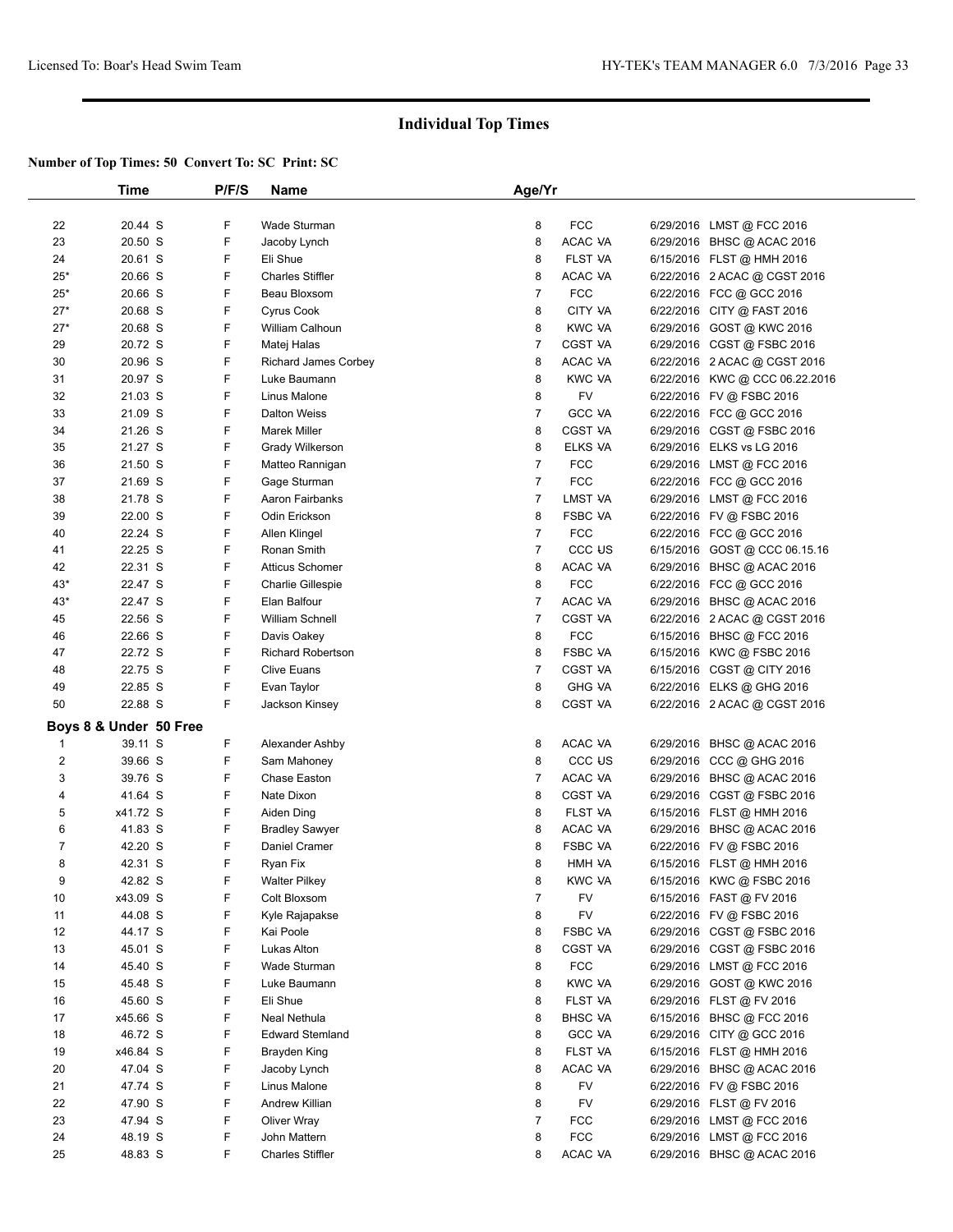|                | Time                   | P/F/S | Name                        | Age/Yr         |                    |           |                               |  |
|----------------|------------------------|-------|-----------------------------|----------------|--------------------|-----------|-------------------------------|--|
|                |                        |       |                             |                |                    |           |                               |  |
| 26             | 49.22 S                | F     | Cyrus Cook                  | 8              | CITY VA            |           | 6/15/2016 CGST @ CITY 2016    |  |
| 27             | 49.38 S                | F     | <b>Dalton Weiss</b>         | 7              | <b>GCC VA</b>      |           | 6/29/2016 CITY @ GCC 2016     |  |
| 28             | 49.59 S                | F     | Gage Sturman                | 7              | <b>FCC</b>         |           | 6/29/2016 LMST @ FCC 2016     |  |
| 29             | 50.63 S                | F     | Marek Miller                | 8              | CGST VA            |           | 6/29/2016 CGST @ FSBC 2016    |  |
| 30             | 51.00 S                | F     | Matej Halas                 | 7              | <b>CGST VA</b>     |           | 6/15/2016 CGST @ CITY 2016    |  |
| 31             | 51.31 S                | F     | Beau Bloxsom                | 7              | <b>FCC</b>         |           | 6/29/2016 LMST @ FCC 2016     |  |
| 32             | 51.56 S                | F     | <b>Charlie Gillespie</b>    | 8              | <b>FCC</b>         |           | 6/29/2016 LMST @ FCC 2016     |  |
| 33             | 52.38 S                | F     | Grady Wilkerson             | 8              | ELKS VA            | 6/29/2016 | ELKS vs LG 2016               |  |
| 34             | 52.54 S                | F     | <b>Charles Alexander</b>    | 7              | <b>CGST VA</b>     |           | 6/29/2016 CGST @ FSBC 2016    |  |
| 35             | 52.66 S                | F     | Ronan Smith                 | $\overline{7}$ | CCC US             |           | 6/15/2016 GOST @ CCC 06.15.16 |  |
| 36             | 52.84 S                | F     | Alexander Trout             | 8              | <b>BHSC VA</b>     |           | 6/15/2016 BHSC @ FCC 2016     |  |
| 37             | 53.69 S                | F     | William Schnell             | 7              | <b>CGST VA</b>     |           | 6/15/2016 CGST @ CITY 2016    |  |
| 38             | 54.17 S                | F     | Isaiah Thompson             | 7              | ACAC VA            | 6/29/2016 | BHSC @ ACAC 2016              |  |
| 39             | 54.21 S                | F     | Will Charlton               | 8              | ELKS VA            |           | 6/29/2016 ELKS vs LG 2016     |  |
| 40             | 54.67 S                | F     | <b>Richard James Corbey</b> | 8              | ACAC VA            | 6/29/2016 | BHSC @ ACAC 2016              |  |
| 41             | 54.68 S                | F     | Luke Robertson              | 8              | CITY VA            |           | 6/29/2016 CITY @ GCC 2016     |  |
| 42             | 54.95 S                | F     | Odin Erickson               | 8              | FSBC VA            |           | 6/29/2016 CGST @ FSBC 2016    |  |
| 43             | 55.47 S                | F     | <b>Rhodes Katz</b>          | 8              | CITY VA            |           | 6/15/2016 CGST @ CITY 2016    |  |
|                | 56.29 S                | F     |                             | 8              | FV                 |           |                               |  |
| 44             |                        | F     | John Cullaty                |                |                    |           | 6/22/2016 FV @ FSBC 2016      |  |
| 45             | 56.60 S                |       | <b>Clive Euans</b>          | 7              | CGST VA            |           | 6/29/2016 CGST @ FSBC 2016    |  |
| 46             | x57.19 S               | F     | Evan Taylor                 | 8              | <b>GHG VA</b>      |           | 6/29/2016 CCC @ GHG 2016      |  |
| 47             | 57.48 S                | F     | <b>Patrick Moore</b>        | 8              | LG VA              |           | 6/29/2016 ELKS vs LG 2016     |  |
| 48             | x57.82 S               | F     | Loudon Foff                 | $\overline{7}$ | CGST VA            |           | 6/15/2016 CGST @ CITY 2016    |  |
| 49             | 57.83 S                | F     | <b>Tyus Shelton-Barnes</b>  | 8              | ACAC VA            |           | 6/15/2016 GHG @ ACAC 2016     |  |
| 50             | 57.93 S                | F     | Alek Moore                  | 8              | CCC <sub>U</sub> S |           | 6/29/2016 CCC @ GHG 2016      |  |
|                | Boys 8 & Under 25 Back |       |                             |                |                    |           |                               |  |
| $\mathbf{1}$   | 21.35 S                | F     | Colt Bloxsom                | 7              | FV                 |           | 6/22/2016 FV @ FSBC 2016      |  |
| $\overline{c}$ | x21.94 S               | F     | Aiden Ding                  | 8              | FLST VA            |           | 6/22/2016 BHSC @ FLST 2016    |  |
| 3              | 22.13 S                | F     | Eli Shue                    | 8              | FLST VA            |           | 6/29/2016 FLST @ FV 2016      |  |
| 4              | x22.38 S               | F     | Ryan Fix                    | 8              | HMH VA             |           | 6/15/2016 FLST @ HMH 2016     |  |
| 5              | 23.40 S                | F     | <b>Braden Fuller</b>        | 8              | CGST VA            |           | 6/22/2016 2 ACAC @ CGST 2016  |  |
| 6              | 23.50 S                | F     | Nate Dixon                  | 8              | CGST VA            |           | 6/29/2016 CGST @ FSBC 2016    |  |
| 7              | 23.66 S                | F     | Alexander Ashby             | 8              | ACAC VA            |           | 6/22/2016 2 ACAC @ CGST 2016  |  |
| 8              | 23.68 S                | F     | <b>Emery Kurtz</b>          | 8              | ACAC VA            |           | 6/15/2016 GHG @ ACAC 2016     |  |
| 9              | 23.71 S                | F     | <b>Bradley Sawyer</b>       | 8              | ACAC VA            | 6/29/2016 | BHSC @ ACAC 2016              |  |
| 10             | 23.81 S                | F     | <b>Walter Pilkey</b>        | 8              | <b>KWC VA</b>      | 6/22/2016 | KWC @ CCC 06.22.2016          |  |
| 11             | 24.00 S                | F     | <b>Chase Easton</b>         | 7              | ACAC VA            |           | 6/22/2016 2 ACAC @ CGST 2016  |  |
| 12             | 24.13 S                | F     | Luke Baumann                | 8              | <b>KWC VA</b>      |           | 6/15/2016 KWC @ FSBC 2016     |  |
| 13             | 24.81 S                | F     | Richard James Corbey        | 8              | ACAC VA            |           | 6/29/2016 BHSC @ ACAC 2016    |  |
| 14             | 25.00 S                | F     | Beau Bloxsom                | 7              | <b>FCC</b>         |           | 6/22/2016 FCC @ GCC 2016      |  |
| 15             | 25.03 S                | F     | <b>Edward Stemland</b>      | 8              | <b>GCC VA</b>      |           | 6/22/2016 FCC @ GCC 2016      |  |
| 16             | 25.28 S                | F     | Daniel Cramer               | 8              | FSBC VA            |           | 6/29/2016 CGST @ FSBC 2016    |  |
| 17             | 25.44 S                | F     | <b>Dalton Weiss</b>         | 7              | <b>GCC VA</b>      |           | 6/22/2016 FCC @ GCC 2016      |  |
| 18             | 25.53 S                | F     | Neal Nethula                | 8              | <b>BHSC VA</b>     |           | 6/29/2016 BHSC @ ACAC 2016    |  |
| 19             | 25.97 S                | F     | Marek Miller                | 8              | <b>CGST VA</b>     |           | 6/29/2016 CGST @ FSBC 2016    |  |
| 20             | 26.00 S                | F     |                             | 7              | CGST VA            |           |                               |  |
|                |                        |       | Matej Halas                 |                |                    |           | 6/29/2016 CGST @ FSBC 2016    |  |
| 21             | 26.03 S                | F     | William Schnell             | 7              | CGST VA            |           | 6/29/2016 CGST @ FSBC 2016    |  |
| 22             | 26.12 S                | F     | Kyle Rajapakse              | 8              | FV                 |           | 6/22/2016 FV @ FSBC 2016      |  |
| 23             | 26.19 S                | F     | Gage Sturman                | 7              | <b>FCC</b>         |           | 6/29/2016 LMST @ FCC 2016     |  |
| 24             | 26.56 S                | F     | <b>Richard Robertson</b>    | 8              | FSBC VA            |           | 6/15/2016 KWC @ FSBC 2016     |  |
| 25             | 26.72 S                | F     | Cyrus Cook                  | 8              | CITY VA            |           | 6/22/2016 CITY @ FAST 2016    |  |
| 26             | 26.80 S                | F     | Brayden Johnson             | 8              | FAST VA            |           | 6/29/2016 Fast @ HMH 2016     |  |
| 27             | 26.89 S                | F     | Benjamin Tungate            | 7              | CGST VA            |           | 6/29/2016 CGST @ FSBC 2016    |  |
| 28             | 26.90 S                | F     | Ivan Patchett               | 8              | FAST VA            |           | 6/29/2016 Fast @ HMH 2016     |  |
| $29*$          | 26.93 S                | F     | Ronan Smith                 | 7              | CCC <sub>U</sub> S |           | 6/15/2016 GOST @ CCC 06.15.16 |  |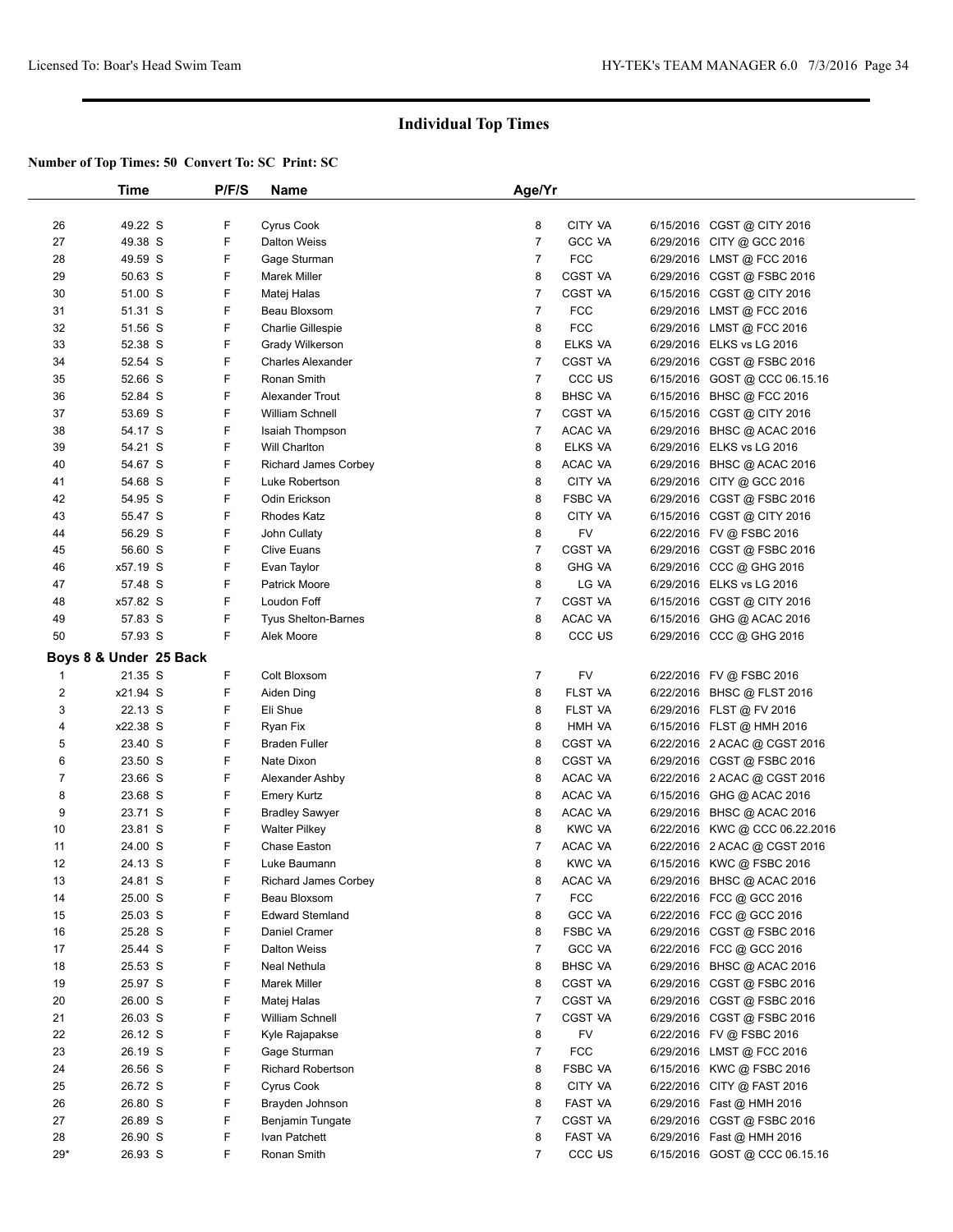|       | Time                     | P/F/S  | <b>Name</b>              | Age/Yr |                |                                                       |  |
|-------|--------------------------|--------|--------------------------|--------|----------------|-------------------------------------------------------|--|
|       |                          |        |                          |        |                |                                                       |  |
| 29*   | 26.93 S                  | F      | Kai Poole                | 8      | <b>FSBC VA</b> | 6/15/2016 KWC @ FSBC 2016                             |  |
| 31    | 27.00 S                  | F      | Wade Sturman             | 8      | <b>FCC</b>     | 6/22/2016 FCC @ GCC 2016                              |  |
| 32    | 27.09 S                  | F      | John Cullaty             | 8      | <b>FV</b>      | 6/22/2016 FV @ FSBC 2016                              |  |
| 33    | 27.50 S                  | F      | John Mattern             | 8      | <b>FCC</b>     | 6/22/2016 FCC @ GCC 2016                              |  |
| 34    | 27.62 S                  | F      | Lukas Alton              | 8      | <b>CGST VA</b> | 6/22/2016 2 ACAC @ CGST 2016                          |  |
| 35    | 27.78 S                  | F      | Daniel Gilday            | 8      | FV             | 6/22/2016 FV @ FSBC 2016                              |  |
| $36*$ | 27.82 S                  | F      | Luke Delbridge           | 8      | LG VA          | 6/29/2016 ELKS vs LG 2016                             |  |
| $36*$ | 27.82 S                  | F      | Pierce Reuter            | 7      | <b>GCC VA</b>  | 6/22/2016 FCC @ GCC 2016                              |  |
| 38    | 27.91 S                  | F      | Owen Watson              | 8      | <b>FCC</b>     | 6/15/2016 BHSC @ FCC 2016                             |  |
| 39    | 28.09 S                  | F      | Allen Klingel            | 7      | <b>FCC</b>     | 6/22/2016 FCC @ GCC 2016                              |  |
| 40    | x28.16 S                 | F      | Evan Taylor              | 8      | <b>GHG VA</b>  | 6/22/2016 ELKS @ GHG 2016                             |  |
| 41    | 28.41 S                  | F      | Luke Robertson           | 8      | CITY VA        | 6/22/2016 CITY @ FAST 2016                            |  |
| 42    | 28.47 S                  | F      | Linus Malone             | 8      | FV             | 6/15/2016 FAST @ FV 2016                              |  |
| 43    | 28.53 S                  | F      | <b>Rhodes Katz</b>       | 8      | CITY VA        | 6/29/2016 CITY @ GCC 2016                             |  |
| 44    | 28.69 S                  | F      | Sam Gillespie            | 8      | <b>FCC</b>     | 6/15/2016 BHSC @ FCC 2016                             |  |
| 45    | x28.78 S                 | F      | Andrew Killian           | 8      | FV             | 6/29/2016 FLST @ FV 2016                              |  |
| 46    | 28.88 S                  | F      | <b>Michael Pate</b>      | 8      | <b>FSBC VA</b> | 6/29/2016 CGST @ FSBC 2016                            |  |
| 47    | 28.97 S                  | F      | Aaron Fairbanks          | 7      | LMST VA        | 6/29/2016 LMST @ FCC 2016                             |  |
| 48    | 29.31 S                  | F      | <b>Clive Euans</b>       | 7      | <b>CGST VA</b> | 6/29/2016 CGST @ FSBC 2016                            |  |
| 49    | 29.35 S                  | F      | <b>Reid Strassheim</b>   | 7      | <b>GCC VA</b>  | 6/22/2016 FCC @ GCC 2016                              |  |
| 50    | 29.50 S                  | F      | <b>Charlie Granville</b> | 8      | <b>FCC</b>     | 6/15/2016 BHSC @ FCC 2016                             |  |
|       | Boys 8 & Under 25 Breast |        |                          |        |                |                                                       |  |
| 1     | 22.59 S                  | F      | Kyle Rajapakse           | 8      | <b>FV</b>      | 6/22/2016 FV @ FSBC 2016                              |  |
| 2     | 23.09 S                  | F      | Aiden Ding               | 8      | FLST VA        | 6/22/2016 BHSC @ FLST 2016                            |  |
| 3     | 24.82 S                  | F      | Kai Poole                | 8      | <b>FSBC VA</b> | 6/29/2016 CGST @ FSBC 2016                            |  |
| 4     | 25.10 S                  | F      | <b>Charles Stiffler</b>  | 8      | ACAC VA        | 6/29/2016 BHSC @ ACAC 2016                            |  |
| 5     | 25.43 S                  | F      | <b>Cyrus Cook</b>        | 8      | CITY VA        | 6/15/2016 CGST @ CITY 2016                            |  |
| 6     | 26.12 S                  | F      | Linus Malone             | 8      | <b>FV</b>      | 6/29/2016 FLST @ FV 2016                              |  |
| 7     | 26.16 S                  | F      | Nate Dixon               | 8      | CGST VA        | 6/29/2016 CGST @ FSBC 2016                            |  |
| 8*    | 26.88 S                  | F      | Neal Nethula             | 8      | <b>BHSC VA</b> | 6/29/2016 BHSC @ ACAC 2016                            |  |
| 8*    | 26.88 S                  | F      | Luke Baumann             | 8      | <b>KWC VA</b>  | 6/29/2016 GOST @ KWC 2016                             |  |
| 10    | 26.93 S                  | F      | Chase Easton             | 7      | ACAC VA        | 6/29/2016 BHSC @ ACAC 2016                            |  |
| $11*$ | 27.47 S                  | F      | <b>Walter Pilkey</b>     | 8      | KWC VA         | 6/15/2016 KWC @ FSBC 2016                             |  |
| $11*$ | 27.47 S                  | F      | Ivan Patchett            | 8      | FAST VA        |                                                       |  |
| $13*$ | 27.60 S                  | F      | Ryan Fix                 | 8      | HMH VA         | 6/29/2016 Fast @ HMH 2016                             |  |
| $13*$ | 27.60 S                  | F      | Wade Sturman             | 8      | <b>FCC</b>     | 6/29/2016 LMST @ FCC 2016                             |  |
| 15    | 28.66 S                  | F      | Sam Gillespie            | 8      | <b>FCC</b>     | 6/22/2016 FCC @ GCC 2016                              |  |
| 16    | 28.88 S                  | F      | Andrew Killian           | 8      | FV             | 6/22/2016 FV @ FSBC 2016                              |  |
| 17    | 29.28 S                  | F      | Jacoby Lynch             | 8      | ACAC VA        | 6/29/2016 BHSC @ ACAC 2016                            |  |
| 18    | 29.37 S                  | F      | Eli Shue                 | 8      | <b>FLST VA</b> | 6/22/2016 BHSC @ FLST 2016                            |  |
| 19    | 29.38 S                  | F      | Michael Quatrara         | 8      | <b>BHSC VA</b> | 6/29/2016 BHSC @ ACAC 2016                            |  |
| 20    | x29.63 S                 | F      | Matej Halas              | 7      | CGST VA        | 6/15/2016 CGST @ CITY 2016                            |  |
| 21    | 30.00 S                  | F      | Davis Ramsey             | 8      | FSBC VA        | 6/22/2016 FV @ FSBC 2016                              |  |
| 22    | 30.09 S                  | F      | Jackson Kinsey           | 8      | CGST VA        | 6/22/2016 2 ACAC @ CGST 2016                          |  |
| 23    | 30.65 S                  | F      | Lukas Alton              | 8      | <b>CGST VA</b> | 6/15/2016 CGST @ CITY 2016                            |  |
| 24    | 30.78 S                  | F      | Charlie Gillespie        | 8      | <b>FCC</b>     | 6/22/2016 FCC @ GCC 2016                              |  |
| 25    | 30.88 S                  | F      | Dalton Weiss             | 7      | GCC VA         |                                                       |  |
| 26    | 31.40 S                  | F      | <b>Timothy Schmitz</b>   | 7      | <b>FCC</b>     | 6/22/2016 FCC @ GCC 2016<br>6/29/2016 LMST @ FCC 2016 |  |
| 27    |                          | F      |                          |        | ACAC VA        |                                                       |  |
|       | 31.53 S                  |        | Isaiah Thompson          | 7      |                | 6/22/2016 2 ACAC @ CGST 2016                          |  |
| 28    | 31.56 S<br>32.37 S       | F<br>F | <b>Bradley Sawyer</b>    | 8      | ACAC VA        | 6/22/2016 2 ACAC @ CGST 2016                          |  |
| 29    |                          |        | John Cullaty             | 8      | FV             | 6/29/2016 FLST @ FV 2016                              |  |
| 30    | 32.44 S                  | F      | <b>Richard Robertson</b> | 8      | <b>FSBC VA</b> | 6/22/2016 FV @ FSBC 2016                              |  |
| 31    | 32.82 S                  | F      | Pedro Katz-Melo          | 8      | CITY VA        | 6/15/2016 CGST @ CITY 2016                            |  |
| 32    | 32.84 S                  | F      | Luke Robertson           | 8      | CITY VA        | 6/22/2016 CITY @ FAST 2016                            |  |
| 33    | 32.88 S                  | F      | Davis Oakey              | 8      | <b>FCC</b>     | 6/15/2016 BHSC @ FCC 2016                             |  |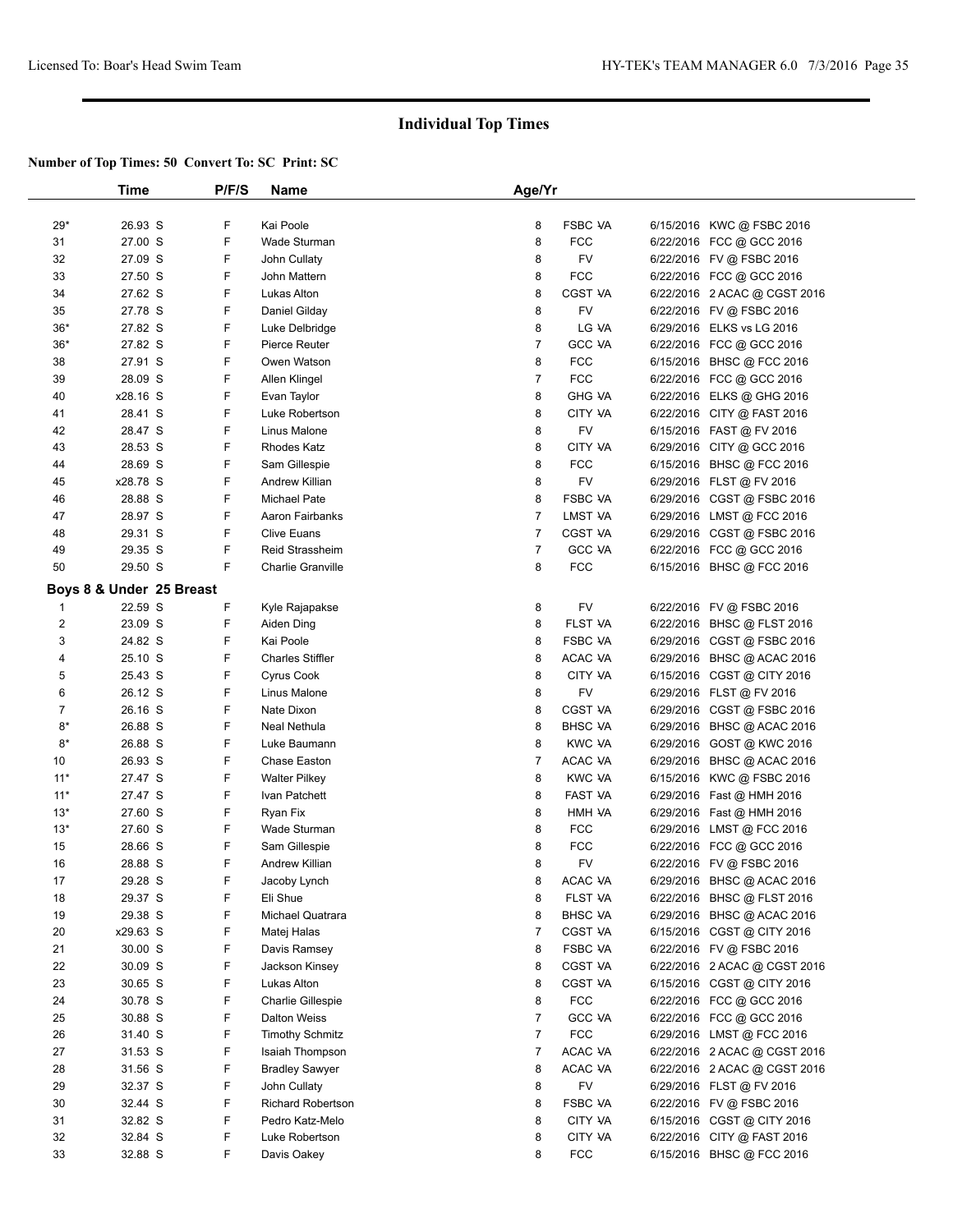|                | Time                  | P/F/S | <b>Name</b>              | Age/Yr         |                |                              |  |
|----------------|-----------------------|-------|--------------------------|----------------|----------------|------------------------------|--|
|                |                       |       |                          |                |                |                              |  |
| 34             | 32.91 S               | F     | <b>Taylor Starr</b>      | 8              | ACAC VA        | 6/22/2016 2 ACAC @ CGST 2016 |  |
| 35             | 32.97 S               | F     | Michael Kromkowski       | $\overline{7}$ | CITY VA        | 6/29/2016 CITY @ GCC 2016    |  |
| 36             | x33.31 S              | F     | Daniel Gilday            | 8              | FV             | 6/15/2016 FAST @ FV 2016     |  |
| 37             | 33.51 S               | F     | Evan Taylor              | 8              | <b>GHG VA</b>  | 6/15/2016 GHG @ ACAC 2016    |  |
| 38             | 33.58 S               | F     | <b>Brendan Taylor</b>    | $\overline{7}$ | ACAC VA        | 6/29/2016 BHSC @ ACAC 2016   |  |
| 39             | 33.86 S               | F     | William Calhoun          | 8              | <b>KWC VA</b>  | 6/29/2016 GOST @ KWC 2016    |  |
| 40             | 34.00 S               | F     | James Johnson            | 7              | FAST VA        | 6/22/2016 CITY @ FAST 2016   |  |
| 41             | 34.31 S               | F     | Allen Klingel            | $\overline{7}$ | <b>FCC</b>     | 6/29/2016 LMST @ FCC 2016    |  |
| 42             | 35.19 S               | F     | Gage Sturman             | $\overline{7}$ | <b>FCC</b>     | 6/15/2016 BHSC @ FCC 2016    |  |
| 43             | 35.28 S               | F     | Nathan Lowery            | 7              | FLST VA        | 6/22/2016 BHSC @ FLST 2016   |  |
| 44             | 35.31 S               | F     | <b>Mikey Poncy</b>       | 7              | CITY VA        | 6/15/2016 CGST @ CITY 2016   |  |
| 45             | 35.80 S               | F     | Will Charlton            | 8              | ELKS VA        | 6/29/2016 ELKS vs LG 2016    |  |
| 46             | 36.38 S               | F     | Elan Balfour             | 7              | ACAC VA        | 6/29/2016 BHSC @ ACAC 2016   |  |
| 47             | 36.81 S               | F     | <b>Marek Miller</b>      | 8              | <b>CGST VA</b> | 6/15/2016 CGST @ CITY 2016   |  |
| 48             | 37.00 S               | F     | <b>Minton Cooper</b>     | 7              | <b>BHSC VA</b> | 6/29/2016 BHSC @ ACAC 2016   |  |
| 49             | 37.50 S               | F     | <b>Patrick Moore</b>     | 8              | LG VA          | 6/29/2016 ELKS vs LG 2016    |  |
| 50             | 37.63 S               | F     | Kase Goldstein           | 8              | <b>BHSC VA</b> | 6/22/2016 BHSC @ FLST 2016   |  |
|                |                       |       |                          |                |                |                              |  |
|                | Boys 8 & Under 25 Fly |       |                          |                |                |                              |  |
| 1              | 19.72 S               | F     | Chase Easton             | 7              | ACAC VA        | 6/15/2016 GHG @ ACAC 2016    |  |
| $\overline{2}$ | 19.84 S               | F     | Colt Bloxsom             | $\overline{7}$ | <b>FV</b>      | 6/29/2016 FLST @ FV 2016     |  |
| 3              | 20.45 S               | F     | Eli Shue                 | 8              | FLST VA        | 6/29/2016 FLST @ FV 2016     |  |
| 4              | 20.50 S               | F     | Nate Dixon               | 8              | <b>CGST VA</b> | 6/22/2016 2 ACAC @ CGST 2016 |  |
| 5              | 21.03 S               | F     | Daniel Cramer            | 8              | FSBC VA        | 6/22/2016 FV @ FSBC 2016     |  |
| 6              | 22.50 S               | F     | Allen Klingel            | 7              | <b>FCC</b>     | 6/29/2016 LMST @ FCC 2016    |  |
| $\overline{7}$ | 22.62 S               | F     | Alexander Ashby          | 8              | ACAC VA        | 6/29/2016 BHSC @ ACAC 2016   |  |
| 8              | x23.35 S              | F     | Kyle Rajapakse           | 8              | <b>FV</b>      | 6/29/2016 FLST @ FV 2016     |  |
| 9              | 23.41 S               | F     | John Mattern             | 8              | <b>FCC</b>     | 6/29/2016 LMST @ FCC 2016    |  |
| 10             | 23.63 S               | F     | Aiden Ding               | 8              | FLST VA        | 6/22/2016 BHSC @ FLST 2016   |  |
| 11             | 24.90 S               | F     | Ryan Fix                 | 8              | HMH VA         | 6/29/2016 Fast @ HMH 2016    |  |
| 12             | 25.19 S               | F     | <b>Braden Fuller</b>     | 8              | <b>CGST VA</b> | 6/29/2016 CGST @ FSBC 2016   |  |
| 13             | 25.43 S               | F     | Neal Nethula             | 8              | <b>BHSC VA</b> | 6/29/2016 BHSC @ ACAC 2016   |  |
| 14             | 26.06 S               | F     | Benjamin Tungate         | 7              | <b>CGST VA</b> | 6/29/2016 CGST @ FSBC 2016   |  |
| 15             | 26.22 S               | F     | <b>Walter Pilkey</b>     | 8              | <b>KWC VA</b>  | 6/29/2016 GOST @ KWC 2016    |  |
| 16             | 26.25 S               | F     | <b>Charles Alexander</b> | 7              | CGST VA        | 6/22/2016 2 ACAC @ CGST 2016 |  |
| 17             | 26.27 S               | F     | Linus Malone             | 8              | FV             | 6/22/2016 FV @ FSBC 2016     |  |
| 18             | 26.35 S               | F     | Lukas Alton              | 8              | <b>CGST VA</b> | 6/29/2016 CGST @ FSBC 2016   |  |
| 19             | 26.41 S               | F     | <b>Edward Stemland</b>   | 8              | <b>GCC VA</b>  | 6/22/2016 FCC @ GCC 2016     |  |
| 20             | 26.56 S               | F     | Kai Poole                | 8              | <b>FSBC VA</b> | 6/29/2016 CGST @ FSBC 2016   |  |
| 21             | 27.00 S               | F     | Beau Bloxsom             | 7              | <b>FCC</b>     | 6/22/2016 FCC @ GCC 2016     |  |
| 22             | 27.22 S               | F     | Isaiah Thompson          | 7              | ACAC VA        | 6/22/2016 2 ACAC @ CGST 2016 |  |
| 23             | 27.25 S               | F     | Luke Baumann             | 8              | <b>KWC VA</b>  | 6/15/2016 KWC@FSBC 2016      |  |
| 24             | 27.31 S               | F     | <b>Bradley Sawyer</b>    | 8              | ACAC VA        | 6/15/2016 GHG @ ACAC 2016    |  |
| 25             | 27.47 S               | F     | <b>Charles Stiffler</b>  | 8              | ACAC VA        | 6/29/2016 BHSC @ ACAC 2016   |  |
| 26             | 28.32 S               | F     | Luke Robertson           | 8              | CITY VA        | 6/15/2016 CGST @ CITY 2016   |  |
| 27             | x28.60 S              | F     | Dalton Weiss             | 7              | <b>GCC VA</b>  | 6/22/2016 FCC @ GCC 2016     |  |
| 28             | 29.03 S               | F     | Jackson Kinsey           | 8              | CGST VA        | 6/22/2016 2 ACAC @ CGST 2016 |  |
| $29*$          | 29.35 S               | F     | Brayden King             | 8              | FLST VA        | 6/29/2016 FLST @ FV 2016     |  |
| $29*$          | 29.35 S               | F     | Matej Halas              | 7              | <b>CGST VA</b> | 6/15/2016 CGST @ CITY 2016   |  |
| 31             | 29.69 S               | F     | Gage Sturman             | 7              | <b>FCC</b>     | 6/22/2016 FCC @ GCC 2016     |  |
| 32             | 29.72 S               | F     | <b>Richard Robertson</b> | 8              | <b>FSBC VA</b> | 6/22/2016 FV @ FSBC 2016     |  |
| $33*$          | 30.00 S               | F     | Caden Harris             | 8              | ELKS VA        | 6/29/2016 ELKS vs LG 2016    |  |
| $33*$          | 30.00 S               | F     | Grady Wilkerson          | 8              | ELKS VA        | 6/29/2016 ELKS vs LG 2016    |  |
| $33*$          | 30.00 S               | F     | <b>Brendan Taylor</b>    | 7              | ACAC VA        | 6/29/2016 BHSC @ ACAC 2016   |  |
| 36             | 30.09 S               | F     | Ivan Patchett            | 8              | FAST VA        | 6/29/2016 Fast @ HMH 2016    |  |
| 37             | 30.59 S               | F     | <b>Atticus Schomer</b>   | 8              | ACAC VA        | 6/29/2016 BHSC @ ACAC 2016   |  |
|                |                       |       |                          |                |                |                              |  |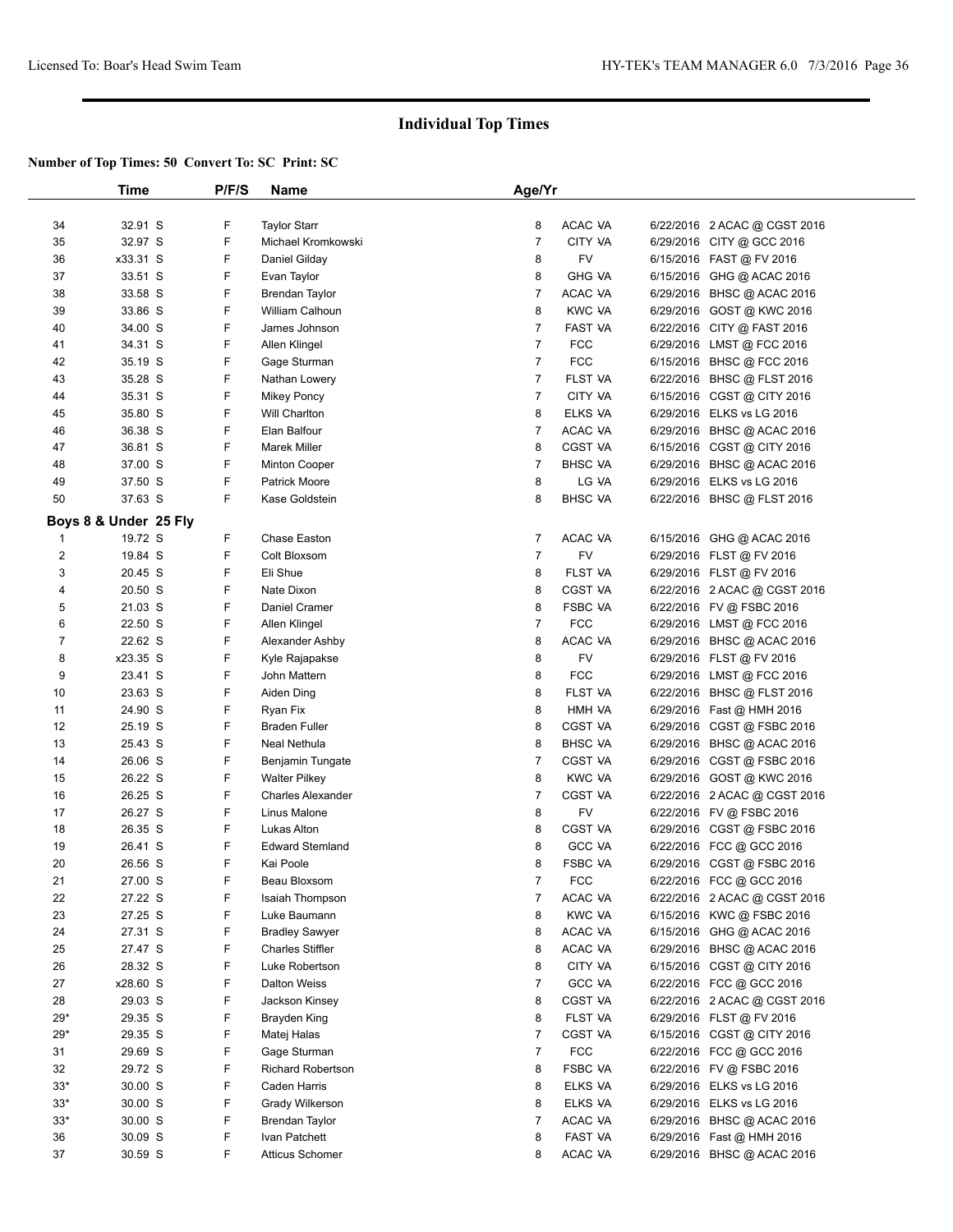|                | Time                     | P/F/S | <b>Name</b>                 | Age/Yr         |                |                                                           |  |
|----------------|--------------------------|-------|-----------------------------|----------------|----------------|-----------------------------------------------------------|--|
|                |                          |       |                             |                |                |                                                           |  |
| 38             | 30.62 S                  | F     | Alexander Trout             | 8              | <b>BHSC VA</b> | 6/29/2016 BHSC @ ACAC 2016                                |  |
| 39             | 30.90 S                  | F     | Daniel Gilday               | 8              | FV             | 6/22/2016 FV @ FSBC 2016                                  |  |
| 40             | 31.31 S                  | F     | <b>William Schnell</b>      | $\overline{7}$ | <b>CGST VA</b> | 6/22/2016 2 ACAC @ CGST 2016                              |  |
| 41             | 31.62 S                  | F     | Evan Taylor                 | 8              | <b>GHG VA</b>  | 6/15/2016 GHG @ ACAC 2016                                 |  |
| 42             | 32.32 S                  | F     | John Cullaty                | 8              | <b>FV</b>      | 6/29/2016 FLST @ FV 2016                                  |  |
| 43             | 32.34 S                  | F     | Cyrus Cook                  | 8              | CITY VA        | 6/29/2016 CITY @ GCC 2016                                 |  |
| 44             | 33.03 S                  | F     | Michael Quatrara            | 8              | <b>BHSC VA</b> | 6/22/2016 BHSC @ FLST 2016                                |  |
| $45*$          | 33.16 S                  | F     | Simon Gewirtz               | 7              | CITY VA        | 6/15/2016 CGST @ CITY 2016                                |  |
| $45*$          | 33.16 S                  | F     | Loudon Foff                 | 7              | <b>CGST VA</b> | 6/29/2016 CGST @ FSBC 2016                                |  |
| 47             | 33.31 S                  | F     | <b>Oliver Wray</b>          | $\overline{7}$ | <b>FCC</b>     | 6/29/2016 LMST @ FCC 2016                                 |  |
| 48             | 33.64 S                  | F     | Elan Balfour                | 7              | ACAC VA        | 6/22/2016 2 ACAC @ CGST 2016                              |  |
| 49             | 33.69 S                  | F     | <b>Richard James Corbey</b> | 8              | ACAC VA        | 6/29/2016 BHSC @ ACAC 2016                                |  |
| 50             | 35.12 S                  | F     | Landon Mayhew               | 8              | <b>FAST VA</b> | 6/22/2016 CITY @ FAST 2016                                |  |
|                | <b>Boys 9-10 50 Free</b> |       |                             |                |                |                                                           |  |
|                |                          |       |                             |                |                |                                                           |  |
| 1              | 31.00 S                  | F     | Maxwell Moore               | 10             | <b>FCC</b>     | 6/22/2016 FCC @ GCC 2016                                  |  |
| $\overline{c}$ | 32.28 S                  | F     | Jack Burr                   | 10             | <b>CGST VA</b> | 6/22/2016 2 ACAC @ CGST 2016                              |  |
| 3              | 32.39 S                  | F     | Thomas Heilman              | 9              | <b>CGST VA</b> | 6/29/2016 CGST @ FSBC 2016                                |  |
| 4              | 33.85 S                  | F     | Soren Corbett               | 10             | <b>CGST VA</b> | 6/29/2016 CGST @ FSBC 2016                                |  |
| 5              | 34.07 S                  | F     | Jack Dofflemyer             | 10             | <b>FV</b>      | 6/22/2016 FV @ FSBC 2016                                  |  |
| 6              | 34.29 S                  | F     | Jonathan Alexander          | 10             | <b>CGST VA</b> | 6/29/2016 CGST @ FSBC 2016                                |  |
| 7              | 34.56 S                  | F     | David King                  | 10             | <b>FLST VA</b> | 6/15/2016 FLST @ HMH 2016                                 |  |
| 8              | 35.17 S                  | F     | Lance Elmore                | 9              | ACAC VA        | 6/15/2016 GHG @ ACAC 2016                                 |  |
| 9              | 35.32 S                  | F     | Simon Wray                  | 10             | <b>FCC</b>     | 6/22/2016 FCC @ GCC 2016                                  |  |
| 10             | 35.88 S                  | F     | <b>Tanner Kidd</b>          | 9              | HMH VA         | 6/15/2016 FLST @ HMH 2016                                 |  |
| 11             | 36.04 S                  | F     | Jeremiah Nicholson          | 9              | ACAC VA        | 6/15/2016 GHG @ ACAC 2016                                 |  |
| 12             | 36.17 S                  | F     | <b>Colby Grimes</b>         | 9              | <b>CGST VA</b> | 6/29/2016 CGST @ FSBC 2016                                |  |
| 13             | 36.23 S                  | F     | Aiden Zhu                   | 9              | ACAC VA        | 6/29/2016 BHSC @ ACAC 2016                                |  |
| 14             | x36.50 S                 | F     | Joshua Hodges               | 9              | <b>FAST VA</b> | 6/15/2016 FAST @ FV 2016                                  |  |
| 15             | 36.59 S                  | F     | Jack Lewis                  | 10             | <b>FSBC VA</b> | 6/15/2016 KWC @ FSBC 2016                                 |  |
| 16             | 36.69 S                  | F     | Micah Spitzley              | 10             | HMH VA         | 6/29/2016 Fast @ HMH 2016                                 |  |
| 17             | 36.81 S                  | F     | Nicholas Haslam             | 10             | <b>CGST VA</b> | 6/22/2016 2 ACAC @ CGST 2016                              |  |
| 18             | 36.86 S                  | F     | Alden Scott                 | 10             | <b>FSBC VA</b> | 6/29/2016 CGST @ FSBC 2016                                |  |
| 19             | 37.08 S                  | F     | Quinn Ragsdale              | 10             | <b>FSBC VA</b> | 6/29/2016 CGST @ FSBC 2016                                |  |
| 20             | x37.22 S                 | F     | <b>Andrew Commins</b>       | 10             | <b>BHSC VA</b> | 6/15/2016 BHSC @ FCC 2016                                 |  |
| 21             | 37.23 S                  | F     | Gabriel Alms                | 10             | FV             | 6/22/2016 FV @ FSBC 2016                                  |  |
| 22             | 37.29 S                  | F     | Logan Hamil                 | 10             | <b>FSBC VA</b> | 6/15/2016 KWC @ FSBC 2016                                 |  |
| 23             | 37.33 S                  | F     | Andrew Kulak                | 10             | ACAC VA        | 6/15/2016 GHG @ ACAC 2016                                 |  |
| 24             | 37.35 S                  | F     | Cole Gustafson              | 10             | FAST VA        | 6/22/2016 CITY @ FAST 2016                                |  |
| 25             | 37.72 S                  | F     | William Browne              | 9              | <b>FCC</b>     | 6/22/2016 FCC @ GCC 2016                                  |  |
| 26             | 38.03 S                  | F     | Harrison Kinsey             | 10             | CGST VA        | 6/15/2016 CGST @ CITY 2016                                |  |
| 27             | 38.07 S                  | F     | Lucas Quatrara              | 10             | <b>BHSC VA</b> | 6/29/2016 BHSC @ ACAC 2016                                |  |
| 28             | 38.40 S                  | F     | Nate Chatterson             | 10             | CGST VA        | 6/22/2016 2 ACAC @ CGST 2016                              |  |
| 29             | 38.60 S                  | F     | Samuel Spinelli             | 9              | ACAC VA        | 6/22/2016 2 ACAC @ CGST 2016                              |  |
| 30             | 38.66 S                  | F     | Cooper Weiss                | 9              | <b>GCC VA</b>  | 6/22/2016 FCC @ GCC 2016                                  |  |
| 31             | 38.84 S                  | F     | Ben Wesson                  | 9              | <b>FV</b>      | 6/22/2016 FV @ FSBC 2016                                  |  |
| 32             | 39.01 S                  | F     | Dylan Halbert               | 9              | FSBC VA        | 6/22/2016 FV @ FSBC 2016                                  |  |
| 33             | 39.08 S                  | F     | Mason Bunyea                | 10             | <b>GHG VA</b>  | 6/15/2016 GHG @ ACAC 2016                                 |  |
| 34             | 39.25 S                  | F     | Coleman Owen                | 10             | <b>FAST VA</b> | 6/29/2016 Fast @ HMH 2016                                 |  |
| 35             | 39.33 S                  | F     | Mason Bloxsom               | 10             | FV             | 6/22/2016 FV @ FSBC 2016                                  |  |
| 36             | 39.34 S                  | F     | Jack Thompson               | 10             | FAST VA        | 6/22/2016 CITY @ FAST 2016                                |  |
| 37             | 39.57 S                  | F     | Travis Hitt                 | 9              | ACAC VA        | 6/22/2016 2 ACAC @ CGST 2016                              |  |
| 38             | 39.63 S                  | F     | Samuel Bledsoe              | 9              | <b>BHSC VA</b> | 6/22/2016 BHSC @ FLST 2016                                |  |
|                | 39.75 S                  | F     |                             |                |                |                                                           |  |
| 39             |                          | F     | <b>Thomas Gresge</b>        | 10             | <b>CGST VA</b> | 6/22/2016 2 ACAC @ CGST 2016<br>6/15/2016 FLST @ HMH 2016 |  |
| 40             | 39.91 S                  |       | <b>Wilson Forloines</b>     | 10             | HMH VA         |                                                           |  |
| 41             | x40.09 S                 | F     | Sawyer Strickler            | 10             | FV             | 6/15/2016 FAST @ FV 2016                                  |  |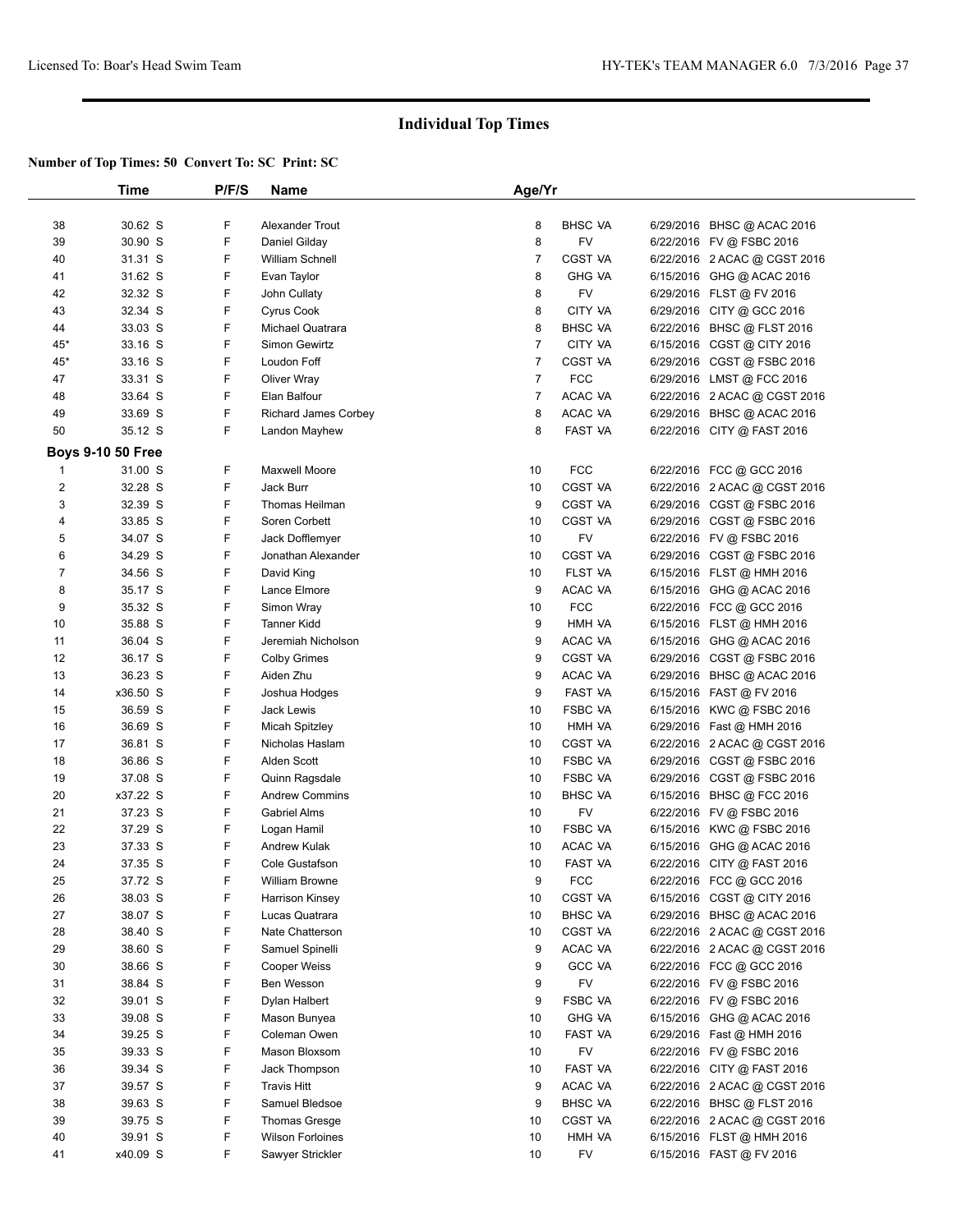|                | Time                       | P/F/S  | Name                                        | Age/Yr   |                     |                                                         |  |
|----------------|----------------------------|--------|---------------------------------------------|----------|---------------------|---------------------------------------------------------|--|
|                |                            |        |                                             |          |                     |                                                         |  |
| 42             | 40.13 S                    | F      | Brayden Ragland                             | 10       | <b>GCC VA</b>       | 6/22/2016 FCC @ GCC 2016                                |  |
| 43             | x40.28 S                   | F      | Jackson Hopkins                             | 10       | LMST VA             | 6/22/2016 HMH @ LMST 2016                               |  |
| 44             | 40.33 S                    | F      | Andy Pham                                   | 9        | ACAC VA             | 6/15/2016 GHG @ ACAC 2016                               |  |
| 45             | 40.56 S                    | F      | Asa Moody                                   | 9        | FV                  | 6/15/2016 FAST @ FV 2016                                |  |
| 46             | 40.60 S                    | F      | Nathan Simon                                | 10       | <b>CGST VA</b>      | 6/29/2016 CGST @ FSBC 2016                              |  |
| 47             | 40.81 S                    | F      | Alexander Ley                               | 10       | LMST VA             | 6/22/2016 HMH @ LMST 2016                               |  |
| 48             | 40.85 S                    | F      | <b>Jack Moriarty</b>                        | 10       | ACAC VA             | 6/22/2016 2 ACAC @ CGST 2016                            |  |
| 49             | 40.89 S                    | F      | Haden Powell                                | 10       | <b>BHSC VA</b>      | 6/29/2016 BHSC @ ACAC 2016                              |  |
| 50             | 40.90 S                    | F      | David Keppel                                | 10       | FLST VA             | 6/22/2016 BHSC @ FLST 2016                              |  |
|                | Boys 9-10 100 Free         |        |                                             |          |                     |                                                         |  |
| 1              | 1:10.72 $S$                | F      | <b>Maxwell Moore</b>                        | 10       | <b>FCC</b>          | 6/15/2016 BHSC @ FCC 2016                               |  |
| $\overline{2}$ | 1:11.65 S                  | F      | Jack Burr                                   | 10       | <b>CGST VA</b>      | 6/29/2016 CGST @ FSBC 2016                              |  |
| 3              | $1:12.65$ S                | F      | Thomas Heilman                              | 9        | CGST VA             | 6/29/2016 CGST @ FSBC 2016                              |  |
| 4              | $1:17.09$ S                | F      | David King                                  | 10       | FLST VA             | 6/29/2016 FLST @ FV 2016                                |  |
| 5              | $1:18.54$ S                | F      | Jack Dofflemyer                             | 10       | FV                  | 6/29/2016 FLST @ FV 2016                                |  |
| 6              | $1:18.96$ S                | F      | Jonathan Alexander                          | 10       | <b>CGST VA</b>      | 6/29/2016 CGST @ FSBC 2016                              |  |
| 7              | $1:21.06$ S                | F      | Simon Wray                                  | 10       | <b>FCC</b>          | 6/29/2016 LMST @ FCC 2016                               |  |
| 8              | $1:21.25$ S                | F      | Soren Corbett                               | 10       | <b>CGST VA</b>      | 6/29/2016 CGST @ FSBC 2016                              |  |
| 9              | $1:23.06$ S                | F      | Nate Chatterson                             | 10       | <b>CGST VA</b>      | 6/15/2016 CGST @ CITY 2016                              |  |
| 10             | $1:23.25$ S                | F      | Lance Elmore                                | 9        | ACAC VA             | 6/29/2016 BHSC @ ACAC 2016                              |  |
| 11             | $1:23.31$ S                | F      | Coleman Owen                                | 10       | FAST VA             | 6/29/2016 Fast @ HMH 2016                               |  |
| 12             | 1:23.35 S                  | F      | <b>Colby Grimes</b>                         | 9        | <b>CGST VA</b>      | 6/15/2016 CGST @ CITY 2016                              |  |
| 13             | 1:23.39 S                  | F      | <b>Tanner Kidd</b>                          | 9        | HMH VA              | 6/29/2016 Fast @ HMH 2016                               |  |
| 14             | 1:24.42 S                  | F      | <b>Gabriel Alms</b>                         | 10       | <b>FV</b>           | 6/22/2016 FV @ FSBC 2016                                |  |
| 15             | 1:24.57 S                  | F      | <b>Micah Spitzley</b>                       | 10       | HMH VA              | 6/29/2016 Fast @ HMH 2016                               |  |
| 16             | 1:24.87 S                  | F      | <b>Andrew Commins</b>                       | 10       | <b>BHSC VA</b>      | 6/15/2016 BHSC @ FCC 2016                               |  |
| 17             | 1:24.93 S                  | F      | <b>William Browne</b>                       | 9        | <b>FCC</b>          | 6/29/2016 LMST @ FCC 2016                               |  |
| 18             | 1:24.96 S                  | F      | <b>Jack Lewis</b>                           | 10       | <b>FSBC VA</b>      | 6/22/2016 FV @ FSBC 2016                                |  |
| 19             | $1:25.07$ S                | F      | Cooper Weiss                                | 9        | <b>GCC VA</b>       | 6/29/2016 CITY @ GCC 2016                               |  |
| 20             | 1:25.87 S                  | F      | Joshua Hodges                               | 9        | FAST VA             | 6/29/2016 Fast @ HMH 2016                               |  |
| 21             | $1:26.25$ S                | F      | <b>Travis Hitt</b>                          | 9        | ACAC VA             | 6/15/2016 GHG @ ACAC 2016                               |  |
| 22             | 1:27.09 S                  | F      | Aiden Zhu                                   | 9        | ACAC VA             | 6/15/2016 GHG @ ACAC 2016                               |  |
| 23             | $1:27.15$ S                | F      | Jeremiah Nicholson                          | 9        | ACAC VA             | 6/29/2016 BHSC @ ACAC 2016                              |  |
| 24             | x1:27.53 S                 | F      | Nicholas Haslam                             | 10       | <b>CGST VA</b>      | 6/15/2016 CGST @ CITY 2016                              |  |
| 25             | 1:27.82 S                  | F      | <b>Thomas Gresge</b>                        | 10       | <b>CGST VA</b>      | 6/29/2016 CGST @ FSBC 2016                              |  |
| 26             | $1:28.13$ S                | F      | Cole Gustafson                              | 10       | FAST VA             | 6/29/2016 Fast @ HMH 2016                               |  |
| 27             | 1:28.90 S                  | F      | Logan Hamil                                 | 10       | <b>FSBC VA</b>      | 6/15/2016 KWC @ FSBC 2016                               |  |
| 28             | 1:29.46 S                  | F      | Quinn Ragsdale                              | 10       | <b>FSBC VA</b>      | 6/15/2016 KWC @ FSBC 2016                               |  |
| 29             | 1:30.09 S                  | F      | Alden Scott                                 | 10       | FSBC VA             | 6/15/2016 KWC @ FSBC 2016                               |  |
| 30             | x1:30.18 S                 | F      | Nathan Simon                                | 10       | CGST VA             | 6/15/2016 CGST @ CITY 2016                              |  |
| 31             | 1:30.78 S                  | F      | Samuel Bledsoe                              | 9        | <b>BHSC VA</b>      | 6/15/2016 BHSC @ FCC 2016                               |  |
| 32             | 1:30.81 S                  | F      | Dylan Halbert                               | 9        | FSBC VA             | 6/22/2016 FV @ FSBC 2016                                |  |
| 33             | x1:31.56 S                 | F      | Jack Thompson                               | 10       | FAST VA             | 6/15/2016 FAST @ FV 2016                                |  |
| 34             | x1:31.59 S                 | F      | Lucas Quatrara                              | 10       | <b>BHSC VA</b>      | 6/15/2016 BHSC @ FCC 2016                               |  |
| 35             | 1:31.84 S                  | F      | Adam Hill                                   | 10       | <b>GHG VA</b>       | 6/15/2016 GHG @ ACAC 2016                               |  |
| 36             | 1:31.97 S                  | F      | <b>Tyler Helmick</b>                        | 10       | CCC <sub>U</sub> S  | 6/29/2016 CCC @ GHG 2016                                |  |
| 37             | $1:32.63$ S                | F      | <b>Matthew Ward</b>                         | 10       | <b>FCC</b>          | 6/15/2016 BHSC @ FCC 2016                               |  |
|                |                            | F      | Elias Vaughn                                | 10       | <b>BHSC VA</b>      |                                                         |  |
| 38<br>39       | $1:33.30$ S<br>$1:33.35$ S | F      | Jake Lucas                                  | 9        | CITY VA             | 6/15/2016 BHSC @ FCC 2016<br>6/15/2016 CGST @ CITY 2016 |  |
| 40             |                            | F      | Ben Wesson                                  | 9        | FV                  |                                                         |  |
|                | x1:33.78 S<br>1:34.09 S    | F      | <b>Andrew Kulak</b>                         | 10       | ACAC VA             | 6/15/2016 FAST @ FV 2016                                |  |
| 41             |                            | F      | Benjamin Schnell                            | 10       | CGST VA             | 6/29/2016 BHSC @ ACAC 2016                              |  |
| 42             | $1:34.21$ S                |        |                                             |          |                     | 6/15/2016 CGST @ CITY 2016                              |  |
| 43<br>44       | 1:34.45 S<br>1:34.64 S     | F<br>F | <b>Wilson Forloines</b><br>Sawyer Strickler | 10       | HMH VA<br><b>FV</b> | 6/29/2016 Fast @ HMH 2016<br>6/15/2016 FAST @ FV 2016   |  |
|                | x1:36.25 S                 | F      |                                             | 10<br>10 | FV                  | 6/15/2016 FAST @ FV 2016                                |  |
| 45             |                            |        | Mason Bloxsom                               |          |                     |                                                         |  |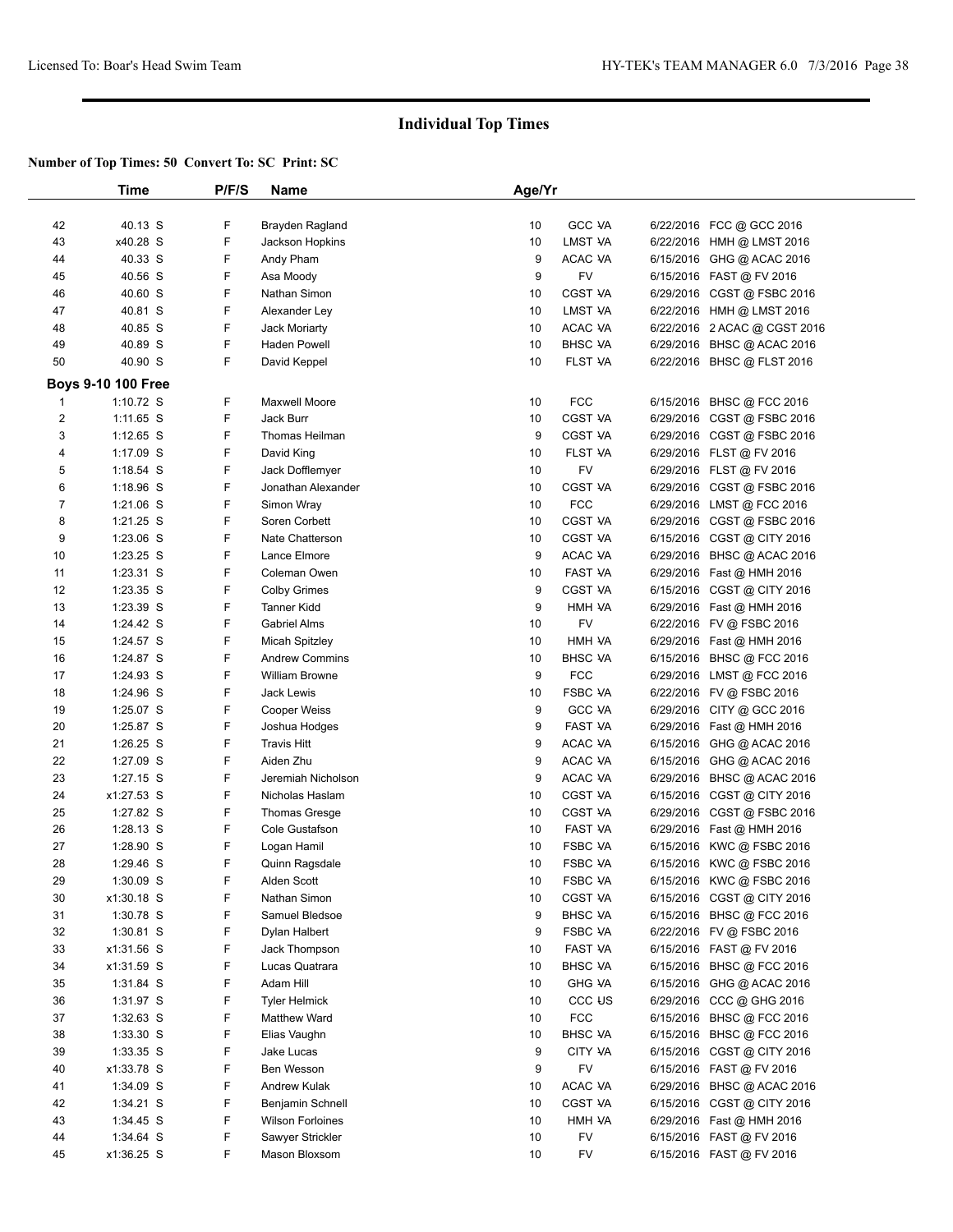|                | Time                     | P/F/S | Name                    | Age/Yr |                     |                              |  |
|----------------|--------------------------|-------|-------------------------|--------|---------------------|------------------------------|--|
|                |                          |       |                         |        |                     |                              |  |
| 46             | 1:36.84 S                | F     | Asa Moody               | 9      | FV                  | 6/22/2016 FV @ FSBC 2016     |  |
| 47             | 1:37.22 S                | F     | David Keppel            | 10     | <b>FLST VA</b>      | 6/29/2016 FLST @ FV 2016     |  |
| 48             | 1:37.90 S                | F     | Cooper Moreland         | 10     | CITY VA             | 6/15/2016 CGST @ CITY 2016   |  |
| 49             | x1:37.97 S               | F     | Jackson Kunze           | 9      | FLST VA             | 6/29/2016 FLST @ FV 2016     |  |
| 50             | 1:38.07 S                | F     | <b>Haden Powell</b>     | 10     | <b>BHSC VA</b>      | 6/15/2016 BHSC @ FCC 2016    |  |
|                | <b>Boys 9-10 50 Back</b> |       |                         |        |                     |                              |  |
| 1              | x36.28 S                 | F     | Maxwell Moore           | 10     | <b>FCC</b>          | 6/15/2016 BHSC @ FCC 2016    |  |
| $\overline{c}$ | 40.13 S                  | F     | Thomas Heilman          | 9      | <b>CGST VA</b>      | 6/22/2016 2 ACAC @ CGST 2016 |  |
| 3              | 40.21 S                  | F     | Jack Burr               | 10     | <b>CGST VA</b>      | 6/29/2016 CGST @ FSBC 2016   |  |
| 4              | 40.31 S                  | F     | Aiden Zhu               | 9      | ACAC VA             | 6/22/2016 2 ACAC @ CGST 2016 |  |
| 5              | 41.15 S                  | F     | Nate Chatterson         | 10     | <b>CGST VA</b>      | 6/22/2016 2 ACAC @ CGST 2016 |  |
| 6              | 41.87 S                  | F     | Coleman Owen            | 10     | FAST VA             | 6/29/2016 Fast @ HMH 2016    |  |
| $\overline{7}$ | 42.00 S                  | F     | William Browne          | 9      | <b>FCC</b>          | 6/22/2016 FCC @ GCC 2016     |  |
| 8              | 42.15 S                  | F     | <b>Andrew Commins</b>   | 10     | <b>BHSC VA</b>      | 6/22/2016 BHSC @ FLST 2016   |  |
| 9              | 42.56 S                  | F     | Cooper Weiss            | 9      | <b>GCC VA</b>       | 6/29/2016 CITY @ GCC 2016    |  |
| 10             | x42.62 S                 | F     | David King              | 10     | FLST VA             | 6/15/2016 FLST @ HMH 2016    |  |
| 11             | 42.88 S                  | F     | Quinn Ragsdale          | 10     | FSBC VA             | 6/22/2016 FV @ FSBC 2016     |  |
| 12             | 43.44 S                  | F     | <b>Tanner Kidd</b>      | 9      | HMH VA              | 6/29/2016 Fast @ HMH 2016    |  |
| 13             | 44.08 S                  | F     | <b>Ben Wesson</b>       | 9      | FV                  | 6/22/2016 FV @ FSBC 2016     |  |
| 14             | 44.12 S                  | F     | Cole Gustafson          | 10     | FAST VA             | 6/29/2016 Fast @ HMH 2016    |  |
| 15             | 44.16 S                  | F     | Jack Dofflemyer         | 10     | FV                  | 6/29/2016 FLST @ FV 2016     |  |
| 16             | 44.28 S                  | F     | Jonathan Alexander      | 10     | <b>CGST VA</b>      | 6/29/2016 CGST@FSBC 2016     |  |
| 17             | 45.04 S                  | F     | Simon Wray              | 10     | <b>FCC</b>          | 6/22/2016 FCC @ GCC 2016     |  |
| 18             | x45.60 S                 | F     | Micah Spitzley          | 10     | HMH VA              | 6/29/2016 Fast @ HMH 2016    |  |
| 19             | 45.84 S                  | F     | Logan Hamil             | 10     | <b>FSBC VA</b>      | 6/22/2016 FV @ FSBC 2016     |  |
| 20             | 45.88 S                  | F     | Samuel Bledsoe          | 9      | <b>BHSC VA</b>      | 6/15/2016 BHSC @ FCC 2016    |  |
| 21             | 46.40 S                  | F     | <b>Colby Grimes</b>     | 9      | <b>CGST VA</b>      | 6/29/2016 CGST @ FSBC 2016   |  |
| 22             | 46.58 S                  | F     | <b>Travis Hitt</b>      | 9      | ACAC VA             | 6/29/2016 BHSC @ ACAC 2016   |  |
| 23             | 46.65 S                  | F     | Jeremiah Nicholson      | 9      | ACAC VA             | 6/15/2016 GHG @ ACAC 2016    |  |
| 24             | 46.75 S                  | F     | Benjamin Schnell        | 10     | <b>CGST VA</b>      | 6/22/2016 2 ACAC @ CGST 2016 |  |
| 25             | 47.62 S                  | F     | Nathan Simon            | 10     | <b>CGST VA</b>      | 6/29/2016 CGST @ FSBC 2016   |  |
| 26             | 47.68 S                  | F     | <b>Dylan Collins</b>    | 10     | FV                  | 6/29/2016 FLST @ FV 2016     |  |
| 27             | 47.81 S                  | F     | Lucas Quatrara          | 10     | <b>BHSC VA</b>      | 6/22/2016 BHSC @ FLST 2016   |  |
| 28             | x48.50 S                 | F     | Jake Lucas              | 9      | CITY VA             | 6/22/2016 CITY @ FAST 2016   |  |
| 29             | 48.63 S                  | F     | <b>Hunter Shifflett</b> | 10     | <b>GHG VA</b>       | 6/29/2016 CCC @ GHG 2016     |  |
| 30             | 48.72 S                  | F     | Mason Bunyea            | 10     | <b>GHG VA</b>       | 6/29/2016 CCC @ GHG 2016     |  |
| 31             | 48.75 S                  | F     | Cooper Moreland         | 10     | CITY VA             | 6/29/2016 CITY @ GCC 2016    |  |
| 32             | 48.81 S                  | F     | <b>Gabriel Alms</b>     | 10     | FV                  | 6/15/2016 FAST @ FV 2016     |  |
| 33             | 49.25 S                  | F     | William Wise            | 10     | <b>FCC</b>          | 6/22/2016 FCC @ GCC 2016     |  |
| 34             | 49.44 S                  | F     | Brayden Ragland         | 10     | GCC VA              | 6/29/2016 CITY @ GCC 2016    |  |
| 35             | 49.63 S                  | F     | <b>Tyler Helmick</b>    | 10     | CCC <sub>fl</sub> 2 | 6/29/2016 CCC @ GHG 2016     |  |
| $36*$          | 49.78 S                  | F     | <b>Wyatt Brubaker</b>   | 10     | ACAC VA             | 6/29/2016 BHSC @ ACAC 2016   |  |
| $36*$          | 49.78 S                  | F     | Jackson Kunze           | 9      | FLST VA             | 6/29/2016 FLST @ FV 2016     |  |
| 38             | 50.09 S                  | F     | Mason Bloxsom           | 10     | FV                  | 6/22/2016 FV @ FSBC 2016     |  |
| 39             | x50.13 S                 | F     | Haden Powell            | 10     | <b>BHSC VA</b>      | 6/15/2016 BHSC @ FCC 2016    |  |
| 40             | 50.28 S                  | F     | <b>Whit Parrish</b>     | 9      | <b>FCC</b>          | 6/15/2016 BHSC @ FCC 2016    |  |
| 41             | 50.32 S                  | F     | Andrew Kulak            | 10     | ACAC VA             | 6/22/2016 2 ACAC @ CGST 2016 |  |
| 42             | 50.75 S                  | F     | <b>Andrew Davis</b>     | 9      | <b>GCC VA</b>       | 6/22/2016 FCC @ GCC 2016     |  |
| 43             | 50.90 S                  | F     | Joshua Morales          | 9      | FSBC VA             | 6/22/2016 FV @ FSBC 2016     |  |
| 44             | 51.21 S                  | F     | Cole McGinty            | 9      | BHSC VA             | 6/15/2016 BHSC @ FCC 2016    |  |
| 45             | 51.65 S                  | F     | Jacqucs Hathaway        | 9      | <b>BHSC VA</b>      | 6/29/2016 BHSC @ ACAC 2016   |  |
| 46             | 51.75 S                  | F     | Sage Dombrovskis        | 10     | <b>GHG VA</b>       | 6/29/2016 CCC @ GHG 2016     |  |
| 47             | 51.81 S                  | F     | Lance Elmore            | 9      | ACAC VA             | 6/22/2016 2 ACAC @ CGST 2016 |  |
| 48             | 51.84 S                  | F     | Matthew Ward            | 10     | <b>FCC</b>          | 6/22/2016 FCC @ GCC 2016     |  |
| 49             | 52.04 S                  | F     | Kirk Otto               | 10     | <b>KWC VA</b>       | 6/29/2016 GOST @ KWC 2016    |  |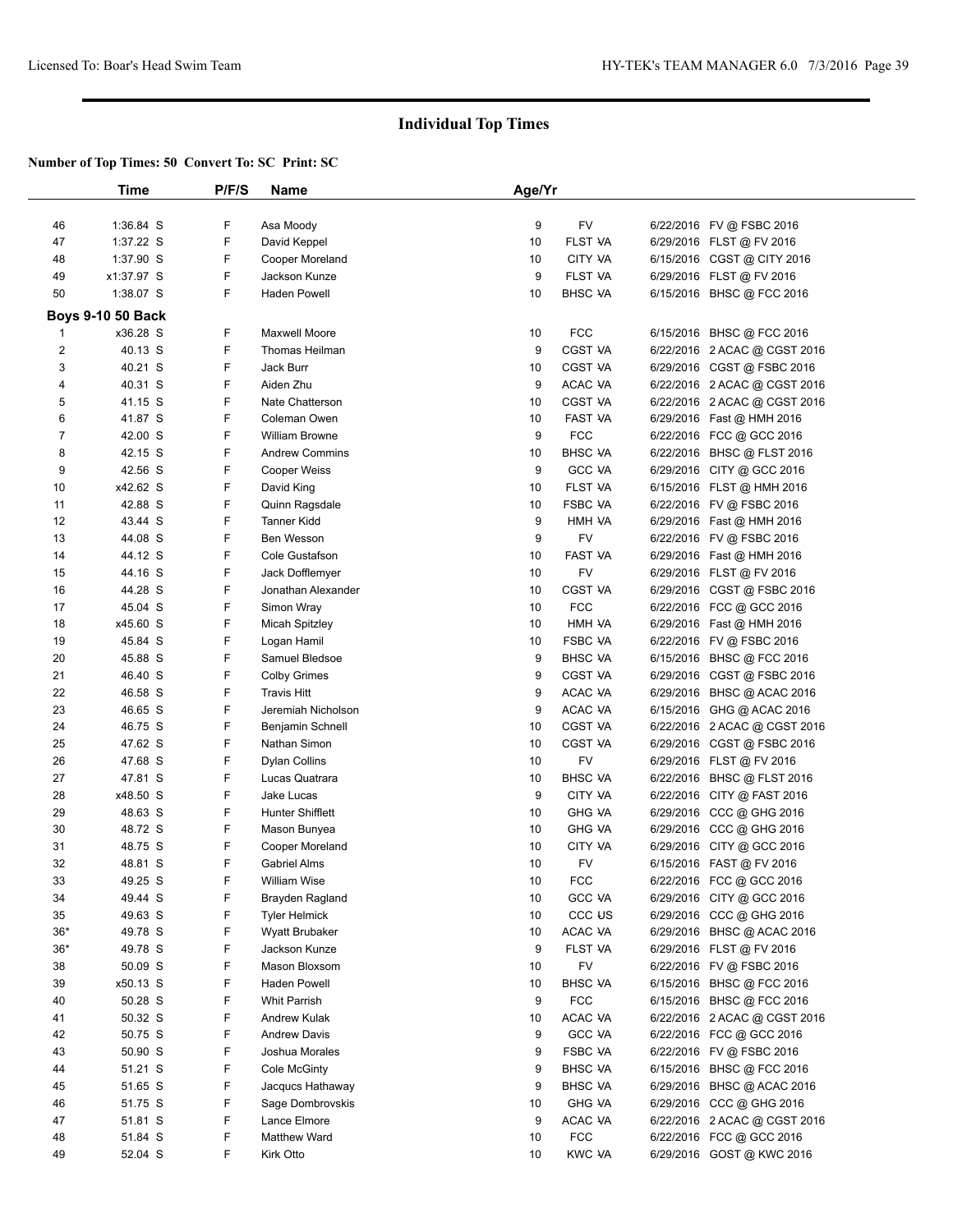|                | Time                | P/F/S | Name                    | Age/Yr |                |                              |
|----------------|---------------------|-------|-------------------------|--------|----------------|------------------------------|
| 50             | 52.11 S             | F     | <b>Ben Giese</b>        | 10     | <b>FSBC VA</b> | 6/29/2016 CGST @ FSBC 2016   |
|                | Boys 9-10 50 Breast |       |                         |        |                |                              |
| 1              | 38.82 S             | F     | <b>Maxwell Moore</b>    | 10     | <b>FCC</b>     | 6/15/2016 BHSC @ FCC 2016    |
| 2              | 41.53 S             | F     | Jack Burr               | 10     | CGST VA        | 6/29/2016 CGST @ FSBC 2016   |
| 3              | 45.75 S             | F     | William Browne          | 9      | <b>FCC</b>     | 6/15/2016 BHSC @ FCC 2016    |
| 4              | 45.84 S             | F     | Thomas Heilman          | 9      | CGST VA        | 6/22/2016 2 ACAC @ CGST 2016 |
| 5              | 47.65 S             | F     | <b>Micah Spitzley</b>   | 10     | HMH VA         | 6/15/2016 FLST @ HMH 2016    |
| 6              | 48.59 S             | F     | Joshua Hodges           | 9      | FAST VA        | 6/29/2016 Fast @ HMH 2016    |
| $\overline{7}$ | 49.03 S             | F     | <b>Travis Hitt</b>      | 9      | ACAC VA        | 6/29/2016 BHSC @ ACAC 2016   |
| 8              | 49.50 S             | F     | <b>Colby Grimes</b>     | 9      | CGST VA        | 6/15/2016 CGST @ CITY 2016   |
| 9              | x49.63 S            | F     | Coleman Owen            | 10     | FAST VA        | 6/15/2016 FAST @ FV 2016     |
| 10             | 49.65 S             | F     | Jeremiah Nicholson      | 9      | ACAC VA        | 6/29/2016 BHSC @ ACAC 2016   |
| 11             | 49.79 S             | F     |                         | 10     | FSBC VA        |                              |
|                |                     |       | Quinn Ragsdale          |        |                | 6/29/2016 CGST @ FSBC 2016   |
| 12             | 50.02 S             | F     | Elias Vaughn            | 10     | <b>BHSC VA</b> | 6/29/2016 BHSC @ ACAC 2016   |
| 13             | 50.19 S             | F     | George Vavrik           | 10     | <b>BHSC VA</b> | 6/15/2016 BHSC @ FCC 2016    |
| 14             | 50.25 S             | F     | Aiden Zhu               | 9      | ACAC VA        | 6/22/2016 2 ACAC @ CGST 2016 |
| 15             | x51.47 S            | F     | <b>Matthew Ward</b>     | 10     | <b>FCC</b>     | 6/15/2016 BHSC @ FCC 2016    |
| 16             | 51.56 S             | F     | Jackson Hopkins         | 10     | LMST VA        | 6/29/2016 LMST @ FCC 2016    |
| 17             | 51.72 S             | F     | Nicholas Haslam         | 10     | CGST VA        | 6/22/2016 2 ACAC @ CGST 2016 |
| 18             | 51.81 S             | F     | Nolan Liang             | 9      | <b>CGST VA</b> | 6/15/2016 CGST @ CITY 2016   |
| 19             | 51.94 S             | F     | Simon Wray              | 10     | <b>FCC</b>     | 6/22/2016 FCC @ GCC 2016     |
| 20             | 52.60 S             | F     | David Keppel            | 10     | FLST VA        | 6/15/2016 FLST @ HMH 2016    |
| 21             | 52.72 S             | F     | Jackson Kunze           | 9      | FLST VA        | 6/15/2016 FLST @ HMH 2016    |
| 22             | 52.94 S             | F     | <b>Gabriel Alms</b>     | 10     | FV             | 6/22/2016 FV @ FSBC 2016     |
| $23*$          | 53.03 S             | F     | Soren Corbett           | 10     | CGST VA        | 6/29/2016 CGST @ FSBC 2016   |
| $23*$          | 53.03 S             | F     | Asa Moody               | 9      | <b>FV</b>      | 6/22/2016 FV @ FSBC 2016     |
| 25             | 53.09 S             | F     | Jack Thompson           | 10     | FAST VA        | 6/15/2016 FAST @ FV 2016     |
| 26             | 53.60 S             | F     | Jacqucs Hathaway        | 9      | <b>BHSC VA</b> | 6/29/2016 BHSC @ ACAC 2016   |
| 27             | 53.62 S             | F     | <b>Thomas Gresge</b>    | 10     | CGST VA        | 6/15/2016 CGST @ CITY 2016   |
| 28             | 53.75 S             | F     | Maddox Roy              | 10     | <b>FSBC VA</b> | 6/22/2016 FV @ FSBC 2016     |
| 29             | 53.87 S             | F     | Andrew Kulak            | 10     | ACAC VA        | 6/29/2016 BHSC @ ACAC 2016   |
| 30             | 54.09 S             | F     | Alexander Ley           | 10     | LMST VA        | 6/29/2016 LMST @ FCC 2016    |
| 31             | 54.19 S             | F     | Hayden Yow              | 10     | FLST VA        | 6/15/2016 FLST @ HMH 2016    |
| 32             | x54.41 S            | F     | Jake Lucas              | 9      | CITY VA        | 6/15/2016 CGST @ CITY 2016   |
| 33             | 54.59 S             | F     | Andy Pham               | 9      | ACAC VA        |                              |
|                |                     | F     |                         |        |                | 6/29/2016 BHSC @ ACAC 2016   |
| 34             | 54.78 S             |       | <b>Tanner Kidd</b>      | 9      | HMH VA         | 6/22/2016 HMH @ LMST 2016    |
| 35             | 55.00 S             | F     | Kuyper DeBoer           | 10     | FV             | $6/15/2016$ FAST @ FV 2016   |
| $36*$          | 55.22 S             | F     | Lance Elmore            | 9      | ACAC VA        | 6/15/2016 GHG @ ACAC 2016    |
| $36*$          | 55.22 S             | F     | Cooper Moreland         | 10     | CITY VA        | 6/15/2016 CGST @ CITY 2016   |
| 38             | 55.50 S             | F     | Mason Bloxsom           | 10     | <b>FV</b>      | 6/29/2016 FLST @ FV 2016     |
| 39             | 56.03 S             | F     | Harrison Kinsey         | 10     | CGST VA        | 6/22/2016 2 ACAC @ CGST 2016 |
| 40             | x56.31 S            | F     | Samuel Bledsoe          | 9      | <b>BHSC VA</b> | 6/22/2016 BHSC @ FLST 2016   |
| 41             | 56.50 S             | F     | Quinn Thomas            | 9      | FSBC VA        | 6/22/2016 FV @ FSBC 2016     |
| 42             | 56.75 S             | F     | Asher Long              | 10     | <b>FSBC VA</b> | 6/15/2016 KWC @ FSBC 2016    |
| 43             | 56.91 S             | F     | Nathan Simon            | 10     | CGST VA        | 6/15/2016 CGST @ CITY 2016   |
| 44             | 57.06 S             | F     | <b>Ben Wesson</b>       | 9      | FV             | 6/15/2016 FAST @ FV 2016     |
| 45             | 57.37 S             | F     | <b>Wilson Forloines</b> | 10     | HMH VA         | 6/29/2016 Fast @ HMH 2016    |
| 46             | 57.44 S             | F     | Owen Streed             | 10     | <b>BHSC VA</b> | 6/22/2016 BHSC @ FLST 2016   |
| 47*            | 57.81 S             | F     | <b>Bailey Bush</b>      | 10     | KWC VA         | 6/15/2016 KWC @ FSBC 2016    |
| 47*            | 57.81 S             | F     | Dylan Halbert           | 9      | <b>FSBC VA</b> | 6/29/2016 CGST @ FSBC 2016   |
| 49             | 58.35 S             | F     | Rhodes Hall             | 10     | HMH VA         | 6/29/2016 Fast @ HMH 2016    |
| 50             | 58.47 S             | F     | Vincent Popovsky        | 9      | FLST VA        | 6/29/2016 FLST @ FV 2016     |
|                |                     |       |                         |        |                |                              |
|                | Boys 9-10 50 Fly    |       |                         |        |                |                              |
| 1              | 34.97 S             | F     | Maxwell Moore           | 10     | <b>FCC</b>     | 6/22/2016 FCC @ GCC 2016     |
| 2              | 35.31 S             | F     | Thomas Heilman          | 9      | CGST VA        | 6/15/2016 CGST @ CITY 2016   |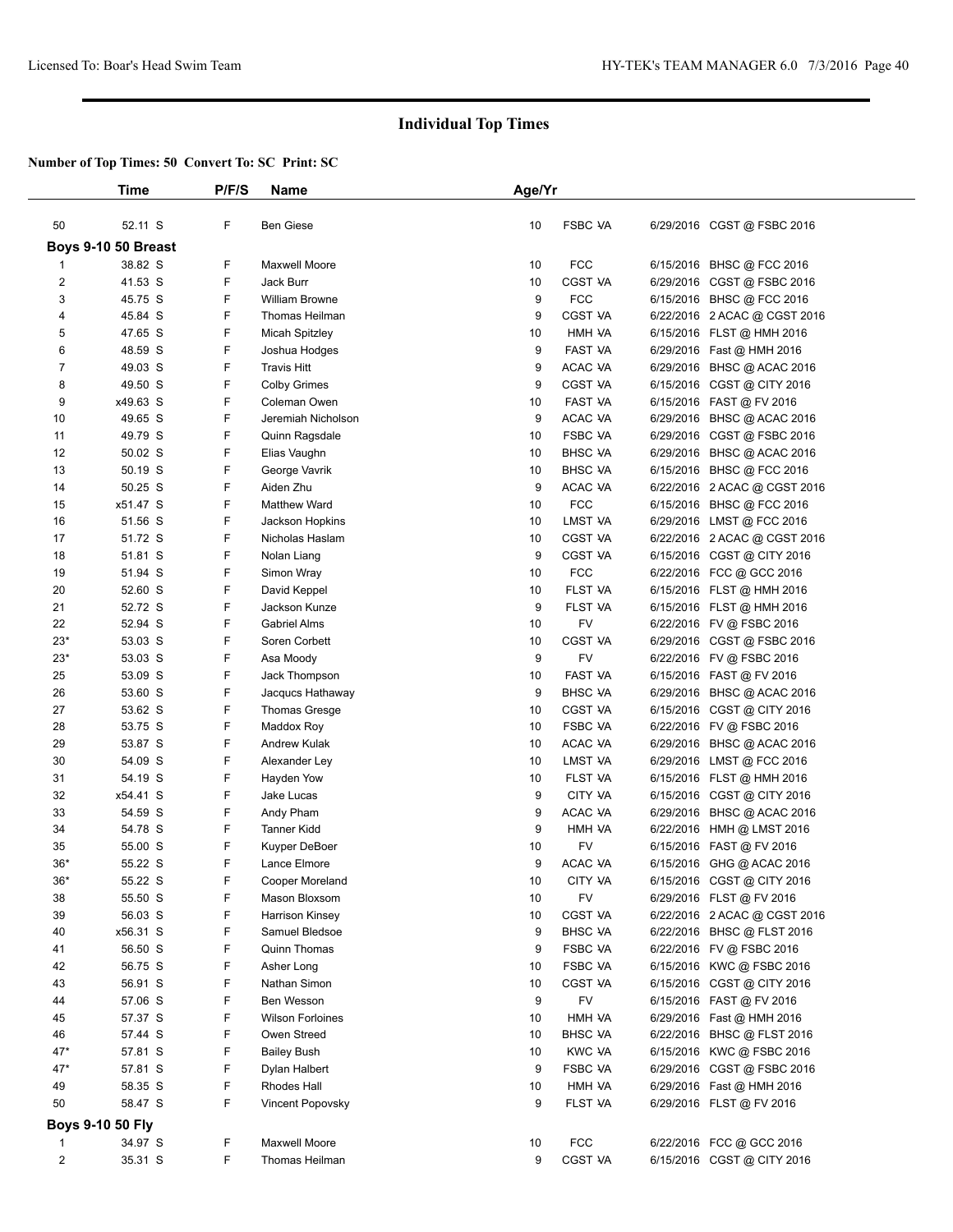|                | Time             | P/F/S | Name                    | Age/Yr |                |                              |  |
|----------------|------------------|-------|-------------------------|--------|----------------|------------------------------|--|
|                |                  |       |                         |        |                |                              |  |
| 3              | 38.53 S          | F     | Jonathan Alexander      | 10     | CGST VA        | 6/15/2016 CGST @ CITY 2016   |  |
| 4              | 40.16 S          | F     | <b>Micah Spitzley</b>   | 10     | HMH VA         | 6/15/2016 FLST @ HMH 2016    |  |
| 5              | 40.21 S          | F     | Jack Burr               | 10     | CGST VA        | 6/29/2016 CGST @ FSBC 2016   |  |
| 6              | 40.84 S          | F     | Aiden Zhu               | 9      | ACAC VA        | 6/29/2016 BHSC @ ACAC 2016   |  |
| $\overline{7}$ | x41.16 S         | F     | Nate Chatterson         | 10     | <b>CGST VA</b> | 6/15/2016 CGST @ CITY 2016   |  |
| 8              | 42.16 S          | F     | <b>William Browne</b>   | 9      | <b>FCC</b>     | 6/15/2016 BHSC @ FCC 2016    |  |
| 9              | 42.28 S          | F     | <b>Harrison Kinsey</b>  | 10     | CGST VA        | 6/15/2016 CGST @ CITY 2016   |  |
| 10             | 42.37 S          | F     | <b>Andrew Commins</b>   | 10     | <b>BHSC VA</b> | 6/22/2016 BHSC @ FLST 2016   |  |
| 11             | 42.48 S          | F     | Coleman Owen            | 10     | <b>FAST VA</b> | 6/15/2016 FAST @ FV 2016     |  |
| 12             | 43.22 S          | F     | <b>Tanner Kidd</b>      | 9      | HMH VA         | 6/15/2016 FLST @ HMH 2016    |  |
| 13             | 43.58 S          | F     | Jeremiah Nicholson      | 9      | ACAC VA        | 6/29/2016 BHSC @ ACAC 2016   |  |
| 14             | 44.78 S          | F     | Thomas Gresge           | 10     | <b>CGST VA</b> | 6/15/2016 CGST @ CITY 2016   |  |
| 15             | 44.93 S          | F     | <b>Andrew Kulak</b>     | 10     | ACAC VA        | 6/29/2016 BHSC @ ACAC 2016   |  |
| $16*$          | 44.97 S          | F     | Nathan Simon            | 10     | CGST VA        | 6/15/2016 CGST @ CITY 2016   |  |
| $16*$          | 44.97 S          | F     | <b>Dylan Collins</b>    | 10     | FV             | 6/29/2016 FLST @ FV 2016     |  |
| 18             | 45.00 S          | F     | <b>Cooper Weiss</b>     | 9      | <b>GCC VA</b>  | 6/14/2016 GCC @ ELKS 2016    |  |
| 19             | 45.89 S          | F     | Sawyer Strickler        | 10     | FV             | 6/22/2016 FV @ FSBC 2016     |  |
| 20             | 46.50 S          | F     | Graham Dugas            | 9      | ACAC VA        | 6/22/2016 2 ACAC @ CGST 2016 |  |
| 21             | 46.69 S          | F     | Soren Corbett           | 10     | CGST VA        | 6/22/2016 2 ACAC @ CGST 2016 |  |
| 22             | 47.19 S          | F     | Lance Elmore            | 9      | ACAC VA        | 6/22/2016 2 ACAC @ CGST 2016 |  |
| 23             | 47.39 S          | F     | Logan Hamil             | 10     | <b>FSBC VA</b> | 6/15/2016 KWC @ FSBC 2016    |  |
| 24             | 47.46 S          | F     | Mason Bunyea            | 10     | <b>GHG VA</b>  | 6/15/2016 GHG @ ACAC 2016    |  |
| $25*$          | 47.72 S          | F     | Jack Thompson           | 10     | <b>FAST VA</b> | 6/15/2016 FAST @ FV 2016     |  |
| $25*$          | 47.72 S          | F     | Jake Lucas              | 9      | CITY VA        | 6/22/2016 CITY @ FAST 2016   |  |
| 27             | 48.24 S          | F     | Andy Pham               | 9      | ACAC VA        | 6/29/2016 BHSC @ ACAC 2016   |  |
| 28             | x48.75 S         | F     | Cooper Moreland         | 10     | CITY VA        | 6/15/2016 CGST @ CITY 2016   |  |
| 29             | 49.00 S          | F     | George Vavrik           | 10     | <b>BHSC VA</b> | 6/15/2016 BHSC @ FCC 2016    |  |
| 30             | 49.03 S          | F     | Alden Scott             | 10     | <b>FSBC VA</b> | 6/22/2016 FV @ FSBC 2016     |  |
| 31             | 49.77 S          | F     | Quinn Ragsdale          | 10     | <b>FSBC VA</b> | 6/22/2016 FV @ FSBC 2016     |  |
| 32             | 49.94 S          | F     | Mason Bloxsom           | 10     | FV             | 6/29/2016 FLST @ FV 2016     |  |
| 33             | 50.12 S          | F     | <b>Matthew Mayo</b>     | 9      | FLST VA        | 6/29/2016 FLST @ FV 2016     |  |
| 34             | 50.36 S          | F     | <b>Travis Hitt</b>      | 9      | ACAC VA        | 6/15/2016 GHG @ ACAC 2016    |  |
| 35             | 51.43 S          | F     | Jack Lewis              | 10     | <b>FSBC VA</b> | 6/22/2016 FV @ FSBC 2016     |  |
| 36             | 51.63 S          | F     | Jackson Hopkins         | 10     | LMST VA        | 6/29/2016 LMST @ FCC 2016    |  |
| 37             | 51.74 S          | F     | <b>Gabriel Alms</b>     | 10     | <b>FV</b>      | 6/22/2016 FV @ FSBC 2016     |  |
| 38             | 52.79 S          | F     | <b>Tyler Helmick</b>    | 10     | CCC US         | 6/29/2016 CCC @ GHG 2016     |  |
| 39             | 52.95 S          | F     | Elias Vaughn            | 10     | <b>BHSC VA</b> | 6/29/2016 BHSC @ ACAC 2016   |  |
| 40             | 53.22 S          | F     | Jackson Kunze           | 9      | FLST VA        | 6/29/2016 FLST @ FV 2016     |  |
| 41             | 53.43 S          | F     | Matthew Behm            | 10     | <b>KWC VA</b>  | 6/15/2016 KWC @ FSBC 2016    |  |
| 42             | x53.53 S         | F     | Cole Gustafson          | 10     | FAST VA        | 6/15/2016 FAST @ FV 2016     |  |
| 43             | 53.98 S          | F     | <b>Ben Giese</b>        | 10     | <b>FSBC VA</b> | 6/22/2016 FV @ FSBC 2016     |  |
| 44             | 54.58 S          | F     | <b>Hunter Shifflett</b> | 10     | <b>GHG VA</b>  | 6/15/2016 GHG @ ACAC 2016    |  |
| 45             | 54.66 S          | F     | <b>Nathan Masters</b>   | 9      | <b>FCC</b>     | 6/22/2016 FCC @ GCC 2016     |  |
| 46             | 55.11 S          | F     | Wyatt Brubaker          | 10     | ACAC VA        | 6/29/2016 BHSC @ ACAC 2016   |  |
| 47             | 55.56 S          | F     | William Baker           | 10     | HMH VA         | 6/29/2016 Fast @ HMH 2016    |  |
| 48             | x55.78 S         | F     | Samuel Bledsoe          | 9      | <b>BHSC VA</b> | 6/15/2016 BHSC @ FCC 2016    |  |
| $49*$          | 56.19 S          | F     | Henry Messinger         | 9      | <b>KWC VA</b>  | 6/29/2016 GOST @ KWC 2016    |  |
| $49*$          | 56.19 S          | F     | Finnegan Driscoll       | 9      | <b>CGST VA</b> | 6/22/2016 2 ACAC @ CGST 2016 |  |
|                | Boys 9-10 100 IM |       |                         |        |                |                              |  |
| $\mathbf{1}$   | 1:17.32 S        | F     | Maxwell Moore           | 10     | <b>FCC</b>     | 6/22/2016 FCC @ GCC 2016     |  |
| $\overline{2}$ | 1:20.97 S        | F     | Jack Burr               | 10     | <b>CGST VA</b> | 6/22/2016 2 ACAC @ CGST 2016 |  |
| 3              | $1:30.38$ S      | F     | William Browne          | 9      | <b>FCC</b>     | 6/22/2016 FCC @ GCC 2016     |  |
| 4              | x1:31.09 S       | F     | Aiden Zhu               | 9      | ACAC VA        | 6/22/2016 2 ACAC @ CGST 2016 |  |
| 5              | 1:31.78 S        | F     | Micah Spitzley          | 10     | HMH VA         | 6/22/2016 HMH @ LMST 2016    |  |
| 6              | $1:32.00$ S      | F     | David King              | 10     | FLST VA        | 6/22/2016 BHSC @ FLST 2016   |  |
|                |                  |       |                         |        |                |                              |  |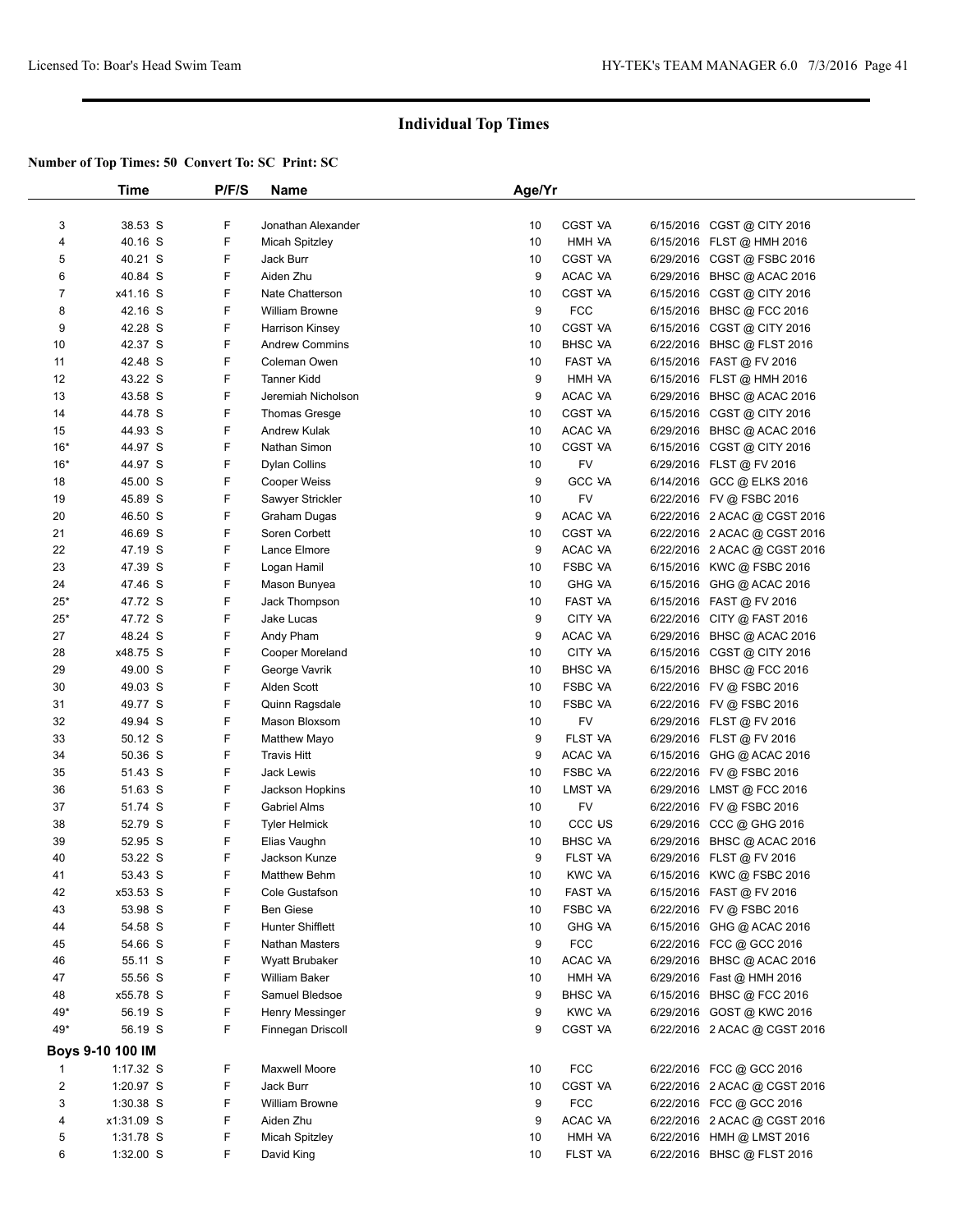|                | Time                      | P/F/S | Name                    | Age/Yr |                   |                                |
|----------------|---------------------------|-------|-------------------------|--------|-------------------|--------------------------------|
|                |                           |       |                         |        |                   |                                |
| $\overline{7}$ | 1:32.60 S                 | F     | Nate Chatterson         | 10     | CGST VA           | 6/22/2016 2 ACAC @ CGST 2016   |
| 8              | $1:32.81$ S               | F     | Jonathan Alexander      | 10     | CGST VA           | 6/22/2016 2 ACAC @ CGST 2016   |
| 9              | 1:34.22 S                 | F     | <b>Tanner Kidd</b>      | 9      | HMH VA            | 6/22/2016 HMH @ LMST 2016      |
| 10             | 1:34.54 S                 | F     | Coleman Owen            | 10     | FAST VA           | 6/22/2016 CITY @ FAST 2016     |
| 11             | 1:35.28 S                 | F     | Nicholas Haslam         | 10     | <b>CGST VA</b>    | 6/22/2016 2 ACAC @ CGST 2016   |
| 12             | $1:35.38$ S               | F     | Jeremiah Nicholson      | 9      | ACAC VA           | 6/22/2016 2 ACAC @ CGST 2016   |
| 13             | 1:36.34 S                 | F     | <b>Travis Hitt</b>      | 9      | ACAC VA           | 6/22/2016 2 ACAC @ CGST 2016   |
| 14             | $1:36.53$ S               | F     | <b>Harrison Kinsey</b>  | 10     | <b>CGST VA</b>    | 6/22/2016 2 ACAC @ CGST 2016   |
| 15             | 1:36.66 S                 | F     | <b>Cooper Weiss</b>     | 9      | <b>GCC VA</b>     | 6/22/2016 FCC @ GCC 2016       |
| 16             | 1:36.87 S                 | F     | <b>Andrew Commins</b>   | 10     | <b>BHSC VA</b>    | 6/22/2016 BHSC @ FLST 2016     |
| $17*$          | 1:37.41 S                 | F     | <b>Thomas Gresge</b>    | 10     | <b>CGST VA</b>    | 6/22/2016 2 ACAC @ CGST 2016   |
| $17*$          | $1:37.41$ S               | F     | <b>Colby Grimes</b>     | 9      | <b>CGST VA</b>    | 6/22/2016 2 ACAC @ CGST 2016   |
| 19             | 1:37.53 S                 | F     | Soren Corbett           | 10     | <b>CGST VA</b>    | 6/22/2016 2 ACAC @ CGST 2016   |
| 20             | 1:40.24 S                 | F     | Jack Thompson           | 10     | FAST VA           | 6/22/2016 CITY @ FAST 2016     |
| 21             | 1:42.22 S                 | F     | Joshua Hodges           | 9      | FAST VA           | 6/22/2016 CITY @ FAST 2016     |
| 22             | 1:42.37 S                 | F     | Jake Lucas              | 9      | CITY VA           | 6/22/2016 CITY @ FAST 2016     |
| 23             | 1:42.60 S                 | F     | Jackson Kunze           | 9      | FLST VA           | 6/22/2016 BHSC @ FLST 2016     |
| 24             | x1:42.63 S                | F     | Lance Elmore            | 9      | ACAC VA           | 6/22/2016 2 ACAC @ CGST 2016   |
| 25             | $1:43.00$ S               | F     | Samuel Bledsoe          | 9      | <b>BHSC VA</b>    | 6/22/2016 BHSC @ FLST 2016     |
| 26             | 1:44.16 S                 | F     | <b>Andrew Kulak</b>     | 10     | ACAC VA           | 6/22/2016 2 ACAC @ CGST 2016   |
| 27             | 1:44.72 S                 | F     | Elias Vaughn            | 10     | <b>BHSC VA</b>    | 6/22/2016 BHSC @ FLST 2016     |
| 28             | $1:45.10$ S               | F     | Matthew Ward            | 10     | <b>FCC</b>        | 6/22/2016 FCC @ GCC 2016       |
| 29             | 1:46.56 S                 | F     | Cooper Moreland         | 10     | CITY VA           | 6/22/2016 CITY @ FAST 2016     |
|                |                           | F     |                         |        | LMST VA           |                                |
| 30             | 1:46.94 S                 | F     | Jackson Hopkins         | 10     |                   | 6/22/2016 HMH @ LMST 2016      |
| 31             | 1:49.41 S                 |       | Benjamin Schnell        | 10     | CGST VA           | 6/22/2016 2 ACAC @ CGST 2016   |
| 32             | 1:49.94 S                 | F     | Benjamin Ellwood        | 10     | FLST VA           | 6/22/2016 BHSC @ FLST 2016     |
| 33             | $1:50.44$ S               | F     | Alexander Ley           | 10     | LMST VA           | 6/22/2016 HMH @ LMST 2016      |
| 34             | 1:52.09 S                 | F     | William Wirasaputra     | 10     | HMH VA            | 6/22/2016 HMH @ LMST 2016      |
| 35             | 1:53.60 S                 | F     | Lucas Quatrara          | 10     | <b>BHSC VA</b>    | 6/22/2016 BHSC @ FLST 2016     |
| 36             | 1:53.72 S                 | F     | Sage Dombrovskis        | 10     | <b>GHG VA</b>     | 6/22/2016 ELKS @ GHG 2016      |
| 37             | 1:53.97 S                 | F     | Graham Dugas            | 9      | ACAC VA           | 6/22/2016 2 ACAC @ CGST 2016   |
| 38             | 1:54.30 S                 | F     | Thomas Olson            | 10     | <b>CGST VA</b>    | 6/22/2016 2 ACAC @ CGST 2016   |
| 39             | 1:54.97 S                 | F     | Haden Powell            | 10     | <b>BHSC VA</b>    | 6/22/2016 BHSC @ FLST 2016     |
| 40             | 1:55.38 S                 | F     | <b>Wyatt Brubaker</b>   | 10     | ACAC VA           | 6/22/2016 2 ACAC @ CGST 2016   |
| 41             | 1:56.44 S                 | F     | Caden Goerge            | 9      | ACAC VA           | 6/22/2016 2 ACAC @ CGST 2016   |
| 42             | $1:57.10$ S               | F     | David Keppel            | 10     | FLST VA           | 6/22/2016 BHSC @ FLST 2016     |
| 43             | $1:57.15$ S               | F     | Sam Mahoney             | 9      | CCC <sub>US</sub> | 6/22/2016 KWC @ CCC 06.22.2016 |
| 44             | 1:59.91 S                 | F     | Alden Moyer             | 10     | ACAC VA           | 6/22/2016 2 ACAC @ CGST 2016   |
| 45             | 2:00.63 S                 | F     | <b>William Baker</b>    | 10     | HMH VA            | 6/22/2016 HMH @ LMST 2016      |
| 46             | 2:00.96 S                 | F     | Elliot Inzana           | 10     | <b>GHG VA</b>     | 6/22/2016 ELKS @ GHG 2016      |
| 47             | 2:02.25 S                 | F     | Matthew Behm            | 10     | <b>KWC VA</b>     | 6/22/2016 KWC @ CCC 06.22.2016 |
| 48             | 2:02.88 S                 | F     | <b>Vincent Popovsky</b> | 9      | FLST VA           | 6/22/2016 BHSC @ FLST 2016     |
| 49             | 2:04.19 S                 | F     | <b>Simon Watkins</b>    | 10     | <b>GCC VA</b>     | 6/22/2016 FCC @ GCC 2016       |
| 50             | 2:05.43 S                 | F     | <b>Hunter Shifflett</b> | 10     | <b>GHG VA</b>     | 6/22/2016 ELKS @ GHG 2016      |
|                | <b>Boys 11-12 50 Free</b> |       |                         |        |                   |                                |
| 1              | x26.44 S                  | F     | Levani Tutovani         | 12     | ACAC VA           | 6/22/2016 2 ACAC @ CGST 2016   |
| 2              | x27.69 S                  | F     | Victor Valovalo         | 12     | <b>FV</b>         | 6/29/2016 FLST @ FV 2016       |
| 3              | 29.41 S                   | F     | Peyton Wray             | 12     | <b>FCC</b>        | 6/15/2016 BHSC @ FCC 2016      |
| 4              | 29.70 S                   | F     | Josh Inouye             | 12     | <b>FSBC VA</b>    | 6/29/2016 CGST @ FSBC 2016     |
| 5              | 29.89 S                   | F     | Christopher Johnson     | 12     | <b>CGST VA</b>    | 6/29/2016 CGST @ FSBC 2016     |
| 6              | 30.05 S                   | F     | Nathaniel Hargrove      | 12     | <b>BHSC VA</b>    | 6/29/2016 BHSC @ ACAC 2016     |
| 7              | 31.01 S                   | F     | Matthew Heilman         | 12     | <b>CGST VA</b>    | 6/29/2016 CGST@FSBC 2016       |
| 8              | 31.23 S                   | F     | Howard Zhu              | 12     | ACAC VA           | 6/29/2016 BHSC @ ACAC 2016     |
| 9              | 31.44 S                   | F     | Aidan Meyer             | 12     | ACAC VA           | 6/22/2016 2 ACAC @ CGST 2016   |
| 10             | 31.85 S                   | F     | Henry Addison           | 11     | <b>CGST VA</b>    | 6/29/2016 CGST @ FSBC 2016     |
|                |                           |       |                         |        |                   |                                |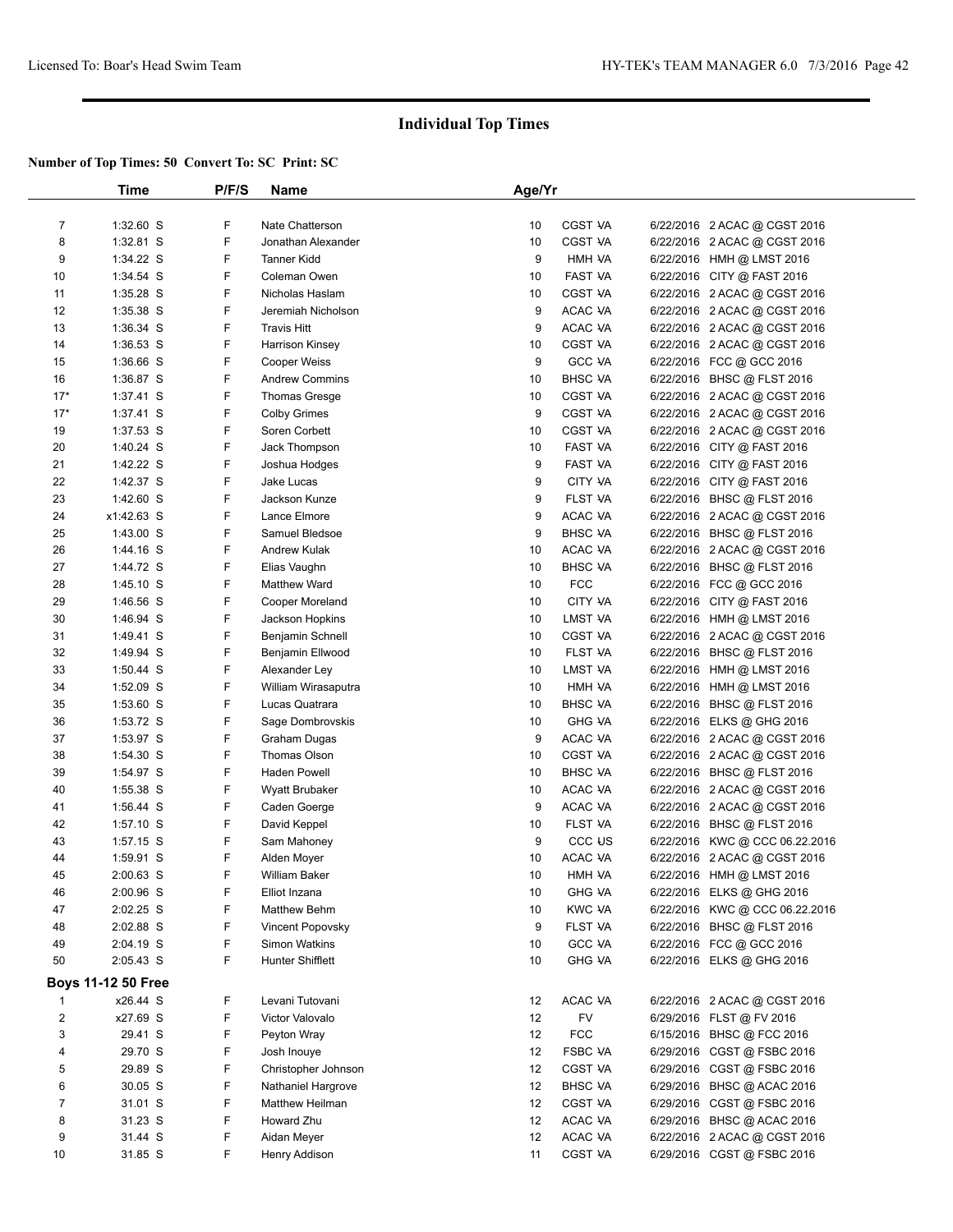|                         | Time                | P/F/S | Name                     | Age/Yr |                    |                               |  |
|-------------------------|---------------------|-------|--------------------------|--------|--------------------|-------------------------------|--|
|                         |                     |       |                          |        |                    |                               |  |
| $11*$                   | 31.89 S             | F     | lan Ratcliffe            | 11     | <b>CGST VA</b>     | 6/29/2016 CGST @ FSBC 2016    |  |
| $11*$                   | 31.89 S             | F     | <b>Preston Hutter</b>    | 12     | <b>BHSC VA</b>     | 6/29/2016 BHSC @ ACAC 2016    |  |
| 13                      | 32.13 S             | F     | <b>Ezekiel Brubaker</b>  | 12     | ACAC VA            | 6/29/2016 BHSC @ ACAC 2016    |  |
| 14                      | 32.48 S             | F     | Anthony Garono           | 11     | CGST VA            | 6/29/2016 CGST @ FSBC 2016    |  |
| 15                      | 32.73 S             | F     | Glenn Coleman            | 12     | ACAC VA            | 6/29/2016 BHSC @ ACAC 2016    |  |
| 16                      | 32.78 S             | F     | Jack Smith               | 11     | ACAC VA            | 6/22/2016 2 ACAC @ CGST 2016  |  |
| $17*$                   | 32.79 S             | F     | Augustus Jones           | 12     | FAST VA            | 6/29/2016 Fast @ HMH 2016     |  |
| $17*$                   | 32.79 S             | F     | David Callaghan          | 12     | <b>BHSC VA</b>     | 6/29/2016 BHSC @ ACAC 2016    |  |
| 19                      | 33.17 S             | F     | Nicolas Karp             | 12     | CGST VA            | 6/29/2016 CGST @ FSBC 2016    |  |
| 20                      | 33.19 S             | F     | HongYi Lu                | 12     | <b>FV</b>          | 6/29/2016 FLST @ FV 2016      |  |
| 21                      | 33.42 S             | F     | Carter Wesson            | 11     | <b>FV</b>          | 6/22/2016 FV @ FSBC 2016      |  |
| 22                      | 33.60 S             | F     | <b>Charles Schundler</b> | 11     | <b>BHSC VA</b>     | 6/29/2016 BHSC @ ACAC 2016    |  |
| 23                      | 33.91 S             | F     | Michael Holzwarth        | 12     | <b>CGST VA</b>     | 6/15/2016 CGST @ CITY 2016    |  |
| 24                      | 34.12 S             | F     | Lucas Farmer             | 12     | <b>CGST VA</b>     | 6/22/2016 2 ACAC @ CGST 2016  |  |
| 25                      | 34.28 S             | F     | <b>Graham Devito</b>     | 11     | CGST VA            | 6/15/2016 CGST @ CITY 2016    |  |
| 26                      | x34.65 S            | F     | <b>Rett Delbridge</b>    | 12     | LG VA              | 6/15/2016 LG @ LMST 2016      |  |
| 27                      | 34.66 S             | F     | Killian O'Reilly         | 12     | CCC <sub>U</sub> S | 6/15/2016 GOST @ CCC 06.15.16 |  |
| 28                      | 34.72 S             | F     | <b>Teddy Cross</b>       | 11     | HMH VA             | 6/29/2016  Fast @ HMH 2016    |  |
| 29                      | 34.76 S             | F     | Jesse Thomas             | 12     | <b>FSBC VA</b>     | 6/29/2016 CGST @ FSBC 2016    |  |
| 30                      | 34.82 S             | F     | Quinton Laughon-Worrell  | 12     | CITY VA            | 6/29/2016 CITY @ GCC 2016     |  |
| 31                      | 34.85 S             | F     | Hayden Cook              | 12     | FV                 | 6/22/2016 FV @ FSBC 2016      |  |
| 32                      | 34.87 S             | F     | lan Sanders              | 12     | <b>FSBC VA</b>     | 6/22/2016 FV @ FSBC 2016      |  |
| 33                      | 34.95 S             | F     | Jacob Mayo               | 12     | FLST VA            | 6/29/2016 FLST @ FV 2016      |  |
| 34                      | 35.03 S             | F     | Ahmad Woodson            | 12     | FAST VA            | 6/22/2016 CITY @ FAST 2016    |  |
| 35                      | 35.12 S             | F     | Jackson Douvas           | 12     | <b>CGST VA</b>     | 6/15/2016 CGST @ CITY 2016    |  |
| 36                      | 35.15 S             | F     | Maurice D'Alessandro     | 12     | FAST VA            | 6/29/2016 Fast @ HMH 2016     |  |
| 37                      | 35.20 S             | F     | Cooper Roy               | 11     | <b>FSBC VA</b>     | 6/15/2016 KWC @ FSBC 2016     |  |
| 38                      | 35.36 S             | F     | <b>Gavin Harris</b>      | 11     | CGST VA            | 6/29/2016 CGST @ FSBC 2016    |  |
| $39*$                   | 35.37 S             | F     | Samuel Simmons           | 11     | CGST VA            | 6/15/2016 CGST @ CITY 2016    |  |
| $39*$                   | 35.37 S             | F     | Ryan Katstra             | 11     | FLST VA            | 6/29/2016 FLST @ FV 2016      |  |
| 41                      | 35.56 S             | F     | Jesse Bambrick           | 11     | ACAC VA            | 6/22/2016 2 ACAC @ CGST 2016  |  |
| 42                      | 35.57 S             | F     | Alan Li                  | 11     | FLST VA            | 6/15/2016 FLST @ HMH 2016     |  |
| 43                      | 35.60 S             | F     | Jackson Kinsella         | 11     | LMST VA            | 6/29/2016 LMST @ FCC 2016     |  |
| 44                      | 35.80 S             | F     | Caden Tucker             | 12     | <b>KWC VA</b>      | 6/29/2016 GOST @ KWC 2016     |  |
| 45                      | 36.17 S             | F     | <b>Riley Sherlock</b>    | 12     | ACAC VA            | 6/29/2016 BHSC @ ACAC 2016    |  |
| 46                      | 36.35 S             | F     | Daniel Johnson           | 11     | <b>KWC VA</b>      | 6/29/2016 GOST @ KWC 2016     |  |
| 47                      | 36.36 S             | F     | <b>Harrison Miracle</b>  | 12     | CGST VA            | 6/29/2016 CGST @ FSBC 2016    |  |
| 48                      | 36.45 S             | F     | <b>Carter Shaffer</b>    | 11     | CGST VA            | 6/29/2016 CGST @ FSBC 2016    |  |
| 49                      | 36.48 S             | F     | Lincoln Ashcom           | 11     | <b>CGST VA</b>     | 6/29/2016 CGST @ FSBC 2016    |  |
| 50                      | 36.59 S             | F.    | <b>Austin Fairbanks</b>  | 12     | LMST VA            | 6/22/2016 HMH @ LMST 2016     |  |
|                         |                     |       |                          |        |                    |                               |  |
|                         | Boys 11-12 100 Free |       |                          |        |                    |                               |  |
| $\mathbf{1}$            | 58.62 S             | F     | Levani Tutovani          | 12     | ACAC VA            | 6/29/2016 BHSC @ ACAC 2016    |  |
| $\overline{\mathbf{c}}$ | $1:00.53$ S         | F     | Victor Valovalo          | 12     | <b>FV</b>          | 6/22/2016 FV @ FSBC 2016      |  |
| 3                       | 1:06.09 S           | F     | Christopher Johnson      | 12     | CGST VA            | 6/29/2016 CGST @ FSBC 2016    |  |
| 4                       | x1:06.15 S          | F     | Peyton Wray              | 12     | <b>FCC</b>         | 6/15/2016 BHSC @ FCC 2016     |  |
| 5                       | 1:08.90 S           | F     | Matthew Heilman          | 12     | CGST VA            | 6/29/2016 CGST @ FSBC 2016    |  |
| 6                       | $1:11.40$ S         | F     | Josh Inouye              | 12     | <b>FSBC VA</b>     | 6/29/2016 CGST @ FSBC 2016    |  |
| $7^*$                   | $1:11.50$ S         | F     | Anthony Garono           | 11     | CGST VA            | 6/29/2016 CGST @ FSBC 2016    |  |
| $7^*$                   | $1:11.50$ S         | F     | Augustus Jones           | 12     | FAST VA            | 6/15/2016 FAST @ FV 2016      |  |
| 9                       | $1:11.81$ S         | F     | <b>Preston Hutter</b>    | 12     | <b>BHSC VA</b>     | 6/15/2016 BHSC @ FCC 2016     |  |
| 10                      | 1:12.39 S           | F     | Ahmad Woodson            | 12     | FAST VA            | 6/15/2016 FAST @ FV 2016      |  |
| 11                      | $1:13.31$ S         | F     | Henry Addison            | 11     | CGST VA            | 6/29/2016 CGST @ FSBC 2016    |  |
| 12                      | $1:13.99$ S         | F     | Ezekiel Brubaker         | 12     | ACAC VA            | 6/29/2016 BHSC @ ACAC 2016    |  |
| 13                      | x1:14.47 S          | F     | Nathaniel Hargrove       | 12     | <b>BHSC VA</b>     | 6/15/2016 BHSC @ FCC 2016     |  |
| 14                      | $1:14.47$ S         | F     | lan Ratcliffe            | 11     | CGST VA            | 6/15/2016 CGST @ CITY 2016    |  |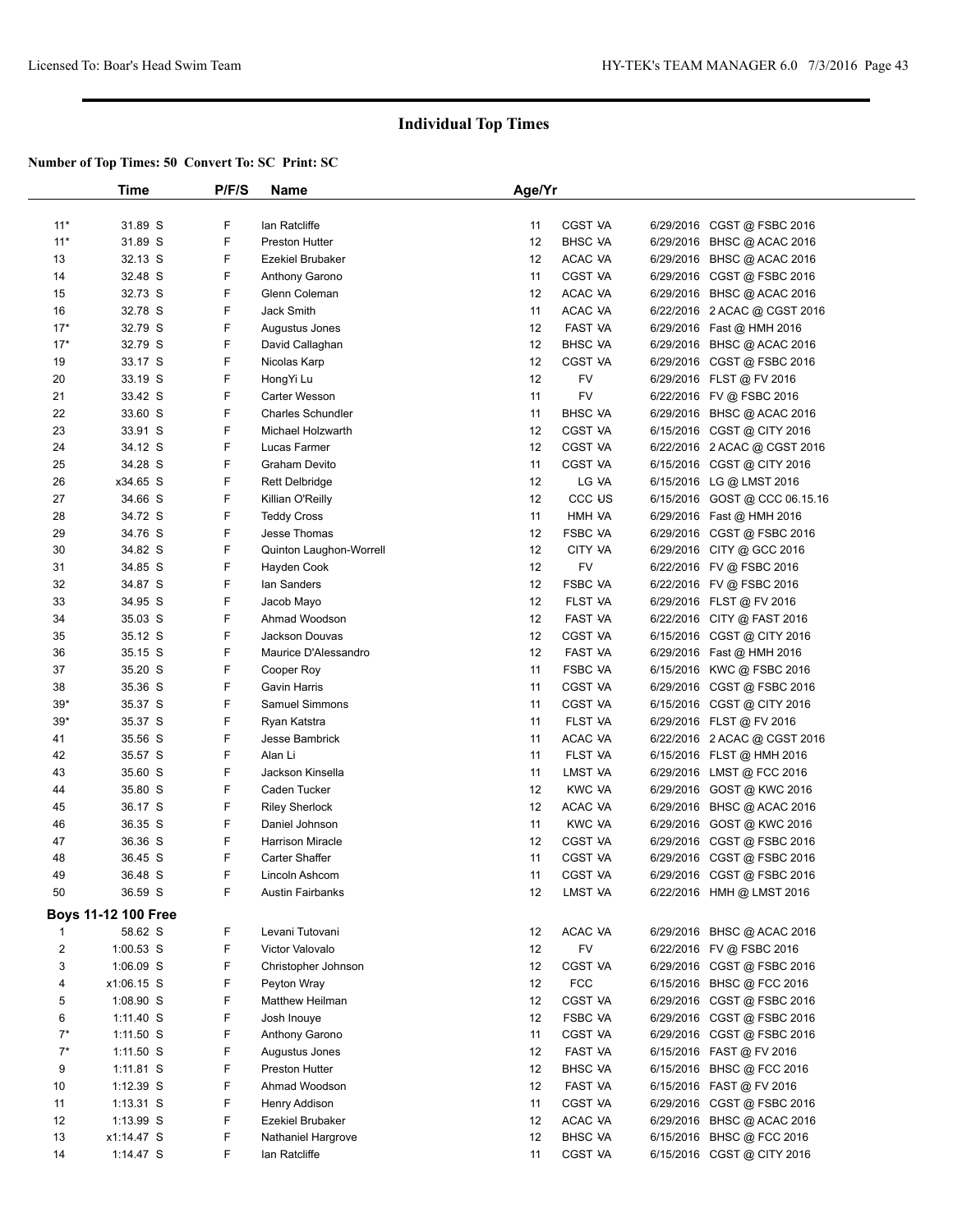|       | Time                      | P/F/S | Name                     | Age/Yr |                    |           |                               |  |
|-------|---------------------------|-------|--------------------------|--------|--------------------|-----------|-------------------------------|--|
|       |                           |       |                          |        |                    |           |                               |  |
| 15    | 1:14.80 S                 | F     | Howard Zhu               | 12     | ACAC VA            |           | 6/15/2016 GHG @ ACAC 2016     |  |
| 16    | 1:14.87 S                 | F     | <b>Charles Schundler</b> | 11     | <b>BHSC VA</b>     |           | 6/29/2016 BHSC @ ACAC 2016    |  |
| 17    | $1:15.06$ S               | F     | Graham Devito            | 11     | <b>CGST VA</b>     |           | 6/29/2016 CGST @ FSBC 2016    |  |
| 18    | $1:15.72$ S               | F     | Quinton Laughon-Worrell  | 12     | CITY VA            |           | 6/15/2016 CGST @ CITY 2016    |  |
| 19    | $1:16.46$ S               | F     | <b>Michael Holzwarth</b> | 12     | <b>CGST VA</b>     |           | 6/29/2016 CGST @ FSBC 2016    |  |
| 20    | 1:16.47 $S$               | F     | HongYi Lu                | 12     | FV                 |           | 6/29/2016 FLST @ FV 2016      |  |
| 21    | 1:17.09 S                 | F     | Jesse Bambrick           | 11     | ACAC VA            |           | 6/29/2016 BHSC @ ACAC 2016    |  |
| 22    | $1:17.12$ S               | F     | David Callaghan          | 12     | <b>BHSC VA</b>     | 6/29/2016 | BHSC @ ACAC 2016              |  |
| 23    | 1:17.34 S                 | F     | Harrison Greenhoe        | 12     | <b>FSBC VA</b>     |           | 6/22/2016 FV @ FSBC 2016      |  |
| 24    | 1:18.31 S                 | F     | Glenn Coleman            | 12     | ACAC VA            |           | 6/15/2016 GHG @ ACAC 2016     |  |
| 25    | 1:18.62 S                 | F     | Jesse Thomas             | 12     | <b>FSBC VA</b>     |           | 6/29/2016 CGST @ FSBC 2016    |  |
| 26    | 1:19.28 S                 | F     | Nathaniel Reiner         | 12     | ACAC VA            |           | 6/29/2016 BHSC @ ACAC 2016    |  |
| 27    | 1:20.08 S                 | F     | Jonah Davis              | 11     | <b>CGST VA</b>     |           | 6/29/2016 CGST @ FSBC 2016    |  |
| 28    | 1:20.49 S                 | F     | Maurice D'Alessandro     | 12     | FAST VA            |           | 6/29/2016 Fast @ HMH 2016     |  |
| 29    | $1:20.60$ S               | F     | Ryan Katstra             | 11     | FLST VA            |           | 6/15/2016 FLST @ HMH 2016     |  |
| 30    | x1:20.94 S                | F     | Jacob Mayo               | 12     | FLST VA            |           | 6/29/2016 FLST @ FV 2016      |  |
| 31    | x1:21.03 S                | F     | Lucas Farmer             | 12     | CGST VA            |           | 6/15/2016 CGST @ CITY 2016    |  |
| 32    | 1:21.47 S                 | F     | lan Sanders              | 12     | <b>FSBC VA</b>     |           | 6/29/2016 CGST @ FSBC 2016    |  |
| 33    | 1:21.52 S                 | F     | Carter Wesson            | 11     | FV                 |           | 6/22/2016 FV @ FSBC 2016      |  |
| 34    | $1:21.53$ S               | F     | Jackson Douvas           | 12     | <b>CGST VA</b>     |           | 6/29/2016 CGST @ FSBC 2016    |  |
| 35    | 1:21.62 S                 | F     | Lincoln Ashcom           | 11     | CGST VA            |           | 6/29/2016 CGST @ FSBC 2016    |  |
| 36    | 1:22.05 S                 | F     | <b>Teddy Cross</b>       | 11     | HMH VA             |           | 6/15/2016 FLST @ HMH 2016     |  |
| 37    | 1:22.21 S                 | F     | Cooper Roy               | 11     | <b>FSBC VA</b>     |           | 6/22/2016 FV @ FSBC 2016      |  |
| 38    | 1:22.46 S                 | F     | Daniel Johnson           | 11     | <b>KWC VA</b>      |           | 6/15/2016 KWC @ FSBC 2016     |  |
| 39    | 1:22.72 S                 | F     | Jackson Kinsella         | 11     | LMST VA            |           | 6/15/2016 LG @ LMST 2016      |  |
| 40    | 1:23.12 S                 | F     | <b>Tilden English</b>    | 12     | <b>FCC</b>         |           | 6/29/2016 LMST @ FCC 2016     |  |
| 41    | $1:23.16$ S               | F     | <b>Rett Delbridge</b>    | 12     | LG VA              |           | 6/15/2016 LG @ LMST 2016      |  |
| 42    | 1:23.97 S                 | F     | Killian O'Reilly         | 12     | CCC <sub>U</sub> S |           | 6/15/2016 GOST @ CCC 06.15.16 |  |
| 43    | x1:24.31 S                | F     | Alan Li                  | 11     | FLST VA            |           | 6/29/2016 FLST @ FV 2016      |  |
| 44    | 1:24.55 S                 | F     | Franklin He              | 11     | CGST VA            |           | 6/29/2016 CGST @ FSBC 2016    |  |
| 45    | 1:25.53 S                 | F     | <b>Braeden Weiss</b>     | 11     | <b>GCC VA</b>      |           | 6/29/2016 CITY @ GCC 2016     |  |
| 46    | 1:26.13 S                 | F     | William Ellwood          | 12     | FLST VA            |           | 6/15/2016 FLST @ HMH 2016     |  |
| 47    | 1:26.49 S                 | F     | Kameron Ward             | 11     | <b>GHG VA</b>      |           | 6/15/2016 GHG @ ACAC 2016     |  |
| 48    | 1:26.56 S                 | F     | Aiden Kraft              | 12     | LMST VA            | 6/29/2016 | LMST @ FCC 2016               |  |
| 49    | 1:26.87 S                 | F     | Logan Cypser             | 12     | HMH VA             |           | 6/29/2016 Fast @ HMH 2016     |  |
| 50    | 1:27.31 S                 | F     | <b>Harrison Miracle</b>  | 12     | CGST VA            |           | 6/29/2016 CGST @ FSBC 2016    |  |
|       | <b>Boys 11-12 50 Back</b> |       |                          |        |                    |           |                               |  |
| 1     | 31.84 S                   | F     | Levani Tutovani          | 12     | ACAC VA            |           | 6/22/2016 2 ACAC @ CGST 2016  |  |
| 2     | 33.59 S                   | F     | Peyton Wray              | 12     | FCC                |           | 6/22/2016 FCC @ GCC 2016      |  |
| 3     | 34.32 S                   | F     | Victor Valovalo          | 12     | FV                 |           | 6/29/2016 FLST @ FV 2016      |  |
| 4     | 34.42 S                   | F     | Christopher Johnson      | 12     | CGST VA            |           | 6/22/2016 2 ACAC @ CGST 2016  |  |
| 5     | 36.03 S                   | F     | Matthew Heilman          | 12     | CGST VA            |           | 6/22/2016 2 ACAC @ CGST 2016  |  |
| 6     | 36.68 S                   | F     | Josh Inouye              | 12     | FSBC VA            |           | 6/22/2016 FV @ FSBC 2016      |  |
| 7     | 37.28 S                   | F     | Augustus Jones           | 12     | FAST VA            |           | 6/29/2016 Fast @ HMH 2016     |  |
| 8     | 37.50 S                   | F     | Henry Addison            | 11     | CGST VA            |           | 6/15/2016 CGST @ CITY 2016    |  |
| 9     | 38.12 S                   | F     | Ezekiel Brubaker         | 12     | ACAC VA            |           | 6/15/2016 GHG @ ACAC 2016     |  |
| 10    | x38.28 S                  | F     | David Callaghan          | 12     | <b>BHSC VA</b>     |           | 6/15/2016 BHSC @ FCC 2016     |  |
| 11    | 38.75 S                   | F     | Harrison Greenhoe        | 12     | <b>FSBC VA</b>     |           | 6/22/2016 FV @ FSBC 2016      |  |
| 12    | x38.84 S                  | F     | <b>Charles Schundler</b> | 11     | <b>BHSC VA</b>     |           | 6/22/2016 BHSC @ FLST 2016    |  |
| 13    | x38.97 S                  | F     | Howard Zhu               | 12     | ACAC VA            |           | 6/22/2016 2 ACAC @ CGST 2016  |  |
| $14*$ | 39.43 S                   | F     | Nathaniel Hargrove       | 12     | <b>BHSC VA</b>     |           | 6/29/2016 BHSC @ ACAC 2016    |  |
| $14*$ | 39.43 S                   | F     | <b>Rett Delbridge</b>    | 12     | LG VA              |           | 6/15/2016 LG @ LMST 2016      |  |
| 16    | 39.50 S                   | F     | Ahmad Woodson            | 12     | FAST VA            |           | 6/22/2016 CITY @ FAST 2016    |  |
| 17    | x39.66 S                  | F     | Anthony Garono           | 11     | CGST VA            |           | 6/15/2016 CGST @ CITY 2016    |  |
| 18    | x39.75 S                  | F     | Quinton Laughon-Worrell  | 12     | CITY VA            |           | 6/15/2016 CGST @ CITY 2016    |  |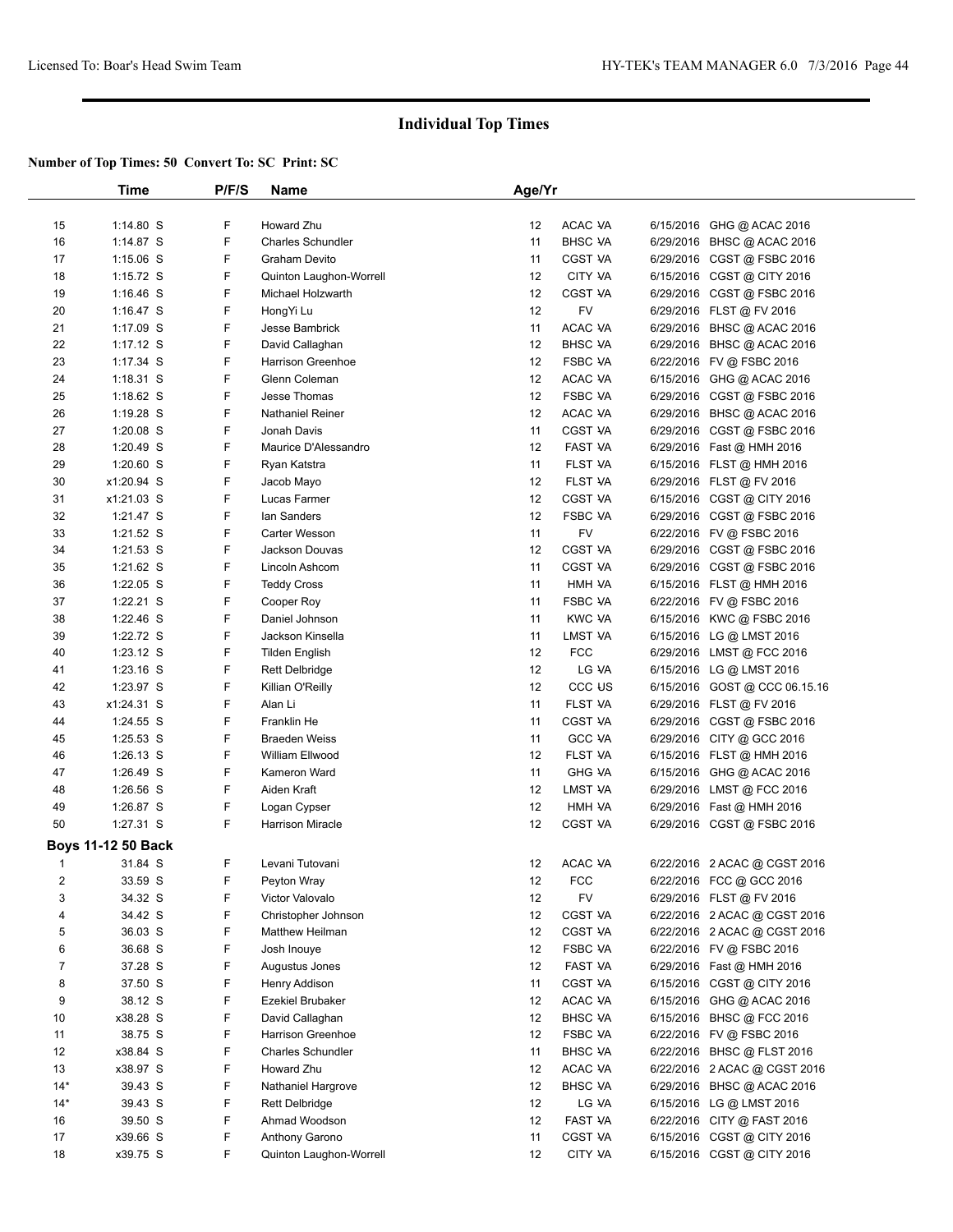|                | Time                        | P/F/S | <b>Name</b>              | Age/Yr |                    |                                |  |
|----------------|-----------------------------|-------|--------------------------|--------|--------------------|--------------------------------|--|
|                |                             |       |                          |        |                    |                                |  |
| 19             | 39.79 S                     | F     | lan Ratcliffe            | 11     | CGST VA            | 6/22/2016 2 ACAC @ CGST 2016   |  |
| 20             | 40.35 S                     | F     | Maurice D'Alessandro     | 12     | FAST VA            | 6/22/2016 CITY @ FAST 2016     |  |
| 21             | 40.37 S                     | F     | Jack Smith               | 11     | ACAC VA            | 6/15/2016 GHG @ ACAC 2016      |  |
| 22             | 40.38 S                     | F     | Lucas Farmer             | 12     | <b>CGST VA</b>     | 6/22/2016 2 ACAC @ CGST 2016   |  |
| 23             | 40.53 S                     | F     | Killian O'Reilly         | 12     | CCC <sub>U</sub> S | 6/22/2016 KWC @ CCC 06.22.2016 |  |
| 24             | 40.84 S                     | F     | <b>Jesse Bambrick</b>    | 11     | ACAC VA            | 6/29/2016 BHSC @ ACAC 2016     |  |
| 25             | 41.63 S                     | F     | Michael Holzwarth        | 12     | <b>CGST VA</b>     | 6/22/2016 2 ACAC @ CGST 2016   |  |
| 26             | 41.66 S                     | F     | Jacob Mayo               | 12     | FLST VA            | 6/29/2016 FLST @ FV 2016       |  |
| 27             | 41.77 S                     | F     | Graham Devito            | 11     | <b>CGST VA</b>     | 6/29/2016 CGST @ FSBC 2016     |  |
| 28             | 41.78 S                     | F     | Jesse Thomas             | 12     | <b>FSBC VA</b>     | 6/29/2016 CGST @ FSBC 2016     |  |
| 29             | 42.12 S                     | F     | Carter Wesson            | 11     | <b>FV</b>          | 6/22/2016 FV @ FSBC 2016       |  |
| 30             | 42.46 S                     | F     | Glenn Coleman            | 12     | ACAC VA            | 6/29/2016 BHSC @ ACAC 2016     |  |
| 31             | x42.94 S                    | F     | HongYi Lu                | 12     | FV                 | 6/29/2016 FLST @ FV 2016       |  |
| 32             | x43.19 S                    | F     | <b>Teddy Cross</b>       | 11     | HMH VA             | 6/29/2016 Fast @ HMH 2016      |  |
| 33             | 43.38 S                     | F     | Hayden Cook              | 12     | FV                 | 6/15/2016 FAST @ FV 2016       |  |
| 34             | 43.50 S                     | F     | <b>Isaac Coles</b>       | 12     | <b>GHG VA</b>      | 6/29/2016 CCC @ GHG 2016       |  |
| 35             | 43.71 S                     | F     | Kameron Ward             | 11     | <b>GHG VA</b>      | 6/15/2016 GHG @ ACAC 2016      |  |
|                |                             | F     |                          |        |                    |                                |  |
| 36             | 43.87 S                     |       | Daniel Johnson           | 11     | <b>KWC VA</b>      | 6/22/2016 KWC @ CCC 06.22.2016 |  |
| 37             | 43.90 S                     | F     | <b>Gavin Harris</b>      | 11     | <b>CGST VA</b>     | 6/29/2016 CGST @ FSBC 2016     |  |
| 38             | 43.93 S                     | F     | Nathaniel Reiner         | 12     | ACAC VA            | 6/29/2016 BHSC @ ACAC 2016     |  |
| 39             | 43.97 S                     | F     | Nicolas Karp             | 12     | <b>CGST VA</b>     | 6/29/2016 CGST @ FSBC 2016     |  |
| 40             | 44.46 S                     | F     | Alan Li                  | 11     | FLST VA            | 6/15/2016 FLST @ HMH 2016      |  |
| 41             | 44.59 S                     | F     | <b>Jonah Davis</b>       | 11     | <b>CGST VA</b>     | 6/29/2016 CGST @ FSBC 2016     |  |
| 42             | 44.63 S                     | F     | <b>Harrison Miracle</b>  | 12     | <b>CGST VA</b>     | 6/22/2016 2 ACAC @ CGST 2016   |  |
| 43             | 45.13 S                     | F     | Lincoln Ashcom           | 11     | <b>CGST VA</b>     | 6/15/2016 CGST @ CITY 2016     |  |
| 44             | 45.74 S                     | F     | <b>Theodore Adams</b>    | 11     | <b>FSBC VA</b>     | 6/15/2016 KWC @ FSBC 2016      |  |
| 45             | 45.91 S                     | F     | Zach Farmer              | 12     | <b>CGST VA</b>     | 6/15/2016 CGST @ CITY 2016     |  |
| 46             | 46.12 S                     | F     | <b>Austin Fairbanks</b>  | 12     | LMST VA            | 6/15/2016 LG @ LMST 2016       |  |
| 47             | 46.16 S                     | F     | <b>Braeden Weiss</b>     | 11     | <b>GCC VA</b>      | 6/29/2016 CITY @ GCC 2016      |  |
| 48             | 46.43 S                     | F     | Joshua Nemergut          | 11     | <b>CGST VA</b>     | 6/29/2016 CGST @ FSBC 2016     |  |
| 49*            | 46.53 S                     | F     | Ryan Katstra             | 11     | FLST VA            | 6/15/2016 FLST @ HMH 2016      |  |
| 49*            | 46.53 S                     | F     | Lucas Simpson            | 12     | <b>FSBC VA</b>     | 6/22/2016 FV @ FSBC 2016       |  |
|                | <b>Boys 11-12 50 Breast</b> |       |                          |        |                    |                                |  |
| $\mathbf{1}$   | 35.25 S                     | F     | Victor Valovalo          | 12     | FV                 | 6/22/2016 FV @ FSBC 2016       |  |
| $\overline{c}$ | 35.91 S                     | F     | Levani Tutovani          | 12     | ACAC VA            | 6/29/2016 BHSC @ ACAC 2016     |  |
| 3              | 39.97 S                     | F     | Matthew Heilman          | 12     | <b>CGST VA</b>     | 6/22/2016 2 ACAC @ CGST 2016   |  |
| 4              | 40.07 S                     | F     | Augustus Jones           | 12     | FAST VA            | 6/15/2016 FAST @ FV 2016       |  |
| 5              | 40.22 S                     | F     | Howard Zhu               | 12     | ACAC VA            | 6/15/2016 GHG @ ACAC 2016      |  |
| 6              | 40.53 S                     | F     | Ahmad Woodson            | 12     | FAST VA            | 6/29/2016 Fast @ HMH 2016      |  |
| $\overline{7}$ | 41.19 S                     | F     | Cooper Roy               | 11     | <b>FSBC VA</b>     | 6/29/2016 CGST @ FSBC 2016     |  |
| 8              | x41.53 S                    | F     | Preston Hutter           | 12     | <b>BHSC VA</b>     | 6/15/2016 BHSC @ FCC 2016      |  |
| 9              | 42.47 S                     | F     | Jack Smith               | 11     | ACAC VA            | 6/29/2016 BHSC @ ACAC 2016     |  |
| 10             | 43.03 S                     | F     | Ezekiel Brubaker         | 12     | ACAC VA            | 6/29/2016 BHSC @ ACAC 2016     |  |
| 11             | 43.13 S                     | F     | lan Sanders              | 12     | <b>FSBC VA</b>     | 6/29/2016 CGST @ FSBC 2016     |  |
| 12             | 43.28 S                     | F     | Josh Inouye              | 12     | <b>FSBC VA</b>     | 6/15/2016 KWC @ FSBC 2016      |  |
| 13             | 43.38 S                     | F     | Jacob Mayo               | 12     | FLST VA            | 6/29/2016 FLST @ FV 2016       |  |
| 14             | x44.00 S                    | F     | HongYi Lu                | 12     | <b>FV</b>          | 6/29/2016 FLST @ FV 2016       |  |
| 15             | 44.18 S                     | F     | <b>Charles Schundler</b> | 11     | <b>BHSC VA</b>     | 6/22/2016 BHSC @ FLST 2016     |  |
| 16             | 44.50 S                     | F     | Aidan Meyer              | 12     | ACAC VA            | 6/22/2016 2 ACAC @ CGST 2016   |  |
| 17             | 44.63 S                     | F     |                          |        |                    | 6/22/2016 FV @ FSBC 2016       |  |
|                |                             |       | Harrison Greenhoe        | 12     | FSBC VA            |                                |  |
| 18             | 44.94 S                     | F     | Jonah Davis              | 11     | CGST VA            | 6/29/2016 CGST @ FSBC 2016     |  |
| 19             | 45.25 S                     | F     | Christopher Johnson      | 12     | CGST VA            | 6/29/2016 CGST @ FSBC 2016     |  |
| 20             | 45.28 S                     | F     | Michael Holzwarth        | 12     | CGST VA            | 6/22/2016 2 ACAC @ CGST 2016   |  |
| 21             | 45.31 S                     | F     | Alan Li                  | 11     | FLST VA            | 6/29/2016 FLST @ FV 2016       |  |
| 22             | 45.72 S                     | F     | Colten Sawyer            | 12     | FAST VA            | 6/15/2016 FAST @ FV 2016       |  |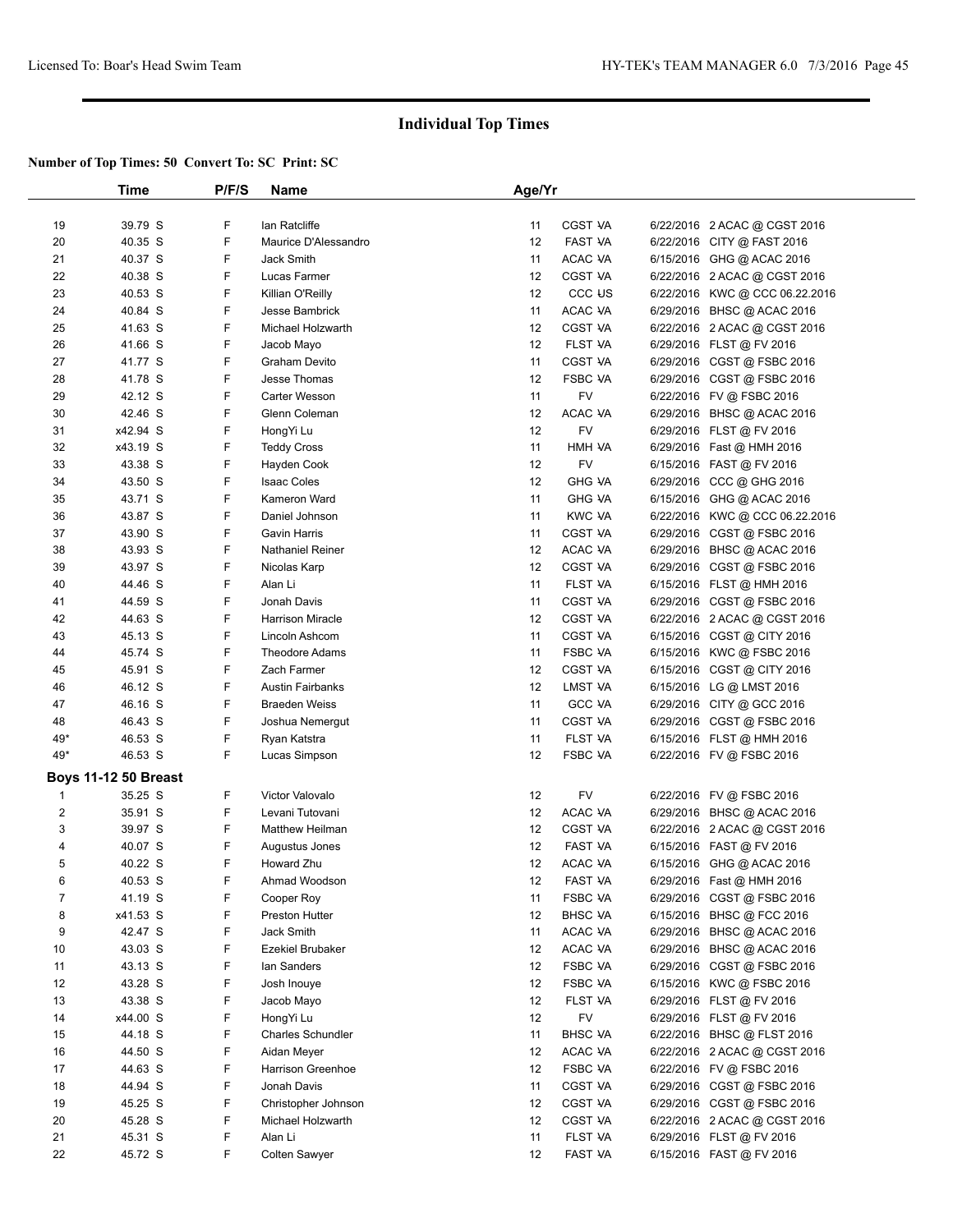|                         | Time                     | P/F/S | <b>Name</b>              | Age/Yr |                |                              |  |
|-------------------------|--------------------------|-------|--------------------------|--------|----------------|------------------------------|--|
|                         |                          |       |                          |        |                |                              |  |
| 23                      | 46.03 S                  | F     | Franklin He              | 11     | CGST VA        | 6/15/2016 CGST @ CITY 2016   |  |
| 24                      | 46.09 S                  | F     | Aidan Sherlock           | 12     | ACAC VA        | 6/22/2016 2 ACAC @ CGST 2016 |  |
| 25                      | 46.10 S                  | F     | Graham Devito            | 11     | CGST VA        | 6/22/2016 2 ACAC @ CGST 2016 |  |
| 26                      | x46.15 S                 | F     | Ryan Katstra             | 11     | FLST VA        | 6/29/2016 FLST @ FV 2016     |  |
| 27                      | x46.46 S                 | F     | Quinton Laughon-Worrell  | 12     | CITY VA        | 6/15/2016 CGST @ CITY 2016   |  |
| 28                      | 47.00 S                  | F     | <b>Carter Wesson</b>     | 11     | FV             | 6/15/2016 FAST @ FV 2016     |  |
| 29                      | 47.77 S                  | F     | Joshua Yoder             | 12     | CITY VA        | 6/29/2016 CITY @ GCC 2016    |  |
| 30                      | 47.96 S                  | F     | <b>Tilden English</b>    | 12     | <b>FCC</b>     | 6/29/2016 LMST @ FCC 2016    |  |
| 31                      | 48.03 S                  | F     | Cam Winter               | 12     | <b>BHSC VA</b> | 6/22/2016 BHSC @ FLST 2016   |  |
| 32                      | 48.12 S                  | F     | <b>Isaac Coles</b>       | 12     | <b>GHG VA</b>  | 6/29/2016 CCC @ GHG 2016     |  |
| 33                      | 48.75 S                  | F     | Anthony Garono           | 11     | <b>CGST VA</b> | 6/22/2016 2 ACAC @ CGST 2016 |  |
| 34                      | 49.00 S                  | F     | Lucas Farmer             | 12     | <b>CGST VA</b> | 6/15/2016 CGST @ CITY 2016   |  |
| 35                      | 49.28 S                  | F     | Kevin Myers              | 11     | FV             | 6/22/2016 FV @ FSBC 2016     |  |
| 36                      | 49.62 S                  | F     | Logan Cypser             | 12     | HMH VA         | 6/29/2016 Fast @ HMH 2016    |  |
| 37                      | 49.78 S                  | F     | Hayden Cook              | 12     | FV             | 6/22/2016 FV @ FSBC 2016     |  |
| 38                      | 50.06 S                  | F     | Luke Morales             | 12     | <b>FSBC VA</b> | 6/15/2016 KWC @ FSBC 2016    |  |
| $39*$                   | 50.31 S                  | F     | Nicolas Karp             | 12     | <b>CGST VA</b> | 6/29/2016 CGST @ FSBC 2016   |  |
| $39*$                   | 50.31 S                  | F     | <b>Connor Morton</b>     | 12     | FV             | 6/15/2016 FAST @ FV 2016     |  |
| 41                      | x50.38 S                 | F     | <b>Teddy Cross</b>       | 11     | HMH VA         | 6/22/2016 HMH @ LMST 2016    |  |
| 42                      | 50.43 S                  | F     | <b>Rett Delbridge</b>    | 12     | LG VA          | 6/29/2016 ELKS vs LG 2016    |  |
| 43                      | 50.63 S                  | F     | <b>Tyler Brown</b>       | 12     | <b>FCC</b>     | 6/22/2016 FCC @ GCC 2016     |  |
| 44                      | 50.81 S                  | F     | Joshua Browning          | 11     | FLST VA        | 6/15/2016 FLST @ HMH 2016    |  |
| 45*                     | 50.84 S                  | F     | Jackson Douvas           | 12     | <b>CGST VA</b> | 6/15/2016 CGST @ CITY 2016   |  |
| 45*                     | 50.84 S                  | F     | Jesse Bambrick           | 11     | ACAC VA        | 6/15/2016 GHG @ ACAC 2016    |  |
| 47                      | 51.00 S                  | F     | Benjamin Bouch           | 11     | <b>KWC VA</b>  | 6/15/2016 KWC @ FSBC 2016    |  |
| 48                      | 51.03 S                  | F     | Jackson Kinsella         | 11     | LMST VA        | 6/15/2016 LG @ LMST 2016     |  |
| 49                      | 51.06 S                  | F     | Zach Farmer              | 12     | <b>CGST VA</b> | 6/22/2016 2 ACAC @ CGST 2016 |  |
| 50                      | 51.12 S                  | F     | <b>Nathaniel Reiner</b>  | 12     | ACAC VA        | 6/15/2016 GHG @ ACAC 2016    |  |
|                         |                          |       |                          |        |                |                              |  |
|                         | <b>Boys 11-12 50 Fly</b> |       |                          |        |                |                              |  |
| $\mathbf{1}$            | 29.26 S                  | F     | Levani Tutovani          | 12     | ACAC VA        | 6/29/2016 BHSC @ ACAC 2016   |  |
| $\overline{\mathbf{c}}$ | 29.92 S                  | F     | Victor Valovalo          | 12     | <b>FV</b>      | 6/22/2016 FV @ FSBC 2016     |  |
| 3                       | 32.67 S                  | F     | Josh Inouye              | 12     | <b>FSBC VA</b> | 6/22/2016 FV @ FSBC 2016     |  |
| 4                       | 33.31 S                  | F     | Peyton Wray              | 12     | <b>FCC</b>     | 6/22/2016 FCC @ GCC 2016     |  |
| 5                       | 34.22 S                  | F     | Augustus Jones           | 12     | FAST VA        | 6/29/2016 Fast @ HMH 2016    |  |
| 6                       | 34.51 S                  | F     | Matthew Heilman          | 12     | CGST VA        | 6/29/2016 CGST @ FSBC 2016   |  |
| $\overline{7}$          | 34.86 S                  | F     | Nathaniel Hargrove       | 12     | <b>BHSC VA</b> | 6/15/2016 BHSC @ FCC 2016    |  |
| 8                       | 35.19 S                  | F     | Preston Hutter           | 12     | <b>BHSC VA</b> | 6/22/2016 BHSC @ FLST 2016   |  |
| 9                       | 35.49 S                  | F     | Jack Smith               | 11     | ACAC VA        | 6/15/2016 GHG @ ACAC 2016    |  |
| 10                      | 35.96 S                  | F     | Aidan Meyer              | 12     | ACAC VA        | 6/15/2016 GHG @ ACAC 2016    |  |
| 11                      | 36.08 S                  | F     | Howard Zhu               | 12     | ACAC VA        | 6/29/2016 BHSC @ ACAC 2016   |  |
| 12                      | 36.12 S                  | F     | Michael Holzwarth        | 12     | CGST VA        | 6/29/2016 CGST @ FSBC 2016   |  |
| 13                      | 36.28 S                  | F     | Ahmad Woodson            | 12     | FAST VA        | 6/29/2016 Fast @ HMH 2016    |  |
| 14                      | 36.81 S                  | F     | <b>Charles Schundler</b> | 11     | <b>BHSC VA</b> | 6/22/2016 BHSC @ FLST 2016   |  |
| 15                      | 38.25 S                  | F     | <b>Teddy Cross</b>       | 11     | HMH VA         | 6/29/2016 Fast @ HMH 2016    |  |
| 16                      | 38.40 S                  | F     | <b>Ezekiel Brubaker</b>  | 12     | ACAC VA        | 6/22/2016 2 ACAC @ CGST 2016 |  |
| 17                      | 38.52 S                  | F     | Henry Addison            | 11     | CGST VA        | 6/29/2016 CGST@FSBC 2016     |  |
| 18                      | 38.59 S                  | F     | HongYi Lu                | 12     | FV             | 6/29/2016 FLST @ FV 2016     |  |
| 19                      | 38.66 S                  | F     | Anthony Garono           | 11     | CGST VA        | 6/15/2016 CGST @ CITY 2016   |  |
| 20                      | 38.87 S                  | F     | Lucas Farmer             | 12     | CGST VA        | 6/15/2016 CGST @ CITY 2016   |  |
| 21                      | 39.03 S                  | F     | Quinton Laughon-Worrell  | 12     | CITY VA        | 6/15/2016 CGST @ CITY 2016   |  |
| 22                      | 39.31 S                  | F     | Samuel Simmons           | 11     | <b>CGST VA</b> | 6/15/2016 CGST @ CITY 2016   |  |
| 23                      | 40.74 S                  | F     | Jesse Bambrick           | 11     | ACAC VA        | 6/29/2016 BHSC @ ACAC 2016   |  |
| 24                      | 40.75 S                  | F     | Ryan Katstra             | 11     | FLST VA        | 6/22/2016 BHSC @ FLST 2016   |  |
| 25                      | 40.77 S                  | F     | lan Sanders              | 12     | FSBC VA        | 6/29/2016 CGST @ FSBC 2016   |  |
| 26                      | 40.79 S                  | F     | Alan Li                  | 11     | FLST VA        | 6/29/2016 FLST @ FV 2016     |  |
|                         |                          |       |                          |        |                |                              |  |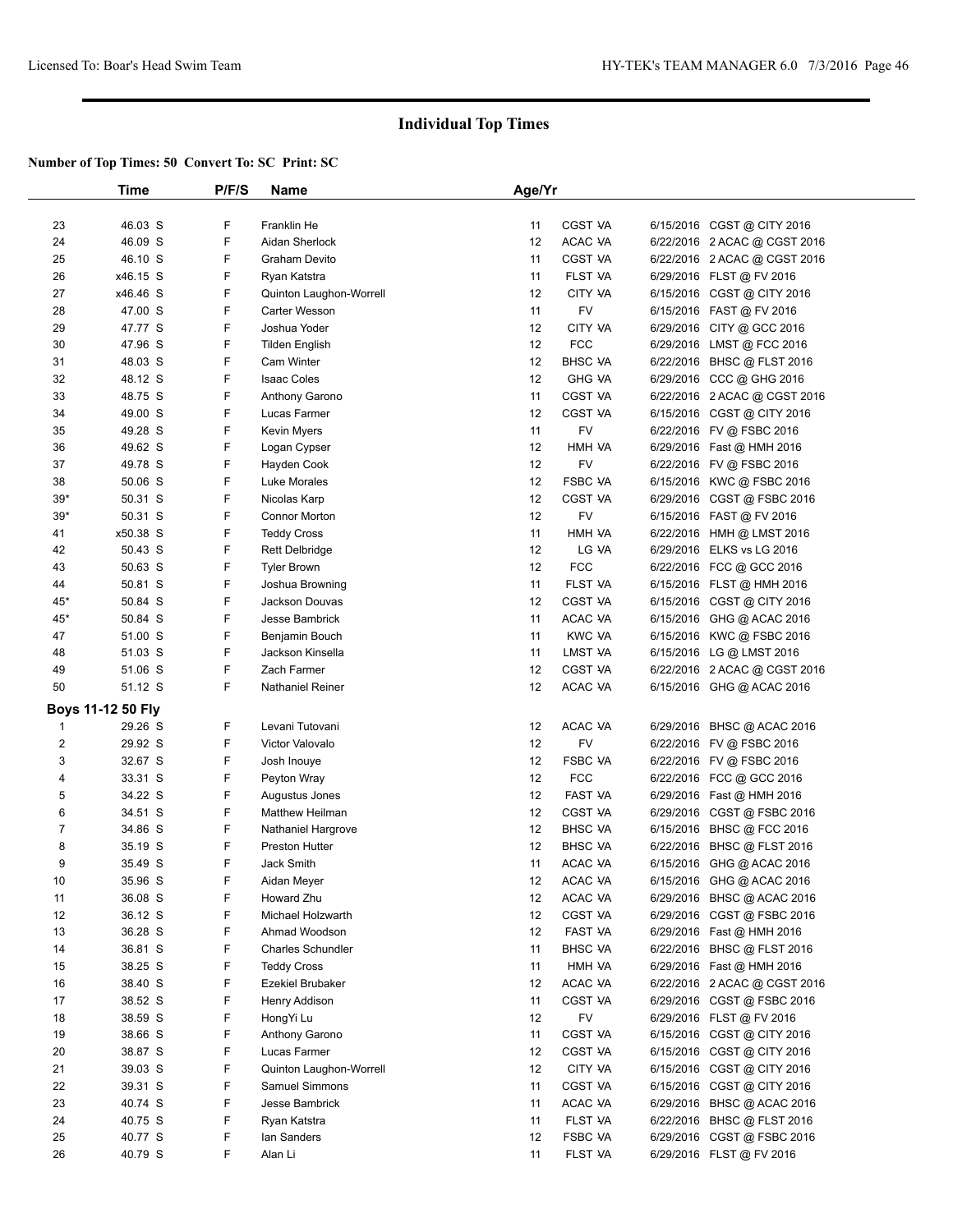|                | Time              | P/F/S | <b>Name</b>              | Age/Yr |                    |                                |  |
|----------------|-------------------|-------|--------------------------|--------|--------------------|--------------------------------|--|
|                |                   |       |                          |        |                    |                                |  |
| 27             | 41.10 S           | F     | Joshua Nemergut          | 11     | CGST VA            | 6/15/2016 CGST @ CITY 2016     |  |
| 28             | 41.48 S           | F     | lan Ratcliffe            | 11     | <b>CGST VA</b>     | 6/29/2016 CGST @ FSBC 2016     |  |
| 29             | x41.84 S          | F     | Hayden Cook              | 12     | FV                 | 6/15/2016 FAST @ FV 2016       |  |
| $30*$          | 42.47 S           | F     | Graham Devito            | 11     | <b>CGST VA</b>     | 6/15/2016 CGST @ CITY 2016     |  |
| $30*$          | 42.47 S           | F     | <b>Isaac Coles</b>       | 12     | <b>GHG VA</b>      | 6/29/2016 CCC @ GHG 2016       |  |
| 32             | 43.22 S           | F     | Maurice D'Alessandro     | 12     | FAST VA            | 6/22/2016 CITY @ FAST 2016     |  |
| 33             | 43.25 S           | F     | Glenn Coleman            | 12     | ACAC VA            | 6/22/2016 2 ACAC @ CGST 2016   |  |
| 34             | 43.34 S           | F     | Jackson Kinsella         | 11     | LMST VA            | 6/29/2016 LMST @ FCC 2016      |  |
| 35             | 43.53 S           | F     | Killian O'Reilly         | 12     | CCC <sub>U</sub> S | 6/15/2016 GOST @ CCC 06.15.16  |  |
| 36             | 44.01 S           | F     | Daniel Johnson           | 11     | <b>KWC VA</b>      | 6/29/2016 GOST @ KWC 2016      |  |
| 37             | 44.72 S           | F     | <b>Connor Morton</b>     | 12     | <b>FV</b>          | 6/15/2016 FAST @ FV 2016       |  |
| 38             | 44.80 S           | F     | Benjamin Bouch           | 11     | <b>KWC VA</b>      | 6/15/2016 KWC @ FSBC 2016      |  |
| 39             | 45.10 S           | F     | <b>Braeden Weiss</b>     | 11     | <b>GCC VA</b>      | 6/22/2016 FCC @ GCC 2016       |  |
| 40             | 45.12 S           | F     | Aiden Kraft              | 12     | LMST VA            | 6/29/2016 LMST @ FCC 2016      |  |
| 41             | 45.40 S           | F     | <b>Cam Winter</b>        | 12     | <b>BHSC VA</b>     | 6/15/2016 BHSC @ FCC 2016      |  |
| 42             | 46.13 S           | F     | <b>Carter Wesson</b>     | 11     | FV                 | 6/15/2016 FAST @ FV 2016       |  |
| 43             | 47.22 S           | F     | <b>Colten Sawyer</b>     | 12     | FAST VA            | 6/22/2016 CITY @ FAST 2016     |  |
| 44             | 47.50 S           | F     | Franklin He              | 11     | CGST VA            | 6/22/2016 2 ACAC @ CGST 2016   |  |
| 45             | 47.59 S           | F     | Zach Farmer              | 12     | <b>CGST VA</b>     | 6/22/2016 2 ACAC @ CGST 2016   |  |
| 46             | 47.94 S           | F     | William Ellwood          | 12     | FLST VA            | 6/29/2016 FLST @ FV 2016       |  |
| 47             | 48.36 S           | F     | Cooper Roy               | 11     | <b>FSBC VA</b>     | 6/29/2016 CGST @ FSBC 2016     |  |
| 48             | 49.02 S           | F     | <b>Nathaniel Reiner</b>  | 12     | ACAC VA            | 6/29/2016 BHSC @ ACAC 2016     |  |
| 49             | 49.25 S           | F     | Koa Johnson              | 11     | ACAC VA            | 6/22/2016 2 ACAC @ CGST 2016   |  |
| 50             | 49.56 S           | F     | Zachary Thurston-Wells   | 12     | FAST VA            | 6/29/2016 Fast @ HMH 2016      |  |
|                | Boys 11-12 100 IM |       |                          |        |                    |                                |  |
| 1              | 1:06.82 S         | F     | Levani Tutovani          | 12     | ACAC VA            | 6/22/2016 2 ACAC @ CGST 2016   |  |
| $\overline{2}$ | $1:13.71$ S       | F     | Peyton Wray              | 12     | <b>FCC</b>         | 6/22/2016 FCC @ GCC 2016       |  |
| 3              | 1:20.13 S         | F     | Christopher Johnson      | 12     | <b>CGST VA</b>     | 6/22/2016 2 ACAC @ CGST 2016   |  |
| 4              | $1:20.34$ S       | F     | Jack Smith               | 11     | ACAC VA            | 6/22/2016 2 ACAC @ CGST 2016   |  |
| 5              | $1:21.62$ S       | F     | Aidan Meyer              | 12     | ACAC VA            | 6/22/2016 2 ACAC @ CGST 2016   |  |
| 6              | 1:21.97 S         | F     | Henry Addison            | 11     | CGST VA            | 6/22/2016 2 ACAC @ CGST 2016   |  |
| $\overline{7}$ | $1:22.06$ S       | F     | <b>Preston Hutter</b>    | 12     | <b>BHSC VA</b>     | 6/22/2016 BHSC @ FLST 2016     |  |
| 8              | $1:23.03$ S       | F     | <b>Charles Schundler</b> | 11     | <b>BHSC VA</b>     | 6/22/2016 BHSC @ FLST 2016     |  |
| 9              | $1:23.25$ S       | F     | Howard Zhu               | 12     | ACAC VA            | 6/22/2016 2 ACAC @ CGST 2016   |  |
| 10             | 1:23.72 S         | F     | Ahmad Woodson            | 12     | FAST VA            | 6/22/2016 CITY @ FAST 2016     |  |
| 11             | $1:25.60$ S       | F     | lan Ratcliffe            | 11     | <b>CGST VA</b>     | 6/22/2016 2 ACAC @ CGST 2016   |  |
| 12             | $1:26.19$ S       | F     | Graham Devito            | 11     | <b>CGST VA</b>     | 6/22/2016 2 ACAC @ CGST 2016   |  |
| 13             | 1:29.00 S         | F     | <b>Teddy Cross</b>       | 11     | HMH VA             | 6/22/2016 HMH @ LMST 2016      |  |
| 14             | 1:29.22 S         | F     | Quinton Laughon-Worrell  | 12     | CITY VA            | 6/22/2016 CITY @ FAST 2016     |  |
| 15             | x1:29.28 S        | F     | Alan Li                  | 11     | FLST VA            | 6/22/2016 BHSC @ FLST 2016     |  |
| 16             | 1:29.47 S         | F     | Jonah Davis              | 11     | CGST VA            | 6/22/2016 2 ACAC @ CGST 2016   |  |
| 17             | $1:29.50$ S       | F     | Jesse Bambrick           | 11     | ACAC VA            | 6/22/2016 2 ACAC @ CGST 2016   |  |
| 18             | 1:31.66 S         | F     | Ryan Katstra             | 11     | FLST VA            | 6/22/2016 BHSC @ FLST 2016     |  |
| 19             | 1:32.80 S         | F     | Killian O'Reilly         | 12     | CCC <sub>U</sub> S | 6/22/2016 KWC @ CCC 06.22.2016 |  |
| 20             | $1:33.41$ S       | F     | Franklin He              | 11     | CGST VA            | 6/22/2016 2 ACAC @ CGST 2016   |  |
| 21             | $1:33.53$ S       | F     | <b>Tilden English</b>    | 12     | <b>FCC</b>         | 6/22/2016 FCC @ GCC 2016       |  |
| 22             | 1:33.56 S         | F     | Maurice D'Alessandro     | 12     | <b>FAST VA</b>     | 6/22/2016 CITY @ FAST 2016     |  |
| 23             | $1:35.35$ S       | F     | <b>Nathaniel Reiner</b>  | 12     | ACAC VA            | 6/22/2016 2 ACAC @ CGST 2016   |  |
| 24             | 1:38.85 S         | F     | <b>Braeden Weiss</b>     | 11     | <b>GCC VA</b>      | 6/22/2016 FCC @ GCC 2016       |  |
| 25             | $1:39.18$ S       | F     | Kameron Ward             | 11     | <b>GHG VA</b>      | 6/22/2016 ELKS @ GHG 2016      |  |
| 26             | $1:39.53$ S       | F     | Cam Winter               | 12     | <b>BHSC VA</b>     | 6/22/2016 BHSC @ FLST 2016     |  |
| 27             | 1:40.87 S         | F     | Daniel Johnson           | 11     | <b>KWC VA</b>      | 6/22/2016 KWC @ CCC 06.22.2016 |  |
| 28             | 1:40.91 S         | F     | Jackson Douvas           | 12     | CGST VA            | 6/22/2016 2 ACAC @ CGST 2016   |  |
| 29             | $1:41.33$ S       | F     | Lincoln Ashcom           | 11     | CGST VA            | 6/22/2016 2 ACAC @ CGST 2016   |  |
| 30             | 1:41.35 S         | F     | Aiden Kraft              | 12     | LMST VA            | 6/22/2016 HMH @ LMST 2016      |  |
|                |                   |       |                          |        |                    |                                |  |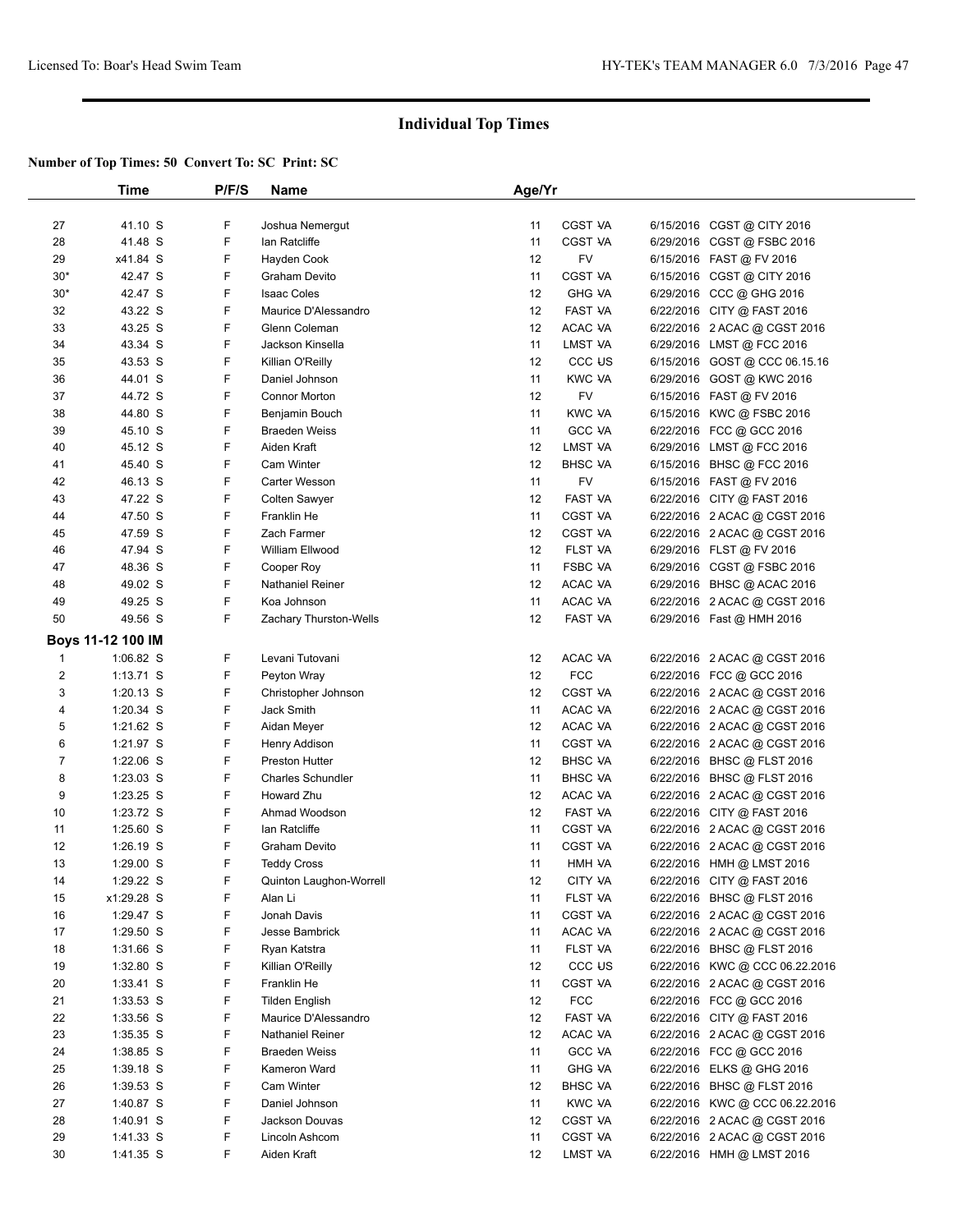|                | Time               | P/F/S  | <b>Name</b>           | Age/Yr |                    |                                |  |
|----------------|--------------------|--------|-----------------------|--------|--------------------|--------------------------------|--|
|                |                    |        |                       |        |                    |                                |  |
| 31             | 1:41.82 S          | F      | John Devillier        | 12     | <b>BHSC VA</b>     | 6/22/2016 BHSC @ FLST 2016     |  |
| 32             | 1:43.90 S          | F      | Cole Bruen            | 11     | HMH VA             | 6/22/2016 HMH @ LMST 2016      |  |
| 33             | $1:45.03$ S        | F      | <b>Riley Sherlock</b> | 12     | ACAC VA            | 6/22/2016 2 ACAC @ CGST 2016   |  |
| 34             | 1:45.65 S          | F      | Logan Cypser          | 12     | HMH VA             | 6/22/2016 HMH @ LMST 2016      |  |
| 35             | $1:46.25$ S        | F      | <b>Tyler Helmick</b>  | 11     | CCC <sub>U</sub> S | 6/22/2016 KWC @ CCC 06.22.2016 |  |
| 36             | 1:46.68 S          | F      | Koa Johnson           | 11     | ACAC VA            | 6/22/2016 2 ACAC @ CGST 2016   |  |
| 37             | 1:47.03 S          | F      | Benjamin Bouch        | 11     | <b>KWC VA</b>      | 6/22/2016 KWC @ CCC 06.22.2016 |  |
| 38             | 1:47.25 S          | F      | Jackson Hunt          | 11     | <b>CGST VA</b>     | 6/22/2016 2 ACAC @ CGST 2016   |  |
| 39             | 1:47.43 S          | F      | Joshua Yoder          | 12     | <b>CITY VA</b>     | 6/22/2016 CITY @ FAST 2016     |  |
| 40             | 1:50.50 S          | F      | Gregoire Gasparini    | 11     | ACAC VA            | 6/22/2016 2 ACAC @ CGST 2016   |  |
| 41             | 1:51.65 S          | F      | Nathaniel Flores      | 12     | HMH VA             | 6/22/2016 HMH @ LMST 2016      |  |
| 42             | 1:53.22 S          | F      | Carter Fortune        | 11     | CITY VA            | 6/22/2016 CITY @ FAST 2016     |  |
| 43             | 1:53.32 S          | F      | Eli Cook              | 11     | CITY VA            | 6/22/2016 CITY @ FAST 2016     |  |
| 44             | 1:54.06 S          | F      | Joshua Zhang          | 12     | CITY VA            | 6/22/2016 CITY @ FAST 2016     |  |
| 45             | 1:56.47 S          | F      | Jack Mahoney          | 12     | CCC <sub>U</sub> S | 6/22/2016 KWC @ CCC 06.22.2016 |  |
| 46             | 1:56.78 S          | F      | David Wiles           | 12     | CITY VA            | 6/22/2016 CITY @ FAST 2016     |  |
| 47             | 1:57.38 S          | F      | Laith Zaatar          | 12     | HMH VA             | 6/22/2016 HMH @ LMST 2016      |  |
| 48             | 1:58.46 S          | F      | Andrew Franco         | 12     | LMST VA            | 6/22/2016 HMH @ LMST 2016      |  |
| 49             | 1:59.75 S          | F      | William Bunyea        | 12     | <b>GHG VA</b>      | 6/22/2016 ELKS @ GHG 2016      |  |
| 50             | 2:02.53 S          | F      | Ryan Darradji         | 12     | HMH VA             | 6/22/2016 HMH @ LMST 2016      |  |
|                | Boys 13-14 50 Free |        |                       |        |                    |                                |  |
| 1              | x26.72 S           | F      | Noah Hargrove         | 14     | <b>BHSC VA</b>     | 6/22/2016 BHSC @ FLST 2016     |  |
| $\overline{c}$ | 27.53 S            | F      | Cameron Greene        | 14     | <b>FCC</b>         | 6/22/2016 FCC @ GCC 2016       |  |
| 3              | 27.79 S            | F      | Stephane Karp         | 14     | CGST VA            | 6/29/2016 CGST @ FSBC 2016     |  |
| 4              | 27.98 S            | F      | Lucas Smith           | 13     | <b>FV</b>          | 6/22/2016 FV @ FSBC 2016       |  |
| 5              | 28.20 S            | F      | Keshawn Bullard       | 13     | <b>FSBC VA</b>     | 6/15/2016 KWC @ FSBC 2016      |  |
| 6              | 28.54 S            | F      | <b>Walker Davis</b>   | 13     | <b>FCC</b>         | 6/15/2016 BHSC @ FCC 2016      |  |
| $\overline{7}$ | 28.72 S            | F      | Max Tracey            | 14     | CGST VA            | 6/22/2016 2 ACAC @ CGST 2016   |  |
| 8              | 28.84 S            | F      | Nathan Smith          | 13     | LMST VA            | 6/22/2016 HMH @ LMST 2016      |  |
| 9              | 28.85 S            | F      | Jacob Culbreath       | 14     | <b>FSBC VA</b>     | 6/15/2016 KWC @ FSBC 2016      |  |
| 10             | 28.91 S            | F      | Noah Amato            | 13     | LMST VA            | 6/29/2016 LMST @ FCC 2016      |  |
| 11             | 28.95 S            | F      | Angel Pilkey          | 13     | KWC VA             | 6/15/2016 KWC @ FSBC 2016      |  |
| 12             | 29.00 S            | F      | Neil Salazar          | 14     | FLST VA            | 6/22/2016 BHSC @ FLST 2016     |  |
| 13             | 29.06 S            | F      | Tj Fitzgerald         | 14     | HMH VA             | 6/22/2016 HMH @ LMST 2016      |  |
| 14             | 29.07 S            | F      | Vijay Chhabra         | 14     | <b>GCC VA</b>      | 6/22/2016 FCC @ GCC 2016       |  |
| 15             | x29.19 S           | F      | Hunter Strickland     | 13     | LMST VA            | 6/22/2016 HMH @ LMST 2016      |  |
| 16             | 29.31 S            | F      | <b>Charles Butler</b> | 14     | FLST VA            | 6/22/2016 BHSC @ FLST 2016     |  |
| 17             | 29.48 S            | F      | Luke Strickler        | 14     | FV                 | 6/22/2016 FV @ FSBC 2016       |  |
| 18             | 29.69 S            | F      | <b>Charlie Cross</b>  | 14     | HMH VA             | 6/15/2016 FLST @ HMH 2016      |  |
| 19             | 29.76 S            | F      | Owen Shaffer          | 14     | CGST VA            | 6/29/2016 CGST @ FSBC 2016     |  |
| 20             | 29.80 S            | F      | Zachary Ashby         | 13     | ACAC VA            | 6/15/2016 GHG @ ACAC 2016      |  |
| 21             | 29.86 S            | F      | Evan Wagner           | 14     | <b>GHG VA</b>      | 6/15/2016 GHG @ ACAC 2016      |  |
| 22             | x29.96 S           | F      | Rome Winter           | 14     | <b>BHSC VA</b>     | 6/15/2016 BHSC @ FCC 2016      |  |
| 23             | 30.15 S            | F      | Hunter Randle         | 14     | <b>BHSC VA</b>     | 6/15/2016 BHSC @ FCC 2016      |  |
| 24             | 30.19 S            | F      | Angelo Garono         | 14     | CGST VA            | 6/15/2016 CGST @ CITY 2016     |  |
| 25             | x30.19 S           | F      | Jake Hartogensis      | 13     | ACAC VA            | 6/22/2016 2 ACAC @ CGST 2016   |  |
| 26             | x30.37 S           | F      | Jake Wilson           | 14     | ACAC VA            | 6/22/2016 2 ACAC @ CGST 2016   |  |
| 27             | 30.54 S            | F      | Vincent Wade          | 14     | FV                 | 6/22/2016 FV @ FSBC 2016       |  |
| 28             | 30.59 S            | F      | William Hornsby       | 14     | HMH VA             | 6/29/2016 Fast @ HMH 2016      |  |
|                | 30.66 S            |        |                       |        |                    |                                |  |
| 29<br>30       |                    | F<br>F | Kyler Soriano         | 13     | LG VA              | 6/15/2016 LG @ LMST 2016       |  |
|                | 30.75 S            |        | <b>Spencer Powell</b> | 13     | <b>BHSC VA</b>     | 6/15/2016 BHSC @ FCC 2016      |  |
| 31             | 30.79 S            | F      | Zakkary Hodge         | 14     | ACAC VA            | 6/15/2016 GHG @ ACAC 2016      |  |
| 32             | 30.81 S            | F      | Sam Bickers           | 14     | <b>GCC VA</b>      | 6/22/2016 FCC @ GCC 2016       |  |
| 33             | 30.90 S            | F      | Luke Giuliano-Dunn    | 13     | <b>BHSC VA</b>     | 6/22/2016 BHSC @ FLST 2016     |  |
| 34             | 30.92 S            | F      | Aidan Shell           | 14     | <b>FSBC VA</b>     | 6/22/2016 FV @ FSBC 2016       |  |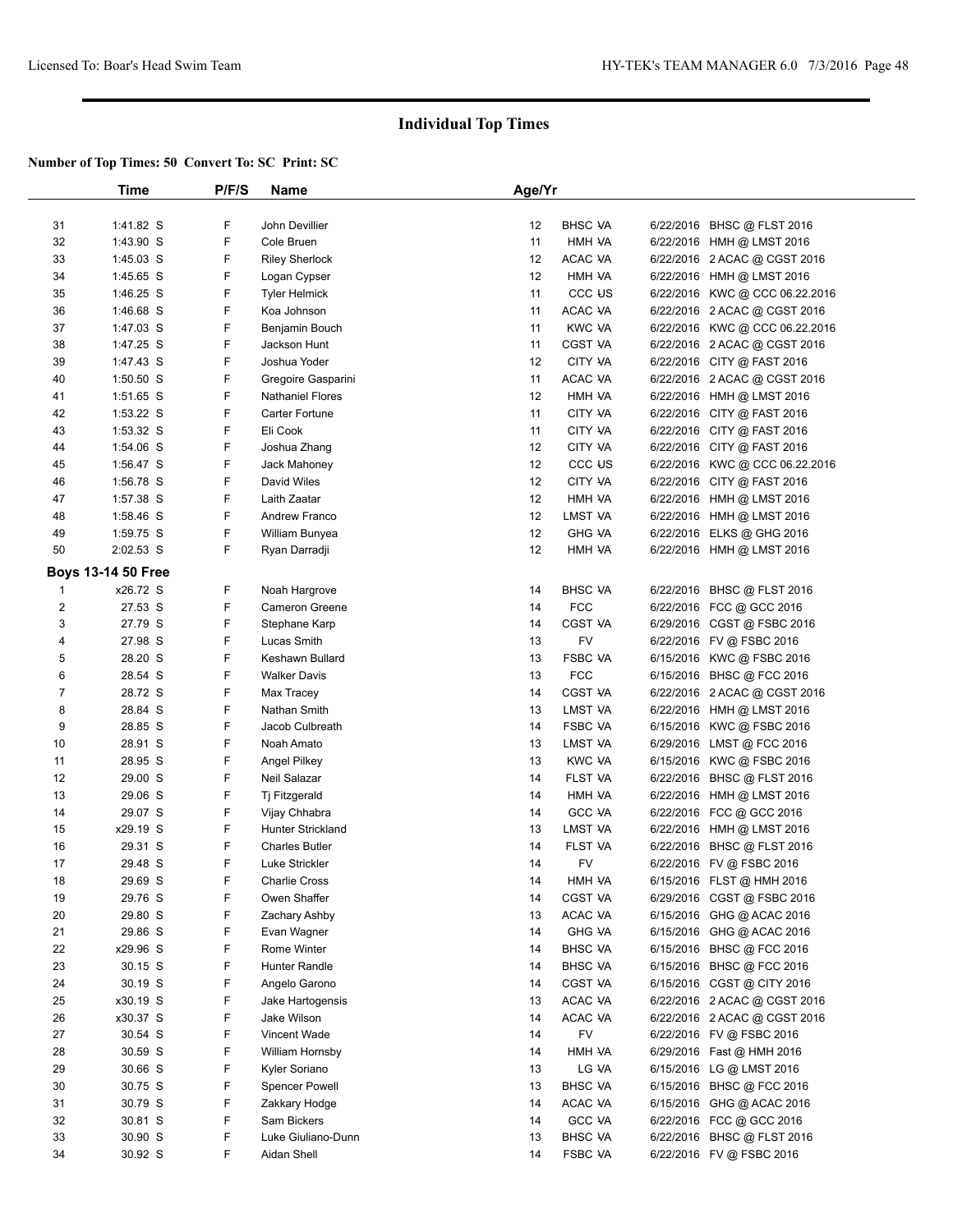|                | Time                       | P/F/S | <b>Name</b>              | Age/Yr |                |                              |
|----------------|----------------------------|-------|--------------------------|--------|----------------|------------------------------|
|                |                            |       |                          |        |                |                              |
| 35             | 31.00 S                    | F     | Gibbs Gresge             | 13     | CGST VA        | 6/22/2016 2 ACAC @ CGST 2016 |
| 36             | 31.02 S                    | F     | <b>William Peritz</b>    | 14     | <b>BHSC VA</b> | 6/29/2016 BHSC @ ACAC 2016   |
| 37             | 31.10 S                    | F     | Hayden Bunting           | 14     | LG VA          | 6/15/2016 LG @ LMST 2016     |
| 38             | 31.15 S                    | F     | Joseph Paulson           | 14     | <b>BHSC VA</b> | 6/15/2016 BHSC @ FCC 2016    |
| 39             | 31.31 S                    | F     | Jett Shue                | 14     | FLST VA        | 6/29/2016 FLST @ FV 2016     |
| 40             | 31.42 S                    | F     | Benjamin Nordbrock       | 14     | <b>KWC VA</b>  | 6/29/2016 GOST @ KWC 2016    |
| 41             | 31.48 S                    | F     | Carlton Livermon         | 14     | <b>BHSC VA</b> | 6/29/2016 BHSC @ ACAC 2016   |
| 42             | 31.75 S                    | F     | Kevin Cain               | 13     | <b>FV</b>      | 6/29/2016 FLST @ FV 2016     |
| 43             | 31.78 S                    | F     | Owen Pence               | 14     | FV             | 6/15/2016 FAST @ FV 2016     |
| 44             | 31.81 S                    | F     | Luke Gustafson           | 14     | FAST VA        | 6/22/2016 CITY @ FAST 2016   |
| 45             | 31.85 S                    | F     | <b>Todd Williams</b>     | 14     | ELKS VA        | 6/29/2016 ELKS vs LG 2016    |
| 46             | 31.88 S                    | F     | <b>Robert Pruitt</b>     | 14     | ACAC VA        | 6/15/2016 GHG @ ACAC 2016    |
| 47             | x31.91 S                   | F     | Noah Hochrein            | 13     | <b>BHSC VA</b> | 6/22/2016 BHSC @ FLST 2016   |
| 48             | 32.00 S                    | F     | <b>Blake Wiese</b>       | 14     | CITY VA        | 6/15/2016 CGST @ CITY 2016   |
| 49             | 32.03 S                    | F     | Duncan McDonald          | 13     | HMH VA         | 6/22/2016 HMH @ LMST 2016    |
| 50             | 32.18 S                    | F     | Josh Morse               | 13     | FLST VA        | 6/22/2016 BHSC @ FLST 2016   |
|                |                            |       |                          |        |                |                              |
|                | <b>Boys 13-14 100 Free</b> |       |                          |        |                |                              |
| $\mathbf{1}$   | 56.75 S                    | F     | Noah Hargrove            | 14     | <b>BHSC VA</b> | 6/15/2016 BHSC @ FCC 2016    |
| $\overline{c}$ | 1:01.96 S                  | F     | Stephane Karp            | 14     | <b>CGST VA</b> | 6/29/2016 CGST @ FSBC 2016   |
| 3              | x1:03.28 S                 | F     | Andrew Holzwarth         | 14     | <b>CGST VA</b> | 6/15/2016 CGST @ CITY 2016   |
| 4              | 1:03.34 S                  | F     | Cameron Greene           | 14     | <b>FCC</b>     | 6/29/2016 LMST @ FCC 2016    |
| 5              | 1:03.47 S                  | F     | <b>Hunter Strickland</b> | 13     | LMST VA        | 6/29/2016 LMST @ FCC 2016    |
| 6              | x1:04.22 S                 | F     | Nathan Smith             | 13     | LMST VA        | 6/29/2016 LMST @ FCC 2016    |
| 7              | 1:04.52 S                  | F     | Lucas Smith              | 13     | FV             | 6/22/2016 FV @ FSBC 2016     |
| 8              | x1:04.81 S                 | F     | <b>Walker Davis</b>      | 13     | <b>FCC</b>     | 6/15/2016 BHSC @ FCC 2016    |
| 9              | 1:05.67 S                  | F     | Zachary Ashby            | 13     | ACAC VA        | 6/15/2016 GHG @ ACAC 2016    |
| 10             | $1:06.06$ S                | F     | <b>Angel Pilkey</b>      | 13     | <b>KWC VA</b>  | 6/15/2016 KWC @ FSBC 2016    |
| 11             | $1:06.16$ S                | F     | Neil Salazar             | 14     | FLST VA        | 6/15/2016 FLST @ HMH 2016    |
| 12             | $1:06.53$ S                | F     | Vijay Chhabra            | 14     | <b>GCC VA</b>  | 6/29/2016 CITY @ GCC 2016    |
| 13             | x1:06.65 S                 | F     | <b>Charles Butler</b>    | 14     | FLST VA        | 6/15/2016 FLST @ HMH 2016    |
| 14             | $1:06.83$ S                | F     | Luke Strickler           | 14     | <b>FV</b>      | 6/22/2016 FV @ FSBC 2016     |
| 15             | $1:06.90$ S                | F     | Keshawn Bullard          | 13     | <b>FSBC VA</b> | 6/22/2016 FV @ FSBC 2016     |
| 16             | 1:07.99 S                  | F     | Jacob Culbreath          | 14     | <b>FSBC VA</b> | 6/15/2016 KWC @ FSBC 2016    |
| 17             | $1:08.56$ S                | F     | Angelo Garono            | 14     | CGST VA        | 6/15/2016 CGST @ CITY 2016   |
| 18             | $1:09.41$ S                | F     | Gibbs Gresge             | 13     | CGST VA        | 6/15/2016 CGST @ CITY 2016   |
| 19             | x1:09.78 S                 | F     | Noah Hochrein            | 13     | <b>BHSC VA</b> | 6/15/2016 BHSC @ FCC 2016    |
| 20             | $1:10.81$ S                | F     | <b>Spencer Powell</b>    | 13     | <b>BHSC VA</b> | 6/15/2016 BHSC @ FCC 2016    |
| 21             | $1:11.18$ S                | F     | Grayson Bush             | 14     | <b>KWC VA</b>  | 6/15/2016 KWC @ FSBC 2016    |
| 22             | 1:11.40 S                  | F     | Orion Kwon               | 14     | HMH VA         | 6/29/2016 Fast @ HMH 2016    |
| 23             | $1:11.59$ S                | F     | Aidan Shell              | 14     | <b>FSBC VA</b> | 6/22/2016 FV @ FSBC 2016     |
| 24             | x1:11.72 S                 | F     | William Hornsby          | 14     | HMH VA         | 6/15/2016 FLST @ HMH 2016    |
| 25             | x1:12.00 S                 | F     | Kyler Soriano            | 13     | LG VA          | 6/15/2016 LG @ LMST 2016     |
| 26             | $1:12.20$ S                | F     | <b>Charlie Cross</b>     | 14     | HMH VA         | 6/29/2016 Fast @ HMH 2016    |
| 27             | x1:12.35 S                 | F     | Joseph Paulson           | 14     | <b>BHSC VA</b> | 6/15/2016 BHSC @ FCC 2016    |
| 28             | $1:12.47$ S                | F     | Daniel Mathes            | 14     | <b>FV</b>      | 6/29/2016 FLST @ FV 2016     |
|                | 1:12.65 S                  | F     | <b>William Peritz</b>    | 14     | <b>BHSC VA</b> |                              |
| 29             |                            |       |                          |        |                | 6/29/2016 BHSC @ ACAC 2016   |
| 30             | $1:12.68$ S                | F     | Jake Hartogensis         | 13     | ACAC VA        | 6/15/2016 GHG @ ACAC 2016    |
| 31             | $1:13.21$ S                | F     | Kevin Cain               | 13     | FV             | 6/29/2016 FLST @ FV 2016     |
| 32             | $1:13.59$ S                | F     | Hunter Randle            | 14     | <b>BHSC VA</b> | 6/29/2016 BHSC @ ACAC 2016   |
| 33             | x1:14.31 S                 | F     | Jett Shue                | 14     | FLST VA        | 6/15/2016 FLST @ HMH 2016    |
| 34             | 1:14.40 S                  | F     | Rome Winter              | 14     | <b>BHSC VA</b> | 6/29/2016 BHSC @ ACAC 2016   |
| 35             | $1:14.43$ S                | F     | Chris Kelly              | 13     | CITY VA        | 6/15/2016 CGST @ CITY 2016   |
| 36             | $1:14.71$ S                | F     | <b>Robert Miller</b>     | 13     | ELKS VA        | 6/29/2016 ELKS vs LG 2016    |
| 37             | $1:14.74$ S                | F     | Evan Wagner              | 14     | <b>GHG VA</b>  | 6/15/2016 GHG @ ACAC 2016    |
| 38             | 1:14.84 S                  | F     | Duncan Coppi             | 13     | HMH VA         | 6/29/2016 Fast @ HMH 2016    |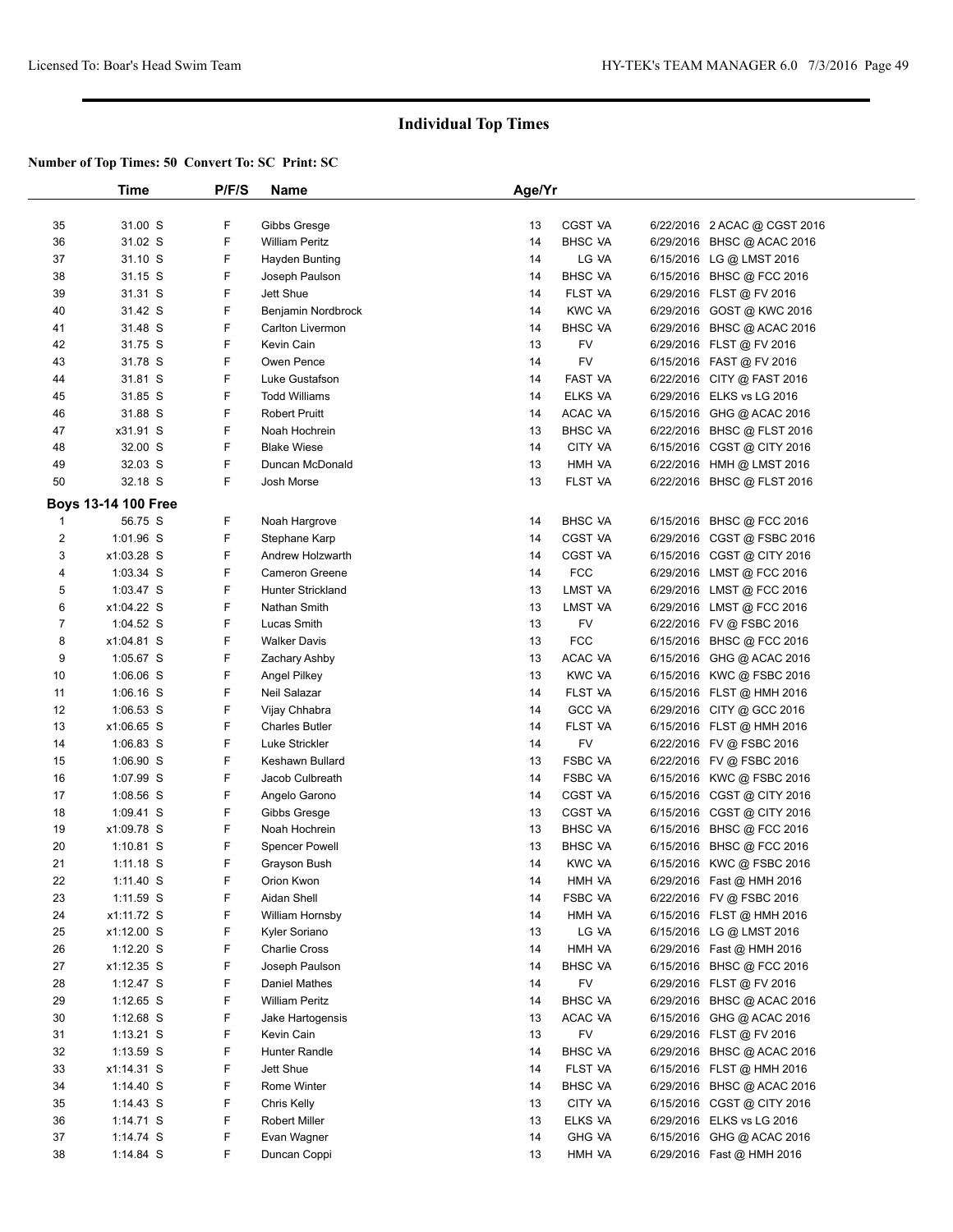| 39<br>1:14.86 S<br>F<br>Maxwell Kwon<br>13<br>HMH VA<br>6/15/2016 FLST @ HMH 2016<br>F<br><b>FV</b><br>40<br>x1:15.16 S<br>Owen Pence<br>14<br>6/15/2016 FAST @ FV 2016<br>F<br>Jason Dech<br>LMST VA<br>41<br>$1:15.29$ S<br>14<br>6/29/2016 LMST @ FCC 2016<br>F<br>42<br>$1:16.28$ S<br><b>Todd Williams</b><br>ELKS VA<br>14<br>6/29/2016 ELKS vs LG 2016<br>F<br>43<br>14<br><b>BHSC VA</b><br>$1:16.46$ S<br>Carlton Livermon<br>6/29/2016 BHSC @ ACAC 2016<br>F<br>FLST VA<br>44<br>$1:16.71$ S<br>Josh Morse<br>13<br>6/29/2016 FLST @ FV 2016<br>F<br><b>KWC VA</b><br>45<br>$1:17.11$ S<br>Benjamin Nordbrock<br>14<br>6/29/2016 GOST @ KWC 2016<br>F<br>46<br>ACAC VA<br>1:17.37 S<br><b>Robert Pruitt</b><br>14<br>6/29/2016 BHSC @ ACAC 2016<br>F<br>47<br>14<br>LG VA<br>$1:17.38$ S<br>Hayden Bunting<br>6/15/2016 LG @ LMST 2016<br>F<br>1:17.68 S<br>13<br>LMST VA<br>48<br>Owen Strickland<br>6/29/2016 LMST @ FCC 2016<br>F<br>49<br>1:17.91 S<br>13<br>FV<br>6/15/2016 FAST @ FV 2016<br>Benjamin Genson<br>F<br>LMST VA<br>50<br>$1:18.16$ S<br>Logan Milburn<br>14<br>6/15/2016 LG @ LMST 2016<br><b>Boys 13-14 50 Back</b><br>F<br>x29.94 S<br><b>BHSC VA</b><br>Noah Hargrove<br>14<br>6/15/2016 BHSC @ FCC 2016<br>$\mathbf{1}$<br>F<br>$\overline{2}$<br>31.73 S<br><b>Walker Davis</b><br>13<br><b>FCC</b><br>6/15/2016 BHSC @ FCC 2016<br>F<br><b>FV</b><br>3<br>32.62 S<br>Lucas Smith<br>13<br>6/29/2016 FLST @ FV 2016<br>F<br>33.35 S<br>ACAC VA<br>4<br>Zachary Ashby<br>13<br>6/22/2016 2 ACAC @ CGST 2016<br>F<br>5<br>33.46 S<br>14<br><b>CGST VA</b><br>Max Tracey<br>6/22/2016 2 ACAC @ CGST 2016<br>F<br>6<br>33.72 S<br>13<br>LMST VA<br>Nathan Smith<br>6/29/2016 LMST @ FCC 2016<br>F<br>7<br><b>CGST VA</b><br>33.99 S<br>Stephane Karp<br>14<br>6/29/2016 CGST @ FSBC 2016<br>F<br>8<br>34.13 S<br>CGST VA<br>Andrew Holzwarth<br>14<br>6/15/2016 CGST @ CITY 2016<br>9<br>34.22 S<br>F<br>FLST VA<br><b>Charles Butler</b><br>14<br>6/29/2016 FLST @ FV 2016<br>F<br>10<br>34.37 S<br>LMST VA<br><b>Hunter Strickland</b><br>13<br>6/29/2016 LMST @ FCC 2016<br>F<br><b>FCC</b><br>11<br>35.06 S<br>14<br>Cameron Greene<br>6/22/2016 FCC @ GCC 2016<br>F<br>12<br>35.45 S<br>13<br><b>GHG VA</b><br>Ryan Taylor<br>6/22/2016 ELKS @ GHG 2016<br>F<br>$13*$<br><b>BHSC VA</b><br>35.81 S<br><b>William Peritz</b><br>14<br>6/15/2016 BHSC @ FCC 2016<br>F<br>$13*$<br>35.81 S<br>14<br>ACAC VA<br>Zakkary Hodge<br>6/15/2016 GHG @ ACAC 2016<br>F<br>15<br>36.19 S<br>14<br>HMH VA<br>William Hornsby<br>6/29/2016 Fast @ HMH 2016<br>F<br>x36.25 S<br>FV<br>16<br>Luke Strickler<br>14<br>6/29/2016 FLST @ FV 2016<br>F<br>17<br>36.32 S<br>13<br><b>KWC VA</b><br>Angel Pilkey<br>6/29/2016 GOST @ KWC 2016<br>F<br>18<br>36.84 S<br>13<br>ACAC VA<br>6/22/2016 2 ACAC @ CGST 2016<br>Jake Hartogensis<br>F<br>HMH VA<br>19<br>x37.03 S<br><b>Charlie Cross</b><br>14<br>6/29/2016 Fast @ HMH 2016<br>F<br>20<br>37.12 S<br>Sam Bickers<br>14<br><b>GCC VA</b><br>6/14/2016 GCC @ ELKS 2016<br>21<br>37.32 S<br>F<br>Noah Hochrein<br><b>BHSC VA</b><br>13<br>6/15/2016 BHSC @ FCC 2016<br>F<br>22<br>37.50 S<br>Maxwell Kwon<br>13<br>HMH VA<br>6/29/2016 Fast @ HMH 2016<br>F<br>23<br>37.66 S<br>14<br><b>KWC VA</b><br>Grayson Bush<br>6/29/2016 GOST @ KWC 2016<br>F<br><b>FV</b><br>24<br>37.69 S<br>13<br>Benjamin Genson<br>6/15/2016 FAST @ FV 2016<br>F<br>25<br>13<br><b>GCC VA</b><br>37.85 S<br>Dylan Scheel<br>6/22/2016 FCC @ GCC 2016<br>ACAC VA<br>26<br>38.12 S<br>F<br>Jake Wilson<br>14<br>6/29/2016 BHSC @ ACAC 2016<br>27<br>F<br>FV<br>38.21 S<br>Vincent Wade<br>14<br>6/22/2016 FV @ FSBC 2016<br>38.44 S<br>F<br>CGST VA<br>28<br>Owen Shaffer<br>14<br>6/29/2016 CGST @ FSBC 2016<br>F<br>29<br>38.65 S<br>FSBC VA<br>Jacob Culbreath<br>14<br>6/29/2016 CGST @ FSBC 2016<br>30<br>F<br>FAST VA<br>38.79 S<br>Luke Gustafson<br>14<br>6/15/2016 FAST @ FV 2016<br>31<br>F<br>CGST VA<br>39.09 S<br>Angelo Garono<br>14<br>6/22/2016 2 ACAC @ CGST 2016<br>32<br>F<br>FV<br>39.37 S<br>Owen Pence<br>14<br>6/22/2016 FV @ FSBC 2016<br>33<br>F<br>Aidan Shell<br>FSBC VA<br>39.40 S<br>6/22/2016 FV @ FSBC 2016<br>14<br>F<br>CGST VA<br>34<br>39.43 S<br>Gibbs Gresge<br>6/29/2016 CGST @ FSBC 2016<br>13<br>F<br><b>Spencer Powell</b><br><b>BHSC VA</b><br>35<br>x39.53 S<br>13<br>6/15/2016 BHSC @ FCC 2016<br>39.90 S<br>F<br>ACAC VA<br>36<br><b>Robert Pruitt</b><br>14<br>6/29/2016 BHSC @ ACAC 2016<br>37<br>F<br>40.22 S<br>Duncan Coppi<br>13<br>HMH VA<br>6/29/2016 Fast @ HMH 2016<br>F<br><b>FV</b><br>40.71 S<br>Daniel Mathes<br>38<br>14<br>6/22/2016 FV @ FSBC 2016<br>F<br><b>BHSC VA</b><br>39<br>40.90 S<br>Liam Giuliano-Dunn<br>6/29/2016 BHSC @ ACAC 2016<br>14<br>F<br>40<br>40.99 S<br>Michael Menton<br>LG VA<br>6/29/2016 ELKS vs LG 2016<br>14<br>F<br><b>FV</b><br>41<br>41.06 S<br>Kevin Cain<br>13<br>6/22/2016 FV @ FSBC 2016<br>42<br>F<br>HMH VA<br>x41.13 S<br>Duncan McDonald<br>13<br>6/29/2016 Fast @ HMH 2016 | Time | P/F/S | <b>Name</b> | Age/Yr |  |  |
|--------------------------------------------------------------------------------------------------------------------------------------------------------------------------------------------------------------------------------------------------------------------------------------------------------------------------------------------------------------------------------------------------------------------------------------------------------------------------------------------------------------------------------------------------------------------------------------------------------------------------------------------------------------------------------------------------------------------------------------------------------------------------------------------------------------------------------------------------------------------------------------------------------------------------------------------------------------------------------------------------------------------------------------------------------------------------------------------------------------------------------------------------------------------------------------------------------------------------------------------------------------------------------------------------------------------------------------------------------------------------------------------------------------------------------------------------------------------------------------------------------------------------------------------------------------------------------------------------------------------------------------------------------------------------------------------------------------------------------------------------------------------------------------------------------------------------------------------------------------------------------------------------------------------------------------------------------------------------------------------------------------------------------------------------------------------------------------------------------------------------------------------------------------------------------------------------------------------------------------------------------------------------------------------------------------------------------------------------------------------------------------------------------------------------------------------------------------------------------------------------------------------------------------------------------------------------------------------------------------------------------------------------------------------------------------------------------------------------------------------------------------------------------------------------------------------------------------------------------------------------------------------------------------------------------------------------------------------------------------------------------------------------------------------------------------------------------------------------------------------------------------------------------------------------------------------------------------------------------------------------------------------------------------------------------------------------------------------------------------------------------------------------------------------------------------------------------------------------------------------------------------------------------------------------------------------------------------------------------------------------------------------------------------------------------------------------------------------------------------------------------------------------------------------------------------------------------------------------------------------------------------------------------------------------------------------------------------------------------------------------------------------------------------------------------------------------------------------------------------------------------------------------------------------------------------------------------------------------------------------------------------------------------------------------------------------------------------------------------------------------------------------------------------------------------------------------------------------------------------------------------------------------------------------------------------------------------------------------------------------------------------------------------------------------------------------------------------------------------------------------------------------------------------------------------------------------------------------------------------------------------------------------------------------------------------------------------------------------------------------------------------------------------|------|-------|-------------|--------|--|--|
|                                                                                                                                                                                                                                                                                                                                                                                                                                                                                                                                                                                                                                                                                                                                                                                                                                                                                                                                                                                                                                                                                                                                                                                                                                                                                                                                                                                                                                                                                                                                                                                                                                                                                                                                                                                                                                                                                                                                                                                                                                                                                                                                                                                                                                                                                                                                                                                                                                                                                                                                                                                                                                                                                                                                                                                                                                                                                                                                                                                                                                                                                                                                                                                                                                                                                                                                                                                                                                                                                                                                                                                                                                                                                                                                                                                                                                                                                                                                                                                                                                                                                                                                                                                                                                                                                                                                                                                                                                                                                                                                                                                                                                                                                                                                                                                                                                                                                                                                                                                                                                |      |       |             |        |  |  |
|                                                                                                                                                                                                                                                                                                                                                                                                                                                                                                                                                                                                                                                                                                                                                                                                                                                                                                                                                                                                                                                                                                                                                                                                                                                                                                                                                                                                                                                                                                                                                                                                                                                                                                                                                                                                                                                                                                                                                                                                                                                                                                                                                                                                                                                                                                                                                                                                                                                                                                                                                                                                                                                                                                                                                                                                                                                                                                                                                                                                                                                                                                                                                                                                                                                                                                                                                                                                                                                                                                                                                                                                                                                                                                                                                                                                                                                                                                                                                                                                                                                                                                                                                                                                                                                                                                                                                                                                                                                                                                                                                                                                                                                                                                                                                                                                                                                                                                                                                                                                                                |      |       |             |        |  |  |
|                                                                                                                                                                                                                                                                                                                                                                                                                                                                                                                                                                                                                                                                                                                                                                                                                                                                                                                                                                                                                                                                                                                                                                                                                                                                                                                                                                                                                                                                                                                                                                                                                                                                                                                                                                                                                                                                                                                                                                                                                                                                                                                                                                                                                                                                                                                                                                                                                                                                                                                                                                                                                                                                                                                                                                                                                                                                                                                                                                                                                                                                                                                                                                                                                                                                                                                                                                                                                                                                                                                                                                                                                                                                                                                                                                                                                                                                                                                                                                                                                                                                                                                                                                                                                                                                                                                                                                                                                                                                                                                                                                                                                                                                                                                                                                                                                                                                                                                                                                                                                                |      |       |             |        |  |  |
|                                                                                                                                                                                                                                                                                                                                                                                                                                                                                                                                                                                                                                                                                                                                                                                                                                                                                                                                                                                                                                                                                                                                                                                                                                                                                                                                                                                                                                                                                                                                                                                                                                                                                                                                                                                                                                                                                                                                                                                                                                                                                                                                                                                                                                                                                                                                                                                                                                                                                                                                                                                                                                                                                                                                                                                                                                                                                                                                                                                                                                                                                                                                                                                                                                                                                                                                                                                                                                                                                                                                                                                                                                                                                                                                                                                                                                                                                                                                                                                                                                                                                                                                                                                                                                                                                                                                                                                                                                                                                                                                                                                                                                                                                                                                                                                                                                                                                                                                                                                                                                |      |       |             |        |  |  |
|                                                                                                                                                                                                                                                                                                                                                                                                                                                                                                                                                                                                                                                                                                                                                                                                                                                                                                                                                                                                                                                                                                                                                                                                                                                                                                                                                                                                                                                                                                                                                                                                                                                                                                                                                                                                                                                                                                                                                                                                                                                                                                                                                                                                                                                                                                                                                                                                                                                                                                                                                                                                                                                                                                                                                                                                                                                                                                                                                                                                                                                                                                                                                                                                                                                                                                                                                                                                                                                                                                                                                                                                                                                                                                                                                                                                                                                                                                                                                                                                                                                                                                                                                                                                                                                                                                                                                                                                                                                                                                                                                                                                                                                                                                                                                                                                                                                                                                                                                                                                                                |      |       |             |        |  |  |
|                                                                                                                                                                                                                                                                                                                                                                                                                                                                                                                                                                                                                                                                                                                                                                                                                                                                                                                                                                                                                                                                                                                                                                                                                                                                                                                                                                                                                                                                                                                                                                                                                                                                                                                                                                                                                                                                                                                                                                                                                                                                                                                                                                                                                                                                                                                                                                                                                                                                                                                                                                                                                                                                                                                                                                                                                                                                                                                                                                                                                                                                                                                                                                                                                                                                                                                                                                                                                                                                                                                                                                                                                                                                                                                                                                                                                                                                                                                                                                                                                                                                                                                                                                                                                                                                                                                                                                                                                                                                                                                                                                                                                                                                                                                                                                                                                                                                                                                                                                                                                                |      |       |             |        |  |  |
|                                                                                                                                                                                                                                                                                                                                                                                                                                                                                                                                                                                                                                                                                                                                                                                                                                                                                                                                                                                                                                                                                                                                                                                                                                                                                                                                                                                                                                                                                                                                                                                                                                                                                                                                                                                                                                                                                                                                                                                                                                                                                                                                                                                                                                                                                                                                                                                                                                                                                                                                                                                                                                                                                                                                                                                                                                                                                                                                                                                                                                                                                                                                                                                                                                                                                                                                                                                                                                                                                                                                                                                                                                                                                                                                                                                                                                                                                                                                                                                                                                                                                                                                                                                                                                                                                                                                                                                                                                                                                                                                                                                                                                                                                                                                                                                                                                                                                                                                                                                                                                |      |       |             |        |  |  |
|                                                                                                                                                                                                                                                                                                                                                                                                                                                                                                                                                                                                                                                                                                                                                                                                                                                                                                                                                                                                                                                                                                                                                                                                                                                                                                                                                                                                                                                                                                                                                                                                                                                                                                                                                                                                                                                                                                                                                                                                                                                                                                                                                                                                                                                                                                                                                                                                                                                                                                                                                                                                                                                                                                                                                                                                                                                                                                                                                                                                                                                                                                                                                                                                                                                                                                                                                                                                                                                                                                                                                                                                                                                                                                                                                                                                                                                                                                                                                                                                                                                                                                                                                                                                                                                                                                                                                                                                                                                                                                                                                                                                                                                                                                                                                                                                                                                                                                                                                                                                                                |      |       |             |        |  |  |
|                                                                                                                                                                                                                                                                                                                                                                                                                                                                                                                                                                                                                                                                                                                                                                                                                                                                                                                                                                                                                                                                                                                                                                                                                                                                                                                                                                                                                                                                                                                                                                                                                                                                                                                                                                                                                                                                                                                                                                                                                                                                                                                                                                                                                                                                                                                                                                                                                                                                                                                                                                                                                                                                                                                                                                                                                                                                                                                                                                                                                                                                                                                                                                                                                                                                                                                                                                                                                                                                                                                                                                                                                                                                                                                                                                                                                                                                                                                                                                                                                                                                                                                                                                                                                                                                                                                                                                                                                                                                                                                                                                                                                                                                                                                                                                                                                                                                                                                                                                                                                                |      |       |             |        |  |  |
|                                                                                                                                                                                                                                                                                                                                                                                                                                                                                                                                                                                                                                                                                                                                                                                                                                                                                                                                                                                                                                                                                                                                                                                                                                                                                                                                                                                                                                                                                                                                                                                                                                                                                                                                                                                                                                                                                                                                                                                                                                                                                                                                                                                                                                                                                                                                                                                                                                                                                                                                                                                                                                                                                                                                                                                                                                                                                                                                                                                                                                                                                                                                                                                                                                                                                                                                                                                                                                                                                                                                                                                                                                                                                                                                                                                                                                                                                                                                                                                                                                                                                                                                                                                                                                                                                                                                                                                                                                                                                                                                                                                                                                                                                                                                                                                                                                                                                                                                                                                                                                |      |       |             |        |  |  |
|                                                                                                                                                                                                                                                                                                                                                                                                                                                                                                                                                                                                                                                                                                                                                                                                                                                                                                                                                                                                                                                                                                                                                                                                                                                                                                                                                                                                                                                                                                                                                                                                                                                                                                                                                                                                                                                                                                                                                                                                                                                                                                                                                                                                                                                                                                                                                                                                                                                                                                                                                                                                                                                                                                                                                                                                                                                                                                                                                                                                                                                                                                                                                                                                                                                                                                                                                                                                                                                                                                                                                                                                                                                                                                                                                                                                                                                                                                                                                                                                                                                                                                                                                                                                                                                                                                                                                                                                                                                                                                                                                                                                                                                                                                                                                                                                                                                                                                                                                                                                                                |      |       |             |        |  |  |
|                                                                                                                                                                                                                                                                                                                                                                                                                                                                                                                                                                                                                                                                                                                                                                                                                                                                                                                                                                                                                                                                                                                                                                                                                                                                                                                                                                                                                                                                                                                                                                                                                                                                                                                                                                                                                                                                                                                                                                                                                                                                                                                                                                                                                                                                                                                                                                                                                                                                                                                                                                                                                                                                                                                                                                                                                                                                                                                                                                                                                                                                                                                                                                                                                                                                                                                                                                                                                                                                                                                                                                                                                                                                                                                                                                                                                                                                                                                                                                                                                                                                                                                                                                                                                                                                                                                                                                                                                                                                                                                                                                                                                                                                                                                                                                                                                                                                                                                                                                                                                                |      |       |             |        |  |  |
|                                                                                                                                                                                                                                                                                                                                                                                                                                                                                                                                                                                                                                                                                                                                                                                                                                                                                                                                                                                                                                                                                                                                                                                                                                                                                                                                                                                                                                                                                                                                                                                                                                                                                                                                                                                                                                                                                                                                                                                                                                                                                                                                                                                                                                                                                                                                                                                                                                                                                                                                                                                                                                                                                                                                                                                                                                                                                                                                                                                                                                                                                                                                                                                                                                                                                                                                                                                                                                                                                                                                                                                                                                                                                                                                                                                                                                                                                                                                                                                                                                                                                                                                                                                                                                                                                                                                                                                                                                                                                                                                                                                                                                                                                                                                                                                                                                                                                                                                                                                                                                |      |       |             |        |  |  |
|                                                                                                                                                                                                                                                                                                                                                                                                                                                                                                                                                                                                                                                                                                                                                                                                                                                                                                                                                                                                                                                                                                                                                                                                                                                                                                                                                                                                                                                                                                                                                                                                                                                                                                                                                                                                                                                                                                                                                                                                                                                                                                                                                                                                                                                                                                                                                                                                                                                                                                                                                                                                                                                                                                                                                                                                                                                                                                                                                                                                                                                                                                                                                                                                                                                                                                                                                                                                                                                                                                                                                                                                                                                                                                                                                                                                                                                                                                                                                                                                                                                                                                                                                                                                                                                                                                                                                                                                                                                                                                                                                                                                                                                                                                                                                                                                                                                                                                                                                                                                                                |      |       |             |        |  |  |
|                                                                                                                                                                                                                                                                                                                                                                                                                                                                                                                                                                                                                                                                                                                                                                                                                                                                                                                                                                                                                                                                                                                                                                                                                                                                                                                                                                                                                                                                                                                                                                                                                                                                                                                                                                                                                                                                                                                                                                                                                                                                                                                                                                                                                                                                                                                                                                                                                                                                                                                                                                                                                                                                                                                                                                                                                                                                                                                                                                                                                                                                                                                                                                                                                                                                                                                                                                                                                                                                                                                                                                                                                                                                                                                                                                                                                                                                                                                                                                                                                                                                                                                                                                                                                                                                                                                                                                                                                                                                                                                                                                                                                                                                                                                                                                                                                                                                                                                                                                                                                                |      |       |             |        |  |  |
|                                                                                                                                                                                                                                                                                                                                                                                                                                                                                                                                                                                                                                                                                                                                                                                                                                                                                                                                                                                                                                                                                                                                                                                                                                                                                                                                                                                                                                                                                                                                                                                                                                                                                                                                                                                                                                                                                                                                                                                                                                                                                                                                                                                                                                                                                                                                                                                                                                                                                                                                                                                                                                                                                                                                                                                                                                                                                                                                                                                                                                                                                                                                                                                                                                                                                                                                                                                                                                                                                                                                                                                                                                                                                                                                                                                                                                                                                                                                                                                                                                                                                                                                                                                                                                                                                                                                                                                                                                                                                                                                                                                                                                                                                                                                                                                                                                                                                                                                                                                                                                |      |       |             |        |  |  |
|                                                                                                                                                                                                                                                                                                                                                                                                                                                                                                                                                                                                                                                                                                                                                                                                                                                                                                                                                                                                                                                                                                                                                                                                                                                                                                                                                                                                                                                                                                                                                                                                                                                                                                                                                                                                                                                                                                                                                                                                                                                                                                                                                                                                                                                                                                                                                                                                                                                                                                                                                                                                                                                                                                                                                                                                                                                                                                                                                                                                                                                                                                                                                                                                                                                                                                                                                                                                                                                                                                                                                                                                                                                                                                                                                                                                                                                                                                                                                                                                                                                                                                                                                                                                                                                                                                                                                                                                                                                                                                                                                                                                                                                                                                                                                                                                                                                                                                                                                                                                                                |      |       |             |        |  |  |
|                                                                                                                                                                                                                                                                                                                                                                                                                                                                                                                                                                                                                                                                                                                                                                                                                                                                                                                                                                                                                                                                                                                                                                                                                                                                                                                                                                                                                                                                                                                                                                                                                                                                                                                                                                                                                                                                                                                                                                                                                                                                                                                                                                                                                                                                                                                                                                                                                                                                                                                                                                                                                                                                                                                                                                                                                                                                                                                                                                                                                                                                                                                                                                                                                                                                                                                                                                                                                                                                                                                                                                                                                                                                                                                                                                                                                                                                                                                                                                                                                                                                                                                                                                                                                                                                                                                                                                                                                                                                                                                                                                                                                                                                                                                                                                                                                                                                                                                                                                                                                                |      |       |             |        |  |  |
|                                                                                                                                                                                                                                                                                                                                                                                                                                                                                                                                                                                                                                                                                                                                                                                                                                                                                                                                                                                                                                                                                                                                                                                                                                                                                                                                                                                                                                                                                                                                                                                                                                                                                                                                                                                                                                                                                                                                                                                                                                                                                                                                                                                                                                                                                                                                                                                                                                                                                                                                                                                                                                                                                                                                                                                                                                                                                                                                                                                                                                                                                                                                                                                                                                                                                                                                                                                                                                                                                                                                                                                                                                                                                                                                                                                                                                                                                                                                                                                                                                                                                                                                                                                                                                                                                                                                                                                                                                                                                                                                                                                                                                                                                                                                                                                                                                                                                                                                                                                                                                |      |       |             |        |  |  |
|                                                                                                                                                                                                                                                                                                                                                                                                                                                                                                                                                                                                                                                                                                                                                                                                                                                                                                                                                                                                                                                                                                                                                                                                                                                                                                                                                                                                                                                                                                                                                                                                                                                                                                                                                                                                                                                                                                                                                                                                                                                                                                                                                                                                                                                                                                                                                                                                                                                                                                                                                                                                                                                                                                                                                                                                                                                                                                                                                                                                                                                                                                                                                                                                                                                                                                                                                                                                                                                                                                                                                                                                                                                                                                                                                                                                                                                                                                                                                                                                                                                                                                                                                                                                                                                                                                                                                                                                                                                                                                                                                                                                                                                                                                                                                                                                                                                                                                                                                                                                                                |      |       |             |        |  |  |
|                                                                                                                                                                                                                                                                                                                                                                                                                                                                                                                                                                                                                                                                                                                                                                                                                                                                                                                                                                                                                                                                                                                                                                                                                                                                                                                                                                                                                                                                                                                                                                                                                                                                                                                                                                                                                                                                                                                                                                                                                                                                                                                                                                                                                                                                                                                                                                                                                                                                                                                                                                                                                                                                                                                                                                                                                                                                                                                                                                                                                                                                                                                                                                                                                                                                                                                                                                                                                                                                                                                                                                                                                                                                                                                                                                                                                                                                                                                                                                                                                                                                                                                                                                                                                                                                                                                                                                                                                                                                                                                                                                                                                                                                                                                                                                                                                                                                                                                                                                                                                                |      |       |             |        |  |  |
|                                                                                                                                                                                                                                                                                                                                                                                                                                                                                                                                                                                                                                                                                                                                                                                                                                                                                                                                                                                                                                                                                                                                                                                                                                                                                                                                                                                                                                                                                                                                                                                                                                                                                                                                                                                                                                                                                                                                                                                                                                                                                                                                                                                                                                                                                                                                                                                                                                                                                                                                                                                                                                                                                                                                                                                                                                                                                                                                                                                                                                                                                                                                                                                                                                                                                                                                                                                                                                                                                                                                                                                                                                                                                                                                                                                                                                                                                                                                                                                                                                                                                                                                                                                                                                                                                                                                                                                                                                                                                                                                                                                                                                                                                                                                                                                                                                                                                                                                                                                                                                |      |       |             |        |  |  |
|                                                                                                                                                                                                                                                                                                                                                                                                                                                                                                                                                                                                                                                                                                                                                                                                                                                                                                                                                                                                                                                                                                                                                                                                                                                                                                                                                                                                                                                                                                                                                                                                                                                                                                                                                                                                                                                                                                                                                                                                                                                                                                                                                                                                                                                                                                                                                                                                                                                                                                                                                                                                                                                                                                                                                                                                                                                                                                                                                                                                                                                                                                                                                                                                                                                                                                                                                                                                                                                                                                                                                                                                                                                                                                                                                                                                                                                                                                                                                                                                                                                                                                                                                                                                                                                                                                                                                                                                                                                                                                                                                                                                                                                                                                                                                                                                                                                                                                                                                                                                                                |      |       |             |        |  |  |
|                                                                                                                                                                                                                                                                                                                                                                                                                                                                                                                                                                                                                                                                                                                                                                                                                                                                                                                                                                                                                                                                                                                                                                                                                                                                                                                                                                                                                                                                                                                                                                                                                                                                                                                                                                                                                                                                                                                                                                                                                                                                                                                                                                                                                                                                                                                                                                                                                                                                                                                                                                                                                                                                                                                                                                                                                                                                                                                                                                                                                                                                                                                                                                                                                                                                                                                                                                                                                                                                                                                                                                                                                                                                                                                                                                                                                                                                                                                                                                                                                                                                                                                                                                                                                                                                                                                                                                                                                                                                                                                                                                                                                                                                                                                                                                                                                                                                                                                                                                                                                                |      |       |             |        |  |  |
|                                                                                                                                                                                                                                                                                                                                                                                                                                                                                                                                                                                                                                                                                                                                                                                                                                                                                                                                                                                                                                                                                                                                                                                                                                                                                                                                                                                                                                                                                                                                                                                                                                                                                                                                                                                                                                                                                                                                                                                                                                                                                                                                                                                                                                                                                                                                                                                                                                                                                                                                                                                                                                                                                                                                                                                                                                                                                                                                                                                                                                                                                                                                                                                                                                                                                                                                                                                                                                                                                                                                                                                                                                                                                                                                                                                                                                                                                                                                                                                                                                                                                                                                                                                                                                                                                                                                                                                                                                                                                                                                                                                                                                                                                                                                                                                                                                                                                                                                                                                                                                |      |       |             |        |  |  |
|                                                                                                                                                                                                                                                                                                                                                                                                                                                                                                                                                                                                                                                                                                                                                                                                                                                                                                                                                                                                                                                                                                                                                                                                                                                                                                                                                                                                                                                                                                                                                                                                                                                                                                                                                                                                                                                                                                                                                                                                                                                                                                                                                                                                                                                                                                                                                                                                                                                                                                                                                                                                                                                                                                                                                                                                                                                                                                                                                                                                                                                                                                                                                                                                                                                                                                                                                                                                                                                                                                                                                                                                                                                                                                                                                                                                                                                                                                                                                                                                                                                                                                                                                                                                                                                                                                                                                                                                                                                                                                                                                                                                                                                                                                                                                                                                                                                                                                                                                                                                                                |      |       |             |        |  |  |
|                                                                                                                                                                                                                                                                                                                                                                                                                                                                                                                                                                                                                                                                                                                                                                                                                                                                                                                                                                                                                                                                                                                                                                                                                                                                                                                                                                                                                                                                                                                                                                                                                                                                                                                                                                                                                                                                                                                                                                                                                                                                                                                                                                                                                                                                                                                                                                                                                                                                                                                                                                                                                                                                                                                                                                                                                                                                                                                                                                                                                                                                                                                                                                                                                                                                                                                                                                                                                                                                                                                                                                                                                                                                                                                                                                                                                                                                                                                                                                                                                                                                                                                                                                                                                                                                                                                                                                                                                                                                                                                                                                                                                                                                                                                                                                                                                                                                                                                                                                                                                                |      |       |             |        |  |  |
|                                                                                                                                                                                                                                                                                                                                                                                                                                                                                                                                                                                                                                                                                                                                                                                                                                                                                                                                                                                                                                                                                                                                                                                                                                                                                                                                                                                                                                                                                                                                                                                                                                                                                                                                                                                                                                                                                                                                                                                                                                                                                                                                                                                                                                                                                                                                                                                                                                                                                                                                                                                                                                                                                                                                                                                                                                                                                                                                                                                                                                                                                                                                                                                                                                                                                                                                                                                                                                                                                                                                                                                                                                                                                                                                                                                                                                                                                                                                                                                                                                                                                                                                                                                                                                                                                                                                                                                                                                                                                                                                                                                                                                                                                                                                                                                                                                                                                                                                                                                                                                |      |       |             |        |  |  |
|                                                                                                                                                                                                                                                                                                                                                                                                                                                                                                                                                                                                                                                                                                                                                                                                                                                                                                                                                                                                                                                                                                                                                                                                                                                                                                                                                                                                                                                                                                                                                                                                                                                                                                                                                                                                                                                                                                                                                                                                                                                                                                                                                                                                                                                                                                                                                                                                                                                                                                                                                                                                                                                                                                                                                                                                                                                                                                                                                                                                                                                                                                                                                                                                                                                                                                                                                                                                                                                                                                                                                                                                                                                                                                                                                                                                                                                                                                                                                                                                                                                                                                                                                                                                                                                                                                                                                                                                                                                                                                                                                                                                                                                                                                                                                                                                                                                                                                                                                                                                                                |      |       |             |        |  |  |
|                                                                                                                                                                                                                                                                                                                                                                                                                                                                                                                                                                                                                                                                                                                                                                                                                                                                                                                                                                                                                                                                                                                                                                                                                                                                                                                                                                                                                                                                                                                                                                                                                                                                                                                                                                                                                                                                                                                                                                                                                                                                                                                                                                                                                                                                                                                                                                                                                                                                                                                                                                                                                                                                                                                                                                                                                                                                                                                                                                                                                                                                                                                                                                                                                                                                                                                                                                                                                                                                                                                                                                                                                                                                                                                                                                                                                                                                                                                                                                                                                                                                                                                                                                                                                                                                                                                                                                                                                                                                                                                                                                                                                                                                                                                                                                                                                                                                                                                                                                                                                                |      |       |             |        |  |  |
|                                                                                                                                                                                                                                                                                                                                                                                                                                                                                                                                                                                                                                                                                                                                                                                                                                                                                                                                                                                                                                                                                                                                                                                                                                                                                                                                                                                                                                                                                                                                                                                                                                                                                                                                                                                                                                                                                                                                                                                                                                                                                                                                                                                                                                                                                                                                                                                                                                                                                                                                                                                                                                                                                                                                                                                                                                                                                                                                                                                                                                                                                                                                                                                                                                                                                                                                                                                                                                                                                                                                                                                                                                                                                                                                                                                                                                                                                                                                                                                                                                                                                                                                                                                                                                                                                                                                                                                                                                                                                                                                                                                                                                                                                                                                                                                                                                                                                                                                                                                                                                |      |       |             |        |  |  |
|                                                                                                                                                                                                                                                                                                                                                                                                                                                                                                                                                                                                                                                                                                                                                                                                                                                                                                                                                                                                                                                                                                                                                                                                                                                                                                                                                                                                                                                                                                                                                                                                                                                                                                                                                                                                                                                                                                                                                                                                                                                                                                                                                                                                                                                                                                                                                                                                                                                                                                                                                                                                                                                                                                                                                                                                                                                                                                                                                                                                                                                                                                                                                                                                                                                                                                                                                                                                                                                                                                                                                                                                                                                                                                                                                                                                                                                                                                                                                                                                                                                                                                                                                                                                                                                                                                                                                                                                                                                                                                                                                                                                                                                                                                                                                                                                                                                                                                                                                                                                                                |      |       |             |        |  |  |
|                                                                                                                                                                                                                                                                                                                                                                                                                                                                                                                                                                                                                                                                                                                                                                                                                                                                                                                                                                                                                                                                                                                                                                                                                                                                                                                                                                                                                                                                                                                                                                                                                                                                                                                                                                                                                                                                                                                                                                                                                                                                                                                                                                                                                                                                                                                                                                                                                                                                                                                                                                                                                                                                                                                                                                                                                                                                                                                                                                                                                                                                                                                                                                                                                                                                                                                                                                                                                                                                                                                                                                                                                                                                                                                                                                                                                                                                                                                                                                                                                                                                                                                                                                                                                                                                                                                                                                                                                                                                                                                                                                                                                                                                                                                                                                                                                                                                                                                                                                                                                                |      |       |             |        |  |  |
|                                                                                                                                                                                                                                                                                                                                                                                                                                                                                                                                                                                                                                                                                                                                                                                                                                                                                                                                                                                                                                                                                                                                                                                                                                                                                                                                                                                                                                                                                                                                                                                                                                                                                                                                                                                                                                                                                                                                                                                                                                                                                                                                                                                                                                                                                                                                                                                                                                                                                                                                                                                                                                                                                                                                                                                                                                                                                                                                                                                                                                                                                                                                                                                                                                                                                                                                                                                                                                                                                                                                                                                                                                                                                                                                                                                                                                                                                                                                                                                                                                                                                                                                                                                                                                                                                                                                                                                                                                                                                                                                                                                                                                                                                                                                                                                                                                                                                                                                                                                                                                |      |       |             |        |  |  |
|                                                                                                                                                                                                                                                                                                                                                                                                                                                                                                                                                                                                                                                                                                                                                                                                                                                                                                                                                                                                                                                                                                                                                                                                                                                                                                                                                                                                                                                                                                                                                                                                                                                                                                                                                                                                                                                                                                                                                                                                                                                                                                                                                                                                                                                                                                                                                                                                                                                                                                                                                                                                                                                                                                                                                                                                                                                                                                                                                                                                                                                                                                                                                                                                                                                                                                                                                                                                                                                                                                                                                                                                                                                                                                                                                                                                                                                                                                                                                                                                                                                                                                                                                                                                                                                                                                                                                                                                                                                                                                                                                                                                                                                                                                                                                                                                                                                                                                                                                                                                                                |      |       |             |        |  |  |
|                                                                                                                                                                                                                                                                                                                                                                                                                                                                                                                                                                                                                                                                                                                                                                                                                                                                                                                                                                                                                                                                                                                                                                                                                                                                                                                                                                                                                                                                                                                                                                                                                                                                                                                                                                                                                                                                                                                                                                                                                                                                                                                                                                                                                                                                                                                                                                                                                                                                                                                                                                                                                                                                                                                                                                                                                                                                                                                                                                                                                                                                                                                                                                                                                                                                                                                                                                                                                                                                                                                                                                                                                                                                                                                                                                                                                                                                                                                                                                                                                                                                                                                                                                                                                                                                                                                                                                                                                                                                                                                                                                                                                                                                                                                                                                                                                                                                                                                                                                                                                                |      |       |             |        |  |  |
|                                                                                                                                                                                                                                                                                                                                                                                                                                                                                                                                                                                                                                                                                                                                                                                                                                                                                                                                                                                                                                                                                                                                                                                                                                                                                                                                                                                                                                                                                                                                                                                                                                                                                                                                                                                                                                                                                                                                                                                                                                                                                                                                                                                                                                                                                                                                                                                                                                                                                                                                                                                                                                                                                                                                                                                                                                                                                                                                                                                                                                                                                                                                                                                                                                                                                                                                                                                                                                                                                                                                                                                                                                                                                                                                                                                                                                                                                                                                                                                                                                                                                                                                                                                                                                                                                                                                                                                                                                                                                                                                                                                                                                                                                                                                                                                                                                                                                                                                                                                                                                |      |       |             |        |  |  |
|                                                                                                                                                                                                                                                                                                                                                                                                                                                                                                                                                                                                                                                                                                                                                                                                                                                                                                                                                                                                                                                                                                                                                                                                                                                                                                                                                                                                                                                                                                                                                                                                                                                                                                                                                                                                                                                                                                                                                                                                                                                                                                                                                                                                                                                                                                                                                                                                                                                                                                                                                                                                                                                                                                                                                                                                                                                                                                                                                                                                                                                                                                                                                                                                                                                                                                                                                                                                                                                                                                                                                                                                                                                                                                                                                                                                                                                                                                                                                                                                                                                                                                                                                                                                                                                                                                                                                                                                                                                                                                                                                                                                                                                                                                                                                                                                                                                                                                                                                                                                                                |      |       |             |        |  |  |
|                                                                                                                                                                                                                                                                                                                                                                                                                                                                                                                                                                                                                                                                                                                                                                                                                                                                                                                                                                                                                                                                                                                                                                                                                                                                                                                                                                                                                                                                                                                                                                                                                                                                                                                                                                                                                                                                                                                                                                                                                                                                                                                                                                                                                                                                                                                                                                                                                                                                                                                                                                                                                                                                                                                                                                                                                                                                                                                                                                                                                                                                                                                                                                                                                                                                                                                                                                                                                                                                                                                                                                                                                                                                                                                                                                                                                                                                                                                                                                                                                                                                                                                                                                                                                                                                                                                                                                                                                                                                                                                                                                                                                                                                                                                                                                                                                                                                                                                                                                                                                                |      |       |             |        |  |  |
|                                                                                                                                                                                                                                                                                                                                                                                                                                                                                                                                                                                                                                                                                                                                                                                                                                                                                                                                                                                                                                                                                                                                                                                                                                                                                                                                                                                                                                                                                                                                                                                                                                                                                                                                                                                                                                                                                                                                                                                                                                                                                                                                                                                                                                                                                                                                                                                                                                                                                                                                                                                                                                                                                                                                                                                                                                                                                                                                                                                                                                                                                                                                                                                                                                                                                                                                                                                                                                                                                                                                                                                                                                                                                                                                                                                                                                                                                                                                                                                                                                                                                                                                                                                                                                                                                                                                                                                                                                                                                                                                                                                                                                                                                                                                                                                                                                                                                                                                                                                                                                |      |       |             |        |  |  |
|                                                                                                                                                                                                                                                                                                                                                                                                                                                                                                                                                                                                                                                                                                                                                                                                                                                                                                                                                                                                                                                                                                                                                                                                                                                                                                                                                                                                                                                                                                                                                                                                                                                                                                                                                                                                                                                                                                                                                                                                                                                                                                                                                                                                                                                                                                                                                                                                                                                                                                                                                                                                                                                                                                                                                                                                                                                                                                                                                                                                                                                                                                                                                                                                                                                                                                                                                                                                                                                                                                                                                                                                                                                                                                                                                                                                                                                                                                                                                                                                                                                                                                                                                                                                                                                                                                                                                                                                                                                                                                                                                                                                                                                                                                                                                                                                                                                                                                                                                                                                                                |      |       |             |        |  |  |
|                                                                                                                                                                                                                                                                                                                                                                                                                                                                                                                                                                                                                                                                                                                                                                                                                                                                                                                                                                                                                                                                                                                                                                                                                                                                                                                                                                                                                                                                                                                                                                                                                                                                                                                                                                                                                                                                                                                                                                                                                                                                                                                                                                                                                                                                                                                                                                                                                                                                                                                                                                                                                                                                                                                                                                                                                                                                                                                                                                                                                                                                                                                                                                                                                                                                                                                                                                                                                                                                                                                                                                                                                                                                                                                                                                                                                                                                                                                                                                                                                                                                                                                                                                                                                                                                                                                                                                                                                                                                                                                                                                                                                                                                                                                                                                                                                                                                                                                                                                                                                                |      |       |             |        |  |  |
|                                                                                                                                                                                                                                                                                                                                                                                                                                                                                                                                                                                                                                                                                                                                                                                                                                                                                                                                                                                                                                                                                                                                                                                                                                                                                                                                                                                                                                                                                                                                                                                                                                                                                                                                                                                                                                                                                                                                                                                                                                                                                                                                                                                                                                                                                                                                                                                                                                                                                                                                                                                                                                                                                                                                                                                                                                                                                                                                                                                                                                                                                                                                                                                                                                                                                                                                                                                                                                                                                                                                                                                                                                                                                                                                                                                                                                                                                                                                                                                                                                                                                                                                                                                                                                                                                                                                                                                                                                                                                                                                                                                                                                                                                                                                                                                                                                                                                                                                                                                                                                |      |       |             |        |  |  |
|                                                                                                                                                                                                                                                                                                                                                                                                                                                                                                                                                                                                                                                                                                                                                                                                                                                                                                                                                                                                                                                                                                                                                                                                                                                                                                                                                                                                                                                                                                                                                                                                                                                                                                                                                                                                                                                                                                                                                                                                                                                                                                                                                                                                                                                                                                                                                                                                                                                                                                                                                                                                                                                                                                                                                                                                                                                                                                                                                                                                                                                                                                                                                                                                                                                                                                                                                                                                                                                                                                                                                                                                                                                                                                                                                                                                                                                                                                                                                                                                                                                                                                                                                                                                                                                                                                                                                                                                                                                                                                                                                                                                                                                                                                                                                                                                                                                                                                                                                                                                                                |      |       |             |        |  |  |
|                                                                                                                                                                                                                                                                                                                                                                                                                                                                                                                                                                                                                                                                                                                                                                                                                                                                                                                                                                                                                                                                                                                                                                                                                                                                                                                                                                                                                                                                                                                                                                                                                                                                                                                                                                                                                                                                                                                                                                                                                                                                                                                                                                                                                                                                                                                                                                                                                                                                                                                                                                                                                                                                                                                                                                                                                                                                                                                                                                                                                                                                                                                                                                                                                                                                                                                                                                                                                                                                                                                                                                                                                                                                                                                                                                                                                                                                                                                                                                                                                                                                                                                                                                                                                                                                                                                                                                                                                                                                                                                                                                                                                                                                                                                                                                                                                                                                                                                                                                                                                                |      |       |             |        |  |  |
|                                                                                                                                                                                                                                                                                                                                                                                                                                                                                                                                                                                                                                                                                                                                                                                                                                                                                                                                                                                                                                                                                                                                                                                                                                                                                                                                                                                                                                                                                                                                                                                                                                                                                                                                                                                                                                                                                                                                                                                                                                                                                                                                                                                                                                                                                                                                                                                                                                                                                                                                                                                                                                                                                                                                                                                                                                                                                                                                                                                                                                                                                                                                                                                                                                                                                                                                                                                                                                                                                                                                                                                                                                                                                                                                                                                                                                                                                                                                                                                                                                                                                                                                                                                                                                                                                                                                                                                                                                                                                                                                                                                                                                                                                                                                                                                                                                                                                                                                                                                                                                |      |       |             |        |  |  |
|                                                                                                                                                                                                                                                                                                                                                                                                                                                                                                                                                                                                                                                                                                                                                                                                                                                                                                                                                                                                                                                                                                                                                                                                                                                                                                                                                                                                                                                                                                                                                                                                                                                                                                                                                                                                                                                                                                                                                                                                                                                                                                                                                                                                                                                                                                                                                                                                                                                                                                                                                                                                                                                                                                                                                                                                                                                                                                                                                                                                                                                                                                                                                                                                                                                                                                                                                                                                                                                                                                                                                                                                                                                                                                                                                                                                                                                                                                                                                                                                                                                                                                                                                                                                                                                                                                                                                                                                                                                                                                                                                                                                                                                                                                                                                                                                                                                                                                                                                                                                                                |      |       |             |        |  |  |
|                                                                                                                                                                                                                                                                                                                                                                                                                                                                                                                                                                                                                                                                                                                                                                                                                                                                                                                                                                                                                                                                                                                                                                                                                                                                                                                                                                                                                                                                                                                                                                                                                                                                                                                                                                                                                                                                                                                                                                                                                                                                                                                                                                                                                                                                                                                                                                                                                                                                                                                                                                                                                                                                                                                                                                                                                                                                                                                                                                                                                                                                                                                                                                                                                                                                                                                                                                                                                                                                                                                                                                                                                                                                                                                                                                                                                                                                                                                                                                                                                                                                                                                                                                                                                                                                                                                                                                                                                                                                                                                                                                                                                                                                                                                                                                                                                                                                                                                                                                                                                                |      |       |             |        |  |  |
|                                                                                                                                                                                                                                                                                                                                                                                                                                                                                                                                                                                                                                                                                                                                                                                                                                                                                                                                                                                                                                                                                                                                                                                                                                                                                                                                                                                                                                                                                                                                                                                                                                                                                                                                                                                                                                                                                                                                                                                                                                                                                                                                                                                                                                                                                                                                                                                                                                                                                                                                                                                                                                                                                                                                                                                                                                                                                                                                                                                                                                                                                                                                                                                                                                                                                                                                                                                                                                                                                                                                                                                                                                                                                                                                                                                                                                                                                                                                                                                                                                                                                                                                                                                                                                                                                                                                                                                                                                                                                                                                                                                                                                                                                                                                                                                                                                                                                                                                                                                                                                |      |       |             |        |  |  |
|                                                                                                                                                                                                                                                                                                                                                                                                                                                                                                                                                                                                                                                                                                                                                                                                                                                                                                                                                                                                                                                                                                                                                                                                                                                                                                                                                                                                                                                                                                                                                                                                                                                                                                                                                                                                                                                                                                                                                                                                                                                                                                                                                                                                                                                                                                                                                                                                                                                                                                                                                                                                                                                                                                                                                                                                                                                                                                                                                                                                                                                                                                                                                                                                                                                                                                                                                                                                                                                                                                                                                                                                                                                                                                                                                                                                                                                                                                                                                                                                                                                                                                                                                                                                                                                                                                                                                                                                                                                                                                                                                                                                                                                                                                                                                                                                                                                                                                                                                                                                                                |      |       |             |        |  |  |
|                                                                                                                                                                                                                                                                                                                                                                                                                                                                                                                                                                                                                                                                                                                                                                                                                                                                                                                                                                                                                                                                                                                                                                                                                                                                                                                                                                                                                                                                                                                                                                                                                                                                                                                                                                                                                                                                                                                                                                                                                                                                                                                                                                                                                                                                                                                                                                                                                                                                                                                                                                                                                                                                                                                                                                                                                                                                                                                                                                                                                                                                                                                                                                                                                                                                                                                                                                                                                                                                                                                                                                                                                                                                                                                                                                                                                                                                                                                                                                                                                                                                                                                                                                                                                                                                                                                                                                                                                                                                                                                                                                                                                                                                                                                                                                                                                                                                                                                                                                                                                                |      |       |             |        |  |  |
|                                                                                                                                                                                                                                                                                                                                                                                                                                                                                                                                                                                                                                                                                                                                                                                                                                                                                                                                                                                                                                                                                                                                                                                                                                                                                                                                                                                                                                                                                                                                                                                                                                                                                                                                                                                                                                                                                                                                                                                                                                                                                                                                                                                                                                                                                                                                                                                                                                                                                                                                                                                                                                                                                                                                                                                                                                                                                                                                                                                                                                                                                                                                                                                                                                                                                                                                                                                                                                                                                                                                                                                                                                                                                                                                                                                                                                                                                                                                                                                                                                                                                                                                                                                                                                                                                                                                                                                                                                                                                                                                                                                                                                                                                                                                                                                                                                                                                                                                                                                                                                |      |       |             |        |  |  |
|                                                                                                                                                                                                                                                                                                                                                                                                                                                                                                                                                                                                                                                                                                                                                                                                                                                                                                                                                                                                                                                                                                                                                                                                                                                                                                                                                                                                                                                                                                                                                                                                                                                                                                                                                                                                                                                                                                                                                                                                                                                                                                                                                                                                                                                                                                                                                                                                                                                                                                                                                                                                                                                                                                                                                                                                                                                                                                                                                                                                                                                                                                                                                                                                                                                                                                                                                                                                                                                                                                                                                                                                                                                                                                                                                                                                                                                                                                                                                                                                                                                                                                                                                                                                                                                                                                                                                                                                                                                                                                                                                                                                                                                                                                                                                                                                                                                                                                                                                                                                                                |      |       |             |        |  |  |
|                                                                                                                                                                                                                                                                                                                                                                                                                                                                                                                                                                                                                                                                                                                                                                                                                                                                                                                                                                                                                                                                                                                                                                                                                                                                                                                                                                                                                                                                                                                                                                                                                                                                                                                                                                                                                                                                                                                                                                                                                                                                                                                                                                                                                                                                                                                                                                                                                                                                                                                                                                                                                                                                                                                                                                                                                                                                                                                                                                                                                                                                                                                                                                                                                                                                                                                                                                                                                                                                                                                                                                                                                                                                                                                                                                                                                                                                                                                                                                                                                                                                                                                                                                                                                                                                                                                                                                                                                                                                                                                                                                                                                                                                                                                                                                                                                                                                                                                                                                                                                                |      |       |             |        |  |  |
|                                                                                                                                                                                                                                                                                                                                                                                                                                                                                                                                                                                                                                                                                                                                                                                                                                                                                                                                                                                                                                                                                                                                                                                                                                                                                                                                                                                                                                                                                                                                                                                                                                                                                                                                                                                                                                                                                                                                                                                                                                                                                                                                                                                                                                                                                                                                                                                                                                                                                                                                                                                                                                                                                                                                                                                                                                                                                                                                                                                                                                                                                                                                                                                                                                                                                                                                                                                                                                                                                                                                                                                                                                                                                                                                                                                                                                                                                                                                                                                                                                                                                                                                                                                                                                                                                                                                                                                                                                                                                                                                                                                                                                                                                                                                                                                                                                                                                                                                                                                                                                |      |       |             |        |  |  |
|                                                                                                                                                                                                                                                                                                                                                                                                                                                                                                                                                                                                                                                                                                                                                                                                                                                                                                                                                                                                                                                                                                                                                                                                                                                                                                                                                                                                                                                                                                                                                                                                                                                                                                                                                                                                                                                                                                                                                                                                                                                                                                                                                                                                                                                                                                                                                                                                                                                                                                                                                                                                                                                                                                                                                                                                                                                                                                                                                                                                                                                                                                                                                                                                                                                                                                                                                                                                                                                                                                                                                                                                                                                                                                                                                                                                                                                                                                                                                                                                                                                                                                                                                                                                                                                                                                                                                                                                                                                                                                                                                                                                                                                                                                                                                                                                                                                                                                                                                                                                                                |      |       |             |        |  |  |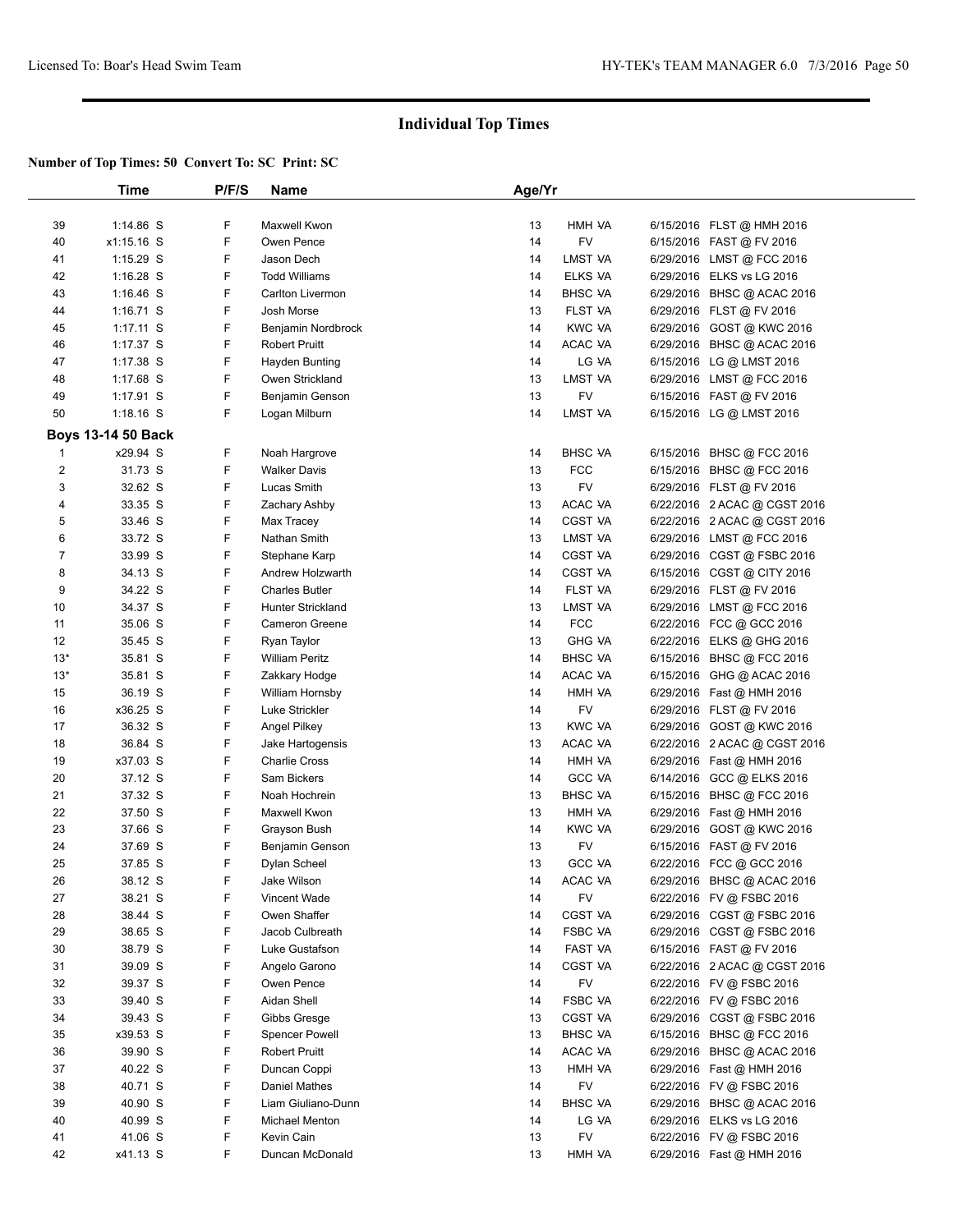|                     | Time                        | P/F/S  | <b>Name</b>              | Age/Yr |                |                                                         |  |
|---------------------|-----------------------------|--------|--------------------------|--------|----------------|---------------------------------------------------------|--|
|                     |                             |        |                          |        |                |                                                         |  |
| 43                  | 41.18 S                     | F      | Levi Bouch               | 13     | <b>KWC VA</b>  | 6/15/2016 KWC @ FSBC 2016                               |  |
| 44                  | 41.34 S                     | F      | Kyle Durrer              | 14     | FV             | 6/15/2016 FAST @ FV 2016                                |  |
| 45                  | 41.89 S                     | F      | Owen Strickland          | 13     | LMST VA        | 6/15/2016 LG @ LMST 2016                                |  |
| 46                  | x41.90 S                    | F      | Seth Genson              | 13     | FV             | 6/15/2016 FAST @ FV 2016                                |  |
| 47                  | 41.91 S                     | F      | Evan Wagner              | 14     | <b>GHG VA</b>  | 6/29/2016 CCC @ GHG 2016                                |  |
| 48                  | 42.16 S                     | F      | <b>Robert Miller</b>     | 13     | ELKS VA        | 6/22/2016 ELKS @ GHG 2016                               |  |
| 49                  | x42.44 S                    | F      | <b>Charles Vavrik</b>    | 13     | <b>BHSC VA</b> | 6/22/2016 BHSC @ FLST 2016                              |  |
| 50                  | 42.91 S                     | F      | Tim Houlahan             | 14     | FLST VA        | 6/15/2016 FLST @ HMH 2016                               |  |
|                     | <b>Boys 13-14 50 Breast</b> |        |                          |        |                |                                                         |  |
| $\mathbf 1$         | 34.53 S                     | F      | Noah Hargrove            | 14     | <b>BHSC VA</b> | 6/22/2016 BHSC @ FLST 2016                              |  |
| $\overline{c}$      | 35.65 S                     | F      | Vijay Chhabra            | 14     | <b>GCC VA</b>  | 6/29/2016 CITY @ GCC 2016                               |  |
| 3                   | 35.84 S                     | F      | Lucas Smith              | 13     | FV             | 6/29/2016 FLST @ FV 2016                                |  |
| 4                   | 36.50 S                     | F      | Neil Salazar             | 14     | FLST VA        | 6/15/2016 FLST @ HMH 2016                               |  |
| 5                   | 36.65 S                     | F      | <b>Charlie Cross</b>     | 14     | HMH VA         |                                                         |  |
|                     | 36.84 S                     | F      | Andrew Holzwarth         | 14     | <b>CGST VA</b> | 6/15/2016 FLST @ HMH 2016<br>6/15/2016 CGST @ CITY 2016 |  |
| 6<br>$\overline{7}$ |                             | F      | Jett Shue                |        |                |                                                         |  |
|                     | 37.50 S                     |        |                          | 14     | FLST VA        | 6/22/2016 BHSC @ FLST 2016                              |  |
| 8                   | 37.53 S                     | F<br>F | Jackson Ward             | 13     | <b>GHG VA</b>  | 6/15/2016 GHG @ ACAC 2016                               |  |
| 9                   | 37.56 S                     |        | Rome Winter              | 14     | <b>BHSC VA</b> | 6/22/2016 BHSC @ FLST 2016                              |  |
| 10                  | 37.88 S                     | F      | Zachary Ashby            | 13     | ACAC VA        | 6/29/2016 BHSC @ ACAC 2016                              |  |
| 11                  | x38.00 S                    | F      | Ryan Taylor              | 13     | <b>GHG VA</b>  | 6/22/2016 ELKS @ GHG 2016                               |  |
| 12                  | x38.78 S                    | F      | <b>Hunter Strickland</b> | 13     | LMST VA        | 6/15/2016 LG @ LMST 2016                                |  |
| 13                  | 39.10 S                     | F      | <b>Cameron Greene</b>    | 14     | <b>FCC</b>     | 6/15/2016 BHSC @ FCC 2016                               |  |
| 14                  | 39.25 S                     | F      | Jacob Culbreath          | 14     | <b>FSBC VA</b> | 6/29/2016 CGST @ FSBC 2016                              |  |
| 15                  | 39.75 S                     | F      | Gibbs Gresge             | 13     | <b>CGST VA</b> | 6/29/2016 CGST @ FSBC 2016                              |  |
| 16                  | 39.78 S                     | F      | Hunter Randle            | 14     | <b>BHSC VA</b> | 6/15/2016 BHSC @ FCC 2016                               |  |
| 17                  | x40.15 S                    | F      | Duncan Coppi             | 13     | HMH VA         | 6/15/2016 FLST @ HMH 2016                               |  |
| 18                  | 40.47 S                     | F      | <b>Daniel Mathes</b>     | 14     | FV             | 6/15/2016 FAST @ FV 2016                                |  |
| 19                  | 40.78 S                     | F      | Nathan Smith             | 13     | LMST VA        | 6/22/2016 HMH @ LMST 2016                               |  |
| 20                  | 40.85 S                     | F      | Noah Hochrein            | 13     | <b>BHSC VA</b> | 6/22/2016 BHSC @ FLST 2016                              |  |
| 21                  | 41.04 S                     | F      | Duncan McDonald          | 13     | HMH VA         | 6/29/2016 Fast @ HMH 2016                               |  |
| 22                  | 41.47 S                     | F      | Keshawn Bullard          | 13     | <b>FSBC VA</b> | 6/22/2016 FV @ FSBC 2016                                |  |
| 23                  | 41.51 S                     | F      | <b>Todd Williams</b>     | 14     | ELKS VA        | 6/29/2016 ELKS vs LG 2016                               |  |
| 24                  | 41.56 S                     | F      | Michael Menton           | 14     | LG VA          | 6/29/2016 ELKS vs LG 2016                               |  |
| 25                  | 41.87 S                     | F      | Logan Milburn            | 14     | LMST VA        | 6/29/2016 LMST @ FCC 2016                               |  |
| 26                  | 42.10 S                     | F      | Benjamin Nordbrock       | 14     | <b>KWC VA</b>  | 6/29/2016 GOST @ KWC 2016                               |  |
| 27                  | 42.16 S                     | F      | Joseph Paulson           | 14     | <b>BHSC VA</b> | 6/15/2016 BHSC @ FCC 2016                               |  |
| 28                  | 42.19 S                     | F      | <b>Michael Morris</b>    | 14     | LG VA          | 6/15/2016 LG @ LMST 2016                                |  |
| 29                  | 42.40 S                     | F      | Jake Wilson              | 14     | ACAC VA        | 6/22/2016 2 ACAC @ CGST 2016                            |  |
| 30                  | 42.47 S                     | F      | Orion Kwon               | 14     | HMH VA         | 6/29/2016 Fast @ HMH 2016                               |  |
| 31                  | 42.53 S                     | F      | Alexander He             | 13     | <b>CGST VA</b> | 6/15/2016 CGST @ CITY 2016                              |  |
| 32                  | 42.79 S                     | F      | Grayson Bush             | 14     | <b>KWC VA</b>  | 6/15/2016 KWC @ FSBC 2016                               |  |
| 33                  | 42.91 S                     | F      | Maxwell Kwon             | 13     | HMH VA         | 6/22/2016 HMH @ LMST 2016                               |  |
| 34                  | 42.93 S                     | F      | <b>Barrett Crusse</b>    | 13     | FSBC VA        | 6/22/2016 FV @ FSBC 2016                                |  |
| 35                  | 43.37 S                     | F      | Zakkary Hodge            | 14     | ACAC VA        | 6/22/2016 2 ACAC @ CGST 2016                            |  |
| 36                  | 43.81 S                     | F      | <b>Blake Wiese</b>       | 14     | CITY VA        | 6/29/2016 CITY @ GCC 2016                               |  |
| 37                  | 44.00 S                     | F      | Noah Amato               | 13     | LMST VA        | 6/29/2016 LMST @ FCC 2016                               |  |
| 38                  | 44.04 S                     | F      | Kevin Cain               | 13     | <b>FV</b>      | 6/22/2016 FV @ FSBC 2016                                |  |
| 39                  | 44.07 S                     | F      | Dylan Scheel             | 13     | <b>GCC VA</b>  | 6/22/2016 FCC @ GCC 2016                                |  |
| 40                  | 44.09 S                     | F      | Liam Giuliano-Dunn       | 14     | <b>BHSC VA</b> | 6/29/2016 BHSC @ ACAC 2016                              |  |
| 41                  | 44.28 S                     | F      | Alexander Vaughn         | 13     | <b>BHSC VA</b> | 6/22/2016 BHSC @ FLST 2016                              |  |
| 42                  | 44.29 S                     | F      | Jason Dech               | 14     | LMST VA        | 6/22/2016 HMH @ LMST 2016                               |  |
| 43                  | 44.37 S                     | F      | <b>Charles Vavrik</b>    | 13     | <b>BHSC VA</b> | 6/22/2016 BHSC @ FLST 2016                              |  |
| 44                  | 44.50 S                     | F      | <b>Robert Shisbey</b>    | 13     | HMH VA         | 6/15/2016 FLST @ HMH 2016                               |  |
| 45                  | x44.78 S                    | F      | Tj Fitzgerald            | 14     | HMH VA         | 6/22/2016 HMH @ LMST 2016                               |  |
| 46                  | 44.85 S                     | F      | Carlton Livermon         | 14     | <b>BHSC VA</b> | 6/22/2016 BHSC @ FLST 2016                              |  |
|                     |                             |        |                          |        |                |                                                         |  |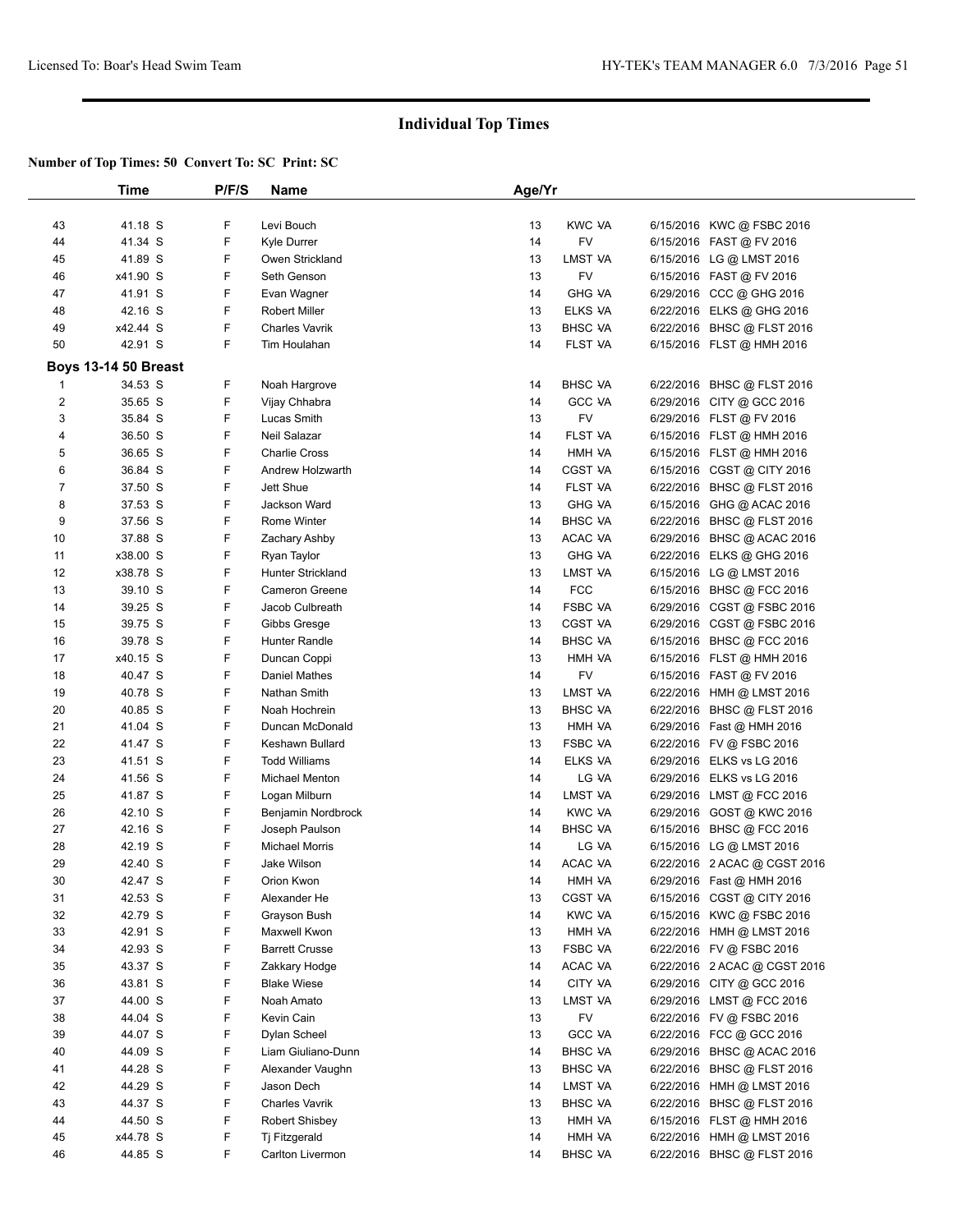|                | Time                     | P/F/S | Name                     | Age/Yr |                |           |                              |  |
|----------------|--------------------------|-------|--------------------------|--------|----------------|-----------|------------------------------|--|
|                |                          |       |                          |        |                |           |                              |  |
| 47             | 44.94 S                  | F     | Jonathan Swap            | 14     | ACAC VA        |           | 6/29/2016 BHSC @ ACAC 2016   |  |
| 48             | 45.00 S                  | F     | Owen Strickland          | 13     | LMST VA        |           | 6/15/2016 LG @ LMST 2016     |  |
| 49             | x45.28 S                 | F     | Benjamin Genson          | 13     | FV             |           | 6/29/2016 FLST @ FV 2016     |  |
| 50             | 45.66 S                  | F.    | Luke Gustafson           | 14     | <b>FAST VA</b> |           | 6/22/2016 CITY @ FAST 2016   |  |
|                |                          |       |                          |        |                |           |                              |  |
|                | <b>Boys 13-14 50 Fly</b> |       |                          |        |                |           |                              |  |
| 1              | 28.39 S                  | F     | Noah Hargrove            | 14     | <b>BHSC VA</b> |           | 6/29/2016 BHSC @ ACAC 2016   |  |
| 2              | 29.64 S                  | F     | Vincent Wade             | 14     | FV             |           | 6/22/2016 FV @ FSBC 2016     |  |
| 3              | 30.18 S                  | F     | Lucas Smith              | 13     | FV             |           | 6/22/2016 FV @ FSBC 2016     |  |
| 4              | 30.33 S                  | F     | Ryan Taylor              | 13     | <b>GHG VA</b>  |           | 6/15/2016 GHG @ ACAC 2016    |  |
| 5              | 30.87 S                  | F     | Nathan Smith             | 13     | LMST VA        |           | 6/29/2016 LMST @ FCC 2016    |  |
| 6              | 31.11 S                  | F     | Keshawn Bullard          | 13     | FSBC VA        |           | 6/29/2016 CGST @ FSBC 2016   |  |
| $\overline{7}$ | 31.28 S                  | F     | Cameron Greene           | 14     | <b>FCC</b>     |           | 6/29/2016 LMST @ FCC 2016    |  |
| 8              | 32.05 S                  | F     | Andrew Holzwarth         | 14     | CGST VA        |           | 6/29/2016 CGST @ FSBC 2016   |  |
| 9              | 32.09 S                  | F     | <b>Hunter Strickland</b> | 13     | LMST VA        |           | 6/29/2016 LMST @ FCC 2016    |  |
| 10             | 32.25 S                  | F     | <b>Charles Butler</b>    | 14     | FLST VA        |           | 6/15/2016 FLST @ HMH 2016    |  |
| 11             | 32.51 S                  | F     | Angel Pilkey             | 13     | <b>KWC VA</b>  |           | 6/15/2016 KWC @ FSBC 2016    |  |
| 12             | 33.00 S                  | F     | Jake Wilson              | 14     | ACAC VA        |           | 6/22/2016 2 ACAC @ CGST 2016 |  |
| 13             | 33.19 S                  | F     | Tj Fitzgerald            | 14     | HMH VA         |           | 6/15/2016 FLST @ HMH 2016    |  |
| 14             | 33.25 S                  | F     | Luke Strickler           | 14     | FV             |           | 6/15/2016 FAST @ FV 2016     |  |
| 15             | 33.34 S                  | F     | Max Tracey               | 14     | <b>CGST VA</b> |           | 6/15/2016 CGST @ CITY 2016   |  |
| 16             | 33.39 S                  | F     | <b>William Peritz</b>    | 14     | <b>BHSC VA</b> |           | 6/29/2016 BHSC @ ACAC 2016   |  |
| 17             | 33.44 S                  | F     | Daniel Mathes            | 14     | FV             |           | 6/29/2016 FLST @ FV 2016     |  |
| 18             | 33.55 S                  | F     | Jackson Ward             | 13     | <b>GHG VA</b>  |           | 6/15/2016 GHG @ ACAC 2016    |  |
| 19             | 33.62 S                  | F     | Rome Winter              | 14     | <b>BHSC VA</b> |           | 6/22/2016 BHSC @ FLST 2016   |  |
| 20             | 33.84 S                  | F     | Sam Bickers              | 14     | <b>GCC VA</b>  |           | 6/22/2016 FCC @ GCC 2016     |  |
| 21             | 33.91 S                  | F     | Orion Kwon               | 14     | HMH VA         |           | 6/29/2016 Fast @ HMH 2016    |  |
| 22             | 33.98 S                  | F     | Zachary Ashby            | 13     | ACAC VA        |           | 6/29/2016 BHSC @ ACAC 2016   |  |
| 23             | 34.22 S                  | F     | Jett Shue                | 14     | FLST VA        |           | 6/22/2016 BHSC @ FLST 2016   |  |
| 24             | 34.50 S                  | F     | Gibbs Gresge             | 13     | <b>CGST VA</b> |           | 6/15/2016 CGST @ CITY 2016   |  |
| 25             | 34.53 S                  | F     | Vijay Chhabra            | 14     | <b>GCC VA</b>  |           | 6/22/2016 FCC @ GCC 2016     |  |
| 26             | 34.56 S                  | F     | Kyler Soriano            | 13     | LG VA          |           | 6/15/2016 LG @ LMST 2016     |  |
| 27             | 34.87 S                  | F     | Jake Hartogensis         | 13     | ACAC VA        |           | 6/22/2016 2 ACAC @ CGST 2016 |  |
| 28             | 35.03 S                  | F     | Duncan Coppi             | 13     | HMH VA         |           | 6/29/2016 Fast @ HMH 2016    |  |
| 29             | 35.12 S                  | F     | <b>Spencer Powell</b>    | 13     | <b>BHSC VA</b> |           | 6/22/2016 BHSC @ FLST 2016   |  |
| 30             | 35.30 S                  | F     | Aidan Shell              | 14     | <b>FSBC VA</b> |           | 6/22/2016 FV @ FSBC 2016     |  |
| 31             | 35.33 S                  | F     | Jacob Culbreath          | 14     | <b>FSBC VA</b> |           | 6/15/2016 KWC @ FSBC 2016    |  |
| 32             | 35.42 S                  | F     | Noah Hochrein            | 13     | <b>BHSC VA</b> | 6/29/2016 | BHSC @ ACAC 2016             |  |
| 33             | 35.53 S                  | F     | Evan Wagner              | 14     | <b>GHG VA</b>  |           | 6/29/2016 CCC @ GHG 2016     |  |
| 34             | 35.93 S                  | F     | Grayson Bush             | 14     | <b>KWC VA</b>  |           | 6/29/2016 GOST @ KWC 2016    |  |
| 35             | x36.02 S                 | F     | Maxwell Kwon             | 13     | HMH VA         |           | 6/29/2016 Fast @ HMH 2016    |  |
| 36             | 36.05 S                  | F     | Angelo Garono            | 14     | CGST VA        |           | 6/29/2016 CGST @ FSBC 2016   |  |
| 37             | 36.50 S                  | F     | William Hornsby          | 14     | HMH VA         |           | 6/29/2016 Fast @ HMH 2016    |  |
| 38             | 36.58 S                  | F     | Liam Giuliano-Dunn       | 14     | <b>BHSC VA</b> |           | 6/29/2016 BHSC @ ACAC 2016   |  |
| 39             | 36.66 S                  | F     | Seth Genson              | 13     | <b>FV</b>      |           | 6/15/2016 FAST @ FV 2016     |  |
| 40             | 36.71 S                  | F     | Owen Pence               | 14     | FV             |           | 6/22/2016 FV @ FSBC 2016     |  |
| 41             | 36.86 S                  | F     | <b>Robert Pruitt</b>     | 14     | ACAC VA        |           | 6/15/2016 GHG @ ACAC 2016    |  |
| 42             | 37.69 S                  | F     | Jason Dech               | 14     | LMST VA        |           | 6/29/2016 LMST @ FCC 2016    |  |
| 43             | x38.19 S                 | F     | Neil Salazar             | 14     | FLST VA        |           | 6/29/2016 FLST @ FV 2016     |  |
| 44             | 38.33 S                  | F     | <b>Robert Miller</b>     | 13     | ELKS VA        |           | 6/29/2016 ELKS vs LG 2016    |  |
|                |                          | F     |                          |        |                |           |                              |  |
| 45             | 38.40 S                  |       | <b>Charles Vavrik</b>    | 13     | <b>BHSC VA</b> |           | 6/15/2016 BHSC @ FCC 2016    |  |
| 46             | 38.96 S                  | F     | Kevin Cain               | 13     | <b>FV</b>      |           | 6/22/2016 FV @ FSBC 2016     |  |
| 47             | x39.22 S                 | F     | Kyle Durrer              | 14     | FV             |           | 6/29/2016 FLST @ FV 2016     |  |
| 48             | 39.50 S                  | F     | Luke Gustafson           | 14     | FAST VA        |           | 6/22/2016 CITY @ FAST 2016   |  |
| 49             | 39.75 S                  | F     | Luke Giuliano-Dunn       | 13     | <b>BHSC VA</b> |           | 6/15/2016 BHSC @ FCC 2016    |  |
| 50             | 41.28 S                  | F     | Graven Craig             | 13     | LG VA          |           | 6/29/2016 ELKS vs LG 2016    |  |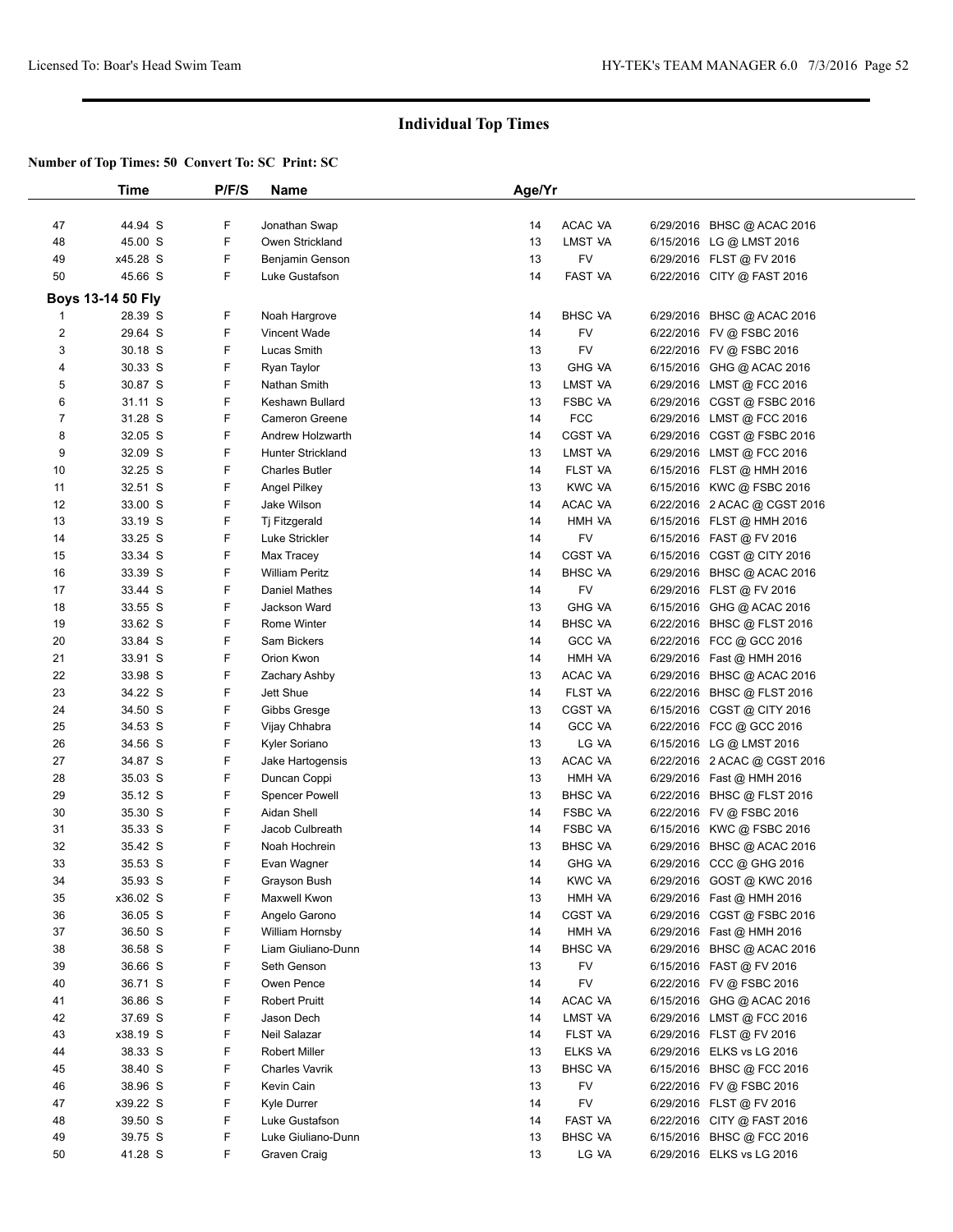|                | Time                       | P/F/S  | Name                              | Age/Yr   |                          |                                                            |  |
|----------------|----------------------------|--------|-----------------------------------|----------|--------------------------|------------------------------------------------------------|--|
|                |                            |        |                                   |          |                          |                                                            |  |
|                | <b>Boys 13-14 100 IM</b>   |        |                                   |          |                          |                                                            |  |
| 1              | $1:04.53$ S                | F      | Noah Hargrove                     | 14       | <b>BHSC VA</b>           | 6/22/2016 BHSC @ FLST 2016                                 |  |
| $\overline{2}$ | x1:12.00 S                 | F      | Nathan Smith                      | 13       | LMST VA                  | 6/22/2016 HMH @ LMST 2016                                  |  |
| 3              | $1:13.19$ S                | F      | Ryan Taylor                       | 13       | <b>GHG VA</b>            | 6/22/2016 ELKS @ GHG 2016                                  |  |
| 4              | 1:13.25 S                  | F      | Hunter Strickland                 | 13       | LMST VA                  | 6/22/2016 HMH @ LMST 2016                                  |  |
| 5              | 1:14.62 S                  | F      | Vijay Chhabra                     | 14       | GCC VA                   | 6/22/2016 FCC @ GCC 2016                                   |  |
| 6              | $1:14.79$ S                | F      | Neil Salazar                      | 14       | <b>FLST VA</b>           | 6/22/2016 BHSC @ FLST 2016                                 |  |
| 7              | $1:14.91$ S                | F      | Zachary Ashby                     | 13       | ACAC VA                  | 6/22/2016 2 ACAC @ CGST 2016                               |  |
| 8              | x1:16.53 S                 | F      | Jett Shue                         | 14       | FLST VA                  | 6/22/2016 BHSC @ FLST 2016                                 |  |
| 9              | 1:17.96 S                  | F      | <b>Charlie Cross</b>              | 14       | HMH VA                   | 6/22/2016 HMH @ LMST 2016                                  |  |
| $10*$          | 1:18.47 $S$                | F      | Sam Bickers                       | 14       | <b>GCC VA</b>            | 6/22/2016 FCC @ GCC 2016                                   |  |
| $10*$          | 1:18.47 $S$                | F      | Gibbs Gresge                      | 13       | <b>CGST VA</b>           | 6/22/2016 2 ACAC @ CGST 2016                               |  |
| 12             | $1:18.94$ S                | F      | <b>Charles Butler</b>             | 14       | FLST VA                  | 6/22/2016 BHSC @ FLST 2016                                 |  |
| 13             | $1:19.00$ S                | F      | Jake Hartogensis                  | 13       | ACAC VA                  | 6/22/2016 2 ACAC @ CGST 2016                               |  |
| 14             | $1:19.69$ S                | F      | Rome Winter                       | 14       | <b>BHSC VA</b>           | 6/22/2016 BHSC @ FLST 2016                                 |  |
| 15             | $1:20.41$ S                | F      | Jake Wilson                       | 14       | ACAC VA                  | 6/22/2016 2 ACAC @ CGST 2016                               |  |
| 16             | x1:20.69 S                 | F      | Jason Dech                        | 14       | LMST VA                  | 6/22/2016 HMH @ LMST 2016                                  |  |
| 17             | 1:21.97 S                  | F      | Jackson Ward                      | 13       | <b>GHG VA</b>            | 6/22/2016 ELKS @ GHG 2016                                  |  |
| 18             | $1:22.07$ S                | F      | <b>Spencer Powell</b>             | 13       | <b>BHSC VA</b>           | 6/22/2016 BHSC @ FLST 2016                                 |  |
| 19             | 1:22.31 S                  | F      | William Hornsby                   | 14       | HMH VA                   | 6/22/2016 HMH @ LMST 2016                                  |  |
| 20             | $1:22.85$ S                | F      | Maxwell Kwon                      | 13       | HMH VA                   | 6/22/2016 HMH @ LMST 2016                                  |  |
| 21             | $1:23.09$ S                | F      | <b>Charles Vavrik</b>             | 13       | <b>BHSC VA</b>           | 6/22/2016 BHSC @ FLST 2016                                 |  |
| 22             | 1:23.72 S                  | F      | Orion Kwon                        | 14       | HMH VA                   | 6/22/2016 HMH @ LMST 2016                                  |  |
| 23             | 1:23.81 S                  | F      | Joseph Paulson                    | 14       | <b>BHSC VA</b>           | 6/22/2016 BHSC @ FLST 2016                                 |  |
| 24             | $1:23.82$ S                | F      | Zakkary Hodge                     | 14       | ACAC VA                  | 6/22/2016 2 ACAC @ CGST 2016                               |  |
| 25             | 1:24.10 S                  | F      | Liam Giuliano-Dunn                | 14       | <b>BHSC VA</b>           | 6/22/2016 BHSC @ FLST 2016                                 |  |
| 26             | 1:24.50 S                  | F      | Duncan Coppi                      | 13       | HMH VA                   | 6/22/2016 HMH @ LMST 2016                                  |  |
| 27             | $1:24.85$ S                | F      | Grayson Bush                      | 14       | <b>KWC VA</b>            | 6/22/2016 KWC @ CCC 06.22.2016                             |  |
| 28             | 1:24.88 S                  | F      | Tj Fitzgerald                     | 14       | HMH VA                   | 6/22/2016 HMH @ LMST 2016                                  |  |
| 29             | 1:26.07 $S$                | F      | Hunter Randle                     | 14       | <b>BHSC VA</b>           | 6/22/2016 BHSC @ FLST 2016                                 |  |
| 30             | $1:27.41$ S                | F      | Dylan Scheel                      | 13       | GCC VA                   | 6/22/2016 FCC @ GCC 2016                                   |  |
| 31             | 1:27.93 S                  | F      | Alexander He                      | 13       | <b>CGST VA</b>           | 6/22/2016 2 ACAC @ CGST 2016                               |  |
| 32             | 1:28.37 S                  | F      | Owen Strickland                   | 13       | LMST VA                  | 6/22/2016 HMH @ LMST 2016                                  |  |
| 33             | $1:29.53$ S                | F      | Alexander Vaughn                  | 13       | <b>BHSC VA</b>           | 6/22/2016 BHSC @ FLST 2016                                 |  |
| 34             | $1:30.28$ S                | F      | Duncan McDonald                   | 13       | HMH VA                   | 6/22/2016 HMH @ LMST 2016                                  |  |
| 35             | $1:30.62$ S                | F      | <b>Blake Wiese</b>                | 14       | CITY VA                  | 6/22/2016 CITY @ FAST 2016                                 |  |
| 36             | $1:31.31$ S                | F      | Josh Morse                        | 13       | <b>FLST VA</b>           | 6/22/2016 BHSC @ FLST 2016                                 |  |
| 37             | 1:31.97 S                  | F<br>F | <b>Todd Williams</b>              | 14       | ELKS VA                  | 6/22/2016 ELKS @ GHG 2016                                  |  |
| 38             | 1:32.94 S                  |        | Chris Kelly                       | 13       | CITY VA                  | 6/22/2016 CITY @ FAST 2016                                 |  |
| 39             | $1:34.53$ S<br>$1:35.03$ S | F      | Noah Dunn                         | 14       | <b>FLST VA</b>           | 6/22/2016 BHSC @ FLST 2016<br>6/22/2016 2 ACAC @ CGST 2016 |  |
| 40<br>41       | $1:40.10$ S                | F<br>F | Perreira Kameron<br>Aaron Beckley | 13<br>14 | CGST VA<br><b>GHG VA</b> | 6/22/2016 ELKS @ GHG 2016                                  |  |
| 42             | 1:40.22 $S$                | F      | Aiden Matula                      | 13       | LMST VA                  | 6/22/2016 HMH @ LMST 2016                                  |  |
| 43             | 1:42.56 S                  | F      | Levi Bouch                        | 13       | <b>KWC VA</b>            | 6/22/2016 KWC @ CCC 06.22.2016                             |  |
| 44             | 1:45.66 S                  | F      | Evan Jumper                       | 13       | CITY VA                  | 6/22/2016 CITY @ FAST 2016                                 |  |
| 45             | 1:46.87 S                  | F      | Henry Ham                         | 13       | <b>KWC VA</b>            | 6/22/2016 KWC @ CCC 06.22.2016                             |  |
| 46             | 1:54.94 S                  | F      | Aydon Duenas                      | 13       | FAST VA                  | 6/22/2016 CITY @ FAST 2016                                 |  |
| 47             | $1:57.03$ S                | F      | <b>Garrison Williams</b>          | 13       | ELKS VA                  | 6/22/2016 ELKS @ GHG 2016                                  |  |
|                |                            |        |                                   |          |                          |                                                            |  |
|                | <b>Boys 15-18 50 Free</b>  |        |                                   |          |                          |                                                            |  |
| 1              | 24.73 S                    | F      | Jonathon Robbins                  | 18       | ACAC VA                  | 6/15/2016 GHG @ ACAC 2016                                  |  |
| 2              | 24.95 S                    | F      | Hogan Harper                      | 18       | FV                       | 6/22/2016 FV @ FSBC 2016                                   |  |
| 3              | 25.07 S                    | F      | Aaron James                       | 18       | <b>BHSC VA</b>           | 6/22/2016 BHSC @ FLST 2016                                 |  |
| 4              | 25.14 S                    | F      | Matt McHugh                       | 17       | FV                       | 6/22/2016 FV @ FSBC 2016                                   |  |
| 5              | 25.36 S                    | F      | Cole McMahon-Gioeli               | 17       | <b>FSBC VA</b>           | 6/15/2016 KWC @ FSBC 2016                                  |  |
| 6              | x25.38 S                   | F      | Brian Hynes                       | 17       | HMH VA                   | 6/15/2016 FLST @ HMH 2016                                  |  |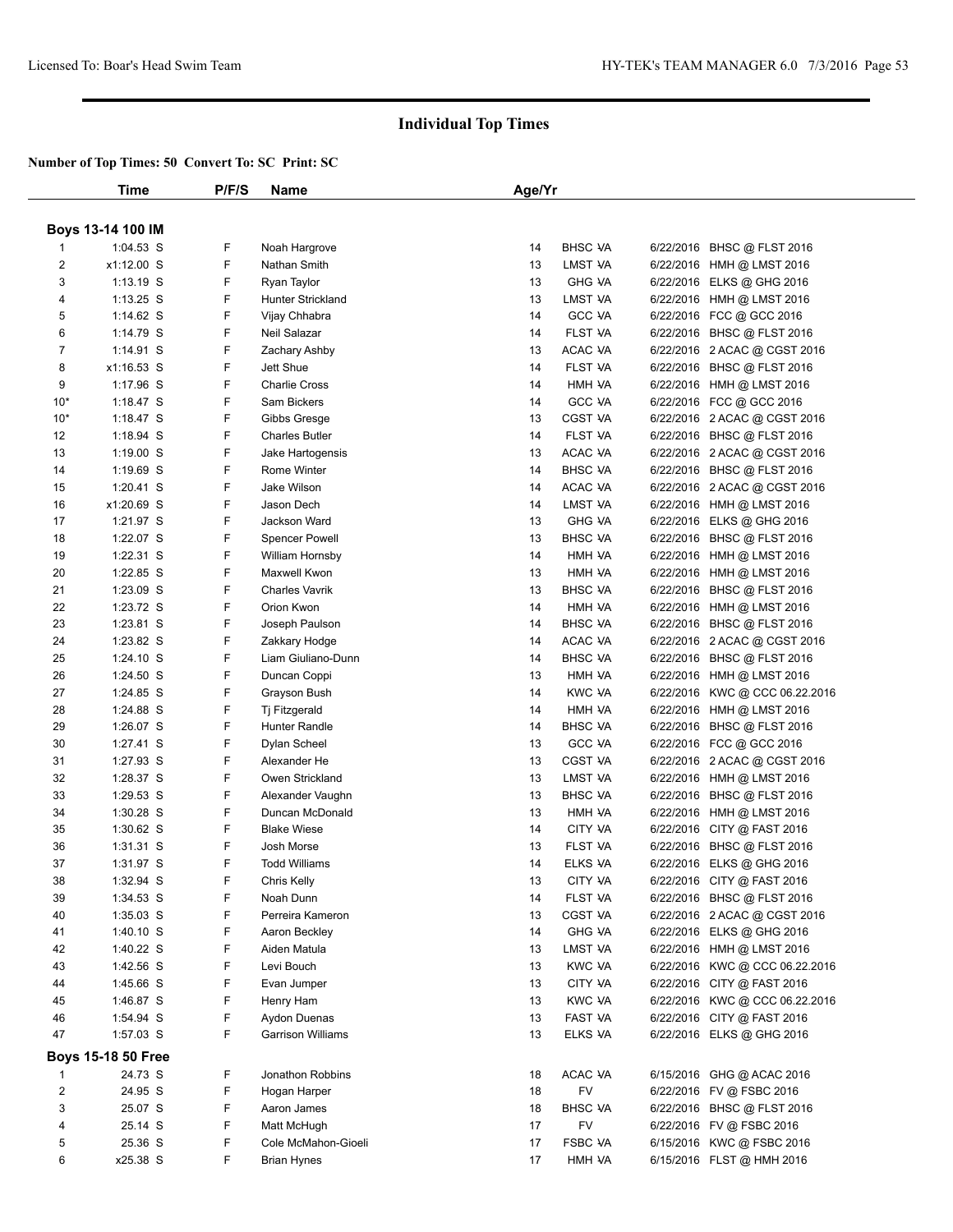|                | Time                | P/F/S | Name                         | Age/Yr   |                    |           |                              |  |
|----------------|---------------------|-------|------------------------------|----------|--------------------|-----------|------------------------------|--|
|                |                     |       |                              |          |                    |           |                              |  |
| $\overline{7}$ | 25.43 S             | F     | John Messimer                | 18       | FV                 |           | 6/15/2016 FAST @ FV 2016     |  |
| 8              | 25.60 S             | F     | Augustus Lamb                | 15       | <b>BHSC VA</b>     |           | 6/22/2016 BHSC @ FLST 2016   |  |
| 9              | 25.72 S             | F     | Samuel Holstege              | 18       | <b>GCC VA</b>      |           | 6/29/2016 CITY @ GCC 2016    |  |
| 10             | 25.98 S             | F     | Charles Sigloh               | 18       | <b>GHG VA</b>      |           | 6/22/2016 ELKS @ GHG 2016    |  |
| 11             | 26.11 S             | F     | Benjamin Paschina            | 18       | FV                 |           | 6/22/2016 FV @ FSBC 2016     |  |
| 12             | 26.26 S             | F     | Nickolas Switzer             | 18       | FV                 |           | 6/22/2016 FV @ FSBC 2016     |  |
| 13             | 26.28 S             | F     | <b>Teddy Leeds Armstrong</b> | 17       | <b>GCC VA</b>      |           | 6/29/2016 CITY @ GCC 2016    |  |
| 14             | 26.41 S             | F     | Caleb Smith                  | 16       | <b>FV</b>          |           | 6/22/2016 FV @ FSBC 2016     |  |
| 15             | 26.52 S             | F     | Michael DiFazio              | 16       | <b>FAST VA</b>     |           | 6/29/2016 Fast @ HMH 2016    |  |
| 16             | 26.72 S             | F     | Noah Holstege                | 16       | <b>GCC VA</b>      |           | 6/29/2016 CITY @ GCC 2016    |  |
| 17             | 26.85 S             | F     | Jason Heilman                | 15       | <b>CGST VA</b>     |           | 6/29/2016 CGST @ FSBC 2016   |  |
| 18             | x26.94 S            | F     | <b>Parker Devillier</b>      | 16       | <b>BHSC VA</b>     |           | 6/15/2016 BHSC @ FCC 2016    |  |
| 19             | x26.99 S            | F     | Noah Sheffield               | 17       | CITY VA            |           | 6/29/2016 CITY @ GCC 2016    |  |
| 20             | 27.00 S             | F     | Brian Young                  | 18       | <b>GCC VA</b>      | 6/14/2016 | GCC @ ELKS 2016              |  |
| 21             | 27.06 S             | F     | Ahmed Zaatar                 | 16       | HMH VA             |           | 6/29/2016 Fast @ HMH 2016    |  |
| 22             | 27.12 S             | F     | Zach Bowen                   | 15       | CGST VA            |           | 6/29/2016 CGST @ FSBC 2016   |  |
| 23             | x27.12 S            | F     | Jack Vaughn                  | 16       | <b>BHSC VA</b>     |           | 6/22/2016 BHSC @ FLST 2016   |  |
| 24             | x27.13 S            | F     | Bracken Eddy                 | 15       | CITY VA            |           | 6/29/2016 CITY @ GCC 2016    |  |
| 25             | 27.25 S             | F     | Joseph Keller                | 17       | FV                 |           | 6/15/2016 FAST @ FV 2016     |  |
| 26             | 27.32 S             | F     | <b>Michael Bullard</b>       | 17       | <b>FSBC VA</b>     |           | 6/29/2016 CGST @ FSBC 2016   |  |
|                |                     | F     |                              |          |                    |           |                              |  |
| 27             | 27.40 S<br>27.44 S  | F     | Parker Sullivan              | 15<br>18 | CITY VA<br>CITY VA |           | 6/29/2016 CITY @ GCC 2016    |  |
| 28             |                     |       | Thomas White                 |          |                    |           | 6/15/2016 CGST @ CITY 2016   |  |
| 29             | 27.46 S             | F     | <b>Bobby Salazar</b>         | 16       | FLST VA            |           | 6/22/2016 BHSC @ FLST 2016   |  |
| 30             | 27.49 S             | F     | Stephen Tan                  | 18       | HMH VA             |           | 6/15/2016 FLST @ HMH 2016    |  |
| $31*$          | 27.50 S             | F     | <b>Matthew Mandell</b>       | 17       | <b>BHSC VA</b>     |           | 6/22/2016 BHSC @ FLST 2016   |  |
| $31*$          | 27.50 S             | F     | <b>Andrew Rapp</b>           | 17       | <b>GCC VA</b>      |           | 6/22/2016 FCC @ GCC 2016     |  |
| $33*$          | 27.55 S             | F     | Kevin O'shea                 | 17       | <b>BHSC VA</b>     |           | 6/29/2016 BHSC @ ACAC 2016   |  |
| $33*$          | 27.55 S             | F     | Benjamin Hiter               | 16       | LG VA              |           | 6/15/2016 LG @ LMST 2016     |  |
| 35             | 27.56 S             | F     | John Hornsby                 | 15       | HMH VA             |           | 6/29/2016 Fast @ HMH 2016    |  |
| 36             | 27.60 S             | F     | Daniel Jacobson              | 17       | FLST VA            |           | 6/15/2016 FLST @ HMH 2016    |  |
| 37             | 27.67 S             | F     | Thomas Leckrone              | 17       | ACAC VA            |           | 6/29/2016 BHSC @ ACAC 2016   |  |
| 38             | 27.76 S             | F     | Jonathan Billingsley         | 18       | ACAC VA            | 6/15/2016 | GHG @ ACAC 2016              |  |
| 39             | 27.80 S             | F     | <b>Arthur Given</b>          | 15       | <b>BHSC VA</b>     | 6/29/2016 | BHSC @ ACAC 2016             |  |
| $40*$          | 27.81 S             | F     | Johnny Riordan               | 16       | <b>BHSC VA</b>     |           | 6/22/2016 BHSC @ FLST 2016   |  |
| 40*            | 27.81 S             | F     | <b>Conor McManus</b>         | 16       | HMH VA             |           | 6/22/2016 HMH @ LMST 2016    |  |
| 42             | 27.83 S             | F     | David D'Atre                 | 18       | <b>BHSC VA</b>     |           | 6/29/2016 BHSC @ ACAC 2016   |  |
| 43             | 27.89 S             | F     | John Thomas Cramer           | 15       | FSBC VA            |           | 6/29/2016 CGST @ FSBC 2016   |  |
| 44             | 28.02 S             | F     | Benjamin Patterson           | 18       | FLST VA            |           | 6/22/2016 BHSC @ FLST 2016   |  |
| 45*            | 28.03 S             | F     | Johnathan Corbin             | 18       | <b>FAST VA</b>     |           | 6/22/2016 CITY @ FAST 2016   |  |
| 45*            | 28.03 S             | F     | samuel Crowell               | 18       | <b>KWC VA</b>      |           | 6/29/2016 GOST @ KWC 2016    |  |
| 47             | 28.04 S             | F     | <b>Richard Weikle</b>        | 15       | CGST VA            |           | 6/22/2016 2 ACAC @ CGST 2016 |  |
| 48             | 28.08 S             | F     | Caleb Straley                | 16       | LG VA              |           | 6/29/2016 ELKS vs LG 2016    |  |
| 49             | 28.15 S             | F     | Aden Johnson                 | 16       | FAST VA            |           | 6/29/2016 Fast @ HMH 2016    |  |
| 50             | 28.19 S             | F     | Jake Paulson                 | 18       | <b>BHSC VA</b>     |           | 6/22/2016 BHSC @ FLST 2016   |  |
|                | Boys 15-18 100 Free |       |                              |          |                    |           |                              |  |
| 1              | 54.70 S             | F     | Hogan Harper                 | 18       | FV                 |           | 6/22/2016 FV @ FSBC 2016     |  |
| 2              | 54.93 S             | F     | <b>Brian Hynes</b>           | 17       | HMH VA             |           | 6/29/2016 Fast @ HMH 2016    |  |
| 3              | 55.55 S             | F     | Jonathon Robbins             | 18       | ACAC VA            |           | 6/15/2016 GHG @ ACAC 2016    |  |
| 4              | 55.84 S             | F     | Caleb Smith                  | 16       | FV                 |           | 6/29/2016 FLST @ FV 2016     |  |
| 5              | 56.28 S             | F     | Augustus Lamb                | 15       | <b>BHSC VA</b>     |           | 6/29/2016 BHSC @ ACAC 2016   |  |
| 6              | x56.31 S            | F     | Matt McHugh                  | 17       | FV                 |           | 6/15/2016 FAST @ FV 2016     |  |
| 7              | x56.60 S            | F     | Nickolas Switzer             | 18       | FV                 |           | 6/15/2016 FAST @ FV 2016     |  |
| 8              | 56.78 S             | F     | Cole McMahon-Gioeli          | 17       | <b>FSBC VA</b>     |           | 6/22/2016 FV @ FSBC 2016     |  |
| 9              | 57.25 S             | F     | Benjamin Paschina            | 18       | <b>FV</b>          |           | 6/22/2016 FV @ FSBC 2016     |  |
| 10             | 58.09 S             | F     | Aaron James                  | 18       | <b>BHSC VA</b>     |           | 6/29/2016 BHSC @ ACAC 2016   |  |
|                |                     |       |                              |          |                    |           |                              |  |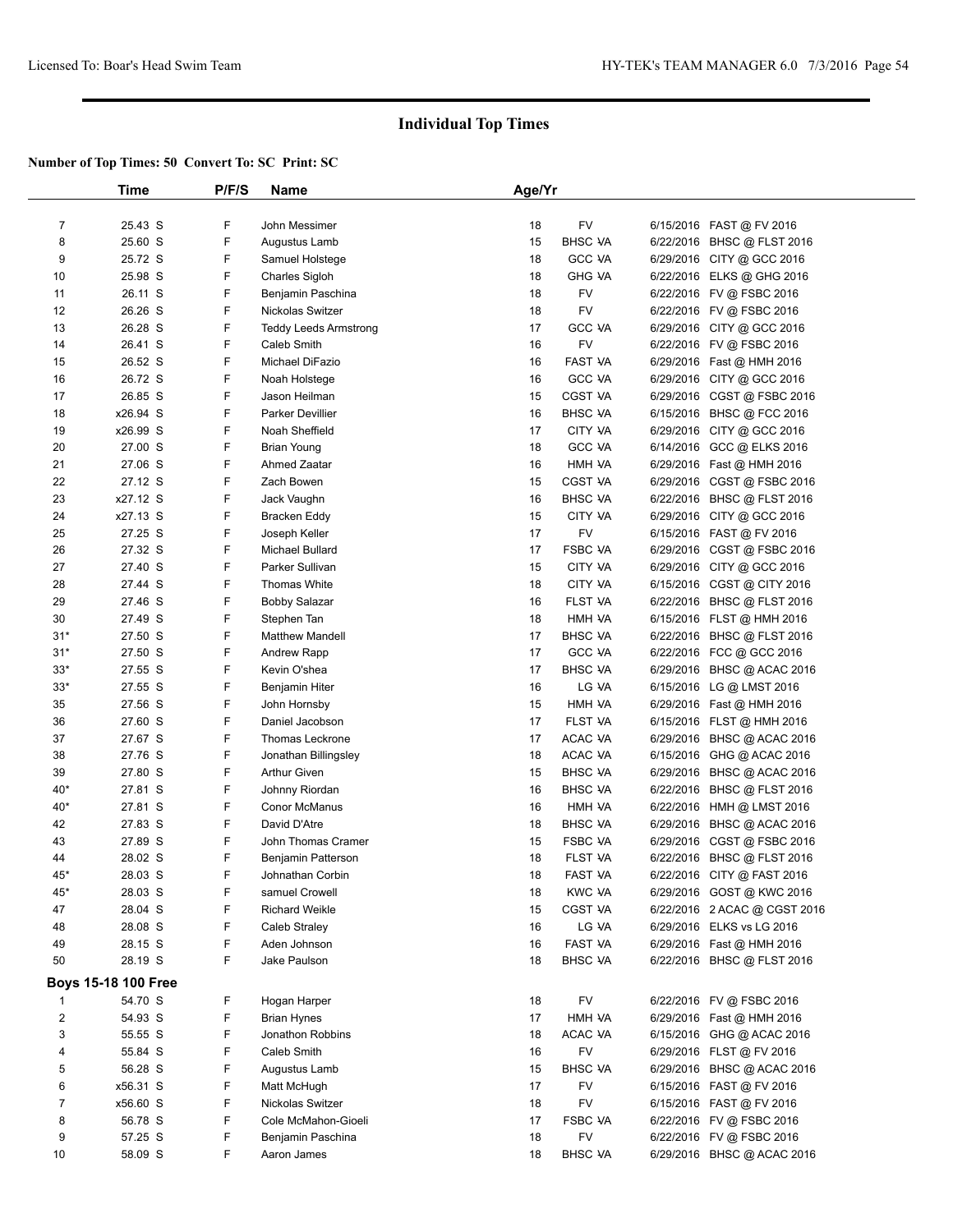|                | Time               | P/F/S | Name                         | Age/Yr |                                 |           |                              |  |
|----------------|--------------------|-------|------------------------------|--------|---------------------------------|-----------|------------------------------|--|
|                |                    |       |                              |        |                                 |           |                              |  |
| 11             | 58.19 S            | F     | Bracken Eddy                 | 15     | CITY VA                         |           | 6/15/2016 CGST @ CITY 2016   |  |
| 12             | x58.59 S           | F     | Noah Sheffield               | 17     | CITY VA                         |           | 6/15/2016 CGST @ CITY 2016   |  |
| 13             | 58.65 S            | F     | Nicholas Ashby               | 16     | ACAC VA                         |           | 6/29/2016 BHSC @ ACAC 2016   |  |
| 14             | 58.78 S            | F     | Charles Sigloh               | 18     | <b>GHG VA</b>                   |           | 6/29/2016 CCC @ GHG 2016     |  |
| 15             | 58.81 S            | F     | John Messimer                | 18     | <b>FV</b>                       |           | 6/15/2016 FAST @ FV 2016     |  |
| $16*$          | $1:00.03$ S        | F     | <b>Teddy Leeds Armstrong</b> | 17     | <b>GCC VA</b>                   |           | 6/29/2016 CITY @ GCC 2016    |  |
| $16*$          | $1:00.03$ S        | F     | Zach Bowen                   | 15     | CGST VA                         |           | 6/15/2016 CGST @ CITY 2016   |  |
| 18             | $1:00.12$ S        | F     | Jack Vaughn                  | 16     | <b>BHSC VA</b>                  |           | 6/29/2016 BHSC @ ACAC 2016   |  |
| 19             | x1:00.37 S         | F     | Joseph Keller                | 17     | <b>FV</b>                       |           | 6/15/2016 FAST @ FV 2016     |  |
| 20             | $1:00.53$ S        | F     | Jason Heilman                | 15     | <b>CGST VA</b>                  |           | 6/15/2016 CGST @ CITY 2016   |  |
| 21             | $1:01.30$ S        | F     | Stephen Tan                  | 18     | HMH VA                          |           | 6/15/2016 FLST @ HMH 2016    |  |
| 22             | $1:01.34$ S        | F     | Jake Paulson                 | 18     | <b>BHSC VA</b>                  |           | 6/29/2016 BHSC @ ACAC 2016   |  |
| 23             | $1:01.43$ S        | F     | Zachary Greenhoe             | 17     | <b>FSBC VA</b>                  |           | 6/22/2016 FV @ FSBC 2016     |  |
| 24             | $1:01.50$ S        | F     | <b>Parker Devillier</b>      | 16     | <b>BHSC VA</b>                  |           | 6/15/2016 BHSC @ FCC 2016    |  |
| 25             | $1:01.56$ S        | F     | John Hornsby                 | 15     | HMH VA                          |           | 6/29/2016 Fast @ HMH 2016    |  |
| 26             | $1:01.84$ S        | F     | Evan Sposato                 | 15     | CGST VA                         |           | 6/29/2016 CGST @ FSBC 2016   |  |
| 27             | $1:01.85$ S        | F     | samuel Crowell               | 18     | <b>KWC VA</b>                   |           | 6/29/2016 GOST @ KWC 2016    |  |
| 28             | 1:02.29 S          | F     | Bobby Salazar                | 16     | FLST VA                         |           | 6/29/2016 FLST @ FV 2016     |  |
| 29             | $1:02.56$ S        | F     | Daniel Jacobson              | 17     | <b>FLST VA</b>                  |           | 6/15/2016 FLST @ HMH 2016    |  |
| 30             | 1:02.81 S          | F     | <b>Caleb Straley</b>         | 16     | LG VA                           |           | 6/29/2016 ELKS vs LG 2016    |  |
| 31             | 1:02.97 S          | F     | Noah Holstege                | 16     | GCC VA                          |           | 6/14/2016 GCC @ ELKS 2016    |  |
| 32             | 1:03.34 S          | F     | Ishpreet Singh               | 17     | HMH VA                          |           | 6/15/2016 FLST @ HMH 2016    |  |
| 33             | 1:03.36 S          | F     | John Thomas Cramer           | 15     | <b>FSBC VA</b>                  |           | 6/15/2016 KWC @ FSBC 2016    |  |
| 34             | x1:03.41 S         | F     | David D'Atre                 | 18     | <b>BHSC VA</b>                  |           | 6/15/2016 BHSC @ FCC 2016    |  |
| 35             | $1:03.55$ S        | F     | <b>Trevor Phelps</b>         | 16     | <b>BHSC VA</b>                  |           | 6/29/2016 BHSC @ ACAC 2016   |  |
| 36             | x1:03.91 S         | F     | Parker Sullivan              | 15     | CITY VA                         |           | 6/15/2016 CGST @ CITY 2016   |  |
|                |                    | F     |                              | 17     |                                 |           |                              |  |
| 37             | 1:03.97 S          | F     | <b>Andrew Rapp</b>           | 17     | <b>GCC VA</b><br><b>BHSC VA</b> |           | 6/14/2016 GCC @ ELKS 2016    |  |
| 38             | x1:04.40 S         | F     | <b>Matthew Mandell</b>       |        |                                 |           | 6/15/2016 BHSC @ FCC 2016    |  |
| 39             | $1:04.53$ S        | F     | Jonathan Billingsley         | 18     | ACAC VA                         |           | 6/15/2016 GHG @ ACAC 2016    |  |
| 40             | $1:04.60$ S        | F     | Morgan Milburn               | 16     | LMST VA                         |           | 6/29/2016 LMST @ FCC 2016    |  |
| 41             | $1:04.62$ S        |       | Michael DiFazio              | 16     | FAST VA                         |           | 6/15/2016 FAST @ FV 2016     |  |
| 42             | $1:04.63$ S        | F     | Jackson Berigan              | 16     | CGST VA                         | 6/15/2016 | CGST @ CITY 2016             |  |
| 43             | $1:04.69$ S        | F     | Thomas White                 | 18     | CITY VA                         | 6/29/2016 | CITY @ GCC 2016              |  |
| 44             | $1:04.81$ S        | F     | Nicholas Sifri               | 15     | FV                              |           | 6/29/2016 FLST @ FV 2016     |  |
| 45             | $1:04.85$ S        | F     | <b>Arthur Given</b>          | 15     | <b>BHSC VA</b>                  |           | 6/15/2016 BHSC @ FCC 2016    |  |
| 46             | 1:05.52 S          | F     | Benjamin Hiter               | 16     | LG VA                           |           | 6/29/2016 ELKS vs LG 2016    |  |
| 47             | $1:05.91$ S        | F     | Brennan King                 | 17     | <b>FAST VA</b>                  |           | 6/29/2016 Fast @ HMH 2016    |  |
| 48             | 1:05.94 S          | F     | Kevin O'shea                 | 17     | <b>BHSC VA</b>                  |           | 6/15/2016 BHSC @ FCC 2016    |  |
| 49             | $1:06.69$ S        | F     | <b>Josiah Walcott</b>        | 15     | CGST VA                         |           | 6/15/2016 CGST @ CITY 2016   |  |
| 50             | 1:06.75 S          | F.    | Johnny Riordan               | 16     | <b>BHSC VA</b>                  |           | 6/15/2016 BHSC @ FCC 2016    |  |
|                | Boys 15-18 50 Back |       |                              |        |                                 |           |                              |  |
| -1             | 27.72 S            | F     | Nicholas Pease               | 18     | FLST VA                         |           | 6/15/2016 FLST @ HMH 2016    |  |
| $\overline{2}$ | 28.63 S            | F     | <b>Brian Hynes</b>           | 17     | HMH VA                          |           | 6/29/2016 Fast @ HMH 2016    |  |
| 3              | 29.28 S            | F     | Hogan Harper                 | 18     | <b>FV</b>                       |           | 6/15/2016 FAST @ FV 2016     |  |
| $4^*$          | 29.50 S            | F     | Jonathon Robbins             | 18     | ACAC VA                         |           | 6/22/2016 2 ACAC @ CGST 2016 |  |
| $4^*$          | 29.50 S            | F     | Nickolas Switzer             | 18     | FV                              |           | 6/15/2016 FAST @ FV 2016     |  |
| 6              | 29.54 S            | F     | Charles Sigloh               | 18     | <b>GHG VA</b>                   |           | 6/22/2016 ELKS @ GHG 2016    |  |
| $\overline{7}$ | 29.93 S            | F     | Cole McMahon-Gioeli          | 17     | <b>FSBC VA</b>                  |           | 6/29/2016 CGST @ FSBC 2016   |  |
| 8              | 30.35 S            | F     | Augustus Lamb                | 15     | <b>BHSC VA</b>                  |           | 6/15/2016 BHSC @ FCC 2016    |  |
| 9              | 30.44 S            | F     | Matt McHugh                  | 17     | <b>FV</b>                       |           | 6/29/2016 FLST @ FV 2016     |  |
| 10             | 30.53 S            | F     | Noah Holstege                | 16     | <b>GCC VA</b>                   |           | 6/22/2016 FCC @ GCC 2016     |  |
| 11             | 30.69 S            | F     | Aaron James                  | 18     | <b>BHSC VA</b>                  |           | 6/22/2016 BHSC @ FLST 2016   |  |
| 12             | 30.75 S            | F     | Samuel Holstege              | 18     | <b>GCC VA</b>                   |           | 6/22/2016 FCC @ GCC 2016     |  |
| 13             | 30.91 S            | F     | <b>Bracken Eddy</b>          | 15     | CITY VA                         |           | 6/29/2016 CITY @ GCC 2016    |  |
| 14             | 30.93 S            | F.    | Michael DiFazio              | 16     | FAST VA                         |           | 6/29/2016 Fast @ HMH 2016    |  |
|                |                    |       |                              |        |                                 |           |                              |  |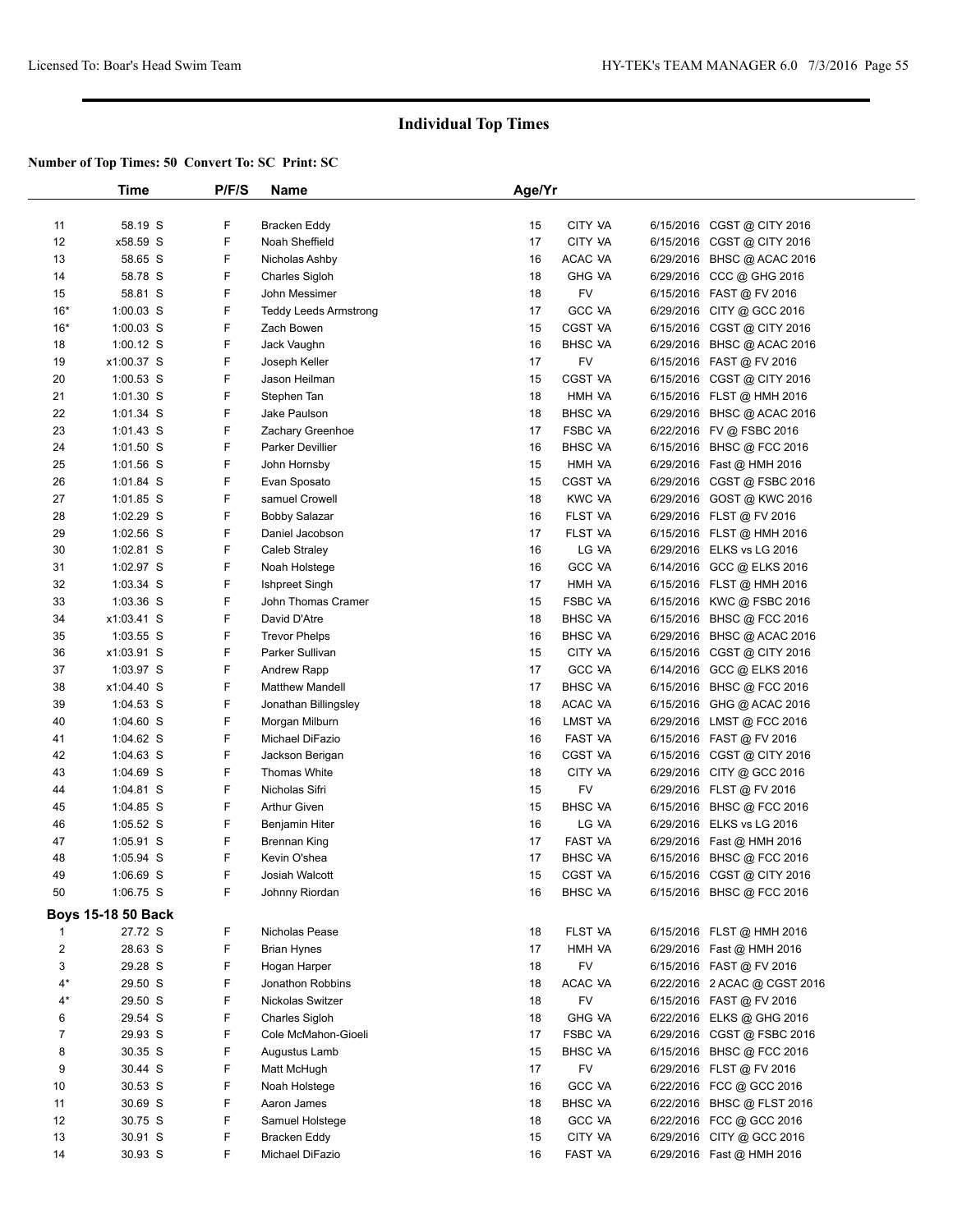|                | Time                        | P/F/S | Name                         | Age/Yr |                |                              |  |
|----------------|-----------------------------|-------|------------------------------|--------|----------------|------------------------------|--|
|                |                             |       |                              |        |                |                              |  |
| 15             | 31.25 S                     | F     | Noah Sheffield               | 17     | CITY VA        | 6/29/2016 CITY @ GCC 2016    |  |
| 16             | 31.34 S                     | F     | Zachary Greenhoe             | 17     | <b>FSBC VA</b> | 6/22/2016 FV @ FSBC 2016     |  |
| 17             | 31.40 S                     | F     | Wayt Timberlake              | 15     | <b>FCC</b>     | 6/22/2016 FCC @ GCC 2016     |  |
| 18             | 31.62 S                     | F     | Nicholas Ashby               | 16     | ACAC VA        | 6/15/2016 GHG @ ACAC 2016    |  |
| 19             | 31.76 S                     | F     | John Messimer                | 18     | FV             | 6/22/2016 FV @ FSBC 2016     |  |
| $20*$          | 31.87 S                     | F     | Jake Paulson                 | 18     | <b>BHSC VA</b> | 6/22/2016 BHSC @ FLST 2016   |  |
| $20*$          | 31.87 S                     | F     | Joseph Keller                | 17     | FV             | 6/29/2016 FLST @ FV 2016     |  |
| 22             | 31.93 S                     | F     | Benjamin Paschina            | 18     | FV             | 6/22/2016 FV @ FSBC 2016     |  |
| 23             | 32.00 S                     | F     | Evan Sposato                 | 15     | <b>CGST VA</b> | 6/22/2016 2 ACAC @ CGST 2016 |  |
| 24             | 32.16 S                     | F     | <b>Caleb Smith</b>           | 16     | FV             | 6/22/2016 FV @ FSBC 2016     |  |
| 25             | 32.21 S                     | F     | samuel Crowell               | 18     | <b>KWC VA</b>  | 6/15/2016 KWC @ FSBC 2016    |  |
| 26             | 32.34 S                     | F     | John Thomas Cramer           | 15     | <b>FSBC VA</b> | 6/22/2016 FV @ FSBC 2016     |  |
| 27             | 32.47 S                     | F     | Jack Vaughn                  | 16     | <b>BHSC VA</b> | 6/29/2016 BHSC @ ACAC 2016   |  |
| 28             | 32.63 S                     | F     | John Hornsby                 | 15     | HMH VA         | 6/15/2016 FLST @ HMH 2016    |  |
| 29             | 32.97 S                     | F     | Alexander Tan                | 15     | HMH VA         | 6/29/2016 Fast @ HMH 2016    |  |
| 30             | 33.00 S                     | F     | Morgan Milburn               | 16     | LMST VA        | 6/29/2016 LMST @ FCC 2016    |  |
| 31             | 33.03 S                     | F     | Graham Keeley                | 16     | <b>FCC</b>     | 6/15/2016 BHSC @ FCC 2016    |  |
| 32             | 33.28 S                     | F     | <b>Brennan King</b>          | 17     | FAST VA        | 6/29/2016 Fast @ HMH 2016    |  |
| 33             | 33.34 S                     | F     | Stephen Tan                  | 18     | HMH VA         | 6/29/2016 Fast @ HMH 2016    |  |
| 34             | 33.38 S                     | F     | Caleb Straley                | 16     | LG VA          | 6/15/2016 LG @ LMST 2016     |  |
| $35*$          | 33.40 S                     | F     | Jonathan Billingsley         | 18     | ACAC VA        | 6/15/2016 GHG @ ACAC 2016    |  |
| $35*$          | 33.40 S                     | F     | <b>Matthew Mandell</b>       | 17     | <b>BHSC VA</b> | 6/29/2016 BHSC @ ACAC 2016   |  |
| 37             | 33.93 S                     | F     | Ishpreet Singh               | 17     | HMH VA         | 6/29/2016 Fast @ HMH 2016    |  |
| 38             | 34.09 S                     | F     | <b>Robert Merhige</b>        | 18     | <b>FCC</b>     | 6/29/2016 LMST @ FCC 2016    |  |
| 39             | 34.19 S                     | F     | Thomas Leckrone              | 17     | ACAC VA        | 6/22/2016 2 ACAC @ CGST 2016 |  |
| 40             | 34.22 S                     | F     | <b>Jack Bickers</b>          | 16     | <b>GCC VA</b>  | 6/14/2016 GCC @ ELKS 2016    |  |
| 41             | 34.31 S                     | F     | <b>Teddy Leeds Armstrong</b> | 17     | <b>GCC VA</b>  | 6/22/2016 FCC @ GCC 2016     |  |
| 42             | 34.34 S                     | F     | <b>Riley Tedford</b>         | 16     | <b>CGST VA</b> | 6/29/2016 CGST @ FSBC 2016   |  |
| 43             | 34.38 S                     | F     | Zach Bowen                   | 15     | CGST VA        | 6/22/2016 2 ACAC @ CGST 2016 |  |
| 44             | 34.40 S                     | F     | Benjamin Patterson           | 18     | FLST VA        | 6/29/2016 FLST @ FV 2016     |  |
| 45             | 34.78 S                     | F     | Conor O'Dea                  | 16     | <b>FCC</b>     | 6/22/2016 FCC @ GCC 2016     |  |
| 46             | 34.84 S                     | F     | Josiah Walcott               | 15     | CGST VA        | 6/22/2016 2 ACAC @ CGST 2016 |  |
| 47             | 35.06 S                     | F     | <b>Trevor Phelps</b>         | 16     | <b>BHSC VA</b> | 6/29/2016 BHSC @ ACAC 2016   |  |
| 48             | 35.07 S                     | F     | Michael Sorochin             | 16     | HMH VA         | 6/15/2016 FLST @ HMH 2016    |  |
| 49             | 35.19 S                     | F     | Parker Sullivan              | 15     | CITY VA        | 6/29/2016 CITY @ GCC 2016    |  |
| $50*$          | 35.22 S                     | F     | Daniel Jacobson              | 17     | FLST VA        | 6/29/2016 FLST @ FV 2016     |  |
| $50*$          | 35.22 S                     | F     | <b>Richard Weikle</b>        | 15     | CGST VA        | 6/29/2016 CGST @ FSBC 2016   |  |
|                | <b>Boys 15-18 50 Breast</b> |       |                              |        |                |                              |  |
| -1             | 31.53 S                     | F     | Nickolas Switzer             | 18     | <b>FV</b>      | 6/15/2016 FAST @ FV 2016     |  |
| $\overline{c}$ | 31.84 S                     | F     | <b>Matthew Mandell</b>       | 17     | <b>BHSC VA</b> | 6/29/2016 BHSC @ ACAC 2016   |  |
| 3              | 32.19 S                     | F     | Aaron James                  | 18     | <b>BHSC VA</b> | 6/29/2016 BHSC @ ACAC 2016   |  |
| 4              | 32.22 S                     | F     | Samuel Holstege              | 18     | <b>GCC VA</b>  | 6/29/2016 CITY @ GCC 2016    |  |
| 5              | 32.90 S                     | F     | Jonathan Billingsley         | 18     | ACAC VA        | 6/29/2016 BHSC @ ACAC 2016   |  |
| 6              | x32.94 S                    | F     | Hogan Harper                 | 18     | FV             | 6/15/2016 FAST @ FV 2016     |  |
| 7              | 33.09 S                     | F     | Nicholas Ashby               | 16     | ACAC VA        | 6/29/2016 BHSC @ ACAC 2016   |  |
| 8              | 33.28 S                     | F     | Benjamin Paschina            | 18     | FV             | 6/29/2016 FLST @ FV 2016     |  |
| 9              | x33.35 S                    | F     | Noah Sheffield               | 17     | CITY VA        | 6/15/2016 CGST @ CITY 2016   |  |
| 10             | x33.40 S                    | F     | Augustus Lamb                | 15     | <b>BHSC VA</b> | 6/15/2016 BHSC @ FCC 2016    |  |
| 11             | x33.44 S                    | F     | Jonathon Robbins             | 18     | ACAC VA        | 6/22/2016 2 ACAC @ CGST 2016 |  |
| 12             | 33.53 S                     | F     | Caleb Smith                  | 16     | FV             | 6/15/2016 FAST @ FV 2016     |  |
| 13             | 33.72 S                     | F     | Bracken Eddy                 | 15     | CITY VA        | 6/29/2016 CITY @ GCC 2016    |  |
| 14             | 34.10 S                     | F     | John Messimer                | 18     | FV             | 6/29/2016 FLST @ FV 2016     |  |
| 15             | 34.50 S                     | F     | <b>Teddy Leeds Armstrong</b> | 17     | <b>GCC VA</b>  | 6/29/2016 CITY @ GCC 2016    |  |
| 16             | 34.53 S                     | F     | Matt McHugh                  | 17     | <b>FV</b>      | 6/22/2016 FV @ FSBC 2016     |  |
| 17             | 34.56 S                     | F     | Jack Vaughn                  | 16     | <b>BHSC VA</b> | 6/29/2016 BHSC @ ACAC 2016   |  |
|                |                             |       |                              |        |                |                              |  |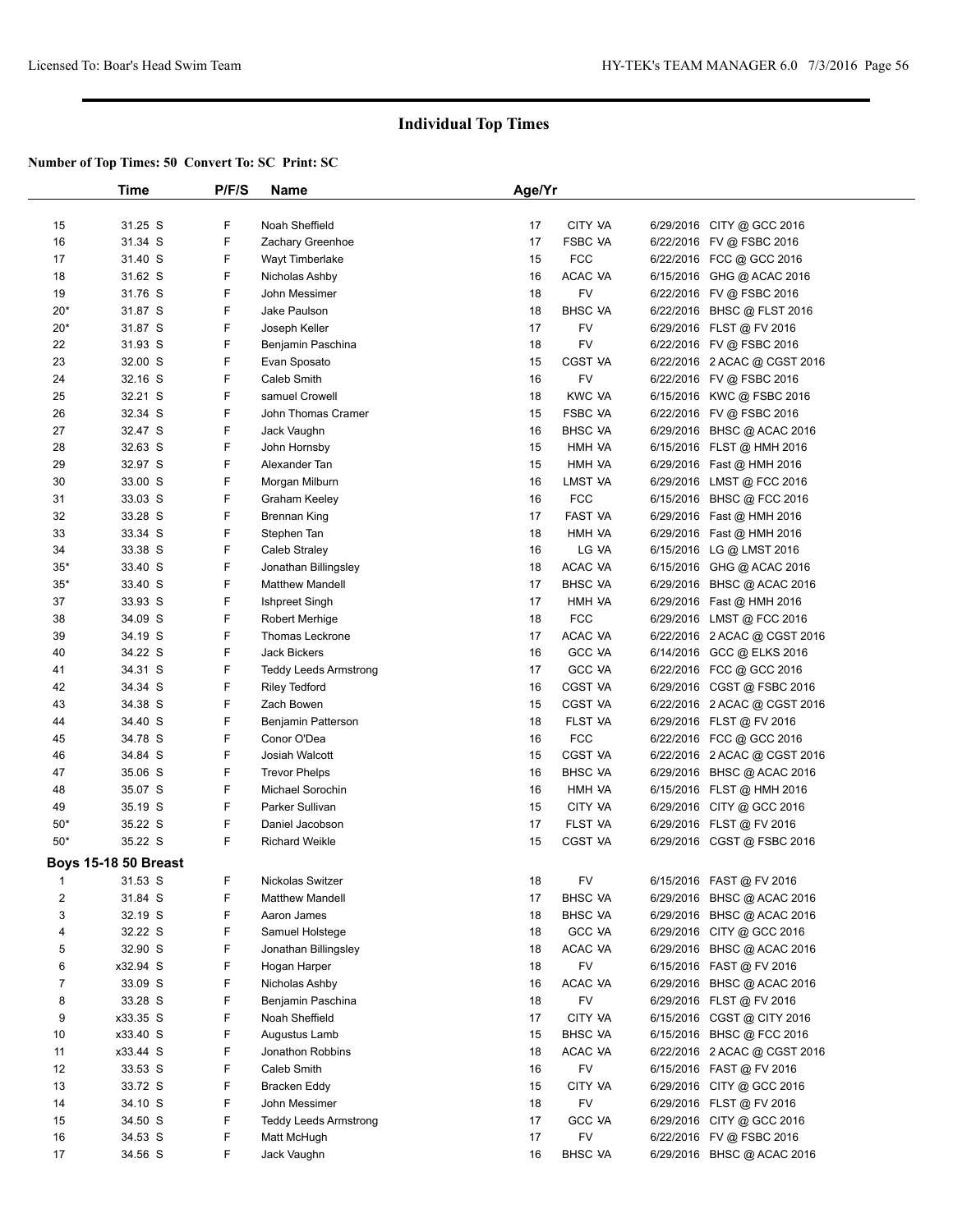|                | Time              | P/F/S | <b>Name</b>             | Age/Yr   |                  |                              |  |
|----------------|-------------------|-------|-------------------------|----------|------------------|------------------------------|--|
|                |                   |       |                         |          |                  |                              |  |
| 18             | 34.57 S           | F     | Ishpreet Singh          | 17       | HMH VA           | 6/15/2016 FLST @ HMH 2016    |  |
| 19             | 34.68 S           | F     | John Thomas Cramer      | 15       | <b>FSBC VA</b>   | 6/15/2016 KWC @ FSBC 2016    |  |
| 20             | 34.71 S           | F     | <b>Brian Young</b>      | 18       | <b>GCC VA</b>    | 6/22/2016 FCC @ GCC 2016     |  |
| 21             | 34.75 S           | F     | Zachary Greenhoe        | 17       | <b>FSBC VA</b>   | 6/22/2016 FV @ FSBC 2016     |  |
| 22             | 34.79 S           | F     | <b>Brian Hynes</b>      | 17       | HMH VA           | 6/22/2016 HMH @ LMST 2016    |  |
| 23             | 35.00 S           | F     | Michael Bullard         | 17       | <b>FSBC VA</b>   | 6/15/2016 KWC @ FSBC 2016    |  |
| 24             | 35.28 S           | F     | Parker Devillier        | 16       | <b>BHSC VA</b>   | 6/22/2016 BHSC @ FLST 2016   |  |
| 25             | 35.47 S           | F     | Benjamin Patterson      | 18       | FLST VA          | 6/15/2016 FLST @ HMH 2016    |  |
| 26             | 35.50 S           | F     | Evan Sposato            | 15       | <b>CGST VA</b>   | 6/29/2016 CGST @ FSBC 2016   |  |
| 27             | 35.75 S           | F     | <b>Richard Weikle</b>   | 15       | CGST VA          | 6/22/2016 2 ACAC @ CGST 2016 |  |
| 28             | x35.94 S          | F     | Jason Heilman           | 15       | CGST VA          | 6/15/2016 CGST @ CITY 2016   |  |
| 29             | 36.13 S           | F     | Jackson Berigan         | 16       | CGST VA          | 6/15/2016 CGST @ CITY 2016   |  |
| 30             | 36.59 S           | F     | Ahmed Zaatar            | 16       | HMH VA           | 6/29/2016 Fast @ HMH 2016    |  |
| 31             | 36.75 S           | F     | <b>Zachary Daniel</b>   | 16       | <b>FV</b>        | 6/29/2016 FLST @ FV 2016     |  |
| 32             | x36.78 S          | F     | Charles Sigloh          | 18       | <b>GHG VA</b>    | 6/29/2016 CCC @ GHG 2016     |  |
| 33             | 36.85 S           | F     | Joseph Keller           | 17       | FV               | 6/22/2016 FV @ FSBC 2016     |  |
| 34             | x36.90 S          | F     | John Hornsby            | 15       | HMH VA           | 6/15/2016 FLST @ HMH 2016    |  |
| 35             | 37.04 S           | F     | <b>Ethan Tribastone</b> | 15       | FLST VA          | 6/15/2016 FLST @ HMH 2016    |  |
| 36             | 37.23 S           | F     | <b>Thomas White</b>     | 18       | CITY VA          | 6/29/2016 CITY @ GCC 2016    |  |
| 37             | x37.85 S          | F     | Hunter Hagen            | 15       | <b>FV</b>        | 6/15/2016 FAST @ FV 2016     |  |
| 38             | 37.91 S           | F     | Andrew Rapp             | 17       | <b>GCC VA</b>    | 6/29/2016 CITY @ GCC 2016    |  |
| 39             | 37.93 S           | F     | Alexander Tan           | 15       | HMH VA           | 6/29/2016 Fast @ HMH 2016    |  |
| 40             | 38.03 S           | F     | <b>Benton Turner</b>    | 15       | <b>CGST VA</b>   | 6/15/2016 CGST @ CITY 2016   |  |
| 41             | 38.06 S           | F     | <b>Bobby Salazar</b>    | 16       | FLST VA          | 6/22/2016 BHSC @ FLST 2016   |  |
| 42             | 38.25 S           | F     | Zach Bowen              | 15       | <b>CGST VA</b>   | 6/29/2016 CGST @ FSBC 2016   |  |
| 43             | 38.33 S           | F     | Caleb Straley           | 16       | LG VA            | 6/29/2016 ELKS vs LG 2016    |  |
| 44             | 38.44 S           | F     | <b>Wyatt Morin</b>      | 17       | <b>GHG VA</b>    | 6/15/2016 GHG @ ACAC 2016    |  |
| 45             | 38.52 S           | F     | Thomas Leckrone         | 17       | ACAC VA          | 6/15/2016 GHG @ ACAC 2016    |  |
| 46             | 38.59 S           | F     | James McDonald          | 16       | HMH VA           | 6/29/2016 Fast @ HMH 2016    |  |
|                | 38.71 S           | F     | Aden Johnson            |          | FAST VA          |                              |  |
| 47             | 38.91 S           | F     |                         | 16<br>18 |                  | 6/22/2016 CITY @ FAST 2016   |  |
| 48<br>49       | 39.28 S           | F     | <b>Matthew Booth</b>    | 18       | HMH VA<br>HMH VA | 6/29/2016 Fast @ HMH 2016    |  |
|                | x39.31 S          | F     | Mathes Glymph           |          |                  | 6/29/2016 Fast @ HMH 2016    |  |
| 50             |                   |       | Stephen Tan             | 18       | HMH VA           | 6/15/2016 FLST @ HMH 2016    |  |
|                | Boys 15-18 50 Fly |       |                         |          |                  |                              |  |
| $\mathbf{1}$   | 26.67 S           | F     | <b>Brian Hynes</b>      | 17       | HMH VA           | 6/29/2016 Fast @ HMH 2016    |  |
| $\overline{c}$ | 26.72 S           | F     | Nicholas Pease          | 18       | FLST VA          | 6/15/2016 FLST @ HMH 2016    |  |
| 3              | 27.14 S           | F     | Matt McHugh             | 17       | FV               | 6/22/2016 FV @ FSBC 2016     |  |
| 4              | 27.49 S           | F     | Charles Sigloh          | 18       | <b>GHG VA</b>    | 6/15/2016 GHG @ ACAC 2016    |  |
| 5              | 27.52 S           | F     | Jonathon Robbins        | 18       | ACAC VA          | 6/15/2016 GHG @ ACAC 2016    |  |
| 6              | 27.70 S           | F     | Hogan Harper            | 18       | FV               | 6/22/2016 FV @ FSBC 2016     |  |
| $7^*$          | 27.80 S           | F     | Aaron James             | 18       | <b>BHSC VA</b>   | 6/29/2016 BHSC @ ACAC 2016   |  |
| $7^*$          | 27.80 S           | F     | Cole McMahon-Gioeli     | 17       | FSBC VA          | 6/22/2016 FV @ FSBC 2016     |  |
| 9              | 27.90 S           | F     | Augustus Lamb           | 15       | <b>BHSC VA</b>   | 6/29/2016 BHSC @ ACAC 2016   |  |
| 10             | 28.06 S           | F     | Jason Heilman           | 15       | <b>CGST VA</b>   | 6/22/2016 2 ACAC @ CGST 2016 |  |
| 11             | 28.16 S           | F     | Michael Bullard         | 17       | <b>FSBC VA</b>   | 6/29/2016 CGST @ FSBC 2016   |  |
| 12             | 28.30 S           | F     | Nickolas Switzer        | 18       | FV               | 6/22/2016 FV @ FSBC 2016     |  |
| 13             | 28.37 S           | F     | Samuel Holstege         | 18       | <b>GCC VA</b>    | 6/29/2016 CITY @ GCC 2016    |  |
| 14             | 28.48 S           | F     | Thomas Leckrone         | 17       | ACAC VA          | 6/29/2016 BHSC @ ACAC 2016   |  |
| 15             | 28.52 S           | F     | Benjamin Paschina       | 18       | FV               | 6/22/2016 FV @ FSBC 2016     |  |
| 16             | 28.72 S           | F     | Noah Sheffield          | 17       | CITY VA          | 6/29/2016 CITY @ GCC 2016    |  |
| 17             | 28.74 S           | F     | Jack Vaughn             | 16       | <b>BHSC VA</b>   | 6/29/2016 BHSC @ ACAC 2016   |  |
| 18             | 29.05 S           | F     | Joseph Keller           | 17       | FV               | 6/22/2016 FV @ FSBC 2016     |  |
| 19             | x29.16 S          | F     | Zach Bowen              | 15       | <b>CGST VA</b>   | 6/15/2016 CGST @ CITY 2016   |  |
| 20             | x29.41 S          | F     | John Messimer           | 18       | FV               | 6/15/2016 FAST @ FV 2016     |  |
| 21             | 29.55 S           | F     | Caleb Smith             | 16       | FV               | 6/22/2016 FV @ FSBC 2016     |  |
|                |                   |       |                         |          |                  |                              |  |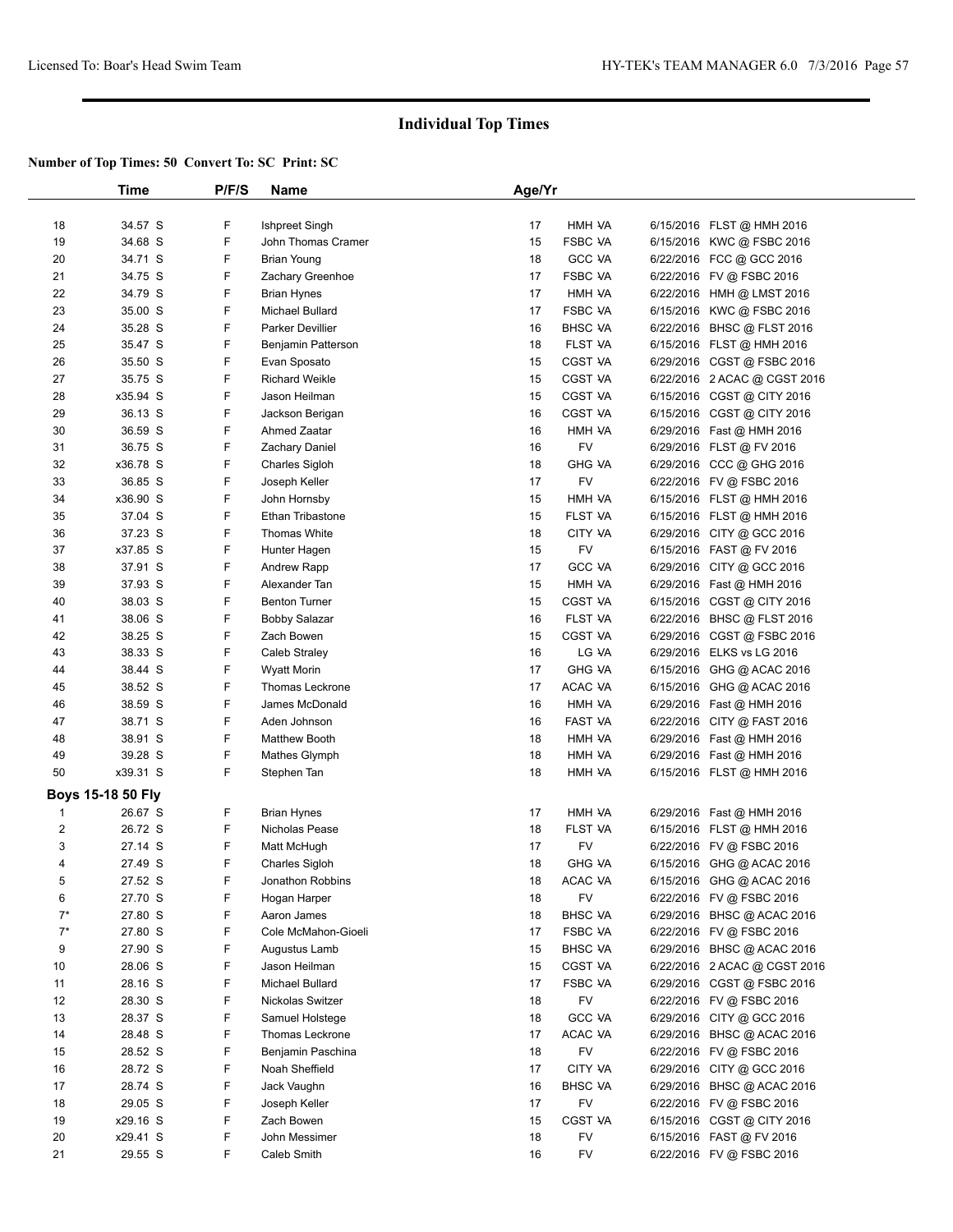|                | Time              | P/F/S | Name                         | Age/Yr |                |                              |  |
|----------------|-------------------|-------|------------------------------|--------|----------------|------------------------------|--|
|                |                   |       |                              |        |                |                              |  |
| 22             | x29.63 S          | F     | Bracken Eddy                 | 15     | CITY VA        | 6/29/2016 CITY @ GCC 2016    |  |
| 23             | 29.70 S           | F     | John Hornsby                 | 15     | HMH VA         | 6/29/2016 Fast @ HMH 2016    |  |
| 24             | 29.72 S           | F     | Michael DiFazio              | 16     | FAST VA        | 6/29/2016 Fast @ HMH 2016    |  |
| 25             | 29.77 S           | F     | Jake Paulson                 | 18     | <b>BHSC VA</b> | 6/29/2016 BHSC @ ACAC 2016   |  |
| 26             | 29.86 S           | F     | Nicholas Ashby               | 16     | ACAC VA        | 6/15/2016 GHG @ ACAC 2016    |  |
| 27             | 29.91 S           | F     | Benjamin Patterson           | 18     | FLST VA        | 6/22/2016 BHSC @ FLST 2016   |  |
| 28             | 29.97 S           | F     | Ahmed Zaatar                 | 16     | HMH VA         | 6/29/2016 Fast @ HMH 2016    |  |
| 29             | 29.98 S           | F     | Josiah Walcott               | 15     | CGST VA        | 6/29/2016 CGST @ FSBC 2016   |  |
| $30*$          | 30.00 S           | F     | <b>Matthew Mandell</b>       | 17     | <b>BHSC VA</b> | 6/15/2016 BHSC @ FCC 2016    |  |
| $30*$          | 30.00 S           | F     | <b>Parker Devillier</b>      | 16     | <b>BHSC VA</b> | 6/15/2016 BHSC @ FCC 2016    |  |
| 32             | 30.02 S           | F     | Jonathan Billingsley         | 18     | ACAC VA        | 6/29/2016 BHSC @ ACAC 2016   |  |
| 33             | 30.10 S           | F     | <b>Brian Young</b>           | 18     | <b>GCC VA</b>  | 6/22/2016 FCC @ GCC 2016     |  |
| 34             | 30.30 S           | F     | Kevin O'shea                 | 17     | <b>BHSC VA</b> | 6/29/2016 BHSC @ ACAC 2016   |  |
| 35             | 30.50 S           | F     | Morgan Milburn               | 16     | LMST VA        | 6/29/2016 LMST @ FCC 2016    |  |
| 36             | 30.66 S           | F     | Johnathan Corbin             | 18     | FAST VA        | 6/22/2016 CITY @ FAST 2016   |  |
| 37             | 30.75 S           | F     | Daniel Jacobson              | 17     | FLST VA        | 6/22/2016 BHSC @ FLST 2016   |  |
| 38             | 30.97 S           | F     | Johnny Riordan               | 16     | <b>BHSC VA</b> | 6/15/2016 BHSC @ FCC 2016    |  |
| $39*$          | 31.00 S           | F     | Noah Holstege                | 16     | <b>GCC VA</b>  | 6/22/2016 FCC @ GCC 2016     |  |
| $39*$          | 31.00 S           | F     | Graham Keeley                | 16     | <b>FCC</b>     | 6/15/2016 BHSC @ FCC 2016    |  |
| 41             | 31.13 S           | F     | David D'Atre                 | 18     | <b>BHSC VA</b> | 6/15/2016 BHSC @ FCC 2016    |  |
| 42             | 31.27 S           | F     | Lukas Ward                   | 16     | <b>GHG VA</b>  | 6/15/2016 GHG @ ACAC 2016    |  |
| 43             | 31.34 S           | F     | Robert Merhige               | 18     | <b>FCC</b>     | 6/29/2016 LMST @ FCC 2016    |  |
| 44             | 31.35 S           | F     | <b>Bobby Salazar</b>         | 16     | FLST VA        | 6/22/2016 BHSC @ FLST 2016   |  |
| 45             | 31.37 S           | F     | <b>Teddy Leeds Armstrong</b> | 17     | <b>GCC VA</b>  | 6/22/2016 FCC @ GCC 2016     |  |
| 46             | x31.43 S          | F     | Benjamin Hiter               | 16     | LG VA          | 6/15/2016 LG @ LMST 2016     |  |
| 47             | 31.45 S           | F     | Aden Johnson                 | 16     | FAST VA        | 6/29/2016 Fast @ HMH 2016    |  |
| 48             | 31.80 S           | F     | John Thomas Cramer           | 15     | <b>FSBC VA</b> | 6/29/2016 CGST @ FSBC 2016   |  |
| 49             | 31.81 S           | F     | Benjamin Kunkel              | 15     | CGST VA        | 6/22/2016 2 ACAC @ CGST 2016 |  |
| 50             | 31.82 S           | F     | Alexander Tan                | 15     | HMH VA         | 6/29/2016 Fast @ HMH 2016    |  |
|                |                   |       |                              |        |                |                              |  |
|                | Boys 15-18 100 IM |       |                              |        |                |                              |  |
| 1              | 1:02.09 S         | F     | Aaron James                  | 18     | <b>BHSC VA</b> | 6/22/2016 BHSC @ FLST 2016   |  |
| $\overline{c}$ | $1:02.18$ S       | F     | Augustus Lamb                | 15     | <b>BHSC VA</b> | 6/22/2016 BHSC @ FLST 2016   |  |
| 3              | 1:02.28 S         | F     | Jonathon Robbins             | 18     | ACAC VA        | 6/22/2016 2 ACAC @ CGST 2016 |  |
| 4              | $1:05.13$ S       | F     | Brian Hynes                  | 17     | HMH VA         | 6/22/2016 HMH @ LMST 2016    |  |
| 5              | $1:05.69$ S       | F     | Samuel Holstege              | 18     | <b>GCC VA</b>  | 6/22/2016 FCC @ GCC 2016     |  |
| 6              | 1:06.19 S         | F     | Charles Sigloh               | 18     | <b>GHG VA</b>  | 6/22/2016 ELKS @ GHG 2016    |  |
| $\overline{7}$ | x1:06.34 S        | F     | Nicholas Ashby               | 16     | ACAC VA        | 6/22/2016 2 ACAC @ CGST 2016 |  |
| 8              | 1:07.28 S         | F     | <b>Matthew Mandell</b>       | 17     | <b>BHSC VA</b> | 6/22/2016 BHSC @ FLST 2016   |  |
| 9              | 1:07.72 S         | F     | Jack Vaughn                  | 16     | <b>BHSC VA</b> | 6/22/2016 BHSC @ FLST 2016   |  |
| 10             | 1:07.87 S         | F     | Jonathan Billingsley         | 18     | ACAC VA        | 6/22/2016 2 ACAC @ CGST 2016 |  |
| 11             | 1:08.66 S         | F     | Noah Sheffield               | 17     | CITY VA        | 6/22/2016 CITY @ FAST 2016   |  |
| 12             | 1:08.88 S         | F     | John Hornsby                 | 15     | HMH VA         | 6/22/2016 HMH @ LMST 2016    |  |
| 13             | $1:09.00$ S       | F     | Noah Holstege                | 16     | <b>GCC VA</b>  | 6/22/2016 FCC @ GCC 2016     |  |
| 14             | $1:09.13$ S       | F     | <b>Brian Young</b>           | 18     | <b>GCC VA</b>  | 6/22/2016 FCC @ GCC 2016     |  |
| 15             | 1:09.78 S         | F     | Jason Heilman                | 15     | CGST VA        | 6/22/2016 2 ACAC @ CGST 2016 |  |
| 16             | 1:09.92 S         | F     | Evan Sposato                 | 15     | CGST VA        | 6/22/2016 2 ACAC @ CGST 2016 |  |
| 17             | 1:09.94 S         | F     | Parker Devillier             | 16     | <b>BHSC VA</b> | 6/22/2016 BHSC @ FLST 2016   |  |
| 18             | $1:10.84$ S       | F     | Ahmed Zaatar                 | 16     | HMH VA         | 6/22/2016 HMH @ LMST 2016    |  |
| 19             | $1:11.32$ S       | F     | <b>Teddy Leeds Armstrong</b> | 17     | <b>GCC VA</b>  | 6/22/2016 FCC @ GCC 2016     |  |
| 20             | $1:11.84$ S       | F     | Michael DiFazio              | 16     | FAST VA        | 6/22/2016 CITY @ FAST 2016   |  |
| 21             | $1:12.03$ S       | F     | Daniel Jacobson              | 17     | FLST VA        | 6/22/2016 BHSC @ FLST 2016   |  |
| 22             | $1:12.12$ S       | F     | <b>Trevor Phelps</b>         | 16     | <b>BHSC VA</b> | 6/22/2016 BHSC @ FLST 2016   |  |
| 23             | $1:12.66$ S       | F     | Stephen Tan                  | 18     | HMH VA         | 6/22/2016 HMH @ LMST 2016    |  |
| 24             | 1:12.68 S         | F     | Morgan Milburn               | 16     | LMST VA        | 6/22/2016 HMH @ LMST 2016    |  |
| 25             | 1:12.94 S         | F     | Benjamin Patterson           | 18     | FLST VA        | 6/22/2016 BHSC @ FLST 2016   |  |